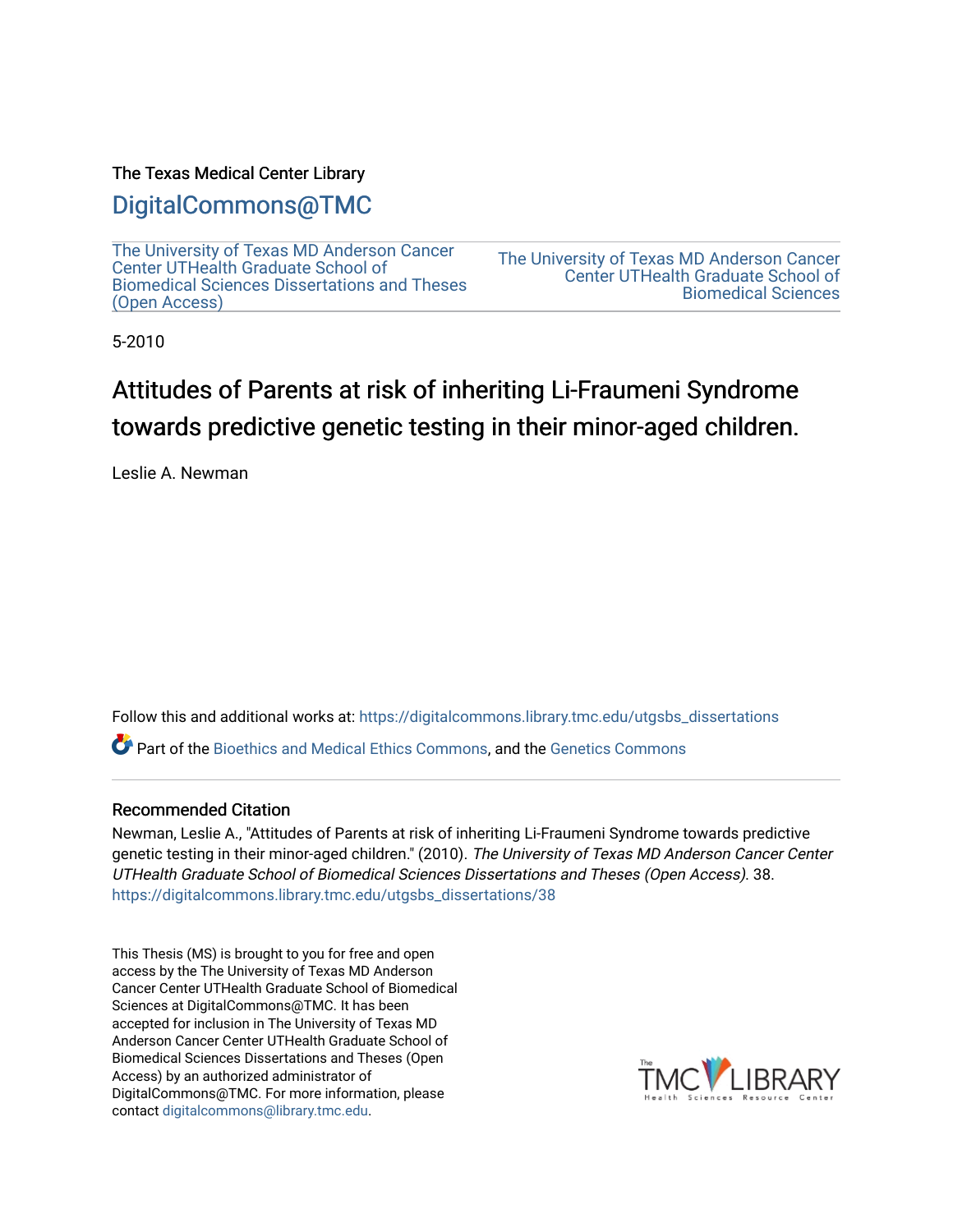# **Attitudes of Parents at risk of inheriting Li-Fraumeni Syndrome towards predictive genetic testing in their minor-aged children.**

by

Leslie A. Newman, BS

APPROVED:

 $\overline{\phantom{a}}$  , where  $\overline{\phantom{a}}$ Louise Strong, MD, Advisor, Supervisor Committee

\_\_\_\_\_\_\_\_\_\_\_\_\_\_\_\_ \_\_\_\_\_\_\_\_\_\_\_\_\_\_\_\_

\_\_\_\_\_\_\_\_\_\_\_\_\_\_\_\_ \_\_\_\_\_\_\_\_\_\_\_\_\_\_\_\_

Susan K. Peterson, PhD, MPH Christopher Amos, PhD

Sharon Plon, MD, PhD Kate Wilson, MS, CGC

\_\_\_\_\_\_\_\_\_\_\_\_\_\_\_\_ Michelle Jackson, MS, CGC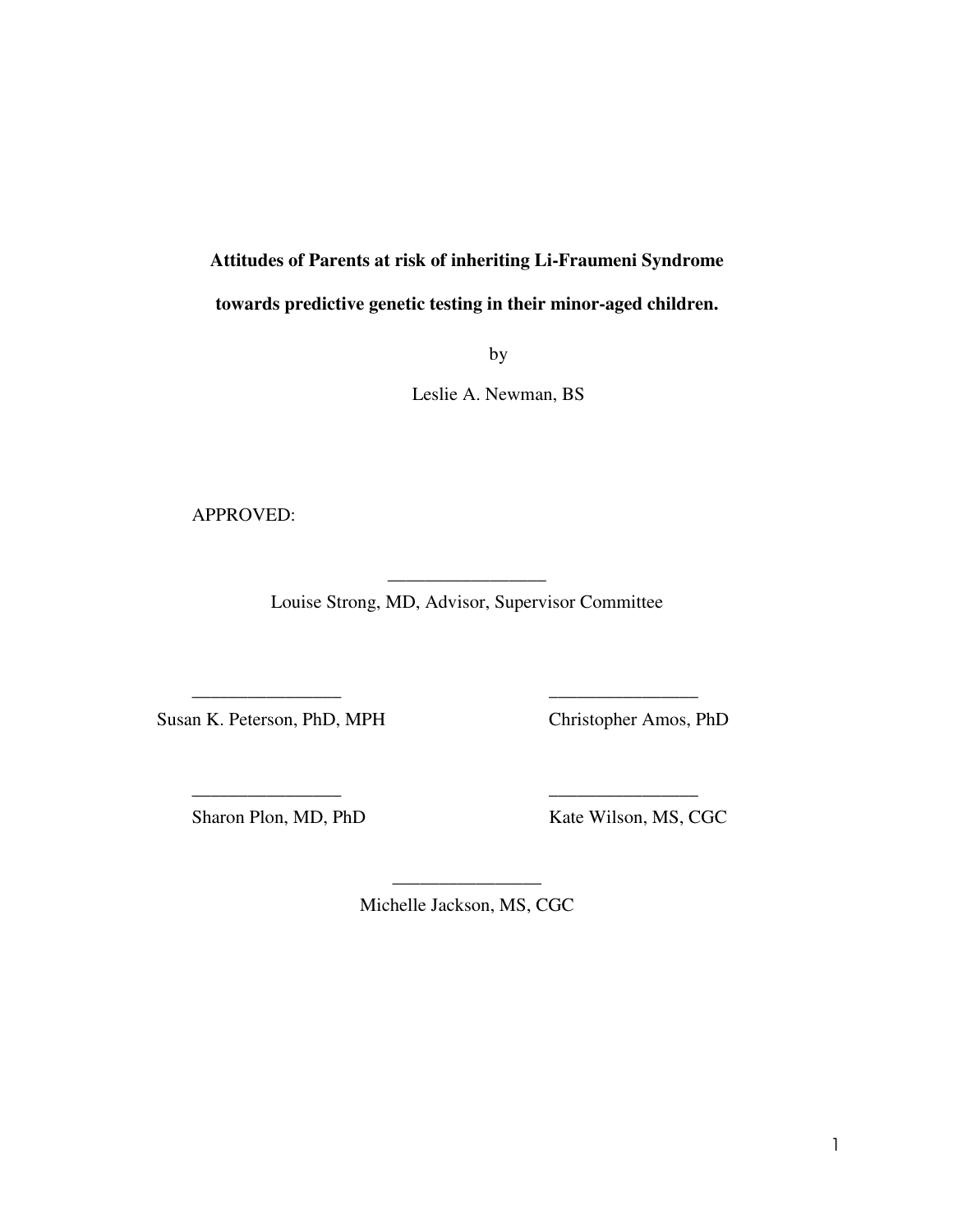### **Attitudes of Parents at risk of inheriting Li-Fraumeni Syndrome towards predictive genetic testing in their minor-aged children.**

### A THESIS

Presented to the Faculty of

The University of Texas

Health Science Center at Houston

and

The University of Texas

M.D. Anderson Cancer Center

Graduate School of Biomedical Sciences

in Partial Fulfillment

of the Requirements

for the Degree of

### MASTER OF SCIENCE

By

Leslie Newman, BS Houston, TX

May 2010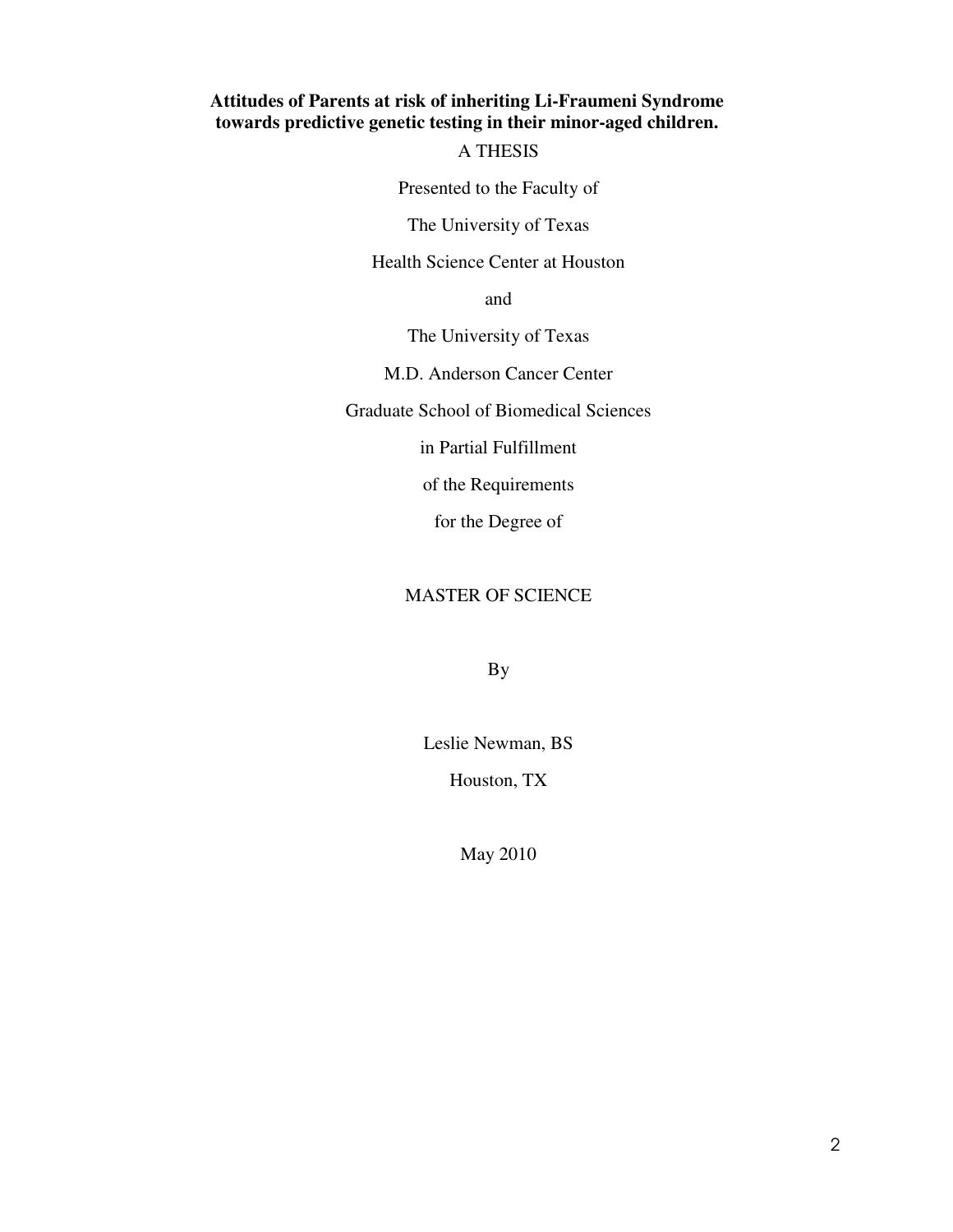#### ACKNOWLEDGEMENTS

 Dr. Louise Strong, my advisor for her continued support, guidance and inspiration. I began my experience at the Texas Medical Center with you three years ago, and feel honored that I have been able to learn from you each step of the way. This thesis would not have been possible without you.

 Dr. Susan Peterson, for providing her expertise and extensive experience in this subject matter. Your input has been invaluable. Dr. Christopher Amos for introducing me to the world of statistics.

 Kate Wilson and Michelle Jackson for their sense of humor and excitement about this project. Thank you for letting me know that I was never alone in this process.

 The Department of Cancer Genetics at MDACC. I wish each one of you could have been on my committee. You have guided me through so many steps and given me unbelievable support when I needed it most. I could not have gotten through IRB without you!

 The University of Texas Genetic Counseling Program faculty and staff. Each one of you made the program my "home away from home". You have provided enormous support, patience and encouragement throughout my training these past two years. The education I have received and experiences you have given me are irreplaceable, as are each one of you.

 To my classmates. Never have I met a more the special set of people who understand my love of and excitement about genetics as much as the five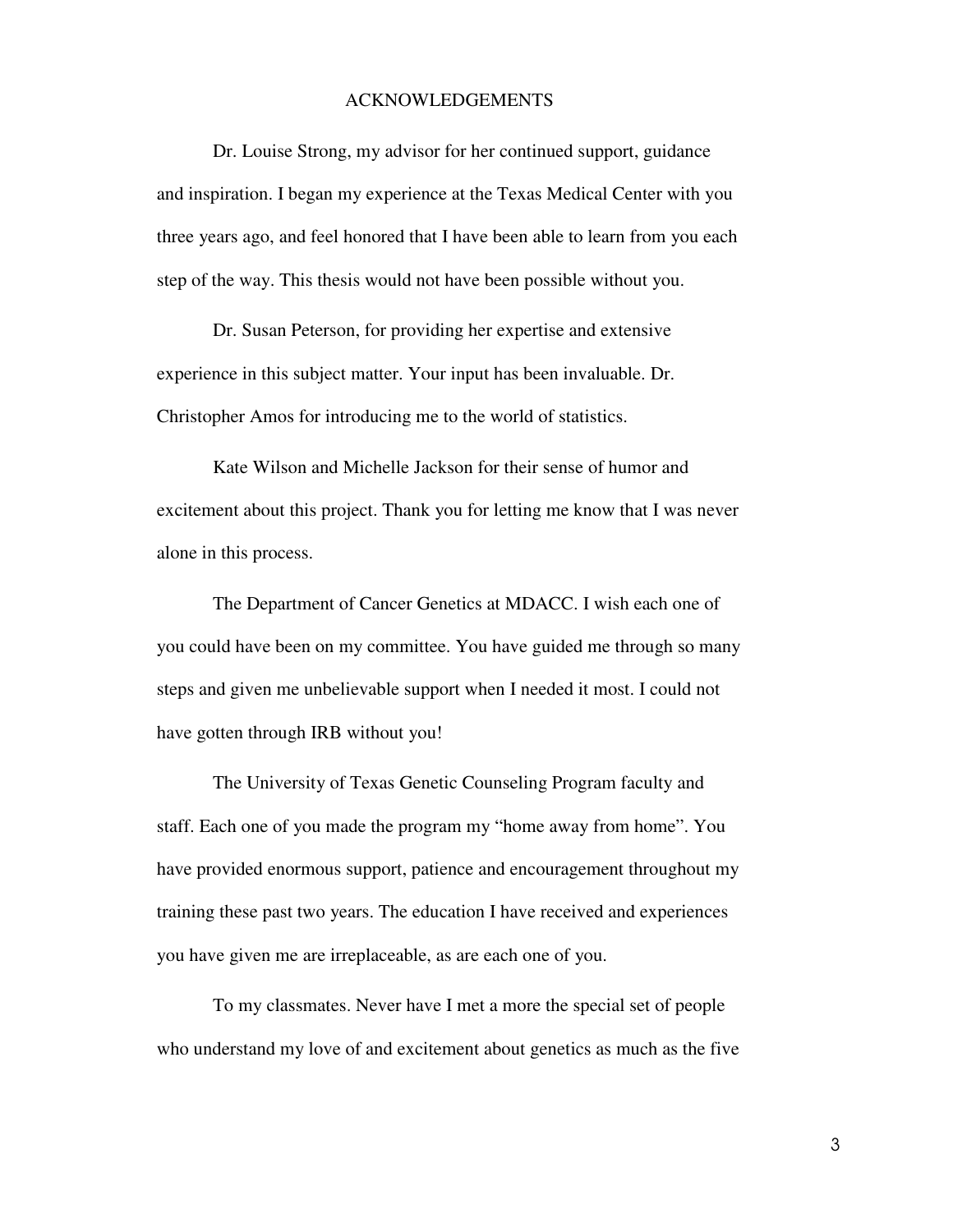of you. I cannot imagine having gone through the past 2 years with anyone else. I truly love you and will miss you immensely.

 To my parents, Ron and Cindy Newman, and my sister and brother in law, Bailey Newman-Lanier and Adam Lanier. Your love and support has gotten me through so many hard times in my life. Thank you for always believing in me and my abilities. And thank you for putting up with me when I was in crazy thesis mode.

 To the brave families with Li-Fraumeni Syndrome who participated in the study. Without your thoughtful responses, none of this would have been possible.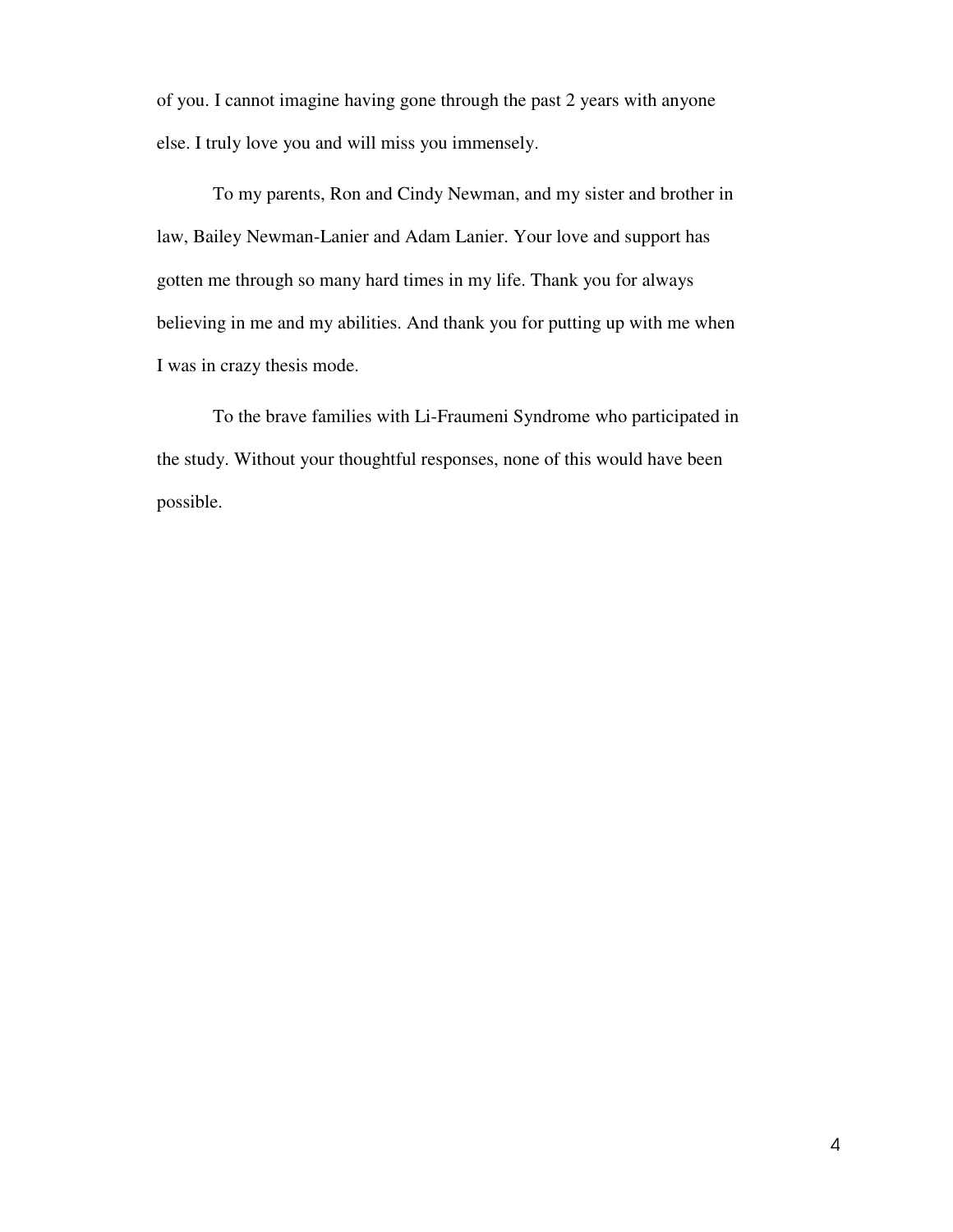Attitudes of Parents at risk of inheriting Li-Fraumeni Syndrome towards predictive genetic testing in their minor-aged children.

Publication No. \_\_\_\_\_\_\_\_

Leslie A. Newman, B.S.

Supervisory Professor: Louise Strong, M.D.

Li-Fraumeni Syndrome (LFS) is a hereditary cancer syndrome which predisposes individuals to cancer beginning in childhood. These risks are spread across a lifetime, from early childhood to adulthood. Mutations in the p53 tumor suppressor gene are known to cause the majority of cases of LFS. The risk for early onset cancer in individuals with Li-Fraumeni Syndrome is high. Studies have shown that individuals with LFS have a 90% lifetime cancer risk. Children under 18 have up to a 15% chance of cancer development. Effectiveness of cancer screening and management in individuals with Li-Fraumeni Syndrome is unclear. Screening for LFS-associated cancers has not been shown to reduce mortality. Due to the lack of effective screening techniques for childhood cancers, institutions vary with regard to their policies on testing children for LFS. There are currently no national guidelines regarding predictive testing of children who are at risk of inheriting LFS. No studies have looked at parental attitudes towards predictive p53 genetic testing in their children. This was a cross-sectional pilot study aimed at describing these attitudes. We identified individuals whose children were at risk for inheriting p53 genetic mutations. These individuals were provided with surveys which included validated measures addressing attitudes and beliefs towards genetic testing. The questionnaire included qualitative and quantitative measures. Six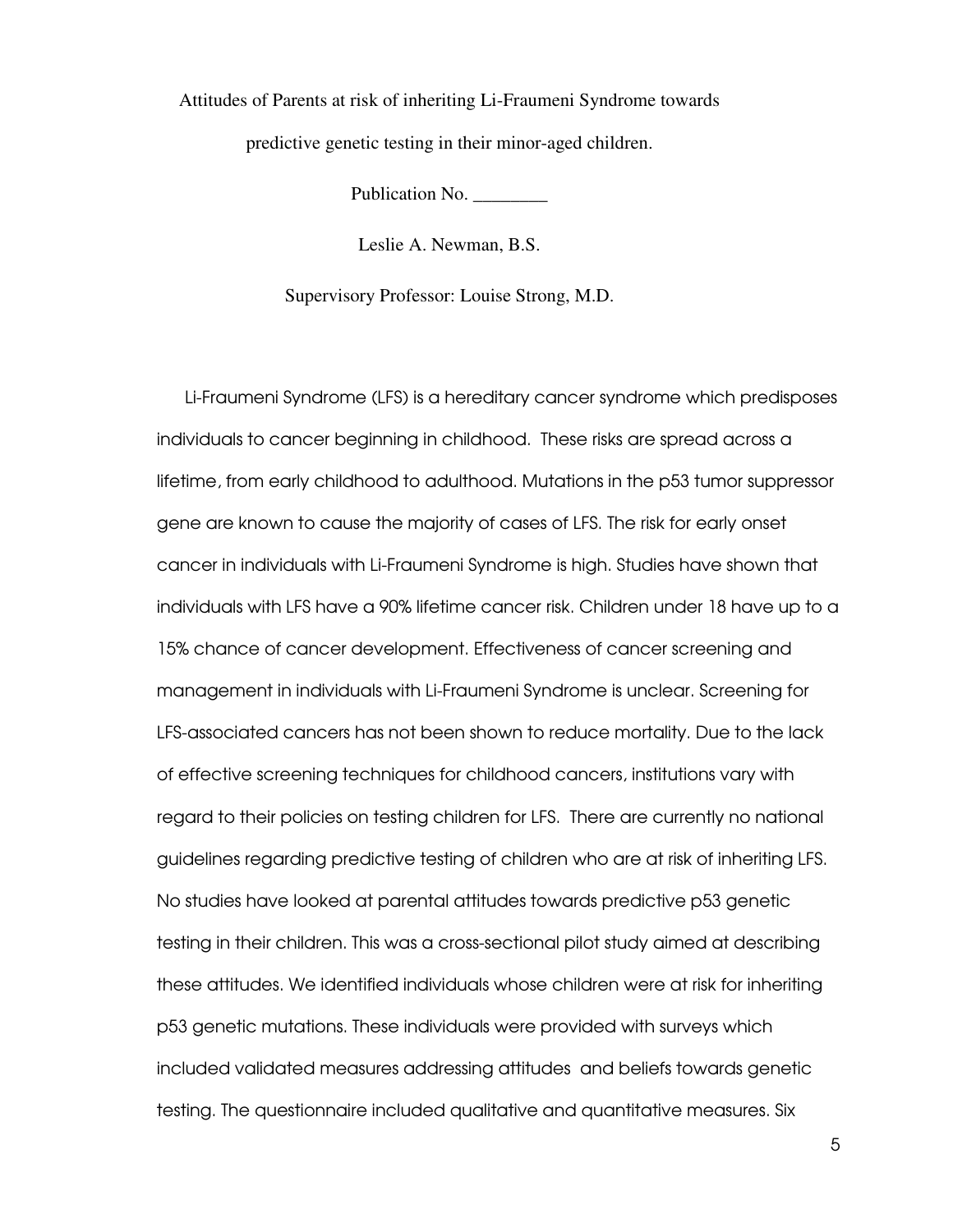individuals completed and returned the questionnaire with a response rate of 28.57%. In general, respondents agreed that parents should have the opportunity to obtain p53 genetic testing for their child. Parents vary in regard to their attitudes towards who should be involved in the decision making process and at what time and under what considerations testing should occur. Testing motivations cited most important by respondents included family history, planning for the future and health management. Concern for insurance genetic discrimination was cited as the most important "con" to genetic testing. Although limited by a poor response rate, this study can give health care practitioners insight into testing attitudes and beliefs of families considering pediatric genetic testing.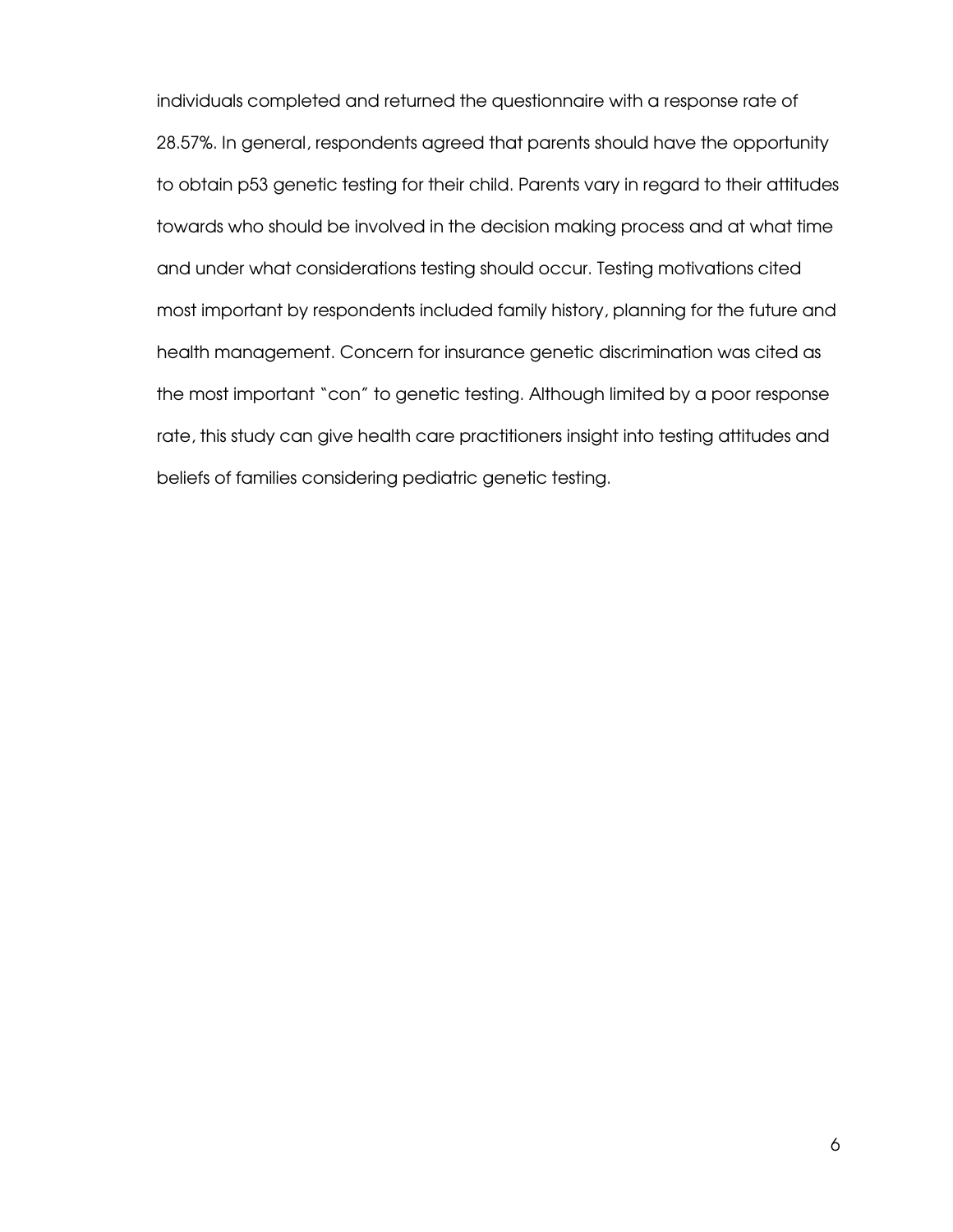### **Table of Contents**

|                              | Page Number  |
|------------------------------|--------------|
| Committee signatures         | $\mathbf{i}$ |
| Title page                   | ii           |
| Acknowledgements             | iii-iv       |
| Abstract                     | $v-vi$       |
| Table of contents            | vii          |
| List of Figures              | viii         |
| <b>List of Tables</b>        | ix           |
| List of Charts               | $\bf{X}$     |
| Background                   | $1 - 18$     |
| <b>Materials and Methods</b> | 18-25        |
| Results                      | 26-44        |
| Discussion                   | 45-64        |
| Appendices                   | 65-74        |
| References                   | 75-80        |
| Vita                         | 81           |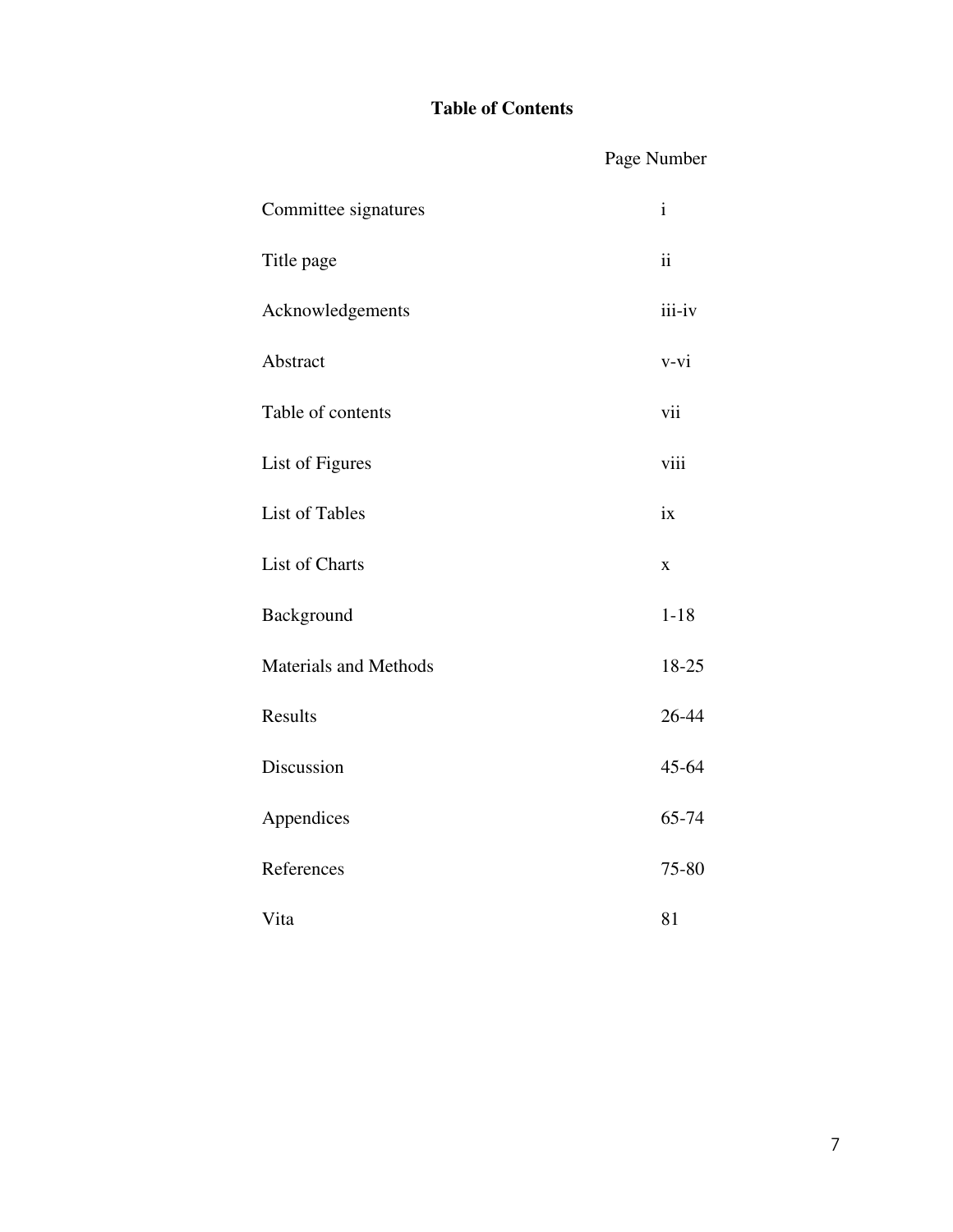### **LIST OF FIGURES**

Page Number

|  | Figure 1: Survey response dichotomization | 29 |
|--|-------------------------------------------|----|
|--|-------------------------------------------|----|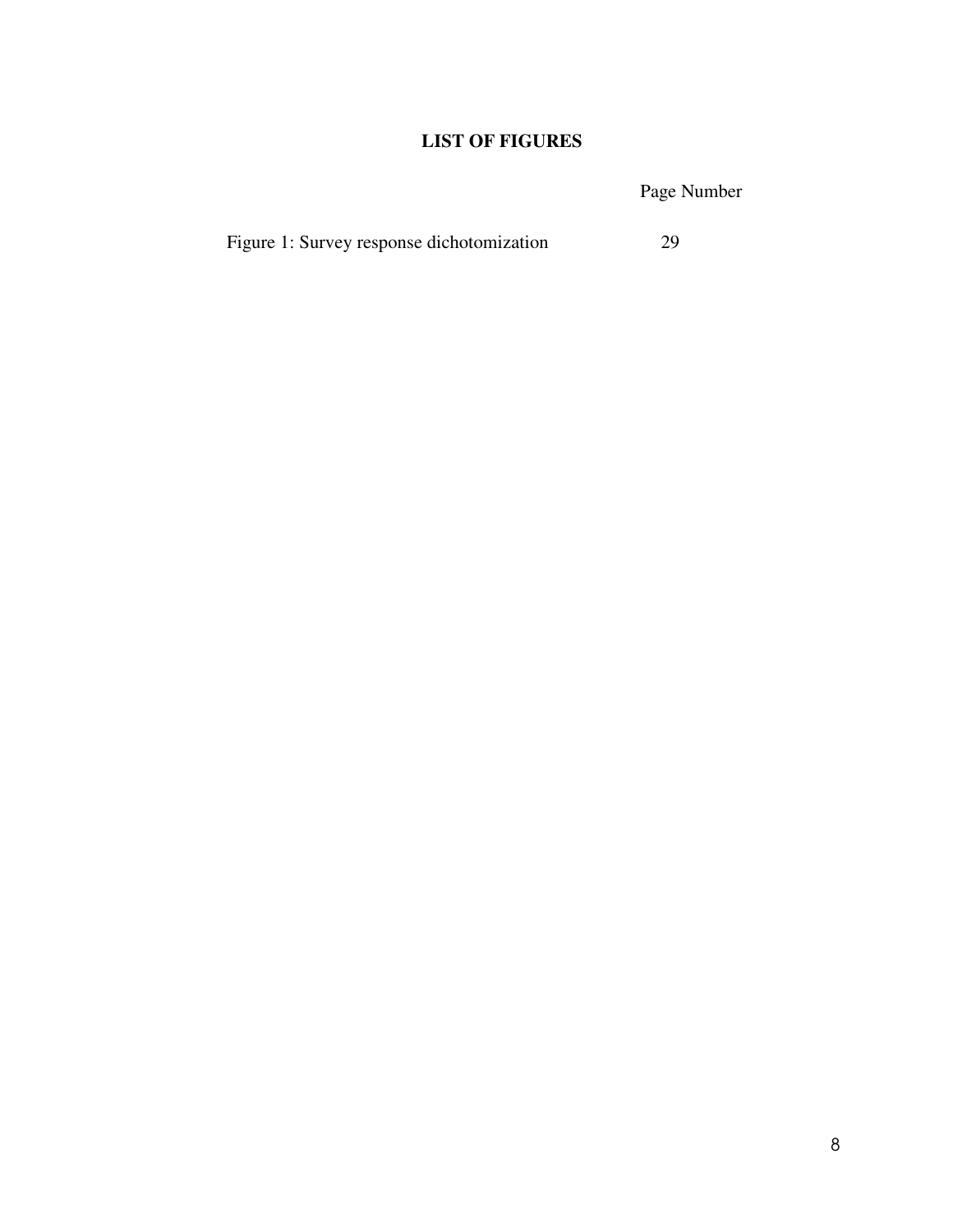### **LIST OF TABLES**

## Page Number

| Table 1: Demographic characteristics            | 27 |
|-------------------------------------------------|----|
| Table 1b: Respondent characteristics            | 28 |
| Table 2: Child characteristics                  | 28 |
| Table 3: P-TAS responses                        | 30 |
| Table 4: P-TAS score and factor analysis        | 31 |
| Table 5: Scenario decision making               | 33 |
| Table 6: Age of testing beliefs                 | 34 |
| Table 7: Communication measure                  | 37 |
| Table 8: Stage of change measure                | 38 |
| Table 9: Testing motivations – Tested           | 40 |
| Table 10: Testing motivations- Not tested       | 41 |
| Table 11: Testing concerns (decisional balance) | 42 |
| Table 12: Additional Comments:                  | 44 |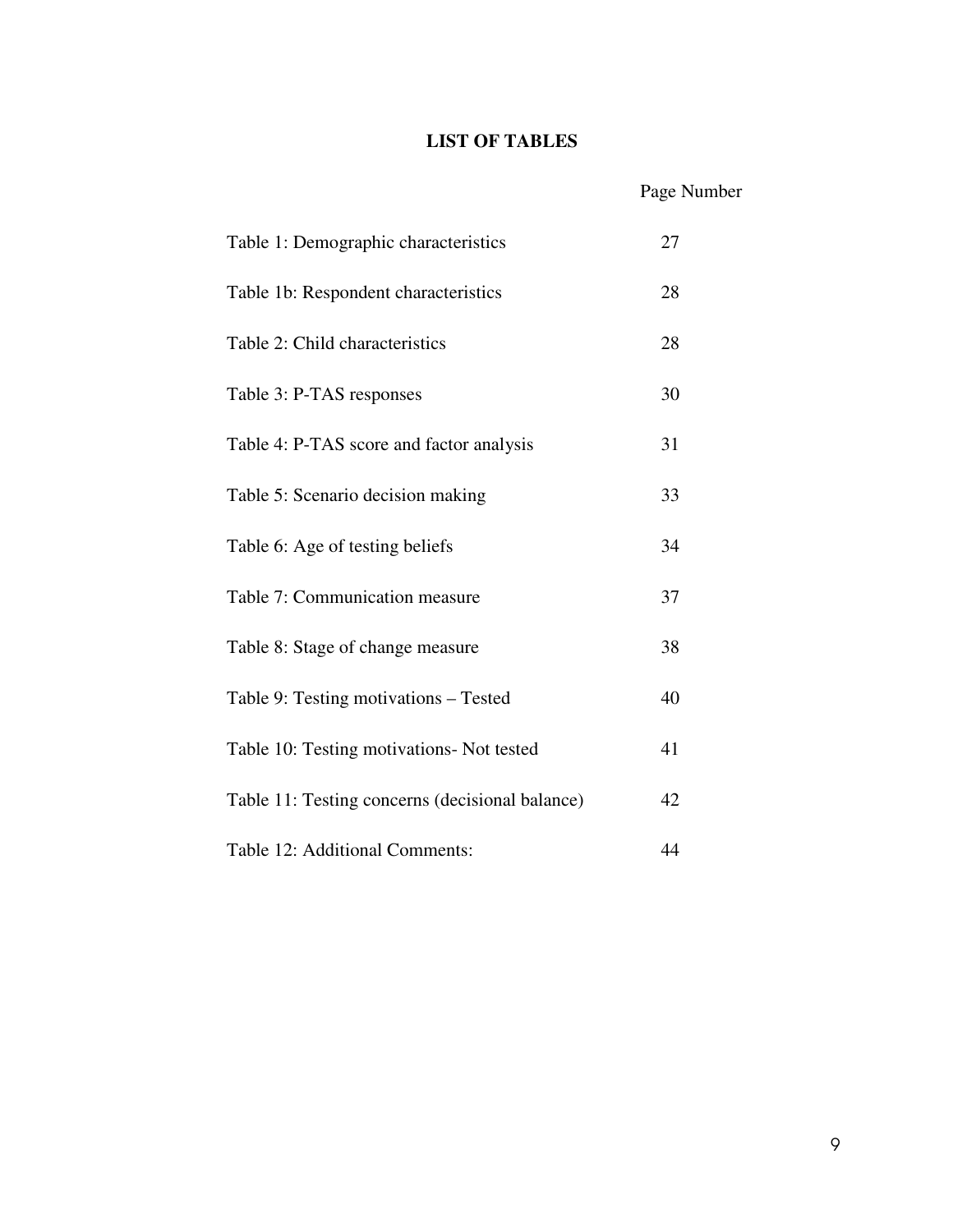### **LIST OF CHARTS**

### Page Number

| Chart 1: P-TAS Total Scores               | 31 |  |
|-------------------------------------------|----|--|
| <b>Chart 2: P-TAS Factor Scores</b>       | 32 |  |
| <b>Chart 3: Communication Scores</b>      | 38 |  |
| Chart 4: Decisional Balance: Pros         | 40 |  |
| <b>Chart 5: Decisional Balance: Cons</b>  | 43 |  |
| Chart 6: Decisional Balance: Pros vs Cons |    |  |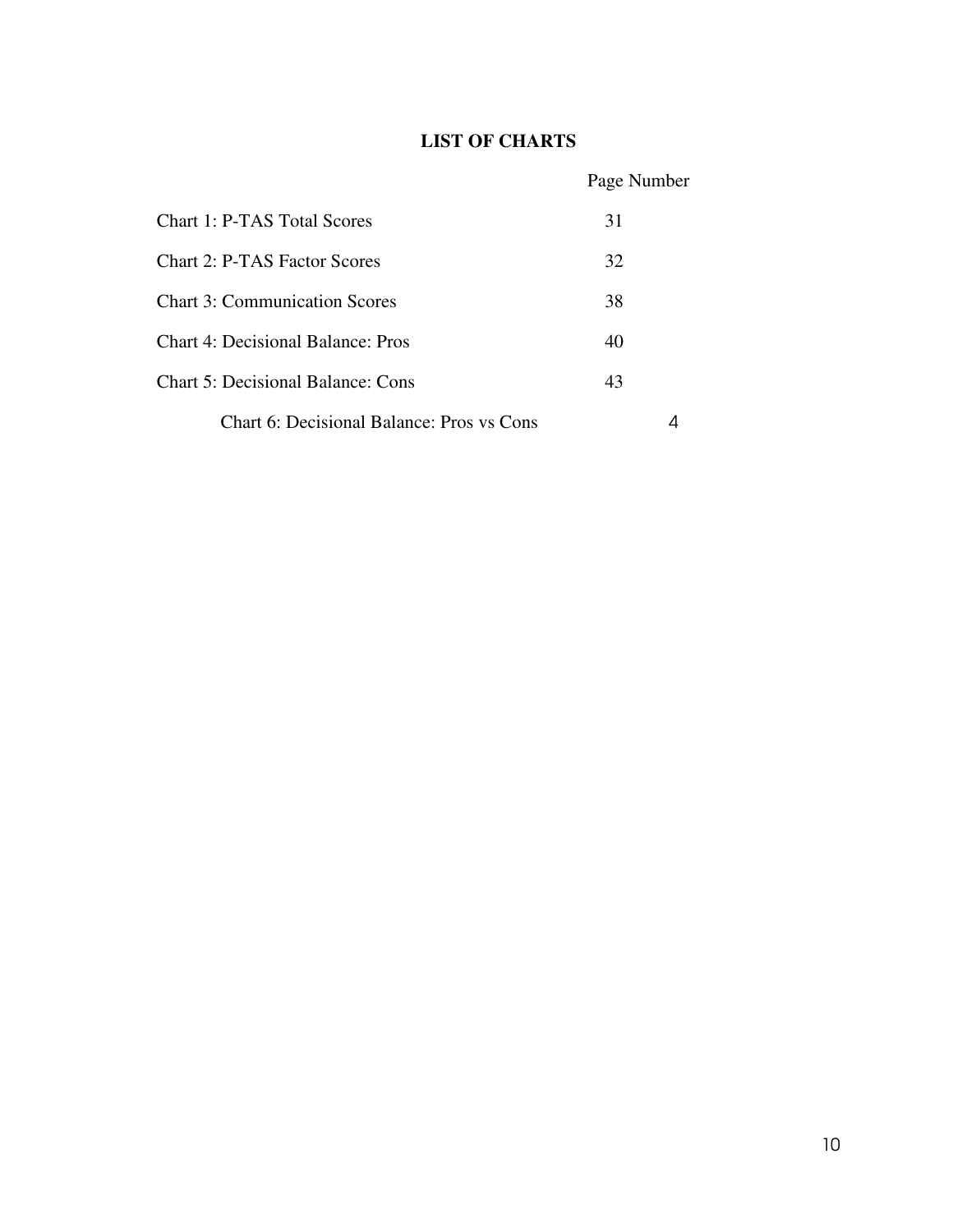### Background

 Li-Fraumeni Syndrome (LFS) is a hereditary cancer predisposition syndrome which predisposes individuals to a large range of cancers beginning in childhood. Individuals with LFS have up to a ninety percent lifetime risk of developing cancer. Originally discovered through bedside clinical observations and epidemiological studies, LFS has an estimated birth prevalence of 1 in 5,000 (Lalloo, Varley, Ellis, O'Dair & Pharoah, 2003).

In the general population, cancer was the second leading cause of death in 2006, preceded by heart disease (American Cancer Society, ACS, 2009). Men have a one in two lifetime cancer risk, while a woman's lifetime risk is one in three (ACS, 2009). These risks increase exponentially with age. Most cancers occur sporadically throughout a person's life-time, however, five to ten percent of cancers can be attributed to a hereditary cause (Schneider, 2002).

Greater than 200 hereditary cancer predisposition syndromes have been identified (Schneider, 2002). As a group, hereditary cancer syndromes confer an increased risk to individuals of developing certain cancer types in their lifetime, often at younger ages than the general population. Individuals with hereditary cancer syndromes often have a significant family history of cancer with multiple generations and individuals affected with cancer. Sometimes these individuals will have a personal or family history of a rare cancer type such as male breast cancer, ovarian cancer or adrenocortical carcinoma. It is crucial to recognize these syndromes in an individual as there are established guidelines in regard to management, prevention and treatment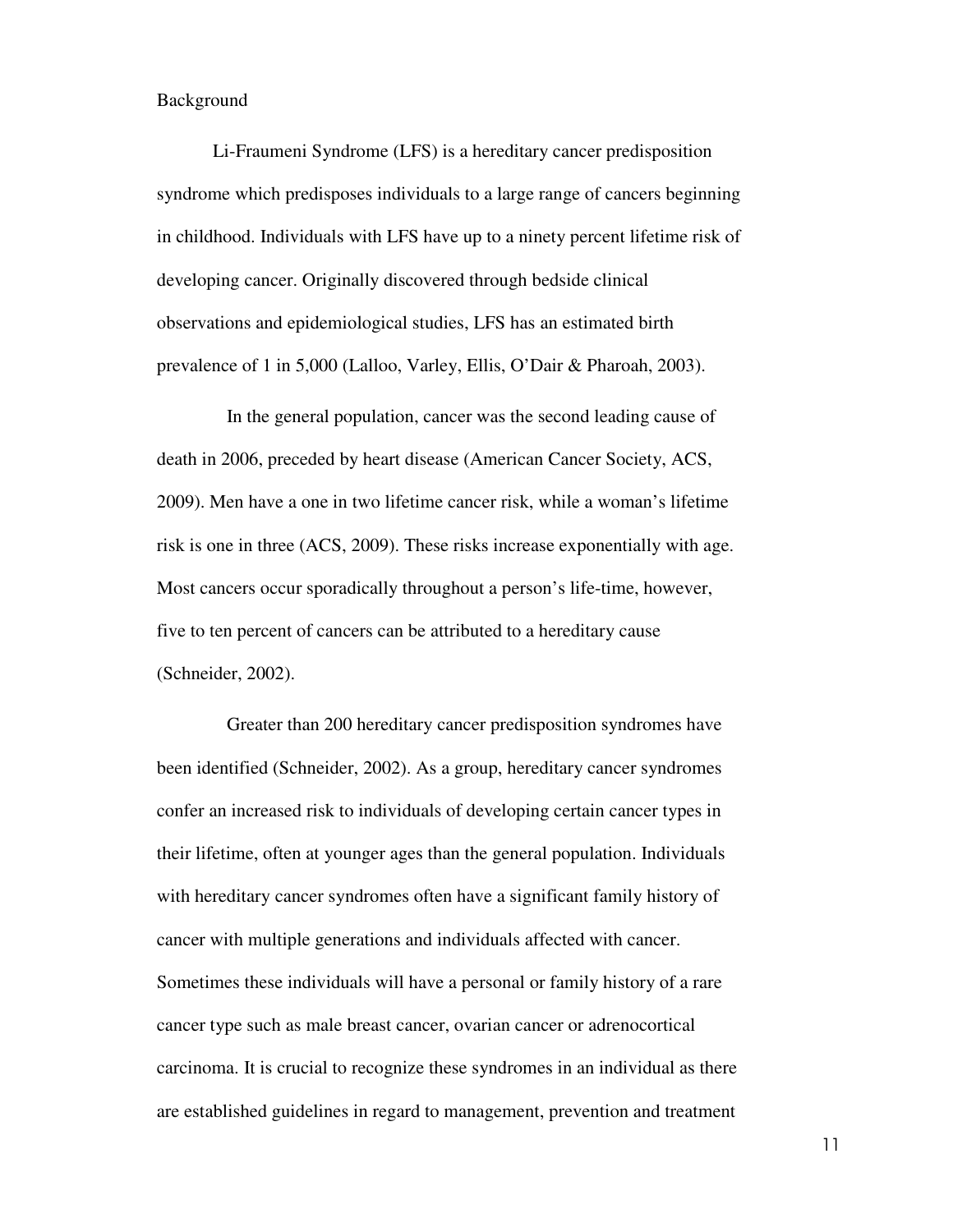for most hereditary cancer syndromes. Once an individual has been identified to have a hereditary cancer syndrome, it is important to notify other at risk relatives and facilitate testing. It is often helpful for these individuals to meet with a professional such as a physician or a genetic counselor to facilitate education and testing (Schneider, 2002).

Established guidelines have been created regarding testing individuals for several hereditary cancer syndromes. The main theme in these guidelines is a risk/benefit analysis. In general, if the benefit of testing will not manifest until adulthood, genetic testing is postponed until the age of 18 (American College of Medical Genetics (ACMG) & American Society of Human Genetics (ASHG), 1995). Hereditary cancer syndromes, such as Li-Fraumeni syndrome, that confer a cancer risk in childhood but have no established management, are more controversial. Testing for cancer syndromes such as LFS is often at the discretion of the physician facilitating the testing since there is currently a lack of guidelines regarding when to test an individual for these conditions. It is also unclear what kind of management should be implemented in hereditary cancer syndromes like LFS. The American Society of Clinical Oncology (ASCO) recommends that physicians and parents participate together in the decision making process (ASCO, 2003). Few studies have examined the interest parents have regarding having their minor-aged child tested for a hereditary cancer syndrome in which management in childhood is limited (Patenaude, Basili, Fairclough & Li, 1996). In 1969, Li and Fraumeni reported four families who appeared to have autosomally dominant inherited cancers, including childhood cancers, soft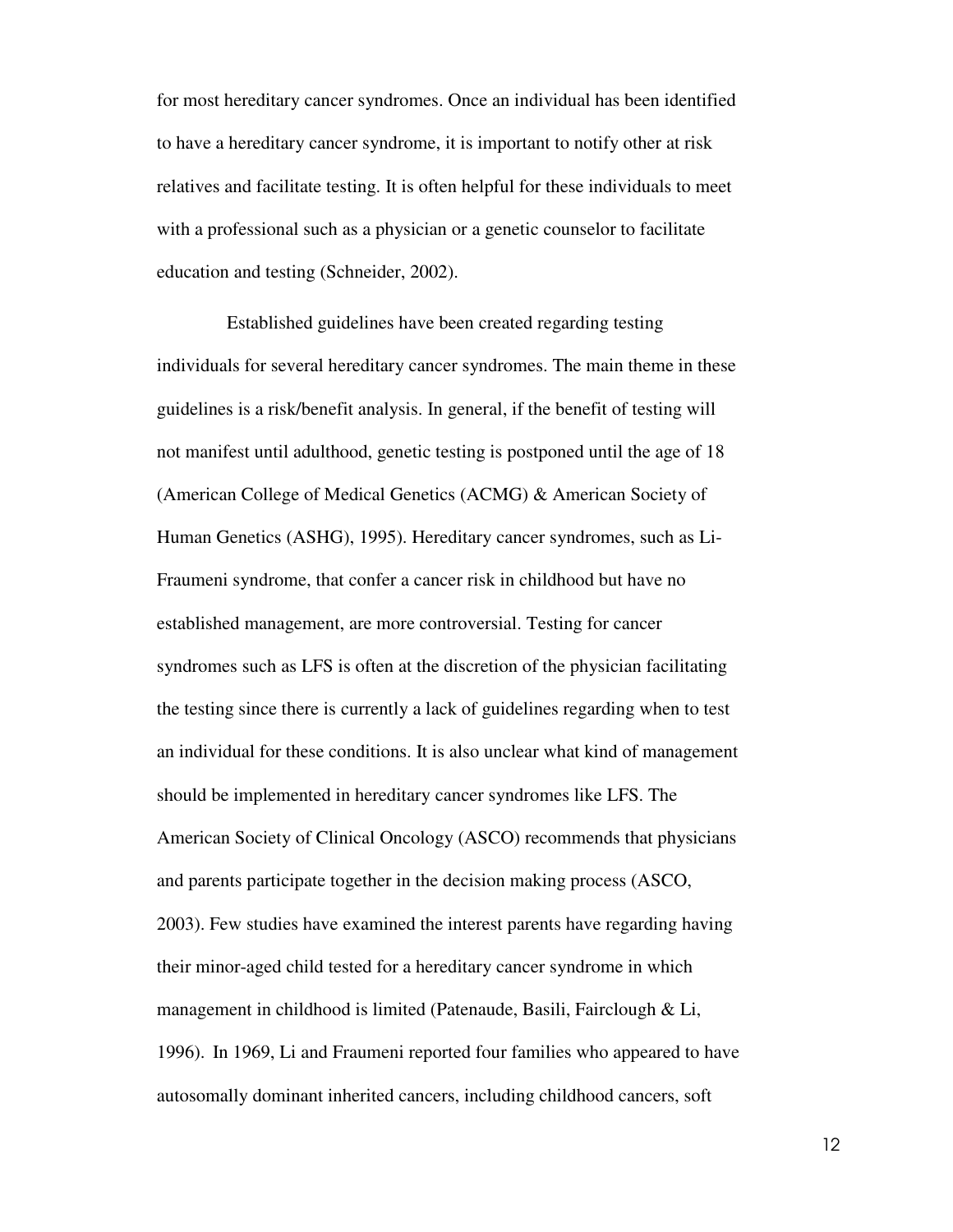tissue sarcomas and breast cancer. This collection of cancers was termed Li-Fraumeni Syndrome, after the investigators who initially described it. In 1988, Li and Fraumeni searched the Cancer Family Registry of the National Cancer Institute. They discovered twenty four individual families who had a similar pattern of cancers. From this study, it became apparent that individuals with Li-Fraumeni Syndrome had increased risks for brain tumors, leukemia, breast cancer and adrenal cortical tumors. The researchers noted that these cancers typically occurred before the age of 50 (Li et al., 1996).

 Meanwhile, in 1978, Lynch observed several families with apparent hereditary segregation of cancer which was consistent with Li-Fraumeni Syndrome. He too noted that these families had a predominance of sarcoma, breast cancer, leukemia and adrenal cortical tumors. Lynch referred to the collection of these specific cancers in one family as SBLA syndrome (sarcoma, breast/brain, leukemia/laryngeal/lung cancer and adrenal cortical carcinoma). A genetic segregation pattern was established for this hereditary pattern of cancers which was compatible with autosomal dominant inheritance. The study concluded that the reported kindred had a rare, deleterious autosomal dominant aggregation of cancers (Lynch, Mulcahy, Harris, Guirgis & Lynch, 1978). This mode of inheritance was then confirmed by segregation analysis of 159 childhood soft tissue sarcoma patients in 1992 (Lustbader, Williams, Bondy, Strom & Strong, 1969).

The gene responsible for Li-Fraumeni Syndrome was discovered in 1990 (Malkin et al., 1990). Linkage analysis was not possible due to the rarity of Li-Fraumeni Syndrome and its deleterious nature. Therefore, a candidate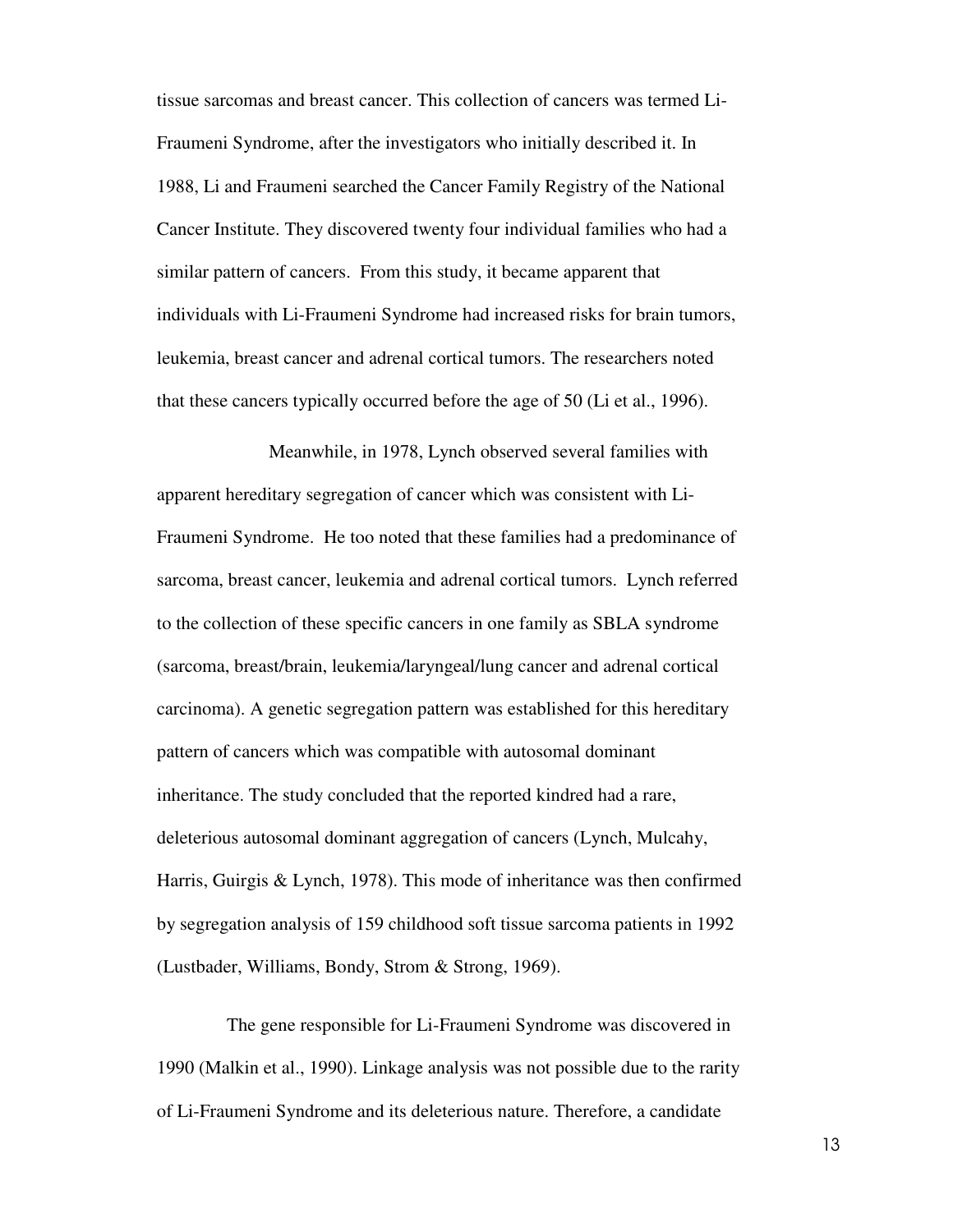gene approach was taken. Investigators were interested in p53 because of the gene's known involvement in the tumorigenesis of many sporadic cancers (it is estimated that p53 is mutated in fifty percent of all sporadic tumors) (Levine, 1997). In 1990, five families with LFS were analyzed. All of these kindreds were found to have p53 mutations (Malkin et al., 1990). Soon, another family which fit clinical criteria for LFS was tested. Several members in this family tested positive for a mutation in p53 (Srivastave, Zou, Pirollo, Blattner & Chang, 1990).

P53 is a tumor suppressor gene that is commonly mutated in sporadic cancers. Termed "the guardian of the genome", p53 is key in cell cycle regulation (Lane, 1992). It has several functions including activation of DNA repair, arresting the cell cycle and initiating apoptosis (Lane, 1992). This explains why individuals with a germ line p53 mutation have a significantly increased cancer risk. Tumor formation in individuals with p53 mutations is most often consistent with Knudson's "two-hit" hypothesis, in which cancer develops in individuals that inherit the "first hit" or mutation and cancer occurs in cells that acquire a "second hit" or mutation (Levine, 1996)(Knudson, 1971). Therefore, it is important for individuals with a germ line p53 mutation to avoid oncogenic environmental factors such as radiation.

Initially, it was thought that germ line mutations in another gene, CHEK2, could account for other cases of LFS. Lee et al. (2001) and Varley (2003) reported on several families with germ line CHEK2 mutations who satisfied the LFS clinical criteria (Lee et al., 2001) (Varley,2003). Currently, CHEK2 mutations are generally not considered a part of Li-Fraumeni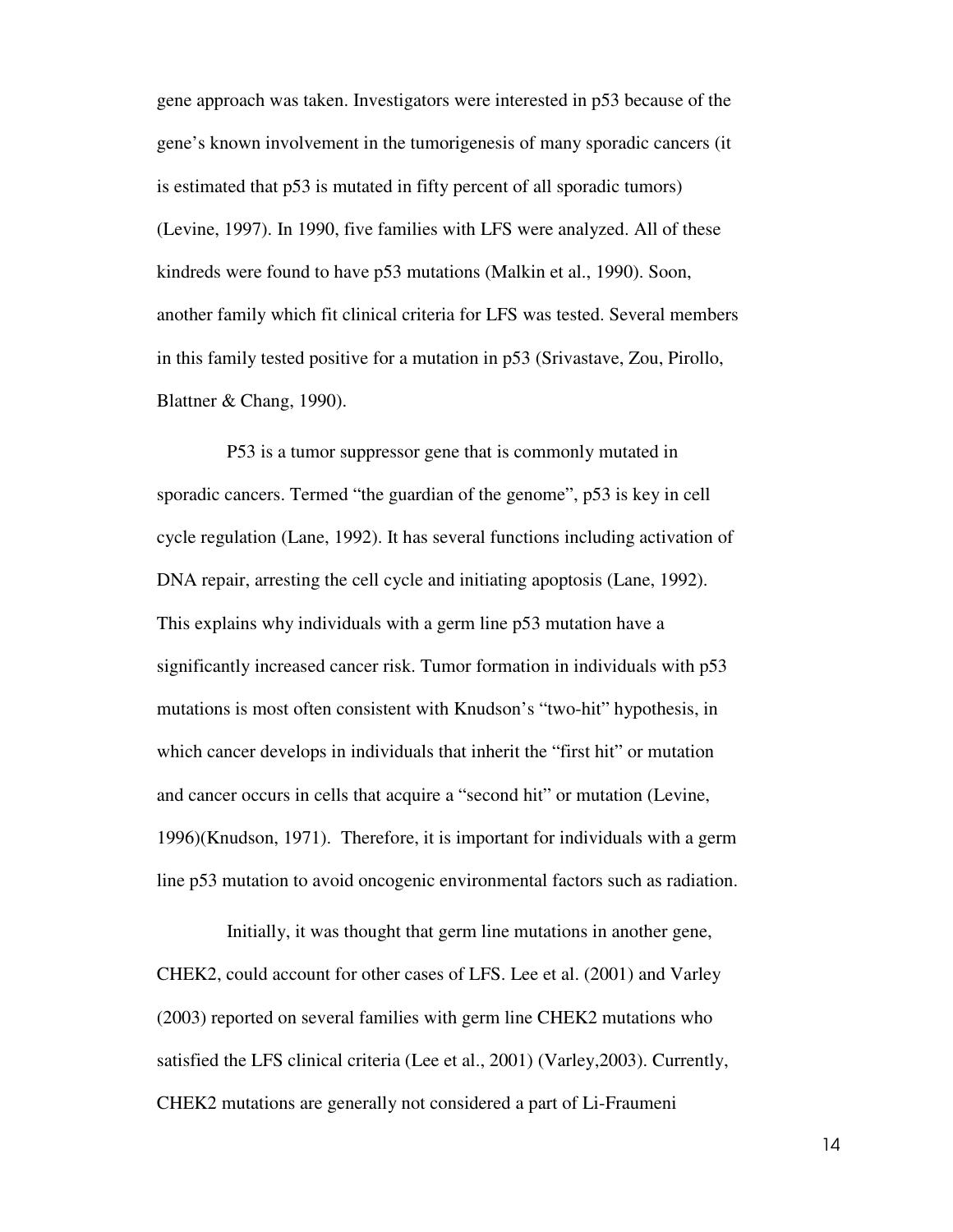Syndrome. Rather, they are thought to be low penetrant tumor suppressor genes involved in breast cancer (Vahteristo et al., 2002).

Li-Fraumeni Syndrome is an autosomal dominant and highly penetrant hereditary cancer syndrome. Greater than seventy percent of individuals with Li-Fraumeni Syndrome have a p53 germ line mutation (Chompret, 2000). Mutations in the p53 tumor suppressor gene are known to cause the majority of cases of LFS (Malkin, 1994). Commercial molecular testing consists of direct sequencing of the p53 coding region, the first noncoding exon , promoter, all splice site junctions, and the 3'-untranslated region, rearrangement and large duplication/deletion testing (Varley, 2003).

Unlike other cancer susceptibility syndromes, which may predispose individuals to site-specific tumors, LFS increases an individual's risk of developing a variety of tumor types (Hartley, Birch, Kelsey, Marsden, Harris and Teare, 1989) (Varley, 2003). The malignancies which dominate this condition include soft tissue sarcoma, osteosarcoma, brain tumors, adrenal cortical carcinoma and premenopausal breast cancer. Additional data suggests that Li-Fraumeni Syndrome may also be associated with other diverse neoplasms including pancreatic cancer, leukemia, Wilms' tumor and neuroblastoma(Li et al., 1988) (Birch et al., 2001) (Nichols, Malkin, Garber, Fraumeni and Li, 2001). Other cancers have been seen in individuals with Li-Fraumeni Syndrome including renal, gonadal germ cell, melanoma, colon, ovarian and lung cancer (Nichols et al., 2001) (Bougeard et al., 2008). Individuals with LFS are clearly predisposed to tumor formation in a large range of tissues and tissue types.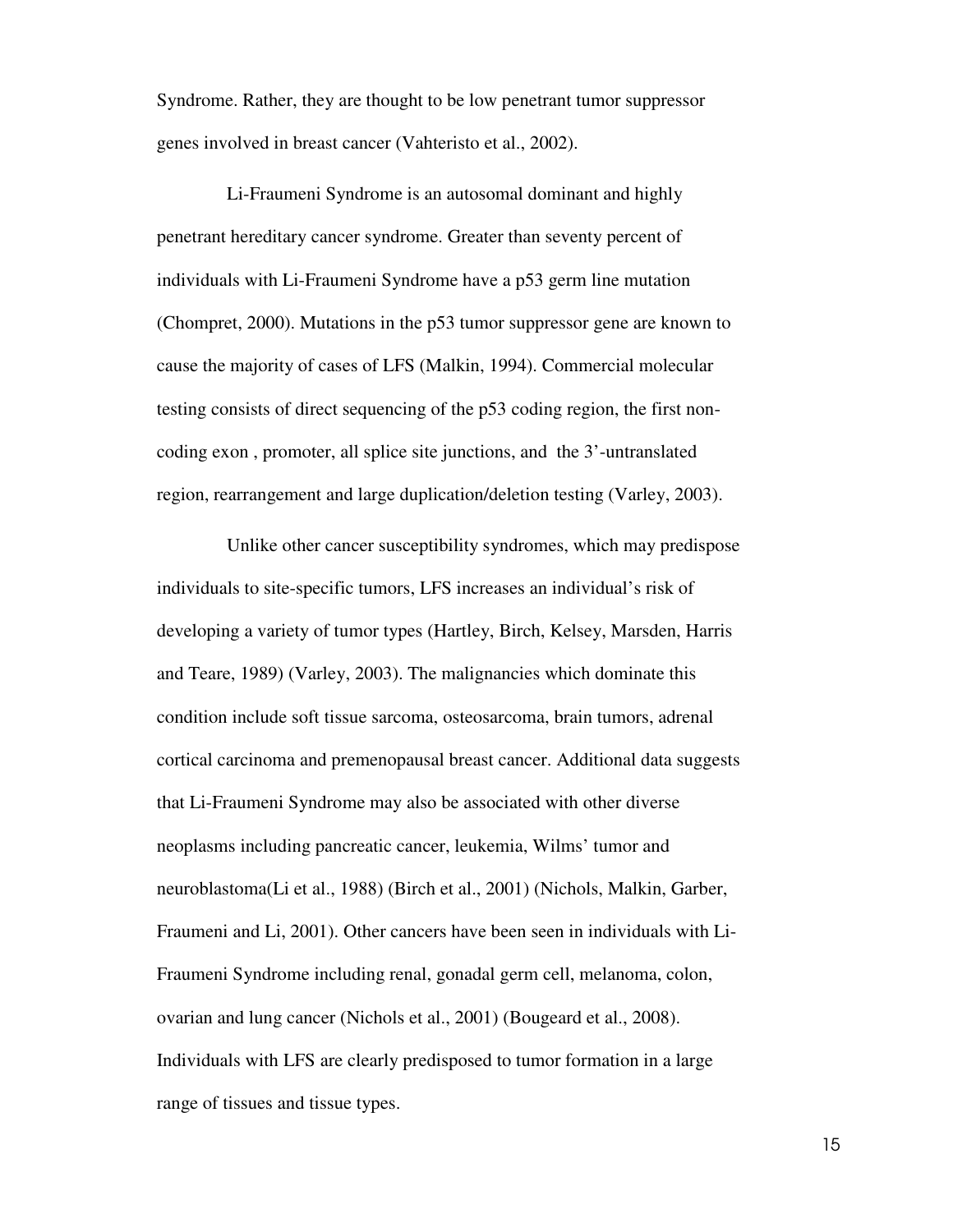LFS increases an individual's risk of developing multiple primary tumors. These risks are spread across a lifetime, from early childhood to adulthood, and the risk for early onset cancer in individuals with Li-Fraumeni Syndrome is high. In 2000, Chompret et al. found that individuals with Li-Fraumeni Syndrome have a 15% chance of developing cancer from ages 0 to 15 and a 54% chance of developing cancer between ages 16 to 45 years. Overall, the individuals in this study had up to a 68% lifetime risk of developing cancer (Chompret et al., 2000). Bihan et al. (1995) studied five individuals with p53 mutations and estimated age specific cancer risks. They found that the risk for cancer was 42% in individuals aged 0 to 16, 38% in individuals aged 17 to 45, and above 63% for individuals aged 45 and older. Using segregation analysis, Lustbader et al. (1992) found that individuals with Li-Fraumeni Syndrome had up to a 50% risk of cancer development by age forty, and a 90% lifetime cancer risk (by age 60). By age thirty, nearly 50% of individuals with LFS will develop cancer, in comparison to only one percent of the general population (Malkin et al., 1990). By age seventy, over ninety percent of individuals with a germ line p53 mutation will develop a malignancy (Malkin et al., 1990).

Cancer screening and management in individuals with Li-Fraumeni Syndrome is not well defined. Screening for LFS-associated cancers, however, has not been shown to reduce mortality (Varley, Evans & Birch, 1997). No proven beneficial methods for childhood cancers currently exist. Methods that may be used to detect childhood cancers include blood cell counts and radiographic studies, the predictive power of these tests is not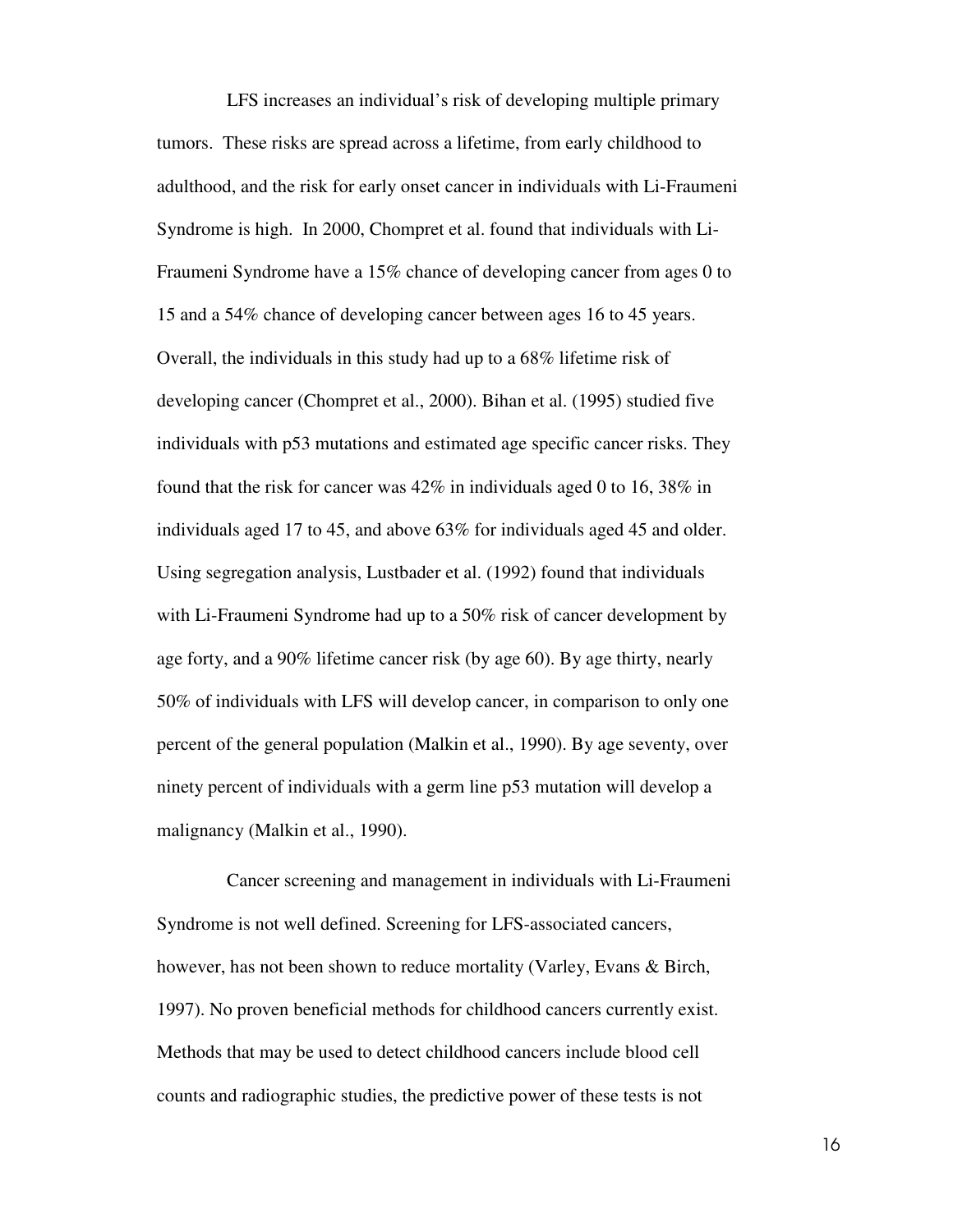known. Magnetic resonance imaging (MRI) may be used to scan for cancerous lesions. MRI is desirable because it can detect small lesions without delivering radiation the body. This is important because individuals with LFS are especially sensitive to radiation, which can potentiate tumor development. Unfortunately, MRI is a costly procedure and may not be available to all affected individuals (Varley et al., 1997).

Screening recommendations regarding LFS have been published (National Comprehensive Cancer Network, NCCN, 2010) Screening for children includes annual and thorough physicals,. Based on family history, other forms of organ-targeted surveillance should be implemented. It is important to keep in mind, however, that these screening methods have not been proven to be effective. Screening for adults with LFS includes annual physicals, dermatology evaluations. Women with LFS should have a clinical breast exam biannually beginning at 20-25. They should rotate screening methods between mammograms and breast MRI. All individuals with Li-Fraumeni Syndrome should consider colorectal cancer screening beginning at age 20-25, with subsequent colonoscopies every two to five years. Again, organ targeted surveillance should be practiced based on family history of specific tumors (Varley, 1997) (Evans et al.,1997) (NCCN, 2010).

The use of MRI and PET (position emission tomography) scans in screening for LFS-related tumors is controversial. Clinicians are inconsistent in their attitudes towards the use of this technology in monitoring individuals for cancer. Proponents of the method believe that it will detect lesions that are otherwise undetectable. Others argue that it will subject the patient to many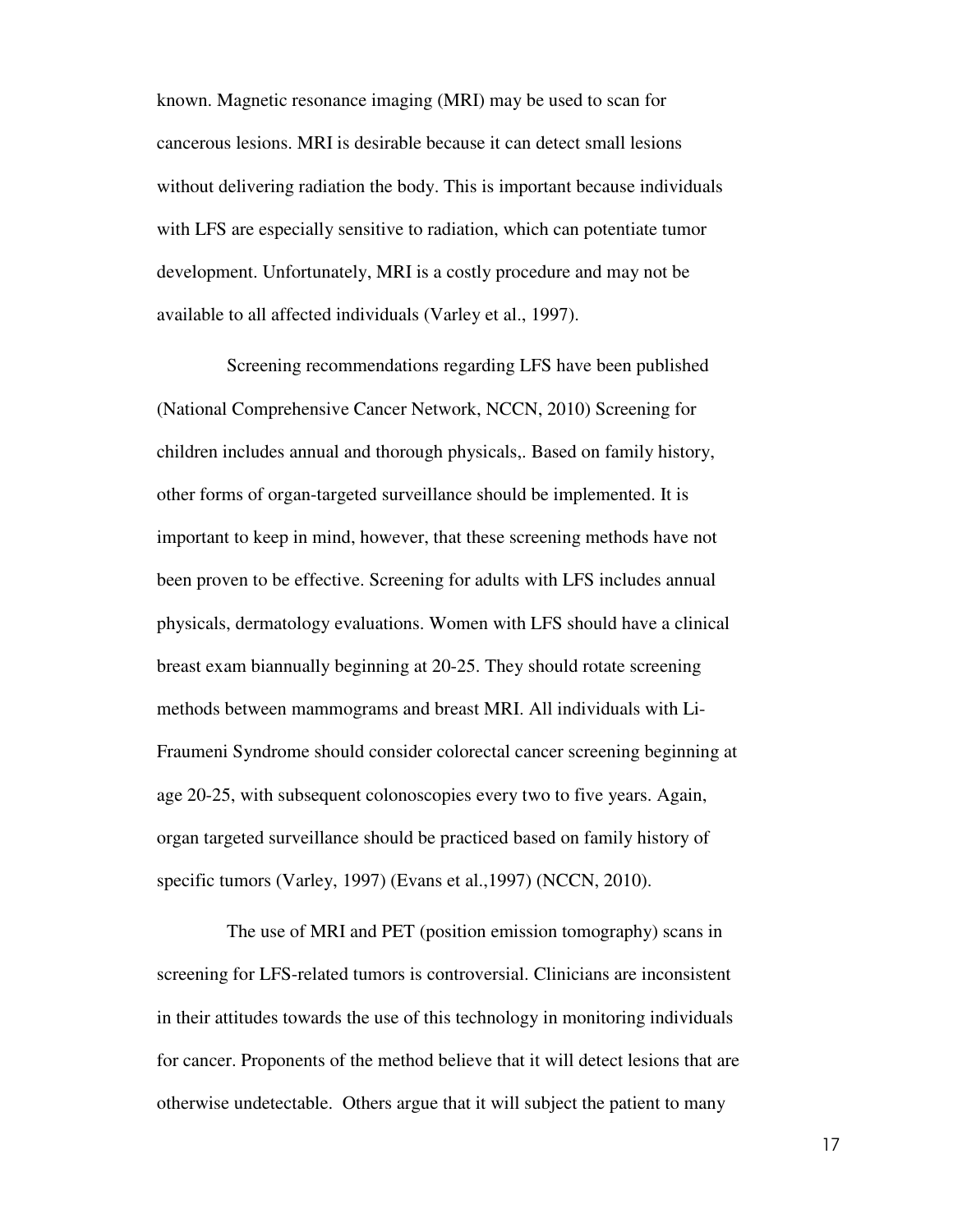unnecessary biopsies and procedures (Wertz, Fanos & Reilly, 1994) (Varley et al., 1997) (Goyen & Debatin, 2006).

Management and screening in individuals with LFS is a complicated process since LFS is associated with a wide variety of tumors in several organ systems. Several of the LFS associated cancers are difficult to detect until late stages of its growth, and the later a cancer is detected, the poorer the prognosis. Most importantly, individuals with LFS must be alert to changes in their health and seek medical attention if they experience any symptoms (Wertz, et al., 1994) (Varley, 2003) (Evans et al., 1997).

Due to the lack of appropriate screening techniques for childhood cancers, institutions vary with regard to their policies on testing children for Li-Fraumeni Syndrome. An international consortium of physicians and researchers met in 1992 to develop a consensus towards management of and testing individuals for LFS, and this meeting concluded that genetic testing should not be offered to minors who are at risk of inheriting LFS. There has been no follow-up in the last seventeen years to these recommendations (Li et al., 1992)

 Before the molecular cause of Li-Fraumeni Syndrome was discovered, diagnosis was made on the basis of clinical criteria. Three criteria guidelines exist for the diagnosis of Li-Fraumeni Syndrome.

 A person who is diagnosed with LFS based on the classic or original criteria must meet all three of the following:

1. A proband with a sarcoma diagnosed before the age of 45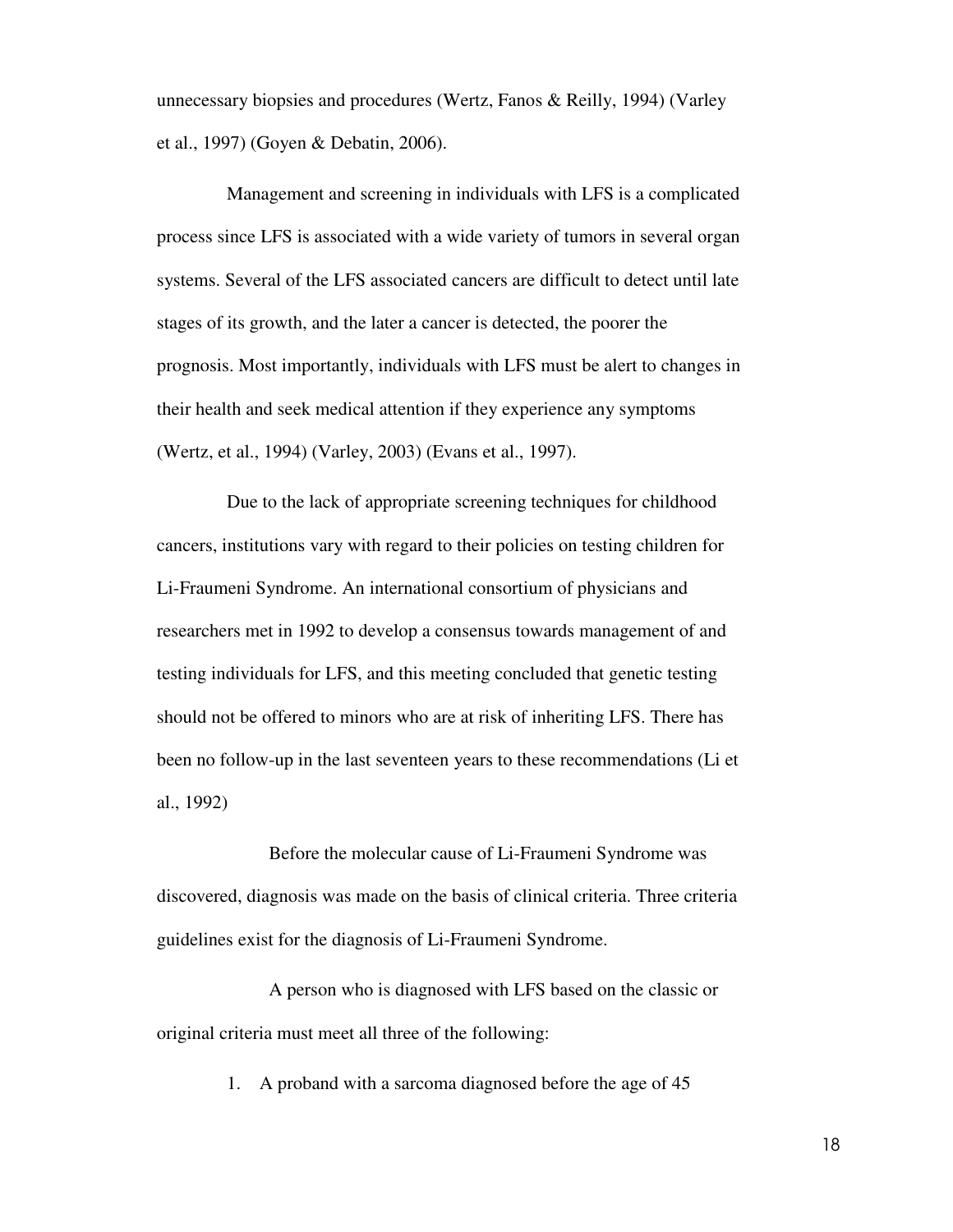- 2. A first degree relative with any cancer under the age of 45
- 3. A first or second degree relative with any cancer under the age of 45 or a sarcoma at any age (Li & Fraumeni, 1969)

Following the creation of these criteria, a new set of guidelines was set forth by Chompret et al. to diagnose individuals with LFS. These criteria are less dependent on family history of cancer and focused more on an individual's personal history. An individual who has a clinical diagnosis of LFS based on the Chompret criteria must meet one of the following:

- 1. A proband with a tumor belonging to the LFS spectrum (soft tissue sarcoma, osteosarcoma, brain tumor, premenopausal breast cancer. Adrenal cortical carcinoma, leukemia, lung, bronchoalveolar cancer) prior to the age of 46 years AND at least one first or second degree relative with a LFS tumor (excluding breast cancer if the proband has breast cancer)
- 2. A proband with multiple tumors (except multiple breast tumors). Two of which belong to the LFS tumor spectrum and the first tumor occurred before age 46
- 3. A proband with adrenocortical carcinoma or choroid plexus tumor, irrespective of family history (Chompret, 2002)

Currently, Li-Fraumeni Syndrome is diagnosed in two ways: clinically and molecularly. While historically individuals with Li-Fraumeni syndrome were only given a clinical diagnosis, we now have the possibility to perform genetic testing on individuals for molecular confirmation.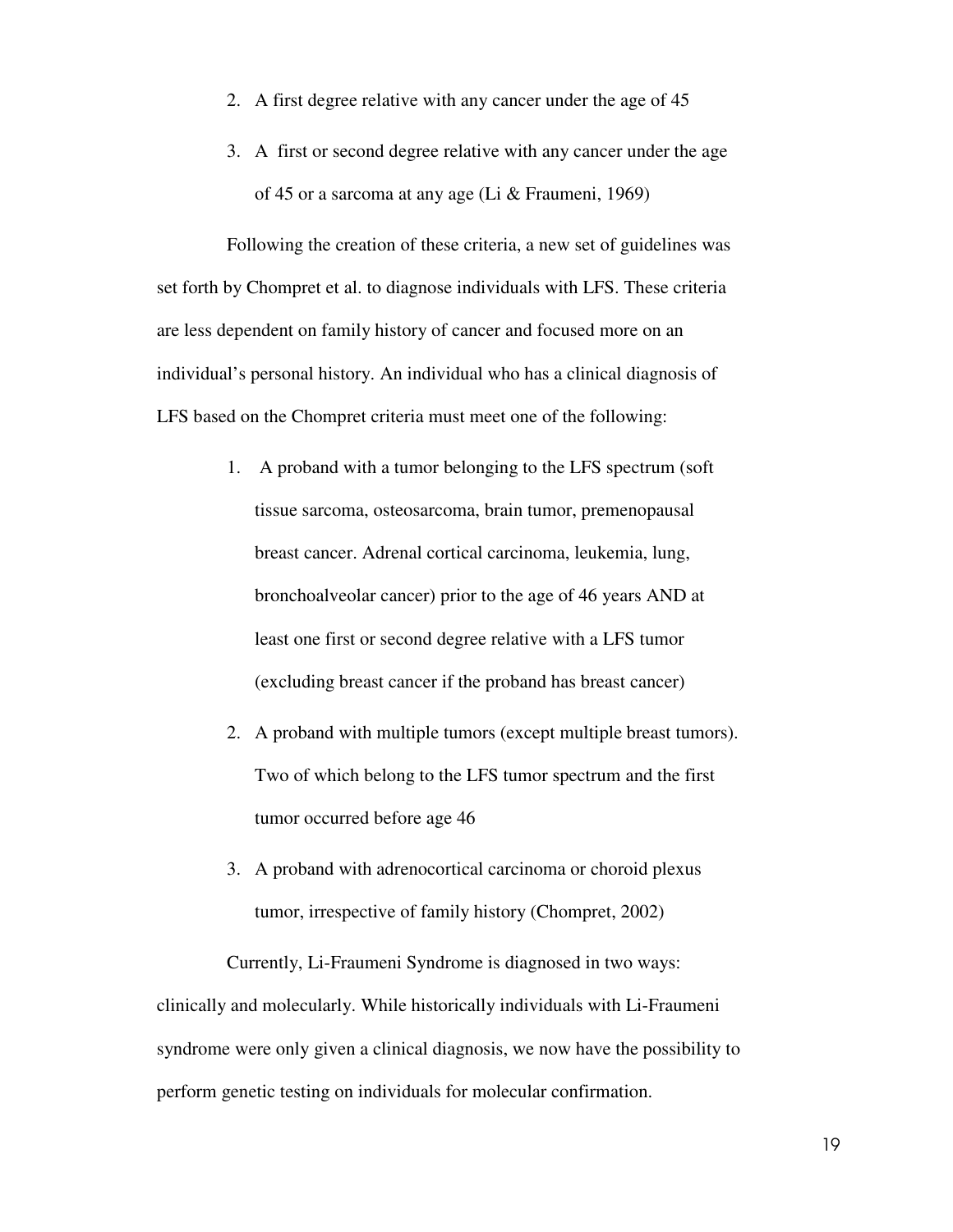Additionally, individuals who are at risk of inheriting LFS can have predictive genetic testing based on the identified p53 mutation in the family.

Molecular testing of the p53 gene is now routinely performed to facilitate the diagnostic process of LFS. Seventy percent of individuals who fit the clinical description of LFS will have a mutation in the p53 gene, and sequencing of the entire gene will detect ninety-five percent of p53 mutations in these individuals (Birch et al., 1994) (Varley, 2003)(Bougeard et al., 2008). The remaining five percent will have a deletion, rearrangement, or unidentified mutation in the p53 gene (Nichols et al., 2001). Between 7 to 20% of p53 mutations are believed to be *de novo* events (Gonzalez et al., 2009).

With new technology come new questions. Issues among debate in the genetics community involve who should be tested for LFS and at what age should testing occur (Li et al.,1992). When these questions are considered, several things must be taken into account. What benefit would genetic testing results have on the patient? At what age do cancer risks begin, and are there affective approaches to manage these risks? These questions are not specific to Li-Fraumeni syndrome and can be applied to all cancer syndromes in general. Several agencies have set forth recommendations and guidelines to help health professionals answer these difficult questions.

The American Society of Clinical Oncology (ASCO) published recommendations regarding testing children for cancer susceptibility in general. ASCO recommends that one should consider several variables when deciding to offer testing to a potentially affected child. First, the child must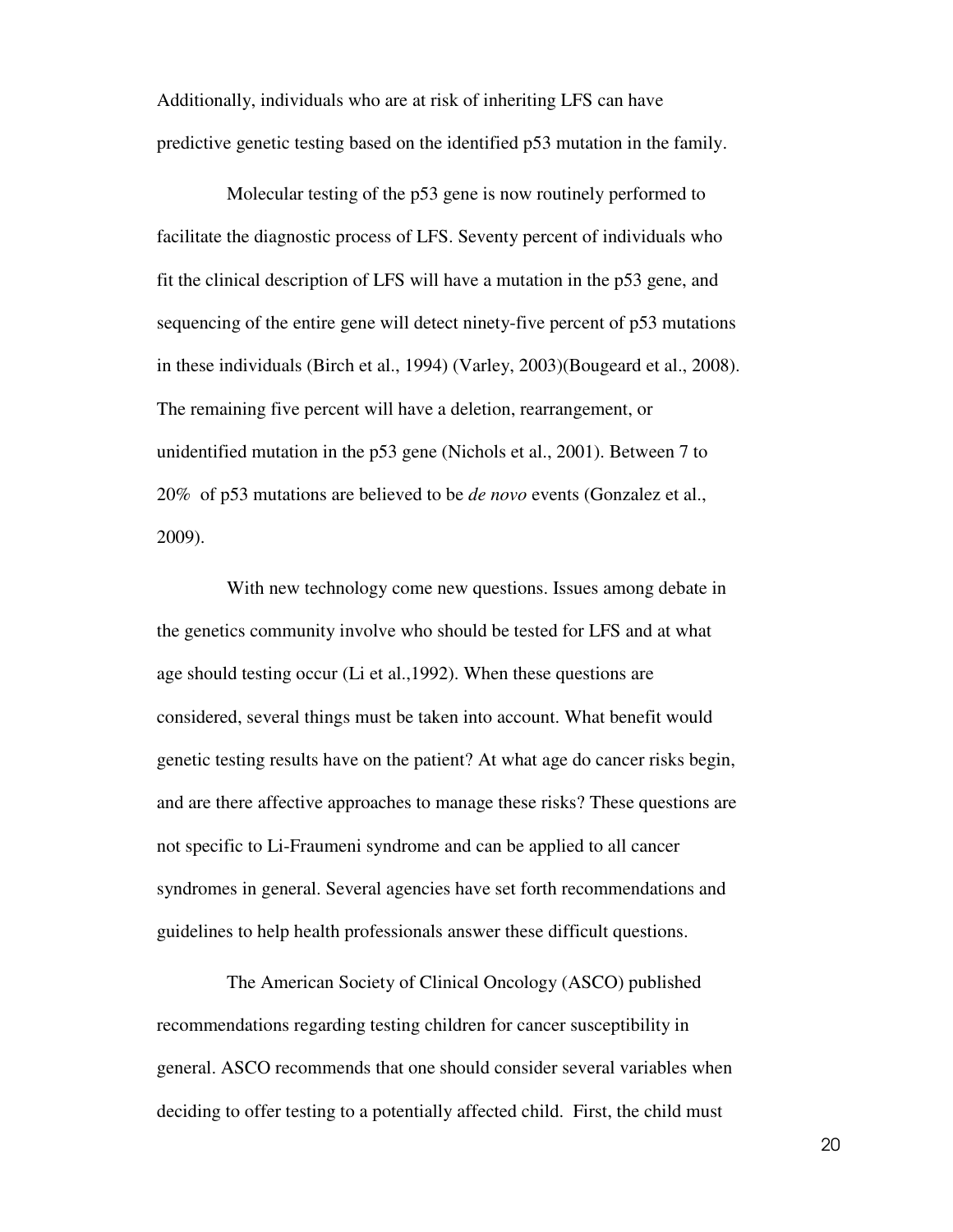be at risk for a pediatric cancer. Also, the test under consideration should be adequately interpretable, and the test results and implications should be clear to the ordering clinician. Test results should be used for diagnosis, or influence the medical management of the child, and evidence based risk reduction strategies should be available (ASCO, 2003). Conditions such as Multiple Endocrine Neoplasia (MEN) and Familial Adenomatous Polyposis (FAP) have appropriate childhood interventions for their associated cancers (Brandi et al., 2001) (Rozen and Macrael, 2006 ). Because of this, testing in children at risk for these conditions is appropriate. Testing for the adult onset cancer susceptibility syndromes such as Hereditary Breast and Ovarian Cancer Syndrome (HBOC) and Lynch Syndrome (HNPCC) is typically not recommended in minors since the benefit that individuals could derive from these tests would not accrue until adulthood. ASCO enforces the belief that the parents or guardian of the child should have the authority to decide whether or not to test (ASCO, 2003).

The American Society of Human Genetics (ASHG) and the American College of Medical Genetics (ACMG) published literature regarding ethical, legal and psychosocial implications surrounding genetic testing in minors (1995). In addition to emphasizing the necessity for a timely medical benefit to the child, these guidelines focus on the need for genetic testing to contribute to the global well-being of the child. Individuals undergoing genetic testing may experience anxiety, altered self- image, and uncertainty. ASHG and ACMG suggest that if the psychological or medical benefits of testing won't occur in childhood, testing should be postponed until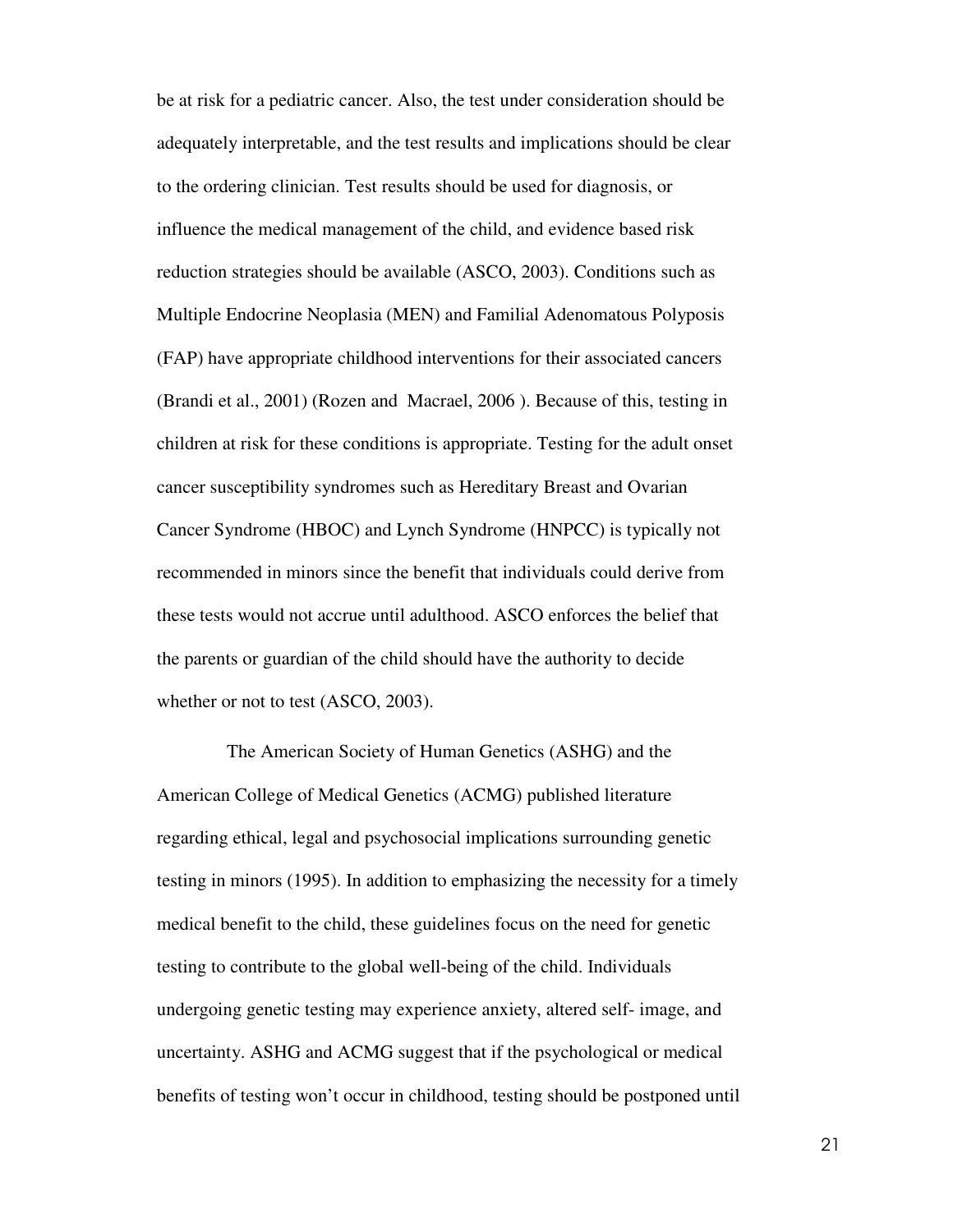the child is old enough to make an autonomous competent decision. If the balance of benefits and harms related to pediatric genetic testing is unclear, ASHG and ACMG recommend that the provider respect the wishes and decisions of the family, after adequate counseling. In the event that testing is clearly harmful in the child, providers are encouraged to advocate for the best interest of that child (ACMG/ASHG, 1995).

Upon reviewing national agency guidelines regarding predictive testing in minors, one frequently encounters the concept of "best interest". For a genetic test to be justified, it must be in the best interest of the child, both medically and psychologically. One key tenet in all genetic testing is informed consent. Testing minors can be especially sensitive because a minor's informed consent cannot be given. Instead, it is up to the parent or legal guardian to make medical decisions for the child. It is expected that parents know their children better than health care providers and are therefore in the unique position to determine what is in the best interest of their child (Wertz et al., 1994).

As children mature, they are often included in the health care decision making process. The older a child gets, the more likely they are to grasp the intellectual concepts that are key in making these decisions. They are also likely to have increased psychosocial skills as they get older. It is generally accepted that "as soon as children are able to communicate and participate in decisions that affect them, they should be encouraged to participate in all aspects of the decision making process" (Borry, 2009). It is therefore important to involve children as well as their guardians in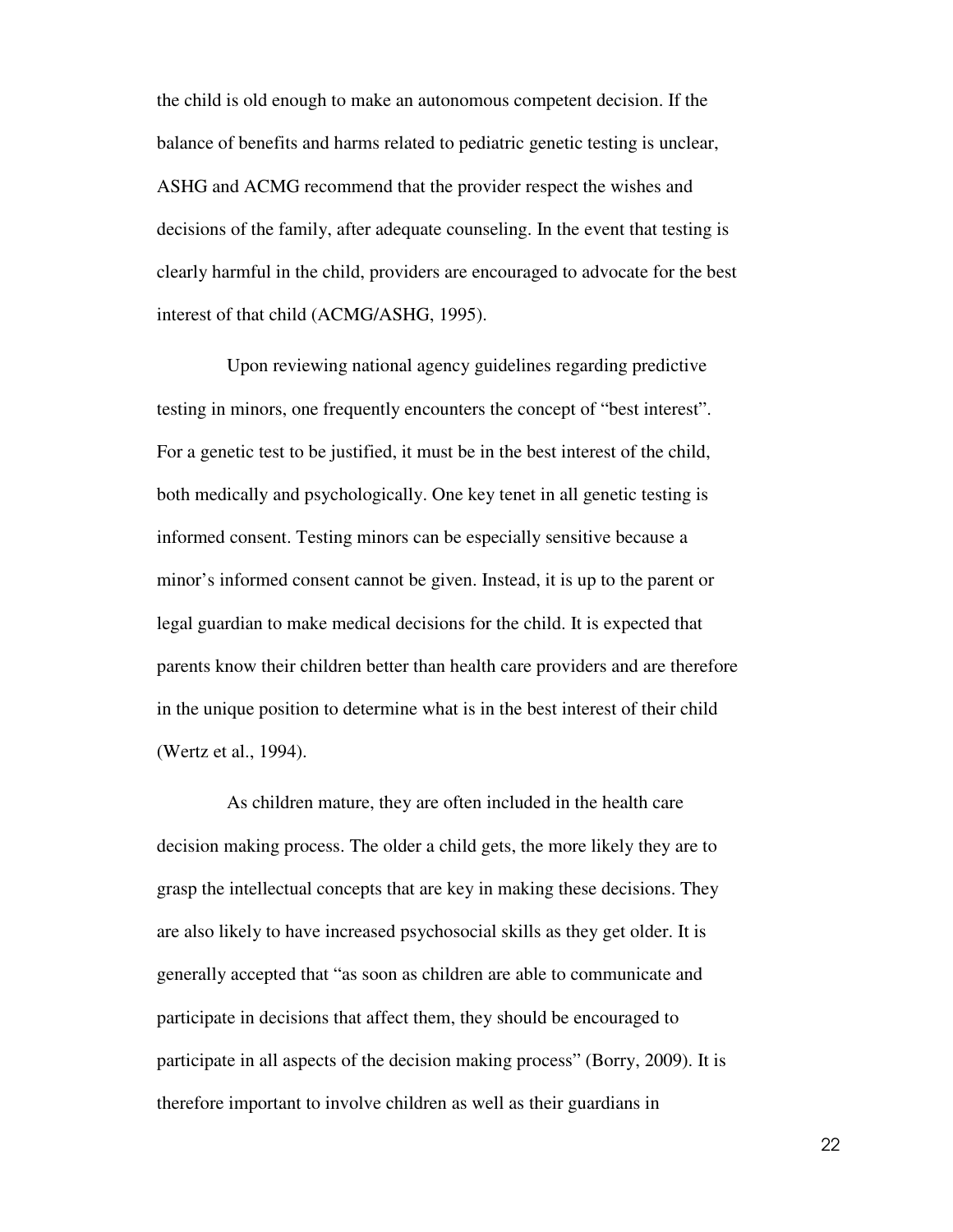counseling and information giving sessions. It would be reasonable for parents to defer genetic testing until their child is old enough to have active participation in the decision.

Multiple issues arise when considering genetic testing in minors. Test results may impact several areas of an individual's life including decision making, reproductive decisions, education, occupation, insurance coverage and overall lifestyle. Genetic test results may impact family dynamic or impose guilt or anxiety on family members (ACMG/ASHG, 1995). Testing in minors denies the rights of these individuals to make an autonomous decision to be tested when they reach adulthood. Individuals lose confidentiality of results from family members when they are tested as minors (Andrews et al., 2006).

Wertz et al. (1994) set forth several reasons against testing presymptomatic children for genetic conditions. They claim that children with a positive test may be made a scapegoat of their test results, and the test results could cause adverse effects to that child's self esteem. For example, the test results could cause the child to feel unworthy and the parents to lower their expectations for the child. The authors also speculate that test results could disrupt family functioning, causing disharmony in parent-child and sibling relationships. Finally, the authors are concerned that test results could evoke feelings of guilt (Wert et al., 1994).

Many individuals from a wide range of specialties have voiced their opinions regarding predictive testing in asymptomatic minors. Clarke et al. (1995) have concerns that test results may result in parents feeling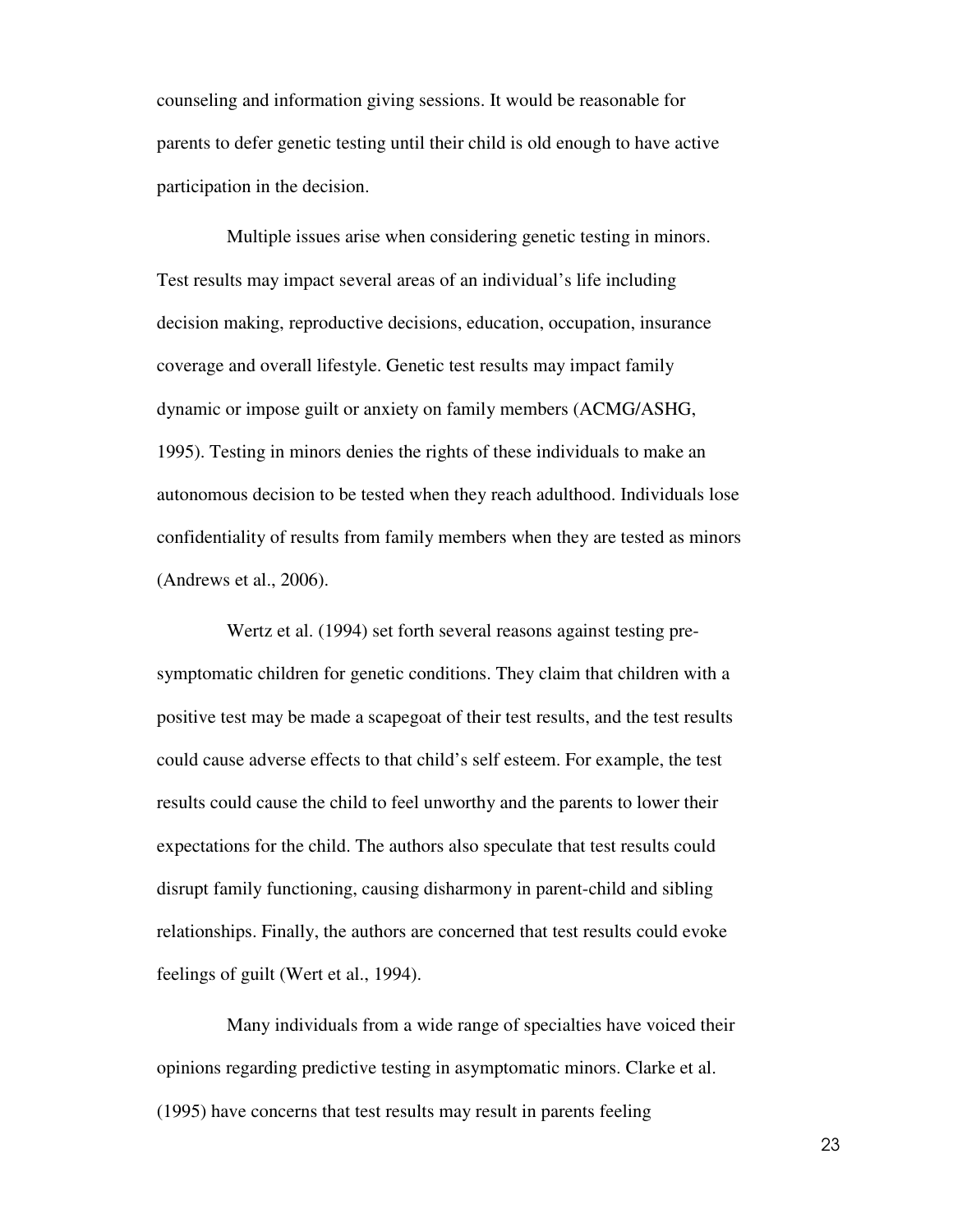disappointment or rejecting the child. Several individuals have expressed concern that knowing a child had a cancer predisposition syndrome would raise anxiety in both parents and the child (Clarke, 1994) (American Medical Association, AMA ,1995) (Duncan et al., 2001). Other studies, however, have shown that parents are interested in having genetic testing in their children so they can plan for their child's future (Wertz, et al., 1994).

 Several studies have looked at many aspects of predictive testing in children. Yet none have examined feelings that parents with Li-Fraumeni Syndrome may have towards genetic testing in their children. Patenaude et al. (1996) interviewed 47 mothers of children who were diagnosed with cancer. Given a scenario of a hypothetical test that could detect cancer susceptibility, 13% of participants reported they would decline having their child tested due to a lack of family history or preventative measures. Mothers were concerned about the anxiety they might encounter from learning that a healthy child carried a cancer susceptibility mutation. Thirty six percent of participants would agree to have their child tested only if knowledge of the results would reduce the risk of cancer development. Fiftyone percent of mothers would wish to have their child tested for the cancer susceptibility gene, despite the lack of potential benefit. Mothers reported that they would feel significantly less depressed or anxious if their child did not have a cancer susceptibility gene. Alternatively, they did report that they would experience depression and anxiety if a healthy child tested positive for a cancer susceptibility syndrome. Eight percent of mothers said they would not test their healthy children. Mothers had several reasons for this, including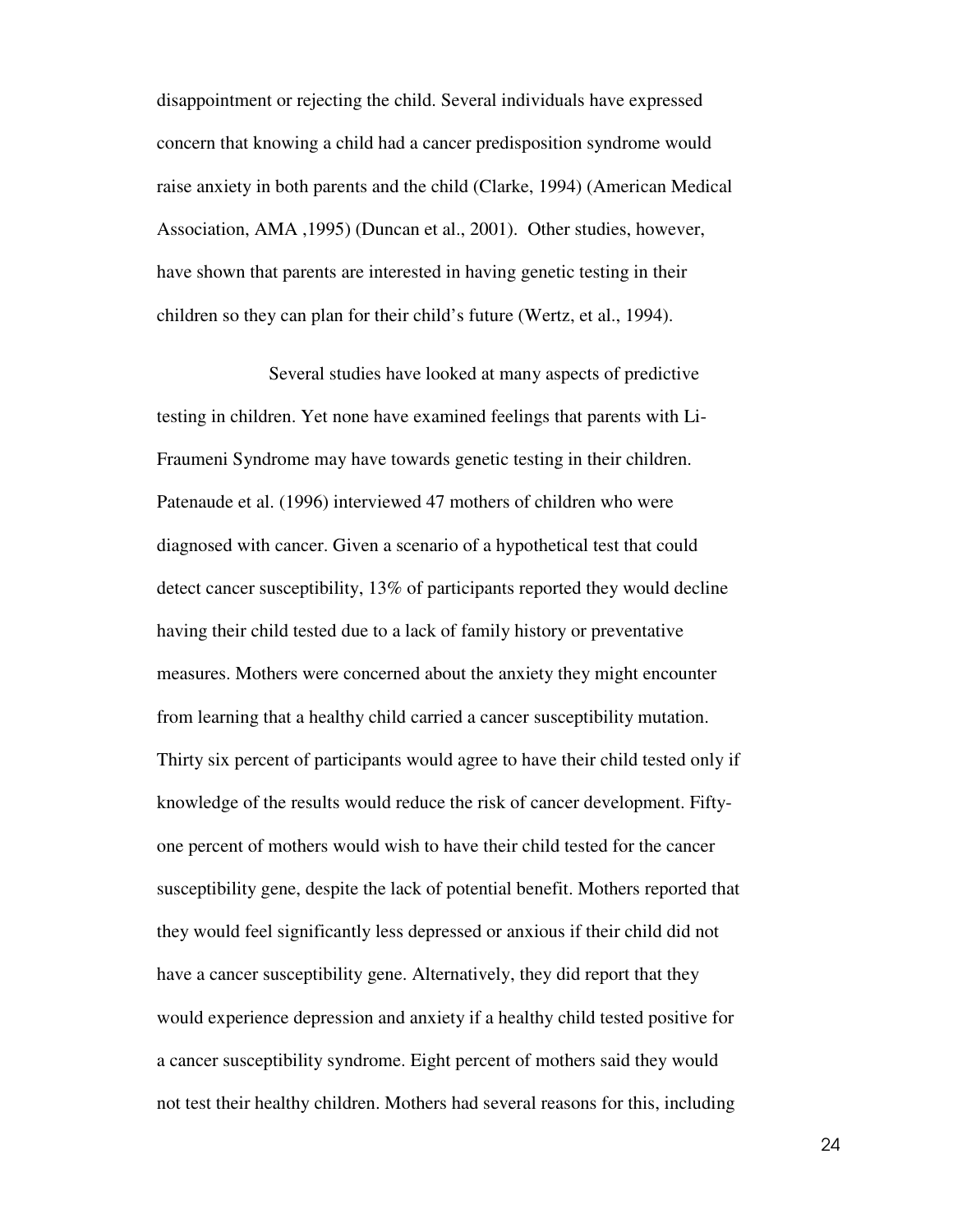their wish to defer the decision to test for their child and fear of insurance and social discrimination (Patenaude et al., 1996).

The researchers then looked at factors that are important mothers' decision to pursue genetic testing in their children. Mothers appeared to be consistent regarding what they valued in a genetic test. The most common aspects of a genetic test that mothers considered include utility of results and their ability to manage health and test reliability. Mothers were also concerned about privacy, insurance discrimination and family disruption. (Patenaude et al., 1996). These themes appear to be similar to other hereditary cancer syndromes.

Few reports have been published concerning clinicians' experience with testing minors for LFS. Evans, Lunt, Clancy and Eeeles (2009) depicted their experience with testing four children in two LFS families. They reported on two families, "Family 1" and "Family 2". Three children were tested in family 1, one set of siblings and the siblings' cousin. The siblings both tested negative for the pathogenic mutation that had been identified in the family. These siblings' parents reported feelings of relief upon hearing the test results. The father of the siblings' cousins was very anxious about that chance that his child could have a pathogenic mutation, especially after several recent deaths and cancer diagnoses in the family. Unfortunately, this child did have a pathogenic mutation. Following the test result, the child's father did report a decline in anxiety despite these results. This child was gradually introduced to Li-Fraumeni syndrome and is now an adult considering preimplantation genetic diagnosis (Evans, et al., 2009).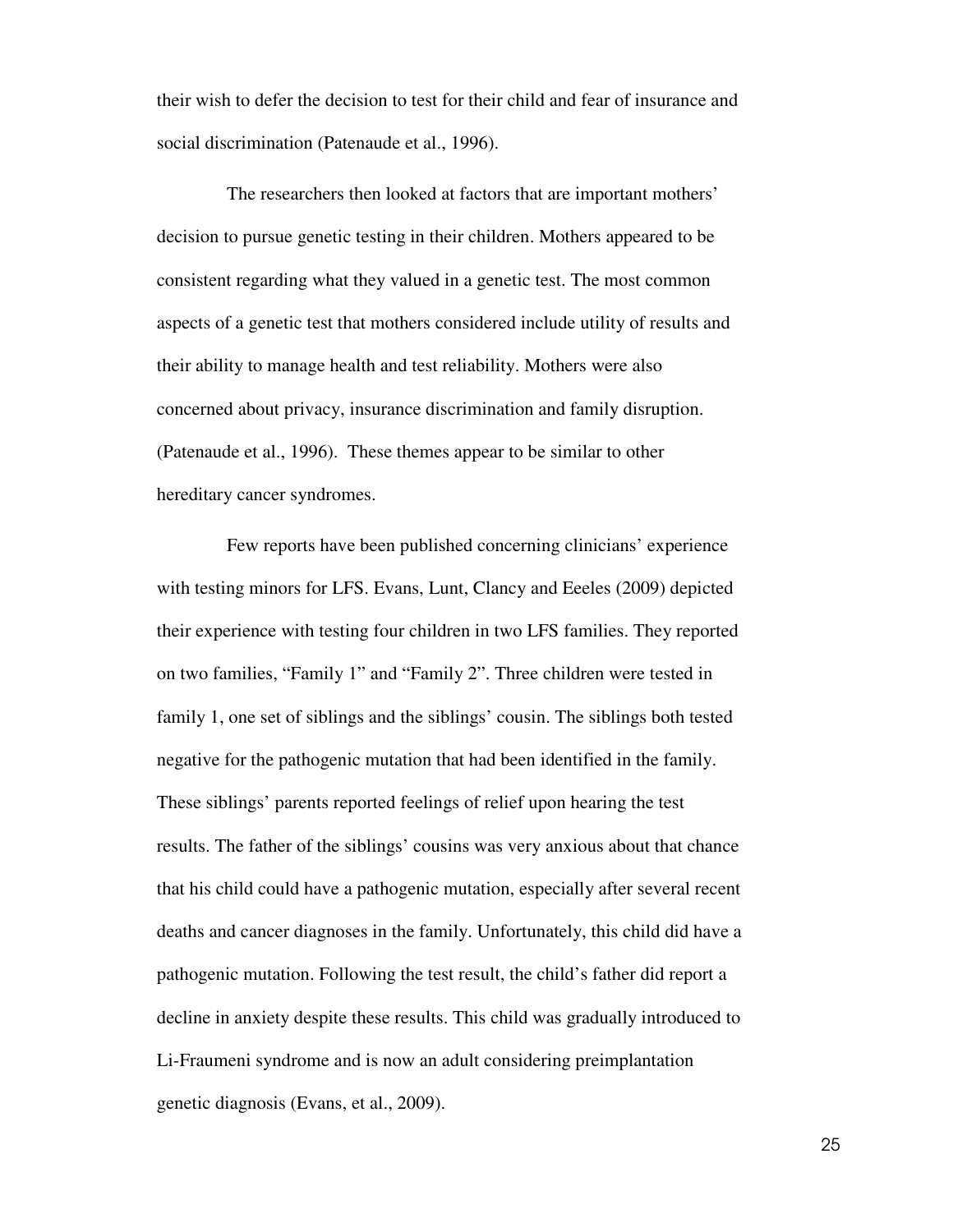In "Family 2", the patient was a nine year old girl who had an extensive family history of LFS, including a brother who was diagnosed with a cerebral primitive neuroectodermal tumor at ten and died shortly after. A p53 mutation had been identified in the patient's mother after she had developed three primary tumors. The patient's mother was very anxious regarding her healthy child's genetic status and reported that knowledge of this would help her manage her daughter's health. After several counseling sessions, the patient underwent genetic testing and was negative. The family reported being content with the counseling process. No follow up studies have looked at the children's attitudes towards having been tested at a young age. The authors of this article emphasize the point that until there are proven medical and psychological benefit to the child, genetic testing decisions for LFS should be made carefully on a case by case basis (Evans et al., 2009).

No studies have examined the emotional impact genetic testing for LFS has on children. Familial Adenomatous Polyposis (FAP) is a cancer predisposition syndrome that, like LFS, confers a childhood cancer risk. Unlike LFS, there are proven beneficial screening modalities in minors with FAP. Children with FAP should begin colonoscopy and sigmoidoscopy at ages 10 to 11 to evaluate for polyposis (Rozen & Macrae, 2006). In 2001, Michie et al. studied the emotional impact genetic testing for FAP has on minors. The investigators studied 60 asymptomatic children at risk for FAP who had undergone genetic testing. They looked at factors such as anxiety and depression. Children who received positive results had a normal range of anxiety and depression, although they tended to be more anxious and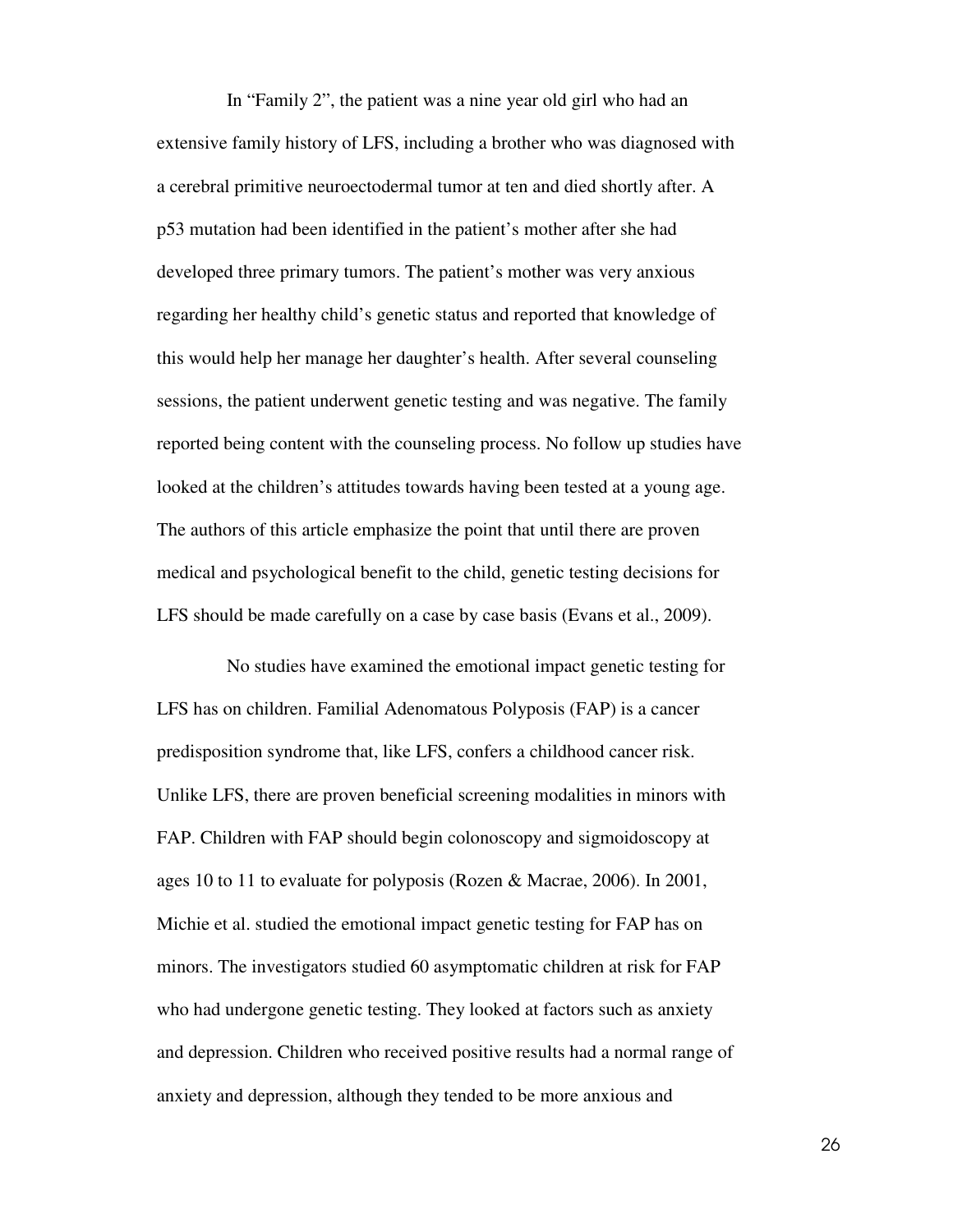depressed than children who received negative results. The study also explored the difference in anxiety and depression between children and adults receiving genetic test results. The group did not find a significant difference in either variable between the two groups (Michie, Bobrow& Marteau, 2001). In this study, children did not appear to have exaggerated adverse emotional impact.

Hereditary Breast and Ovarian Cancer Syndrome (HBOC) is a hereditary cancer predisposition syndrome which predisposes individuals to breast and ovarian cancer (often premenopausal). HBOC does not confer a risk of childhood cancer. Genetic testing is therefore not recommended until adulthood. In 2008, Bradbury et al. surveyed a cohort of parents and offspring with HBOC about their attitudes towards testing minors. Fifty two percent of participants reported that they were opposed to testing minors for HBOC, some participants felt that genetic testing was only appropriate in minors in special scenarios. Individuals who were in favor of testing cited implementation of health management guidelines specific to patients with HBOC. Although HBOC is clearly very different than LFS, it is interesting to see that 48% of these participants are in favor of testing minors, even though HBOC does not confer a childhood risk of cancer (Bradbury et al., 2008).

Li-Fraumeni Syndrome clearly meets the testing criteria of conferring a cancer risk in childhood. However, there are no proven benefits to implementing screening for cancer in children with Li-Fraumeni Syndrome. Due to this discrepancy, testing in children is controversial and not standard of care. Currently, in LFS, there are no data looking at parental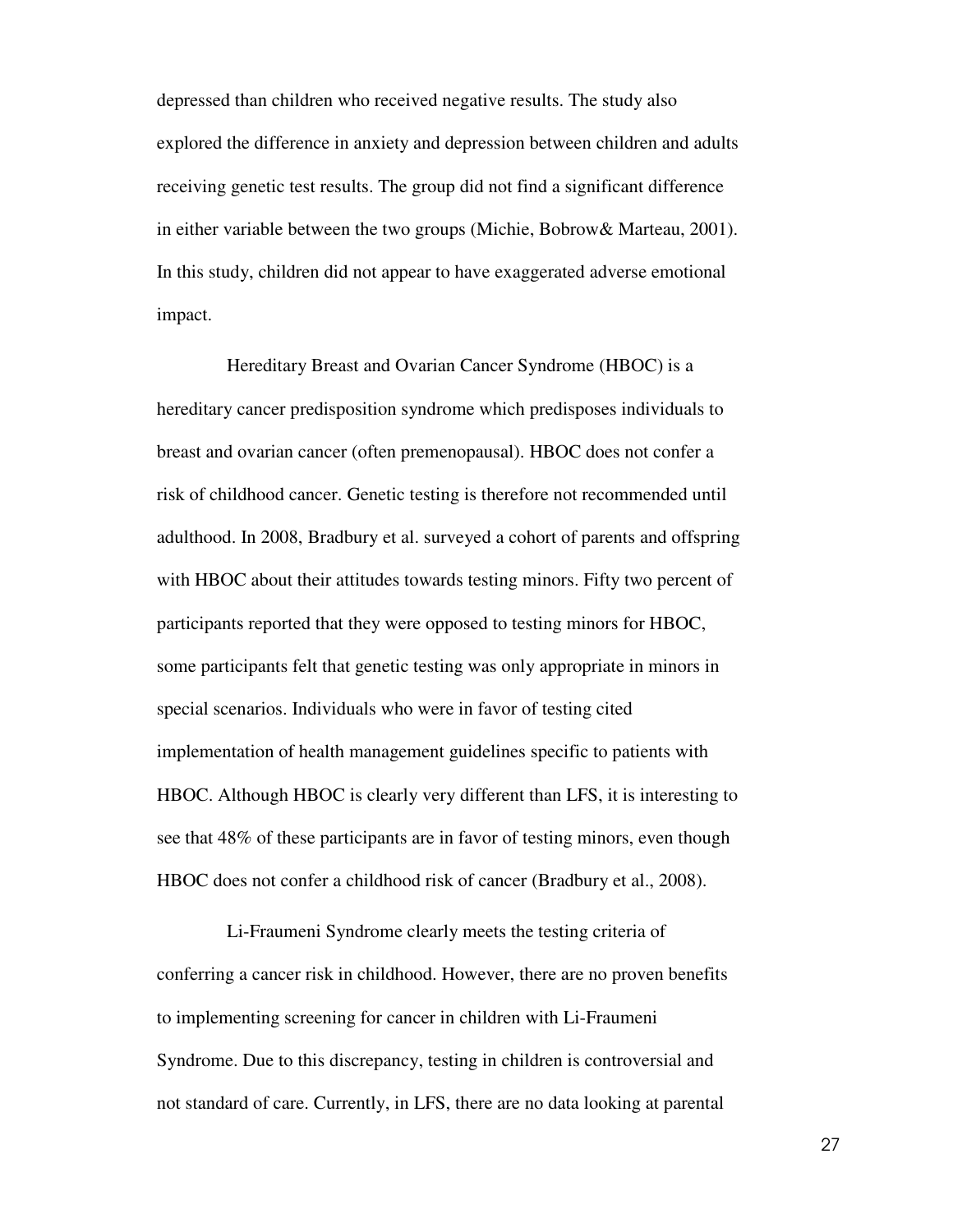attitudes towards predictive testing in children. Recently, there has been a movement of practitioners testing children for p53 mutations. If the trend in testing minors for p53 mutation continues, it is important to describe parental attitudes and beliefs towards predictive testing in their children.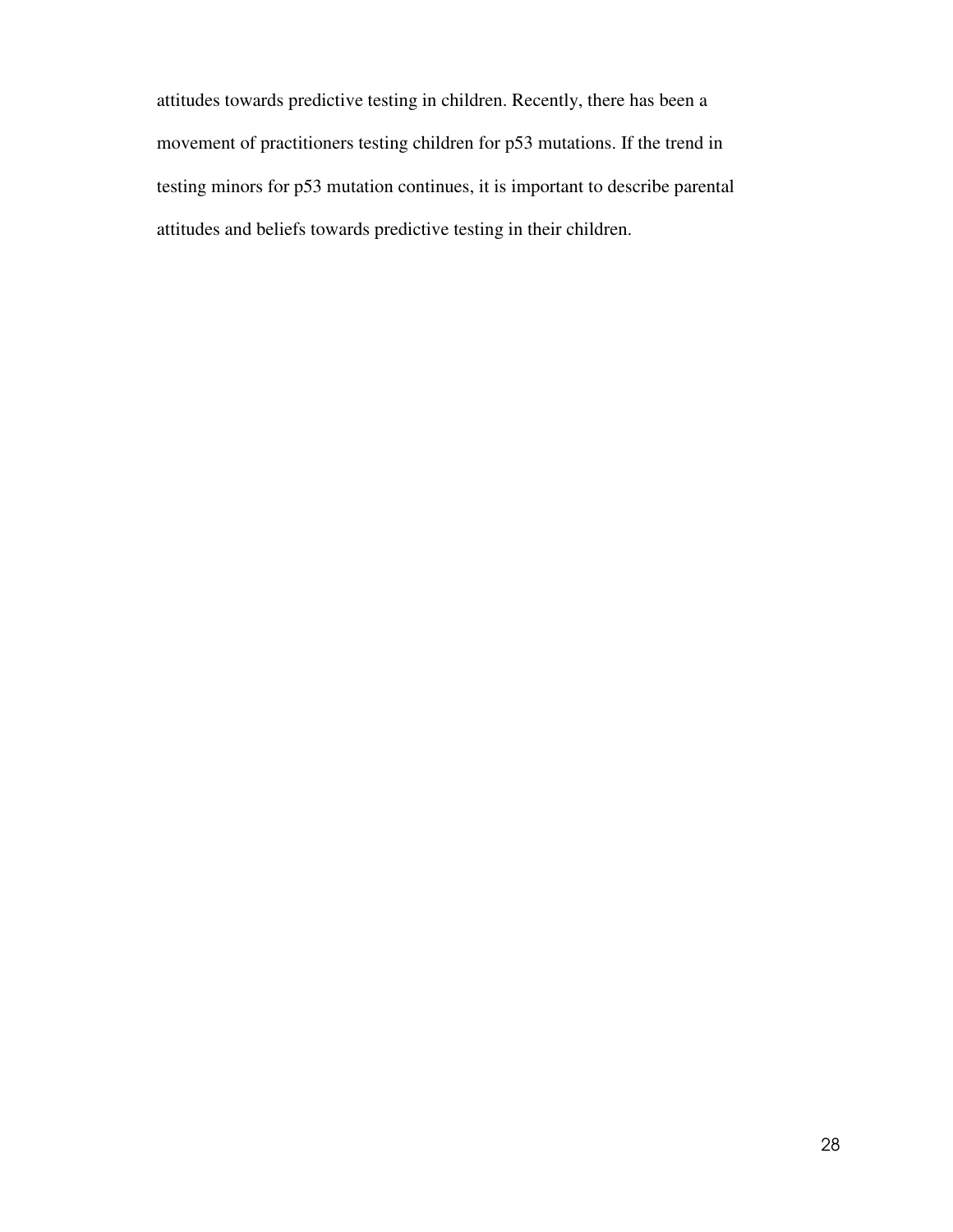#### MATERIALS AND METHODS

This was a cross-sectional pilot study aimed at describing the attitudes of parents of children at risk of inheriting a p53 mutation toward genetic testing in their children. This study was approved by MD Anderson Cancer Center's Institutional Review Board (BS99-038) and the Committee for the Protection of the Human Subjects at the University of Texas Health Science Center (HSC-GEN-09-0415).

#### **Study Population Identification and Recruitment**

Individuals who had previously participated in LFS genetics research at the University of Texas MD Anderson Cancer Center (MDACC) were recruited for the study. The recruitment source was a research database that included data from families with Li-Fraumeni Syndrome and was maintained by the Department of Genetics at MDACC. The database includes 73 kindreds, and we identified 371 living individuals who were at 25% or greater risk of carrying a p53 germ line mutation or who were known p53 mutation carriers. Individuals were eligible for the study if they were: 1) a parent of a child younger than 27 years of age who was at risk of inheriting Li-Fraumeni Syndrome or previously diagnosed with a LFS-associated cancer, 2) 18 years of age or older, and, 3) able to speak, read, and write English.

Fifty six individuals were identified as being eligible for the study. Valid mailing addresses were available for 20 of the eligible individuals. We also identified an additional 25 deceased individuals from the database who were confirmed or presumed p53 mutation carriers, whose children met the above eligibility criteria, and who had a surviving co-parent. Of these 25 individuals, 5 mailing addresses were available for surviving co-parents.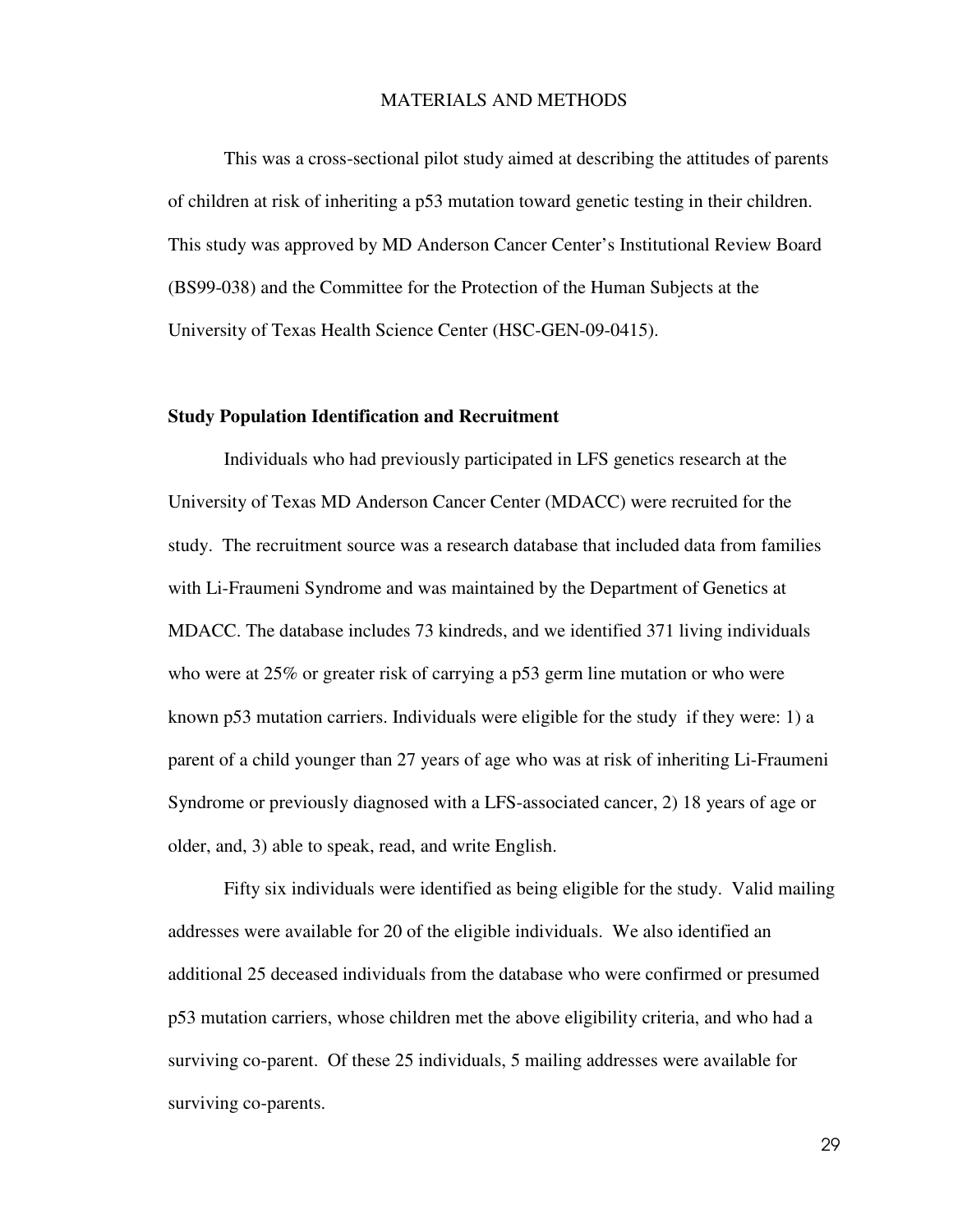### **Data Collection**

Study packets were mailed to 25 eligible individuals and included a cover letter, a consent form, a study questionnaire, and a postage-paid return envelope. The cover letter included a description of the study and an invitation to participate, as well as instructions for completing and returning the questionnaire. In the event that the individual in our LFS database was deceased, the co-parent was instructed to complete the survey. Coparents were given the same survey packet as LFS-affected parents. Co-parents were defined as a surviving spouse of an individual with LFS who is deceased. Parents were instructed to complete the written informed consent prior to completing the study questionnaire, and to return both the consent form and the completed questionnaire in the return envelope.

 The study was conducted from December 2009 to March 2010. Study packets were mailed in mid-December 2009, and follow-up packets were mailed to nonrespondents at 3 and 6 weeks after the initial mailing. At 4 weeks post-initial mailing, we attempted to contact non-responders by telephone to follow up and invite them to complete the questionnaire by phone, if they preferred. Three study packets were returned without a forwarding mailing address, and one study packet was returned because the intended recipient had passed away. Thus, our denominator of eligible individuals was reduced to 21.

### **Measures**

 The selection of study measures was based on several key domains in pediatric genetic testing, including attitudes towards p53 genetic testing, communication about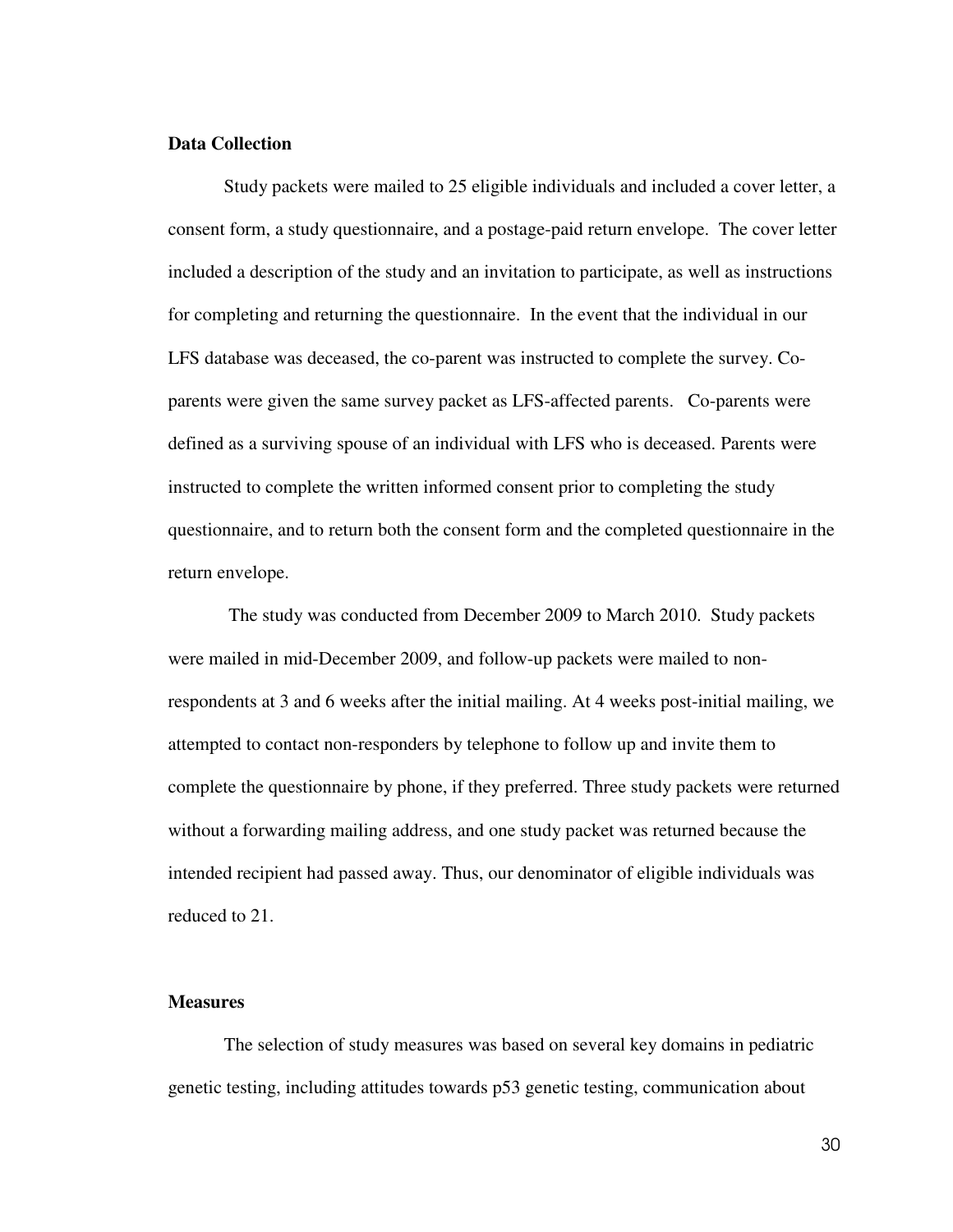testing, stage of change (or readiness) regarding genetic testing, and decisional balance (consideration of pros vs. cons). Measures regarding parental communication about genetic testing as well as attitudes and beliefs related to testing were adapted from existing instruments used in other studies (Andrews et al., 2006)( Peshkin et al., 2008)( Peterson et al., 2008)(Terycak et al., 2001 ). Additional measures were created specifically for this study based on domains in the pediatric genetic testing literature.

The survey was organized into three sections and encompassed the following six domains: 1) general attitudes, 2) communication, 3) stage of change, 4) decisional balance for parents who have sought testing, 5) decisional balance for parents who have not sought testing, and 6) demographics. We estimated that the study questionnaire took about 30 minutes to complete. No compensation was provided for study participation.

#### *Attitudes toward genetic testing in children*

We included three measures regarding attitudes and interest in genetic testing in children. We used the Pediatric Testing Attitudes Scale (P-TAS), an 11-item validated measure developed by Peshkin and colleagues (2008). P-TAS was created to determine the interest of parents with BRCA1/2 mutations towards genetic testing in their children. The P-TAS measures two factors along this dimension: Attitudes and Beliefs (factor 1) and Decision Making and Communication (factor 2). The P-TAS includes 11 statements describing attitudes toward testing children for a BRCA1/2 mutation, and respondents are instructed to rate each item on a scale of 1 to 5 (1=strongly against genetic testing in minors to 5=strongly in favor of it). Participants were also given the option of "unsure" (6). Score are obtained by summing the individual items. "Unsure" responses were not counted in the total P-TAS score. For the present study, we revised the statements to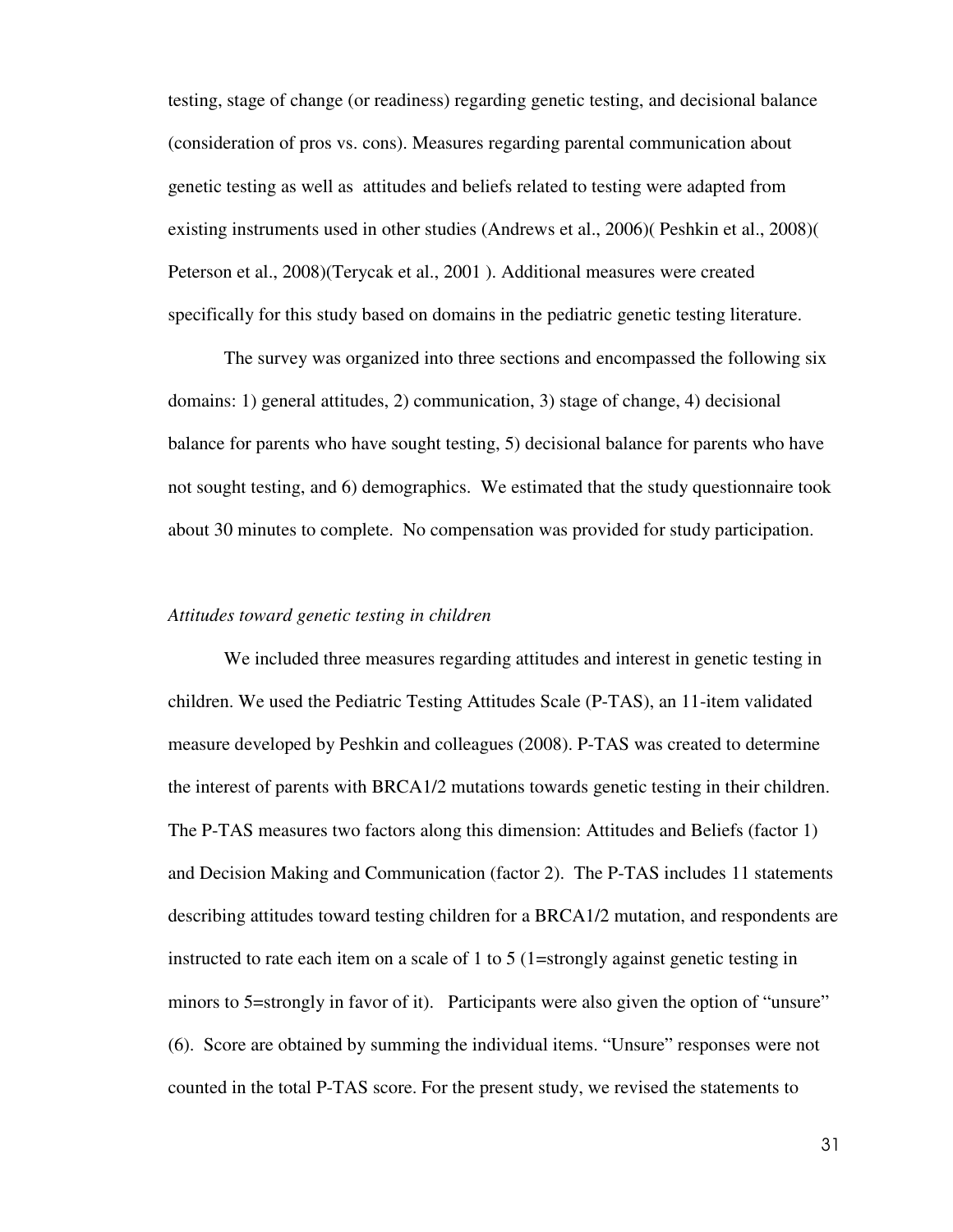reflect attitudes towards p53 genetic testing. Higher P-TAS scores were indicative of individuals who were in favor of genetic testing in minors, while lower scores were indicative of individuals who opposed genetic testing in minors. Our second measure was a seven item questionnaire developed specifically for this study. We developed seven scenarios when p53 genetic testing may be considered in minors. The participants were instructed to determine whether in each scenario, they would pursue genetic testing in their child. Participants were given the options of "yes", "no" and "unsure". Finally, we included a single item measure aimed at determining at what age the participant thinks testing should be considered in minors. This item was initially used in a similar study looking at parental attitudes towards testing minors for familial adenomatous polyposis (FAP) (Andrews et al., 2006).

### *Communication with children regarding p53 genetic testing*

 We included a measure adapted from Tercyak et al. (2001) to characterize how parents communicated with each child regarding Li-Fraumeni Syndrome and p53 genetic testing. This measure was originally developed to evaluate communication between mothers with BRCA1/2 mutations and their children about genetics and testing. The measure included four topics regarding communication with children about genetic testing. Individuals were asked how frequently they discussed these four topics with their child and how comfortable they felt about it. Items were scored on a scale of 1 to 4 ( $1=$ not at all,  $4=$  often) (1= not at all,  $4=$  very). Lower scores indicated less communication with children about genetic testing, and higher scores indicated greater communication. Two scores were given: 1) communication with child and 2) comfort with communication with child.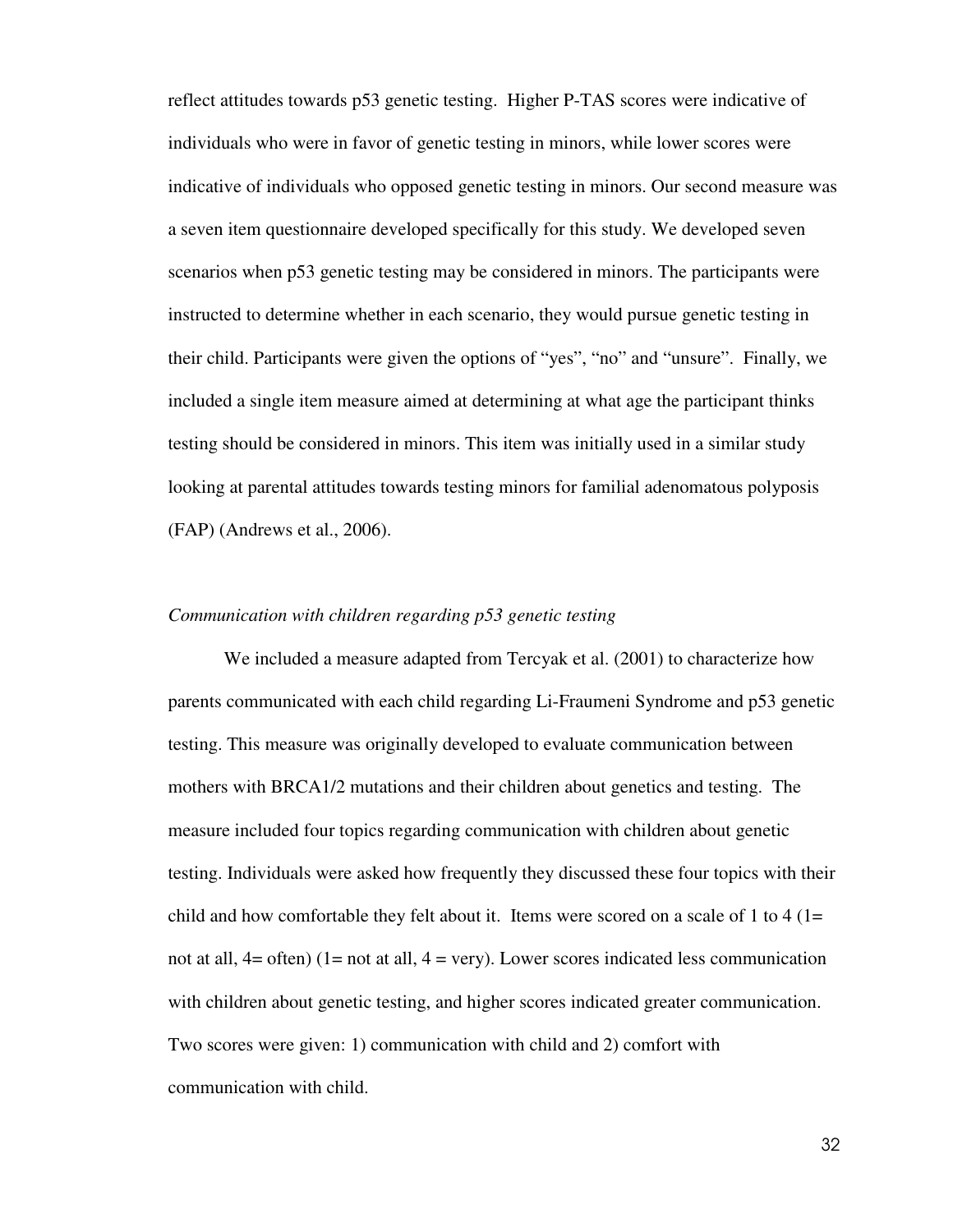#### **Trans-Theoretical Model**

The Trans-Theoretical Model (TTM) is a psychological and health behavior tool that measures and individual's readiness to implement a behavior (Prochaska  $\&$ DiClemente, 1983) (Prochaska, DiClemente & Norcross, 1992)( Prochaska & Velicer, 1997). This model, which focuses on the decision making of an individual, consists of five "core constructs": 1) stage of change, 2) process of change, 3) decisional balance, 4) self- efficacy, 5) temptation (Prochaska & Velicer, 1997). In this study, we utilized "stage of change" and "decisional balance" measures to explain attitudes respondents had towards predictive p53 genetic testing in minors. A consistent pattern has been observed between the relationship of decisional balance and stage of change (Prochaska & Velicer, 1997).

### *Stage of Change*

 Stage of change is one of five "core constructs" of the Trans-Theoretical Model (TTM) (Prochaska, Velicer, 1997). It consists of five discrete levels of behavior change or adoption: 1)pre-contemplation 2)contemplation 3)preparation 4) action 5)maintenance. We ascertained the steps each parent had taken towards seeking genetic testing for their child. Scores were based on a 1 to 5 scale. Individuals were given the option of "I have no interest in this", "I haven't thought about it", "I have thought about it", "I am committed to it", and "I have already done it". Low scores were indicative of individuals who have taken no or few steps towards obtaining genetic testing in their child while high scores correlated with individuals who have been active in seeking genetic testing for their children.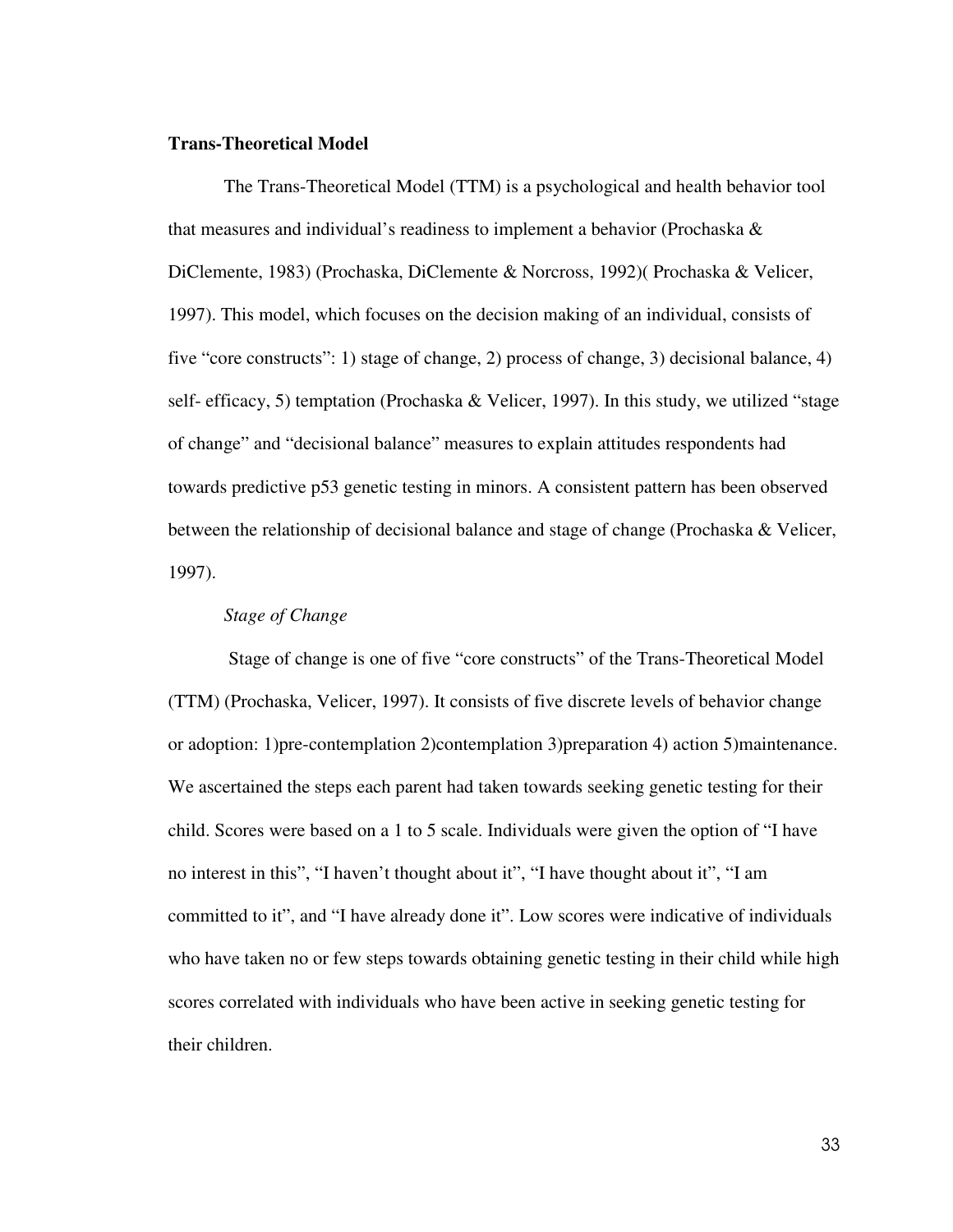### *Decisional Balance*

The decisional balance measure is one of five "core constructs" of the TTM (Prochaska, Velicer, 1997). The items were aimed at determining decisional balance (pros and cons) regarding desire to obtain genetic testing in their children. Items were adapted from past studies (Vernon et al., 1999)(Peterson et al., 2008) looking at genetic testing attitudes. These items were initially created based on patient and health care professional experience (Vernon et al., 1999). Individuals who have and have not had their children tested for p53 mutations were asked to rank the important four "pros" and "cons" in their decision to pursue/decline predictive p53 genetic testing in their children. Answers were based on a 1 to 5 point Likert scale (1= not important, 5= very important). We aimed to determine how each participant prioritized the positive and negative components of predictive p53 genetic testing in minors.

### **Demographics and Family History**

 We assessed participants' demographic characteristics including gender, marital status, education, occupational status and household income. Additional demographic and family history information such as age, race, ethnicity and family history of LFS-related cancer and death was obtained through existing information in the MDACC database.

#### **Data Analysis**

 Data were entered into an excel spreadsheet. Descriptive statistics were run on the data. We first analyzed each individual participant's responses. The participants were then analyzed as a group. Next, we divided the participants in two groups: those who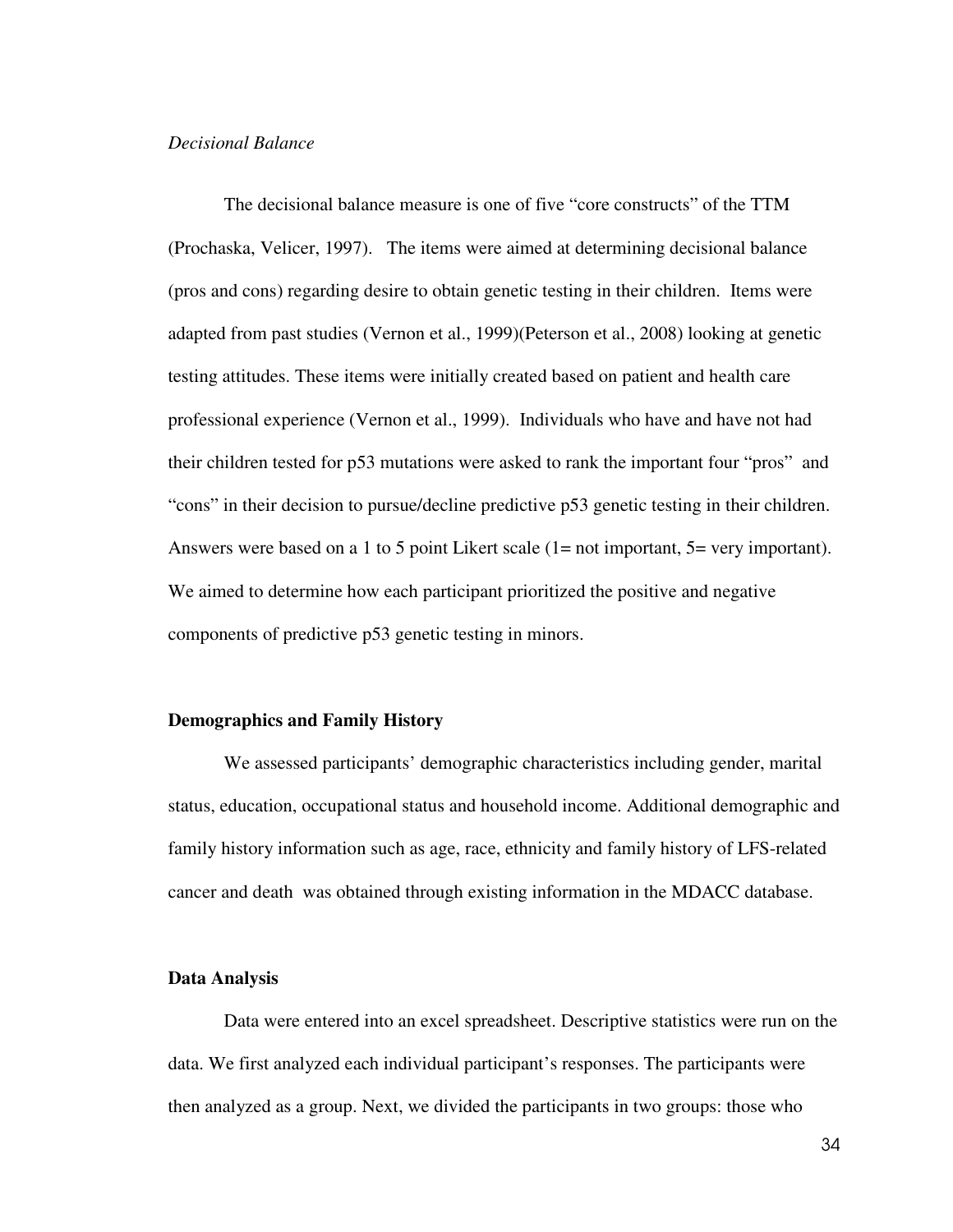have tested their children and those who have not tested their children. As our sample size is small (n=6), we did not feel it was appropriate to perform statistical tests of association or other analyses.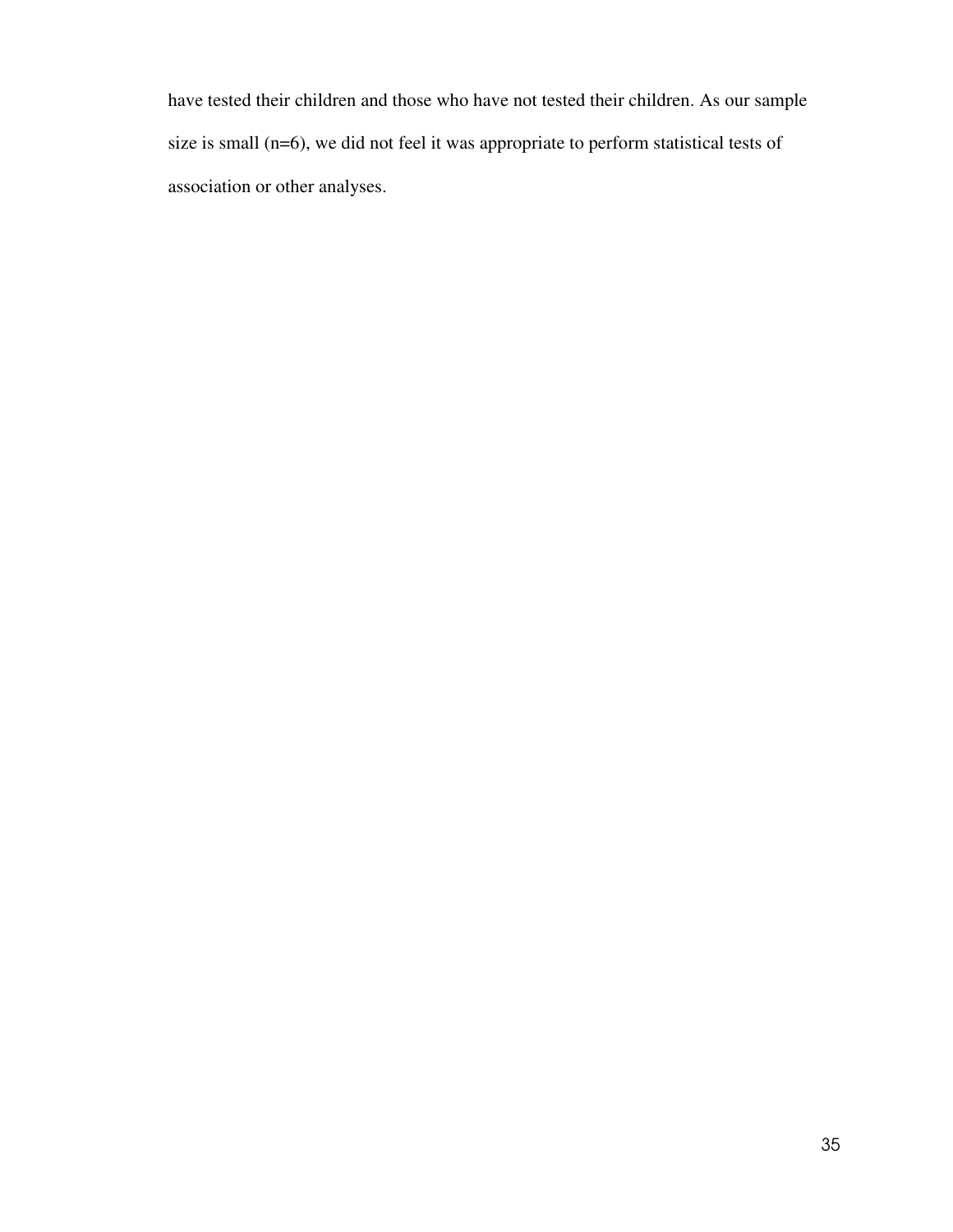#### RESULTS

## *Demographics*

 Of the 21 potentially reachable participants, 6 returned the survey, with a response rate of 6/21 (28.57%). Two of the participants were co-parents, while the other 4 belonged to our original Li-Fraumeni Syndrome cohort. Three participants (50%) were male and three (50%) female. Four individuals were married (66.67%), while the other two were widowed. Education level of the participants varied with one completing some high school, two completed some college, two were college graduates and one had an upper level degree. Most individuals held either full or part time employment, while one participant was unemployed and seeking a job. Of note, one participant was disabled from a diagnosis of terminal cancer Annual household income ranged from \$25,000- \$50,000 per year (50%), to >\$75,000 per year. Table 1 summarizes participants' demographic profiles.

 Table 1b describes characteristics of each respondent and/or co-parent. Three respondents were co-parents of individuals with p53 mutations who have passed away. Of the remaining 3 participants, 2 had a p53 mutation, while 1 did not. Ages of the respondents/ co-parents ranged from 35-52 years.

 Data from 6 families with 12 children were available for study. Five of the individuals who completed the survey had children (Table 2). The sixth participant did not have children. On average, the families had 2.4 children, with ages ranging from 15 to 22 years. Three children from 2 families were deceased at ages 6, 9 and 23. All of these children were reported to have died from cancer. Of the offspring reported in the survey responses, 8 (66.67%) were female, and 4 (33.33%) male.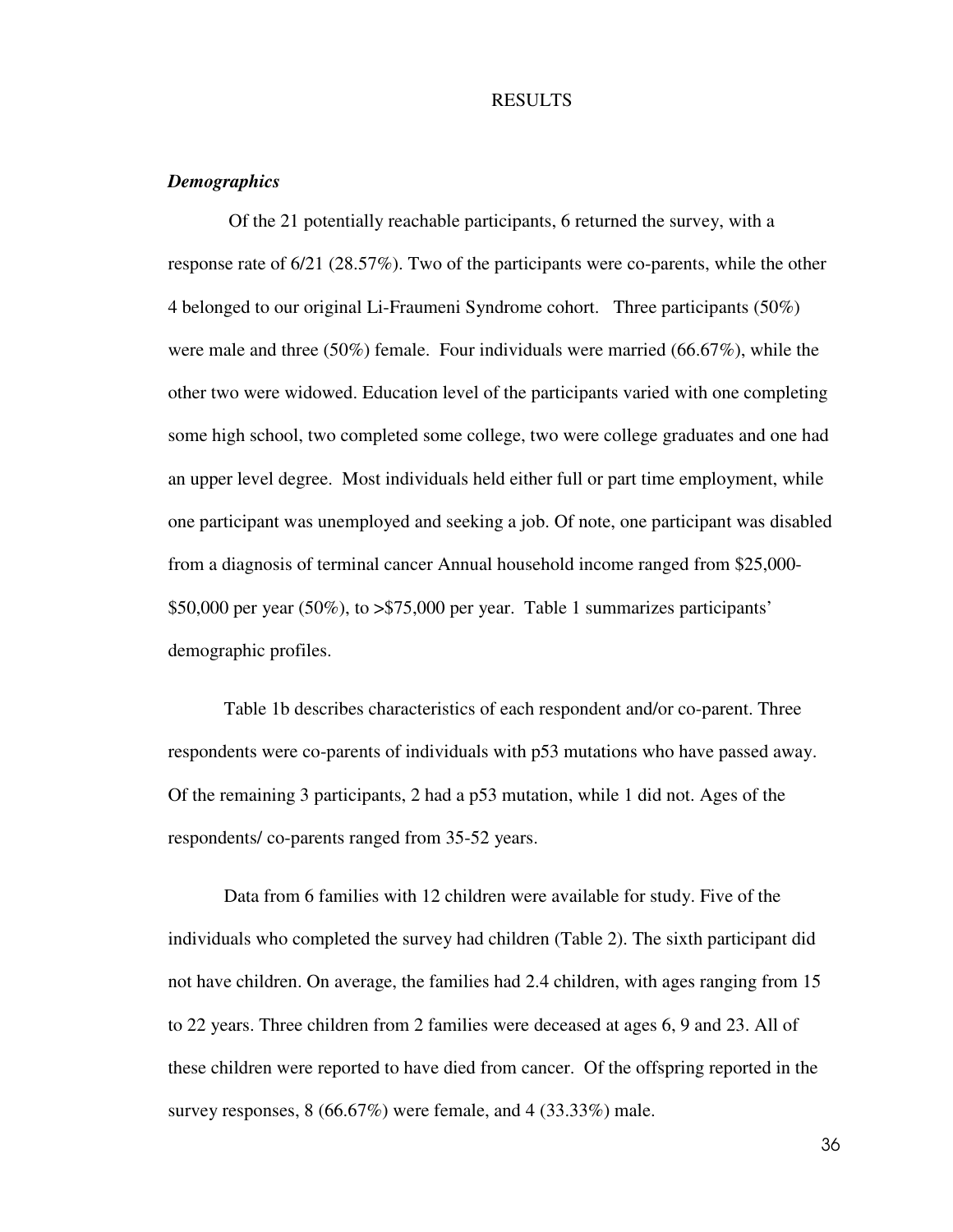|                                            |                |           | <b>Table 1. Demographic Characteristics of Participants</b> |                |        |
|--------------------------------------------|----------------|-----------|-------------------------------------------------------------|----------------|--------|
|                                            | <b>Number</b>  | $\%$      |                                                             | <b>Number</b>  | $\%$   |
| <b>Total</b><br><b>Participants</b><br>(N) | 6              |           | Occupation                                                  |                |        |
|                                            |                |           | Employed (full<br>time)                                     | $\overline{2}$ | 33.33% |
| <b>Gender</b>                              |                |           | Employed (part<br>time)                                     | $\overline{2}$ | 33.33% |
| Male                                       | 3              | 50%       | Unemployed<br>(seeking job)                                 | $\mathbf{1}$   | 16.67% |
| Female                                     | 3              | 50%       | Disabled                                                    | $\mathbf{1}$   | 16.67% |
| <b>Marital Status</b>                      |                |           | <b>Annual Household</b><br><b>Income</b>                    |                |        |
| Married                                    | $\overline{4}$ | 66.67%    | $$25,000 - $50,000$                                         | 3              | 50%    |
| Widowed                                    | $\overline{2}$ | 33.33%    | $$50,000 - $75,000$                                         | $\mathbf{1}$   | 16.67% |
|                                            |                |           | > \$75,000                                                  | $\overline{2}$ | 33.33% |
| <b>Education</b>                           |                |           |                                                             |                |        |
| Some high<br>school                        | $\overline{1}$ | $16.67\%$ |                                                             |                |        |
| Some college                               | $\mathbf{2}$   | 33.33%    |                                                             |                |        |
| College<br>graduate                        | $\overline{2}$ | 33.33%    |                                                             |                |        |
| <b>Upper level</b><br>degree               | $\mathbf{1}$   | 16.67%    |                                                             |                |        |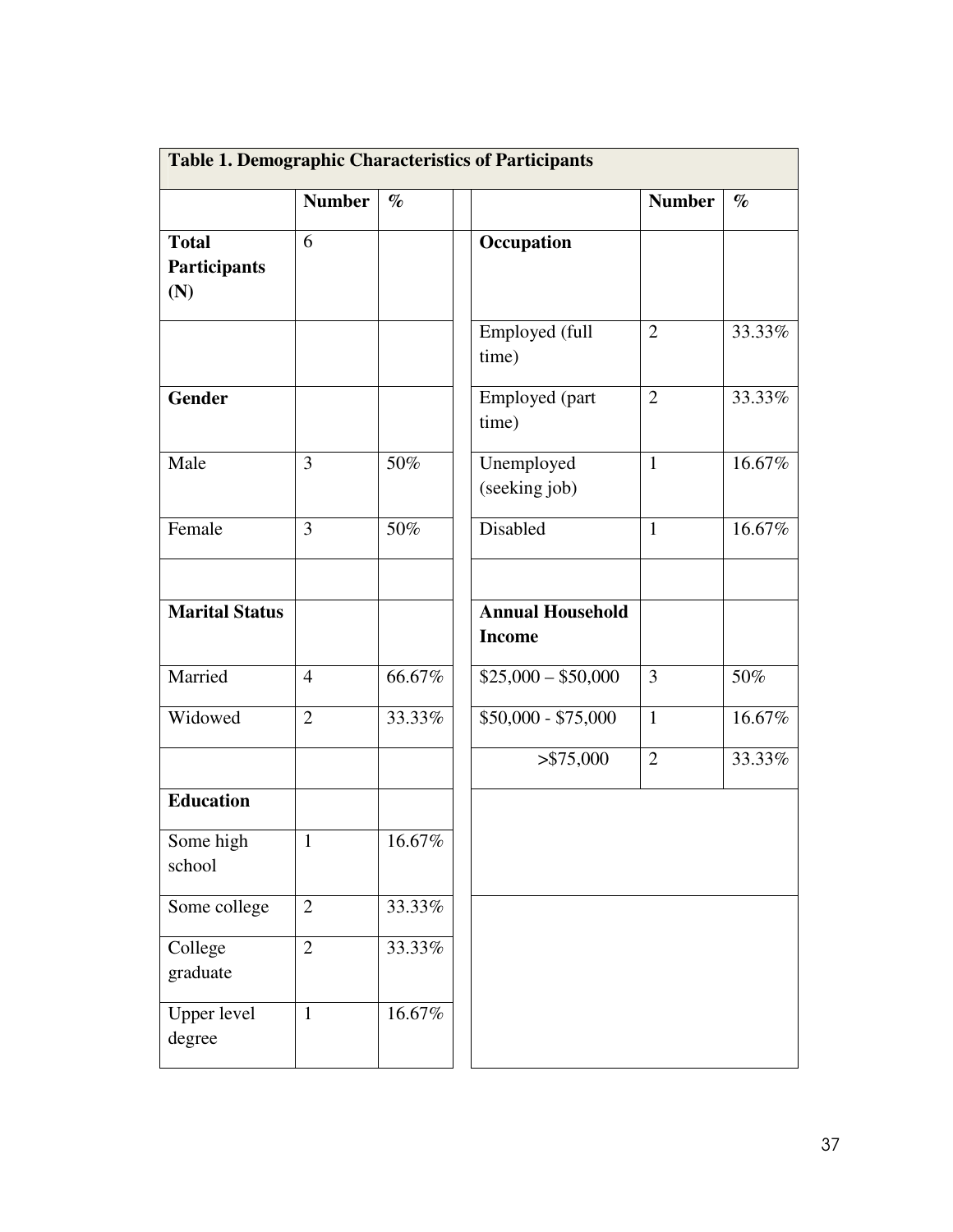|                | <b>Table 1b. Respondent characteristics</b> |                     |        |              |            |  |  |  |  |  |  |  |
|----------------|---------------------------------------------|---------------------|--------|--------------|------------|--|--|--|--|--|--|--|
| Family         | Vital                                       | Age/Age<br>of Death | Gender | Genotype     | Respondent |  |  |  |  |  |  |  |
| 1              | Living                                      | 50                  | Male   | Mutation     | Self       |  |  |  |  |  |  |  |
| $\overline{2}$ | Living                                      | 50                  | Female | Wild<br>type | Self       |  |  |  |  |  |  |  |
| 3              | Deceased                                    | 37                  | Male   | Mutation     | Co-parent  |  |  |  |  |  |  |  |
| 4              | Deceased                                    | 43                  | Female | Mutation     | Co-parent  |  |  |  |  |  |  |  |
| 5              | Deceased                                    | 35                  | Female | Mutation     | Co-parent  |  |  |  |  |  |  |  |
| 6              | Living                                      | 52                  | Female | Mutation     | Self       |  |  |  |  |  |  |  |

|                | <b>Table 2. Child information</b> |              |     |                       |               |  |  |  |  |  |  |
|----------------|-----------------------------------|--------------|-----|-----------------------|---------------|--|--|--|--|--|--|
| Family         | <b>Child</b>                      | <b>Vital</b> | Age | <b>Cause of death</b> | <b>Gender</b> |  |  |  |  |  |  |
|                | $\mathbf{1}$                      | Deceased     | 9   | Unspecified cancer    | Female        |  |  |  |  |  |  |
| $\mathbf{1}$   | $\overline{2}$                    | Deceased     | 23  | Unspecified cancer    | Female        |  |  |  |  |  |  |
|                | $\mathbf{1}$                      | Alive        | 22  | <b>NA</b>             | Female        |  |  |  |  |  |  |
| $\overline{2}$ | $\overline{2}$                    | Alive        | 21  | NA                    | Female        |  |  |  |  |  |  |
|                | 3                                 | Alive        | 20  | <b>NA</b>             | Female        |  |  |  |  |  |  |
|                | $\mathbf{1}$                      | Alive        | 20  | <b>NA</b>             | Male          |  |  |  |  |  |  |
| 3              | $\overline{2}$                    | Alive        | 18  | <b>NA</b>             | Male          |  |  |  |  |  |  |
|                | $\mathbf{1}$                      | Alive        | 20  | <b>NA</b>             | Male          |  |  |  |  |  |  |
| $\overline{4}$ | $\overline{2}$                    | Alive        | 16  | <b>NA</b>             | Female        |  |  |  |  |  |  |
|                | 3                                 | Alive        | 15  | NA                    | Female        |  |  |  |  |  |  |
|                | $\mathbf{1}$                      | Alive        | 16  | <b>NA</b>             | Female        |  |  |  |  |  |  |
| 5              | $\overline{2}$                    | Deceased     | 6   | Unspecified cancer    | Male          |  |  |  |  |  |  |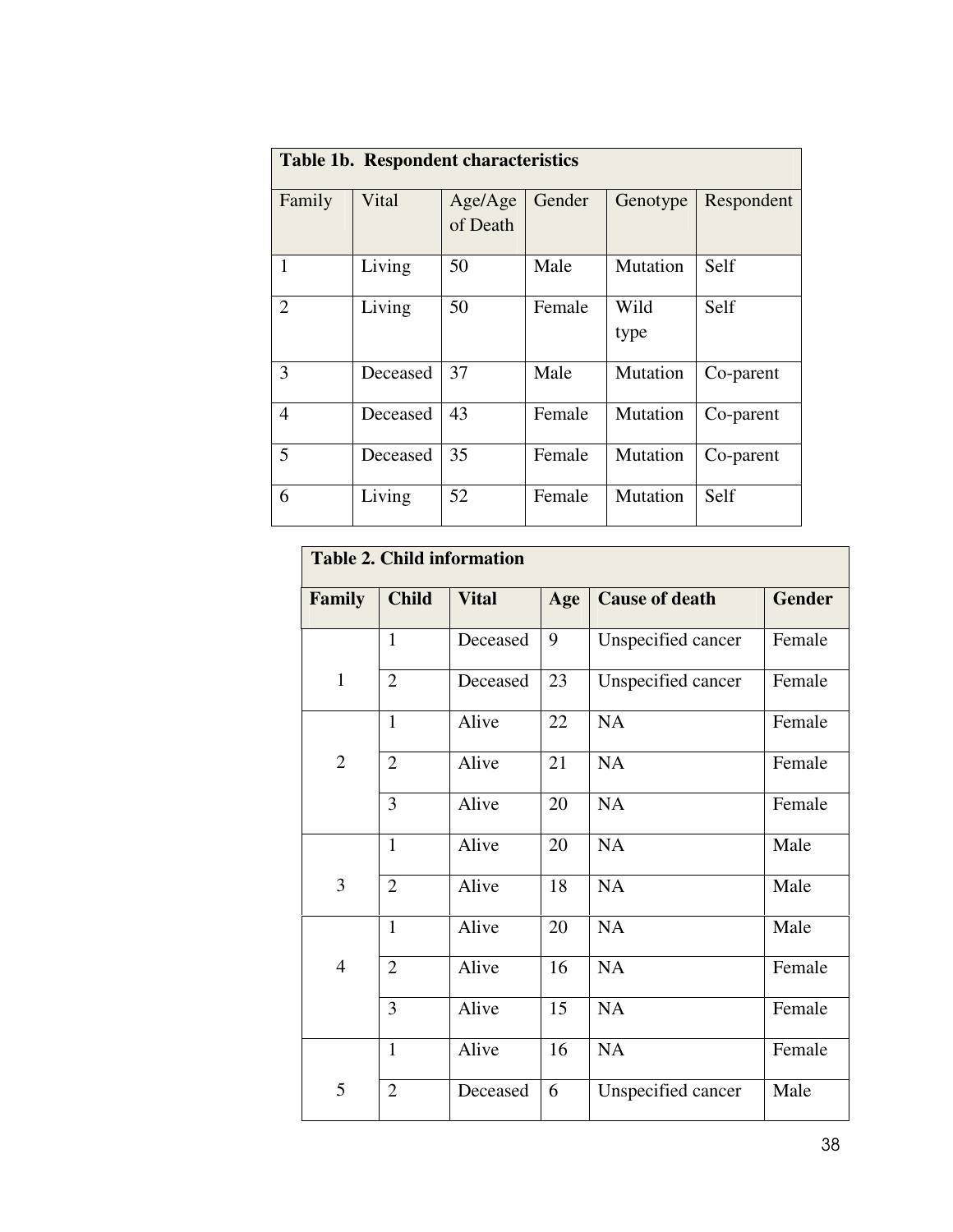

Figure 2. Survey response dichotomization

# **Questionnaire Response**

## *P-TAS (Pediatric Testing Attitudes Scale)*

All six participants completed section one of the questionnaire. P-TAS scoring is based on a 1-5 scale, with lower scores indicating attitudes against testing and higher scores indicating attitudes in favor of testing. This was an 11-item scale, scores could potentially range from 11 (strongly against testing) to 55 (strongly in favor of testing). The P-TAS scores from this survey ranged from 38-55, with an average of 45.833, indicating strong attitudes towards p53 testing in children (Table 3). The creators of the P-TAS model further divided the questionnaire into two factors, 1) attitudes and beliefs and 2) decision making and communication. These factors are believed to assess parents' attitudes in pediatric p53 testing. The average scores were 4.42 and 4.22 for factors 1 and 2, respectively. Scores for factor 1 ranged from 3.2 to 5, while factor 2 scores ranged from 3 to 5 (Table 4).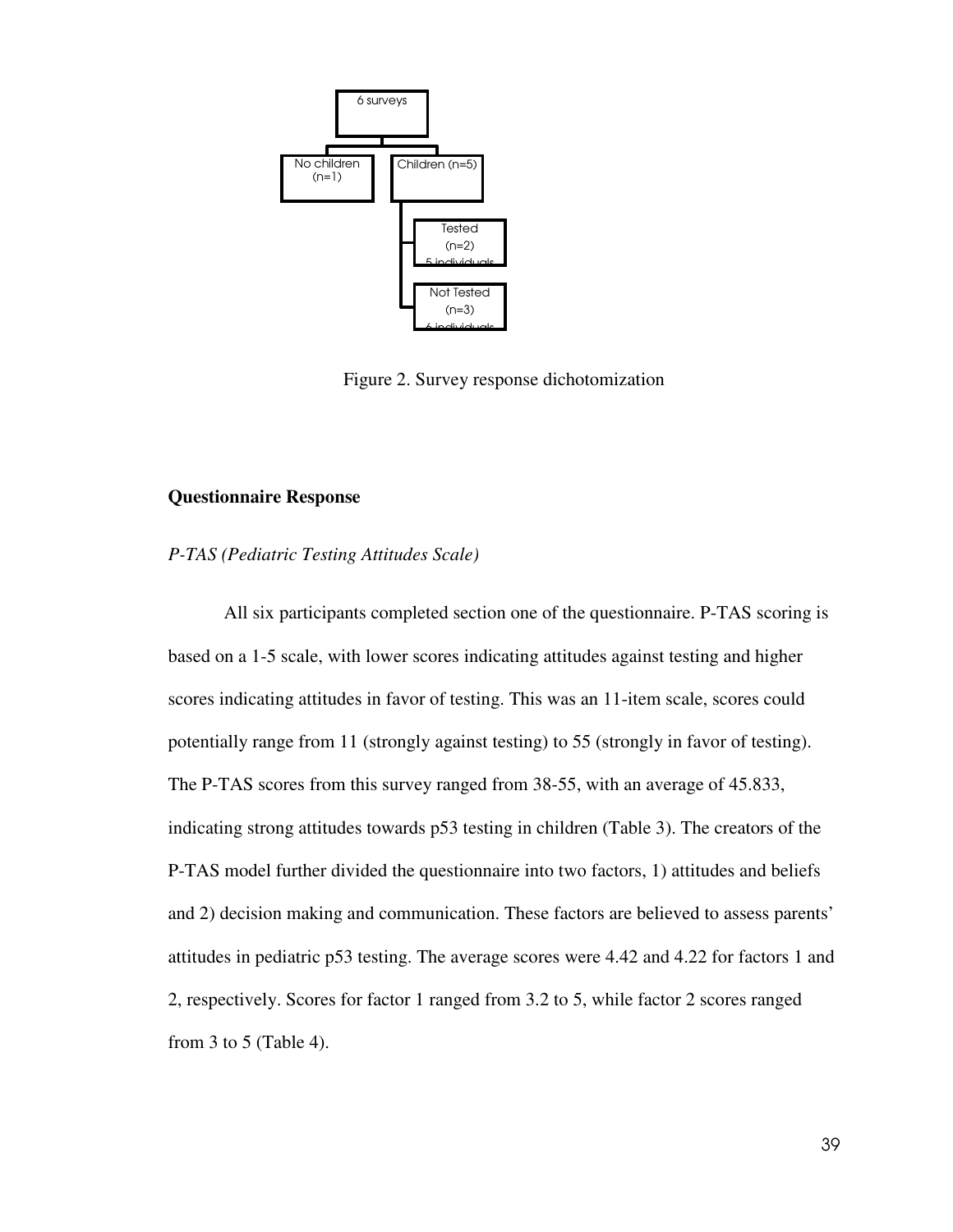| <b>Table 3. P-TAS responses</b>                                                                                                                                                |                              |                               |                                                 |                                              |                                 |                            |
|--------------------------------------------------------------------------------------------------------------------------------------------------------------------------------|------------------------------|-------------------------------|-------------------------------------------------|----------------------------------------------|---------------------------------|----------------------------|
|                                                                                                                                                                                | Stro<br>ngly<br>Disa<br>gree | Disa<br>gree                  | Neit<br>her<br>Agr<br>ee<br>nor<br>Disa<br>gree | Agr<br>ee                                    | Stro<br>ngly<br>Agr<br>ee       | Uns<br>ure                 |
| 1. Children under age 18 should be given the opportunity to be<br>tested for the p53 mutation                                                                                  |                              |                               |                                                 | 2<br>33.3<br>$3\%$                           | $\overline{4}$<br>66.6<br>7%    |                            |
| 2. Parents should decide if their children are allowed to have a<br>p53 test or not, even if a doctor disagrees                                                                |                              |                               |                                                 | $\mathbf{1}$<br>16.6<br>7%                   | $\overline{4}$<br>66.6<br>7%    | $\mathbf{1}$<br>16.6<br>7% |
| 3. Even though some of the cancers associated with p53<br>mutations do not affect children until they reach adulthood,<br>children should still be offered p53 testing         |                              |                               | 1<br>16.6<br>$7\%$                              | $\mathbf{1}$<br>16.6<br>7%                   | $\overline{4}$<br>66.6<br>7%    |                            |
| 4. Children should be involved in making the decision about<br>whether or not they participate in p53 testing                                                                  | 1<br>16.6<br>7%              |                               | $\mathbf{1}$<br>16.6<br>7%                      | $\mathbf{1}$<br>16.6<br>7%                   | 3<br>50%                        |                            |
| 5. If children are tested and they carry a p53 mutation (that is,<br>they test positive), they should be told about their test result<br>immediately                           | $\mathbf{1}$<br>16.6<br>7%   |                               | 2<br>33.3<br>$3\%$                              | 2<br>33.3<br>3%                              | $\mathbf{1}$<br>16.6<br>$7\%$   |                            |
| 6. Even if there is no known prevention, treatment, or cure for<br>the cancers associated with p53 mutations, children should be<br>offered p53 testing                        |                              |                               |                                                 | 3<br>50%                                     | 3<br>50%                        |                            |
| 7. If children are tested and they turn out to carry a p53<br>mutation (that is, they test positive), then this information<br>should be shared with the child's pediatrician. |                              |                               |                                                 | $\mathcal{D}_{\mathcal{L}}$<br>33.3<br>$3\%$ | $\overline{4}$<br>66.6<br>$7\%$ |                            |
| 8. I want my child to be tested for a p53 mutation before age 18<br>$\ast$                                                                                                     |                              | 1<br>20%                      |                                                 | $\mathbf{1}$<br>20%                          | 3<br>60%                        |                            |
| 9. If children are tested and they do not carry a p53 mutation<br>(that is, they test negative), they should be told about their test<br>result immediately *                  | 1<br>20%                     |                               | 1<br>20%                                        | 1<br>20%                                     | $\mathfrak{2}$<br>40%           |                            |
| 10. The benefits of children participating in p53 genetic testing<br>outweigh the risks                                                                                        |                              |                               | $\overline{c}$<br>33.3<br>3%                    | $\mathbf{1}$<br>16.6<br>$7\%$                | 3<br>$50\%$                     |                            |
| 11. I am in favor of p53 gene testing for children                                                                                                                             |                              | $\mathbf{1}$<br>16.6<br>$7\%$ |                                                 |                                              | $\overline{4}$<br>66.6<br>7%    | $\mathbf{1}$<br>16.6<br>7% |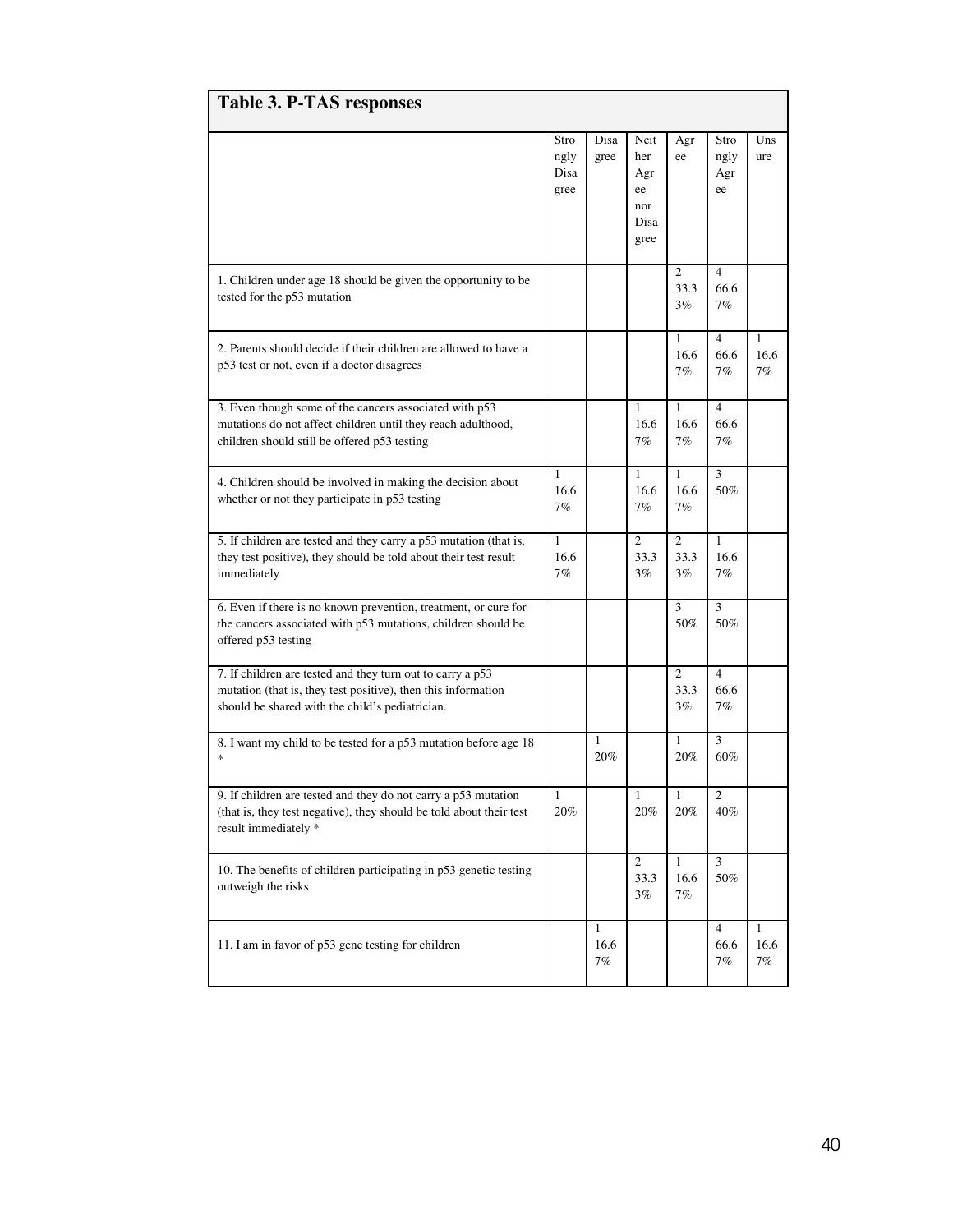| <b>Table 4. P-TAS and Factor Analysis</b> |         |                  |                |  |  |  |  |  |  |
|-------------------------------------------|---------|------------------|----------------|--|--|--|--|--|--|
| Family                                    | Total   | Factor 1         | Factor 2       |  |  |  |  |  |  |
|                                           | $P-TAS$ | <i>(average)</i> | (average)      |  |  |  |  |  |  |
| 1                                         | 52      | 5                | 4.4            |  |  |  |  |  |  |
| $\overline{2}$                            | 46      | 4.5              | 4.75           |  |  |  |  |  |  |
| $\mathfrak{Z}$                            | 42      | 3.83             | 3.75           |  |  |  |  |  |  |
| $\overline{4}$                            | 42      | 5                | $\mathfrak{Z}$ |  |  |  |  |  |  |
| 5                                         | 55      | 5                | 5              |  |  |  |  |  |  |
| 6                                         | 38      | 3.2              | 4.4            |  |  |  |  |  |  |
| Average                                   | 45.833  | 4.42             | 4.22           |  |  |  |  |  |  |

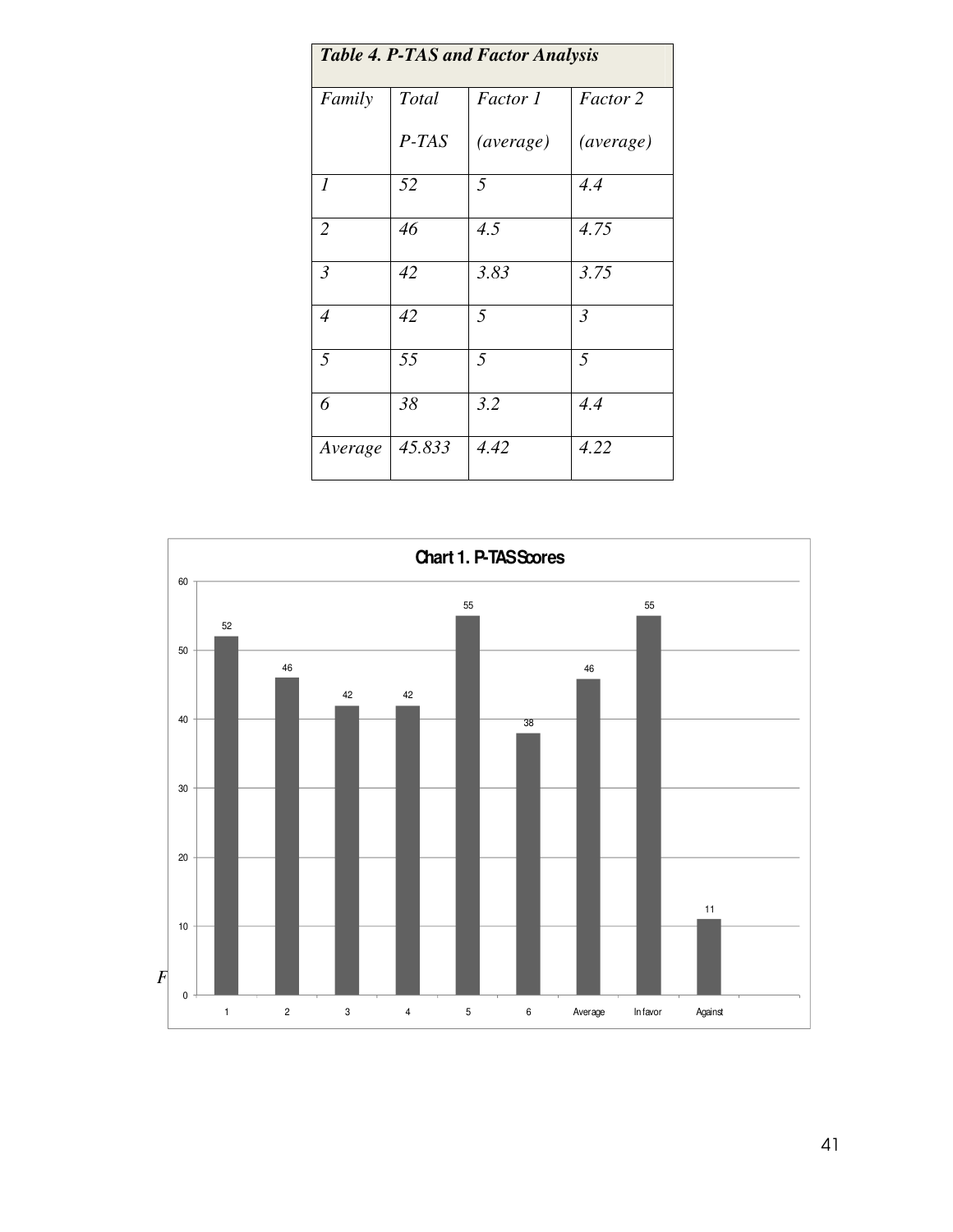

# *Scenario Decision Making*

Participants were given a scenario and asked if they would be in favor of p53 gene testing for their child. All participants indicated that they would be in favor of testing if any of their children had developed cancer, if the results would help manage the health of that child or help another family member in any way. Most individuals (n=4, 80%) would be in favor of testing if the child agrees to or requests testing, while one was unsure. Table 5 summarizes these results.

Participants varied when asked at what age it is appropriate to test a child for a p53 mutation. Responses included numerical responses such as 13, 18 or 21.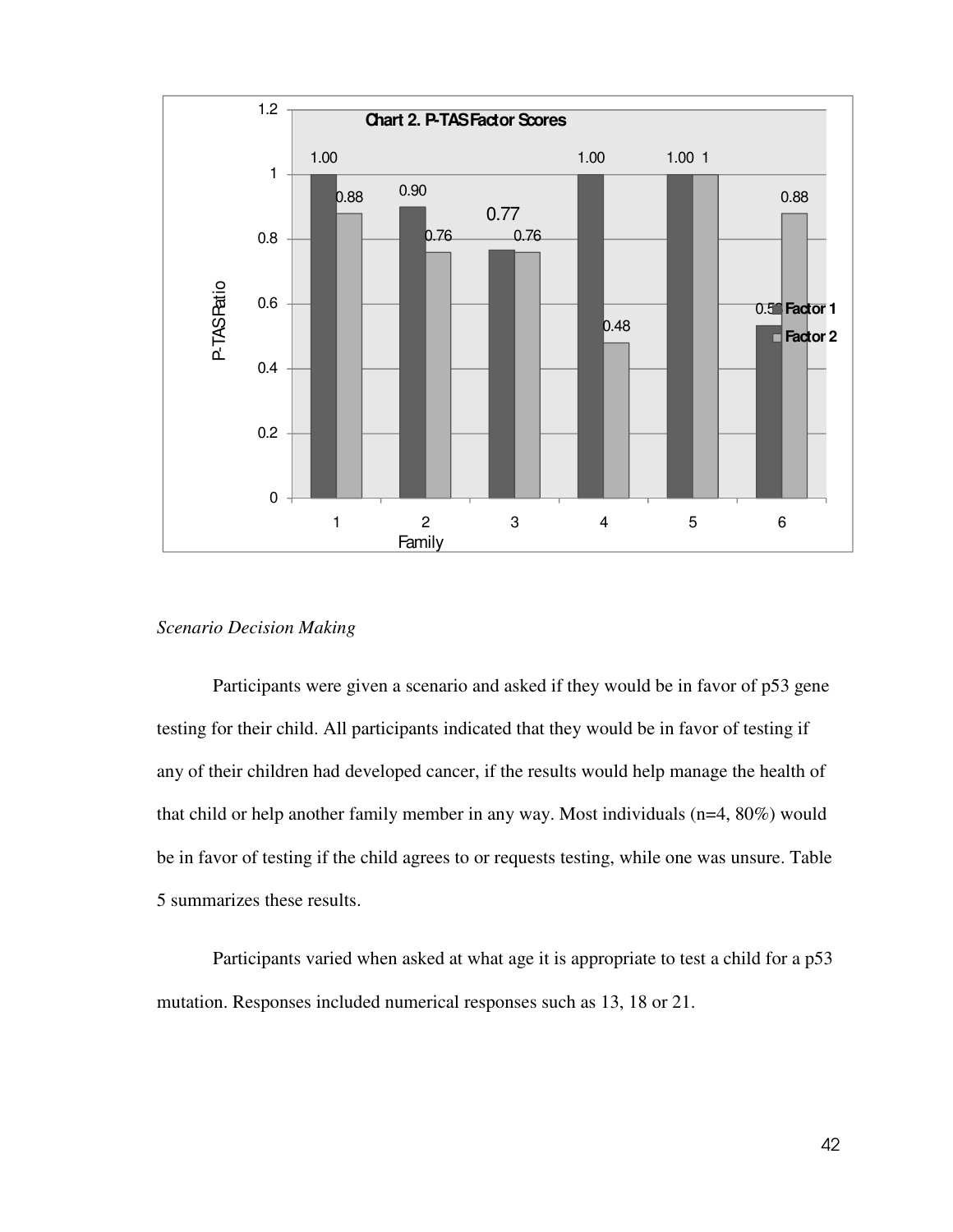child knowing, one or above". Table 6 summarizes these results.

| <b>Table 5. Scenario Decision Making</b>                 |                |      |                |      |  |  |  |  |  |
|----------------------------------------------------------|----------------|------|----------------|------|--|--|--|--|--|
|                                                          |                | Yes  | <b>Unsure</b>  |      |  |  |  |  |  |
|                                                          | n              | $\%$ | n              | $\%$ |  |  |  |  |  |
| My child has<br>developed cancer                         | 5              | 100% |                |      |  |  |  |  |  |
| One of my other<br>children has developed<br>cancer      | 5              | 100% |                |      |  |  |  |  |  |
| He/She agrees to have<br>testing                         | 4              | 80%  | $\mathbf{1}$   | 20%  |  |  |  |  |  |
| He/She requests testing                                  | $\overline{4}$ | 80%  | $\mathbf{1}$   | 20%  |  |  |  |  |  |
| He/She is older than<br>ten                              | 3              | 60%  | $\overline{2}$ | 40%  |  |  |  |  |  |
| If the results would<br>help manage my<br>child's health | 5              | 100% |                |      |  |  |  |  |  |
| If results would help<br>other family members            | 5              | 100% |                |      |  |  |  |  |  |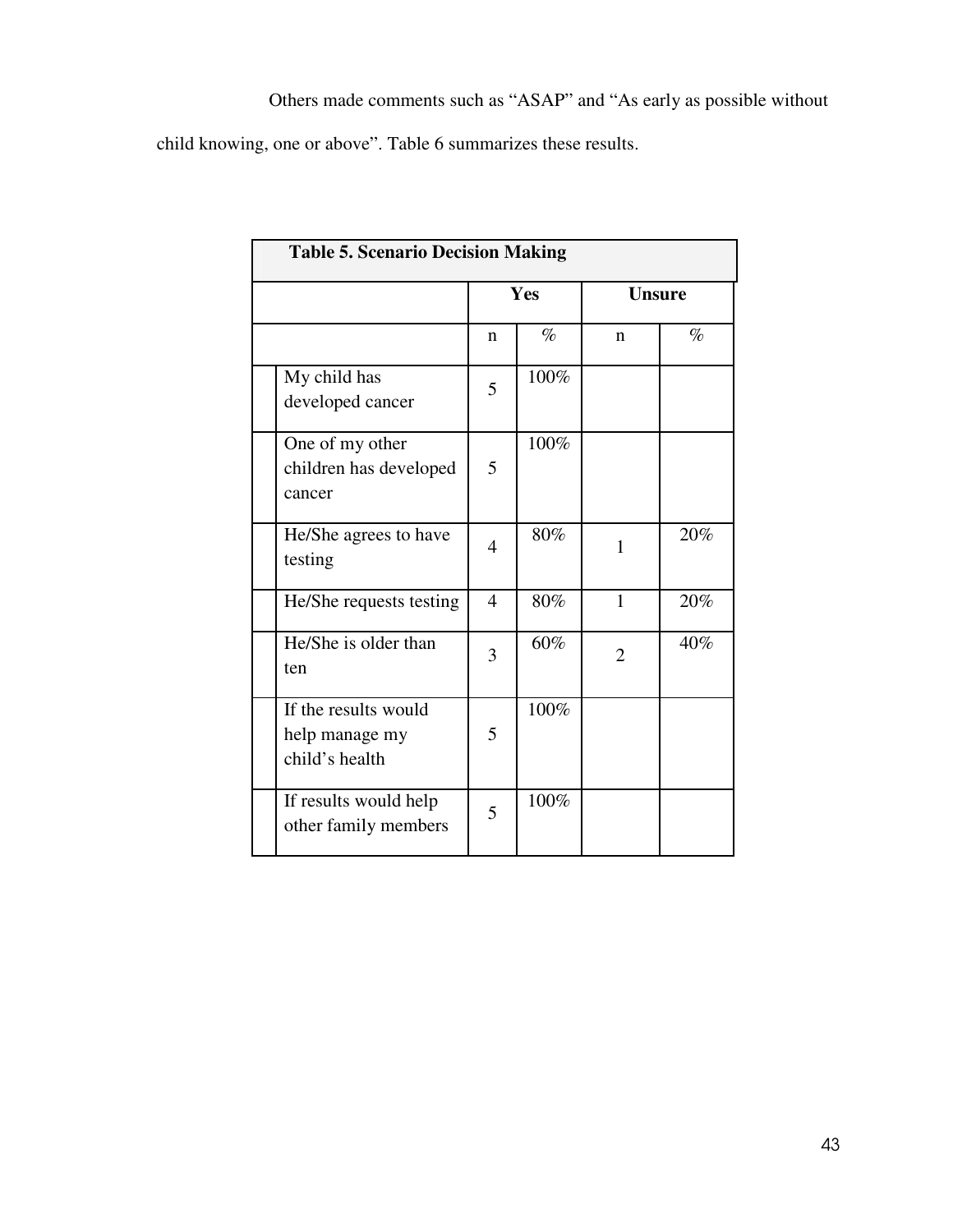|                | Table 6. Age of testing responses                  |
|----------------|----------------------------------------------------|
| Family         | At what age do you feel it is appropriate to test  |
|                | an individual for a p53 mutation?                  |
| 1              | <b>ASAP</b>                                        |
| $\overline{2}$ | No answer                                          |
| 3              | Should be based on the individual child. Too many  |
|                | variables to establish one specific age.           |
| 4              | As early as possible without child knowing. One or |
|                | above.                                             |
| 5              | 13                                                 |
| 6              | 18 or 21, depends on the child (adult)?            |

# *Communication*

Communication was characterized by a model created by Tercyak et al. (2004). Individuals were asked how frequently they discussed topics pertaining to p53 mutations and genetic testing and how comfortable they were with this discussion (or lack thereof). Five individuals completed this section for a total of 11 children (Table 7). Three parents reported sometimes talking to their children about p53 genetic testing, while 2 parents have never had this discussion. Of the individuals who have spoken with their children about this issue, all of them felt either mostly or very comfortable with it. Only two parents have asked children how they felt about genetic testing often, one individual reported having this discussion sometimes, while two parents never have had this conversation. All of the individuals who have asked their child their feelings towards p53 testing felt either mostly or very comfortable with the discussion. Most participants' responses did not vary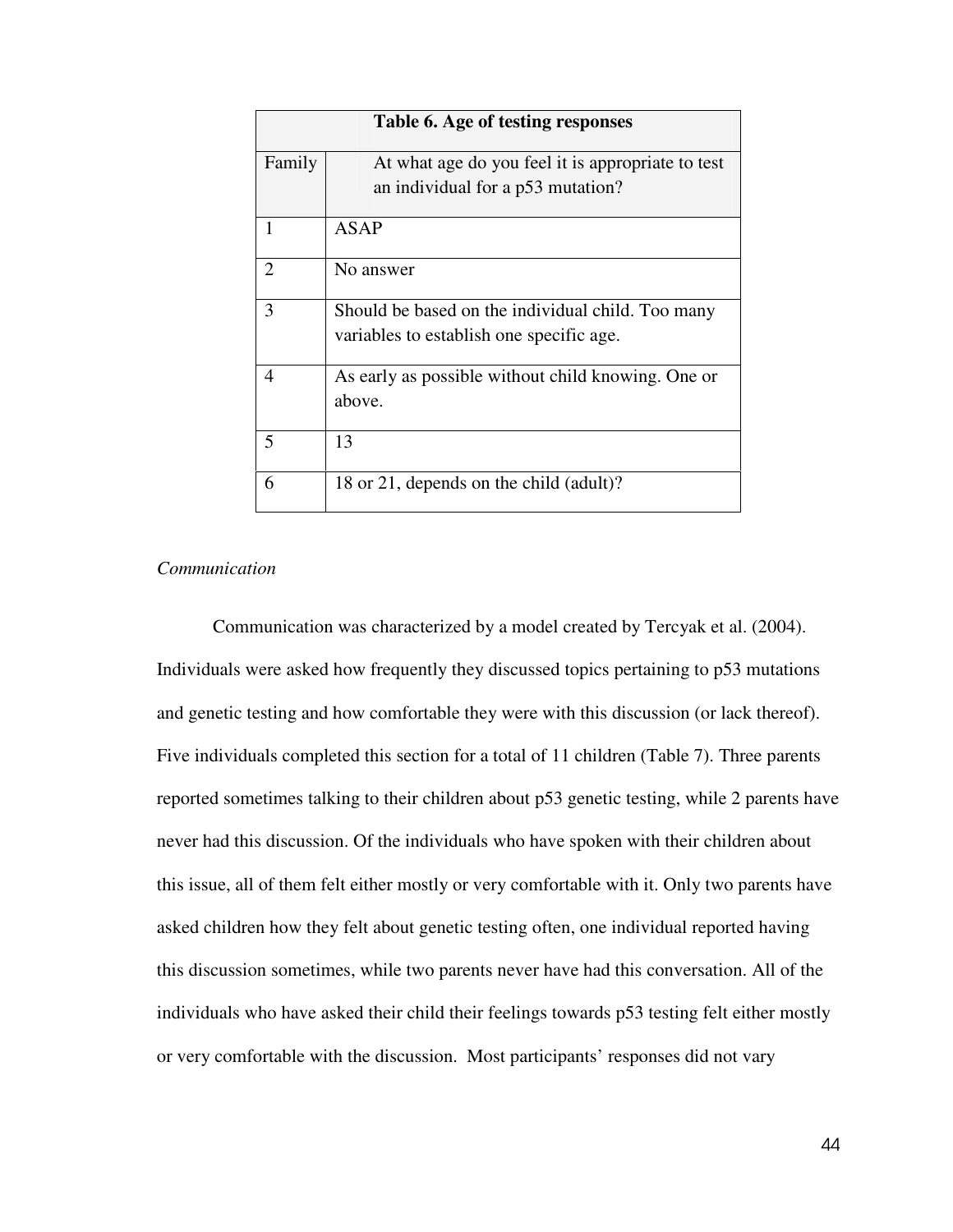between children. One participant (4) did vary their responses between his/her three children. It is unclear why these results are discrepant.

### *Stage of change*

Five participants with a total of 11 children completed the stage of change questionnaire. Participants varied regarding the steps they have taken towards seeking genetic testing for their child. Two individuals have reportedly had p53 genetic testing on all of their children (n=3) and shared the child's results with him/her. Others have thought about  $(n=2)$  or are committed to  $(n=1)$  discussing p53 genetic testing with their child and seeking more information about the subject. One individual has reportedly not thought about seeking information or meeting with someone to discuss p53 genetic testing. One individual is committed to have their child tested for a p53 mutation, while two individuals have thought about it. Individuals gave consistent answers for each of their children. Table 8 reviews these responses.

## *Testing motivations – child tested*

Two of the five participants have sought genetic testing for their children (n=3). Table 9 depicts their responses to the testing motivation questionnaire. Family number one reported testing both of their children prior to their death. Family 1 reported that the possibility of relief to know that their child did not have a p53 mutation was "important", while family number two ranked it as "very important". Both families ranked their family's experience with cancer and the level of concern about their child it has caused as "very important". Likewise, both families ranked the possibility of their child undergoing preventative measures or planning for their future as "very important". Participants' responses did not vary between children.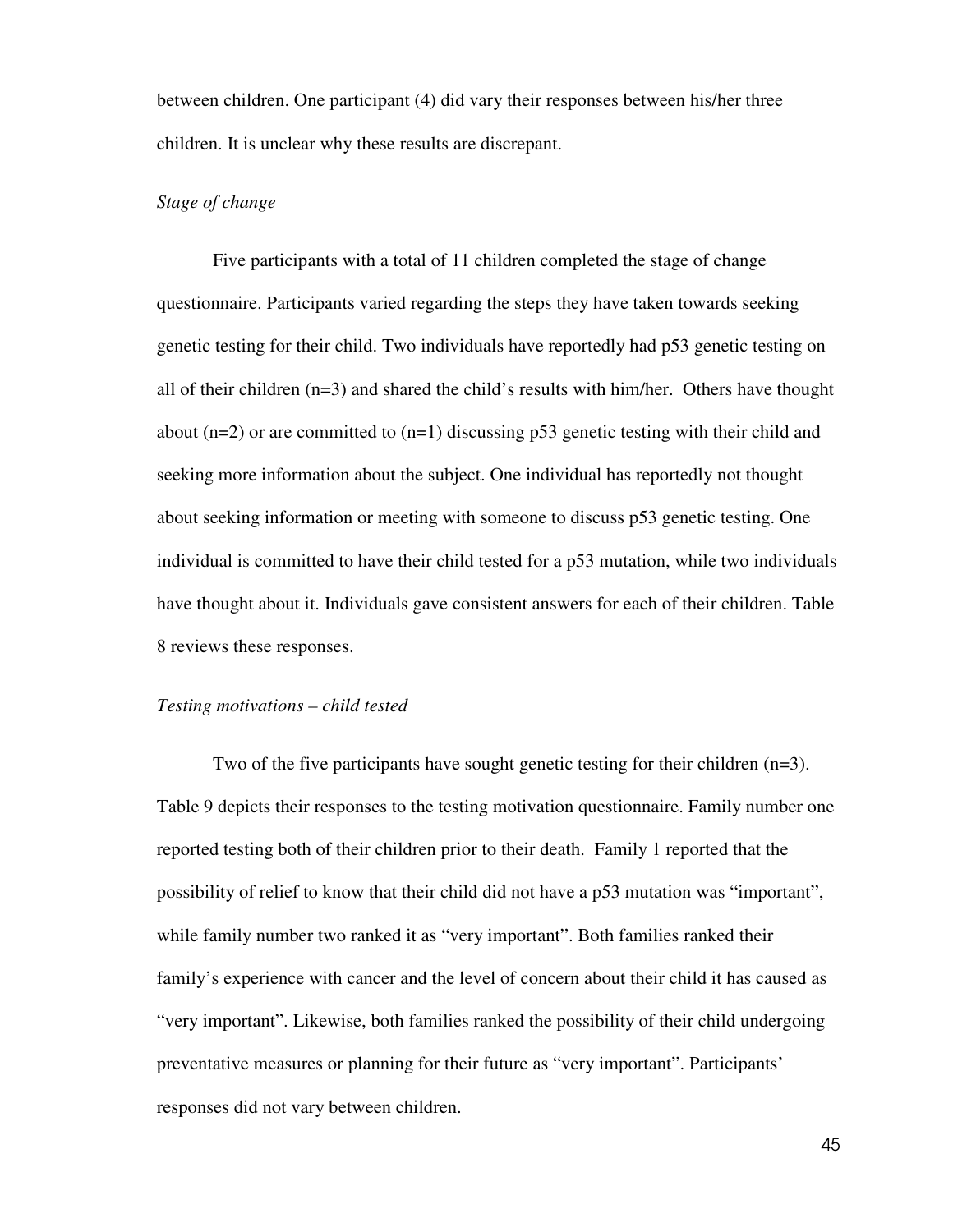#### *Testing motivations- child not tested*

The three families whose children have not had p53 genetic testing answered similar questions about what their motivations would be towards seeking testing (table 10) Family 3 ranked relief from knowing their child does not have a mutation as "slightly important", while families four and five ranked it as "very important". Family 3 said that their family's experience with cancer making them more concerned is "somewhat important", while families 4 and five ranked family experience with cancer as "very important". The chance that their child could do something to lower his/her risk was "somewhat important" to family 3, "important" to family 4, and "very important" to family 5. Family 5 thought that the possibility that they or their child could plan for the child's future was "very important", family 3 thought it was "somewhat important", and family 4 thought it was "slightly important". Participants' responses did not vary between children. Family 6 did not complete this questionnaire because they do not have children.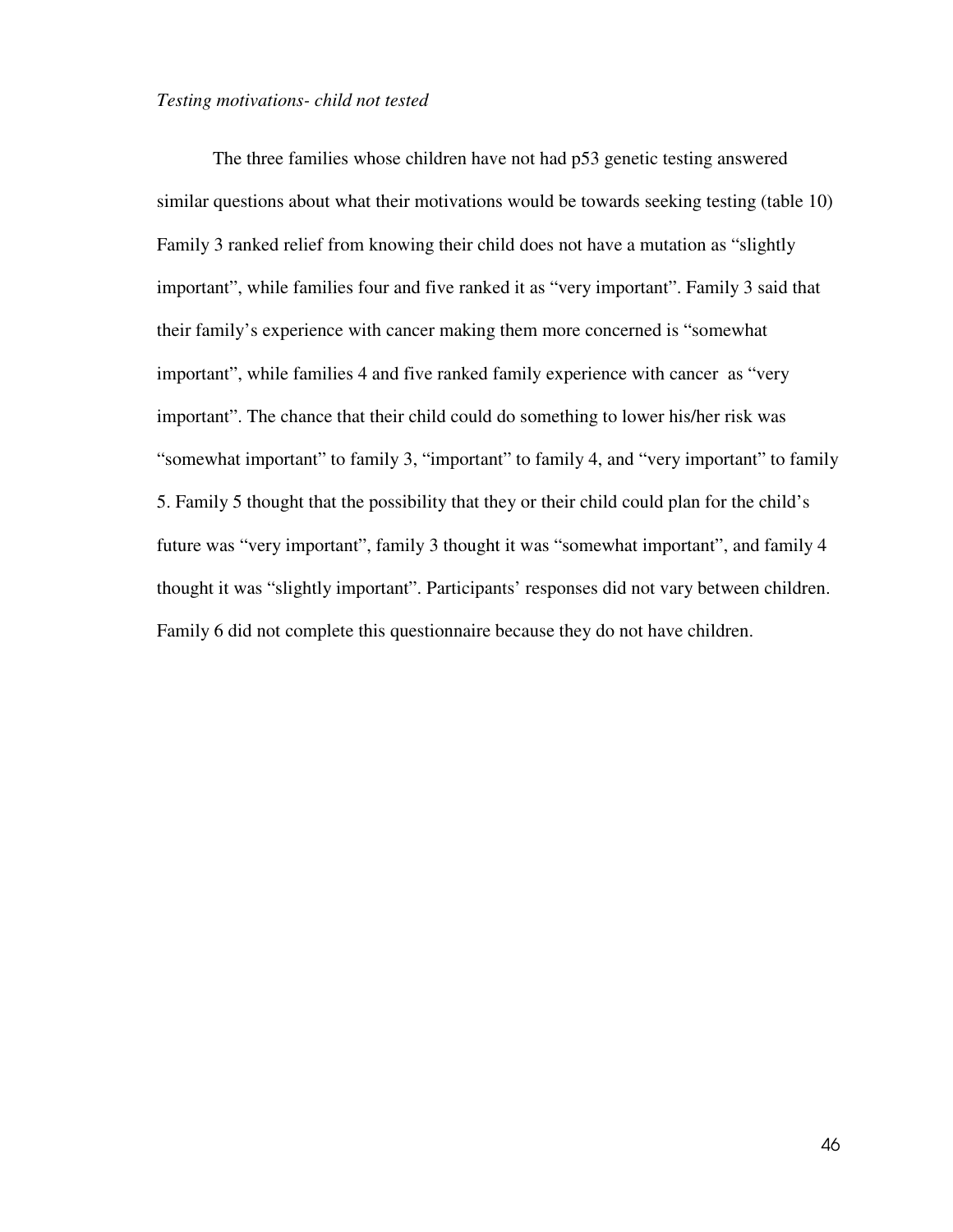| <b>Table 7. Communication</b>                                                          |                         |                                 |                |              |  |                                                          |  |                                     |             |  |
|----------------------------------------------------------------------------------------|-------------------------|---------------------------------|----------------|--------------|--|----------------------------------------------------------|--|-------------------------------------|-------------|--|
| How often have you:                                                                    |                         |                                 |                |              |  |                                                          |  | How comfortable were you with this? |             |  |
|                                                                                        | <b>Not</b><br>at<br>all | <b>Rarely</b><br>Some-<br>times |                | <b>Often</b> |  | <b>Not</b><br>$\mathbf{A}$<br>little<br>at<br>bit<br>all |  | <b>Mostly</b>                       | <b>Very</b> |  |
| Talked with<br>this child<br>about<br>genetic<br>counseling<br>and testing<br>for p53? | 3,4                     |                                 | 1,2,5          |              |  | $4(2,3)*$                                                |  | 3,5                                 | 1,2         |  |
| Asked this<br>child how<br>he/she felt<br>about<br>genetic<br>testing?                 | 3,4                     |                                 | $\overline{2}$ | 1,5          |  | $4(2,3)*$                                                |  | $2,3,4(1)*$                         | 1,5         |  |
| Tried to<br>reassure this<br>child that<br>he/she<br>would be<br>OK?<br>$***$          | $\overline{4}$          |                                 |                | 1,2,5        |  | $4(2,3)*$                                                |  | $4(1)^{*}$                          | 1,2,5       |  |
| Tried to<br>reassure this<br>child YOU<br>would be<br>ok?                              | $\overline{4}$          | 3                               |                | 1,2,5        |  | $4(2,3)*$                                                |  | $3,4(1)*$                           | 1,2,5       |  |

\*Parenthesis indicate instances when individuals responded differently for each child. Numbers inside parenthesis represent which child each response was intended. \*\* Participant 3 did not respond to this item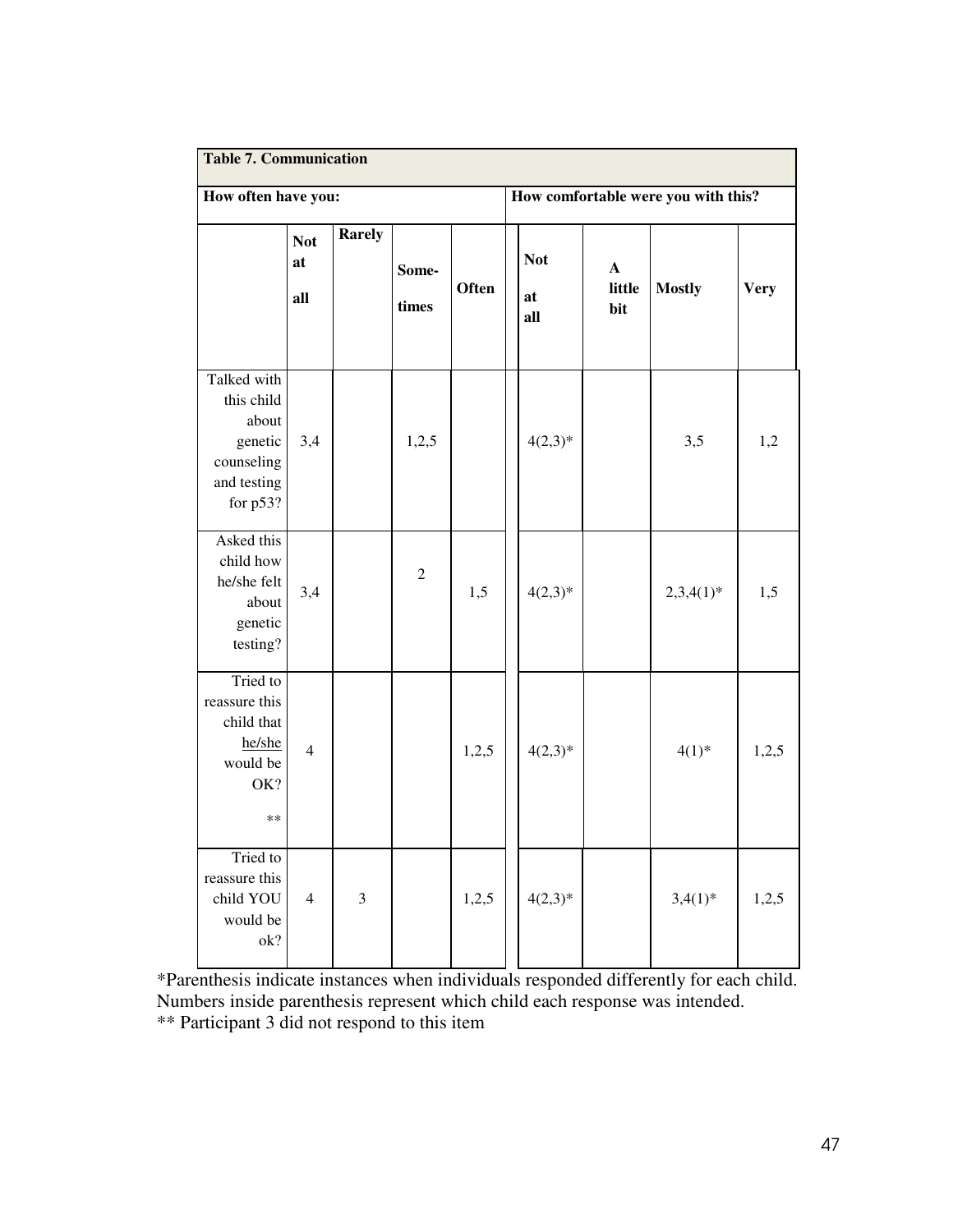

| <b>Table 8. Stage of Change</b>                                                |             |                                     |                |                                  |                |                               |             |                            |                         |        |  |
|--------------------------------------------------------------------------------|-------------|-------------------------------------|----------------|----------------------------------|----------------|-------------------------------|-------------|----------------------------|-------------------------|--------|--|
| $n=5$ families (11)<br>children)                                               |             | I have<br>no<br>interest<br>in this |                | I haven't<br>thought<br>about it |                | I have<br>thought<br>about it |             | I am<br>committed to<br>it | I've already<br>done it |        |  |
|                                                                                | $\mathbf n$ | $\%$                                | $\mathbf n$    | $\%$                             | $\mathbf n$    | $\%$                          | $\mathbf n$ | $\%$                       | $\mathbf n$             | $\%$   |  |
| Discussed genetic<br>testing with this child                                   |             |                                     |                |                                  | $\overline{2}$ | 40%                           | 1           | 20%                        | $\mathfrak{D}$          | 40%    |  |
| Sought information<br>regarding testing for a<br>p53 mutation in this<br>child |             |                                     | 1              | 20%                              | 1              | 20%                           | 1           | 20%                        | $\overline{2}$          | 40%    |  |
| Made an appointment<br>with a doctor/genetic<br>counselor                      |             |                                     | $\overline{c}$ | 40%                              | 1              | 20%                           |             |                            | $\overline{2}$          | 40%    |  |
| Met with a<br>doctor/genetic<br>counselor                                      |             |                                     | 1              | 20%                              | $\overline{2}$ | 40%                           |             |                            | $\overline{2}$          | 40%    |  |
| Had this child tested for<br>a p53 mutation                                    |             |                                     |                |                                  | $\overline{2}$ | 40%                           | 1           | 20%                        | $\overline{2}$          | 40%    |  |
| Shared these results                                                           |             |                                     |                |                                  |                |                               | 1           | 33.33%                     | 2                       | 66.67% |  |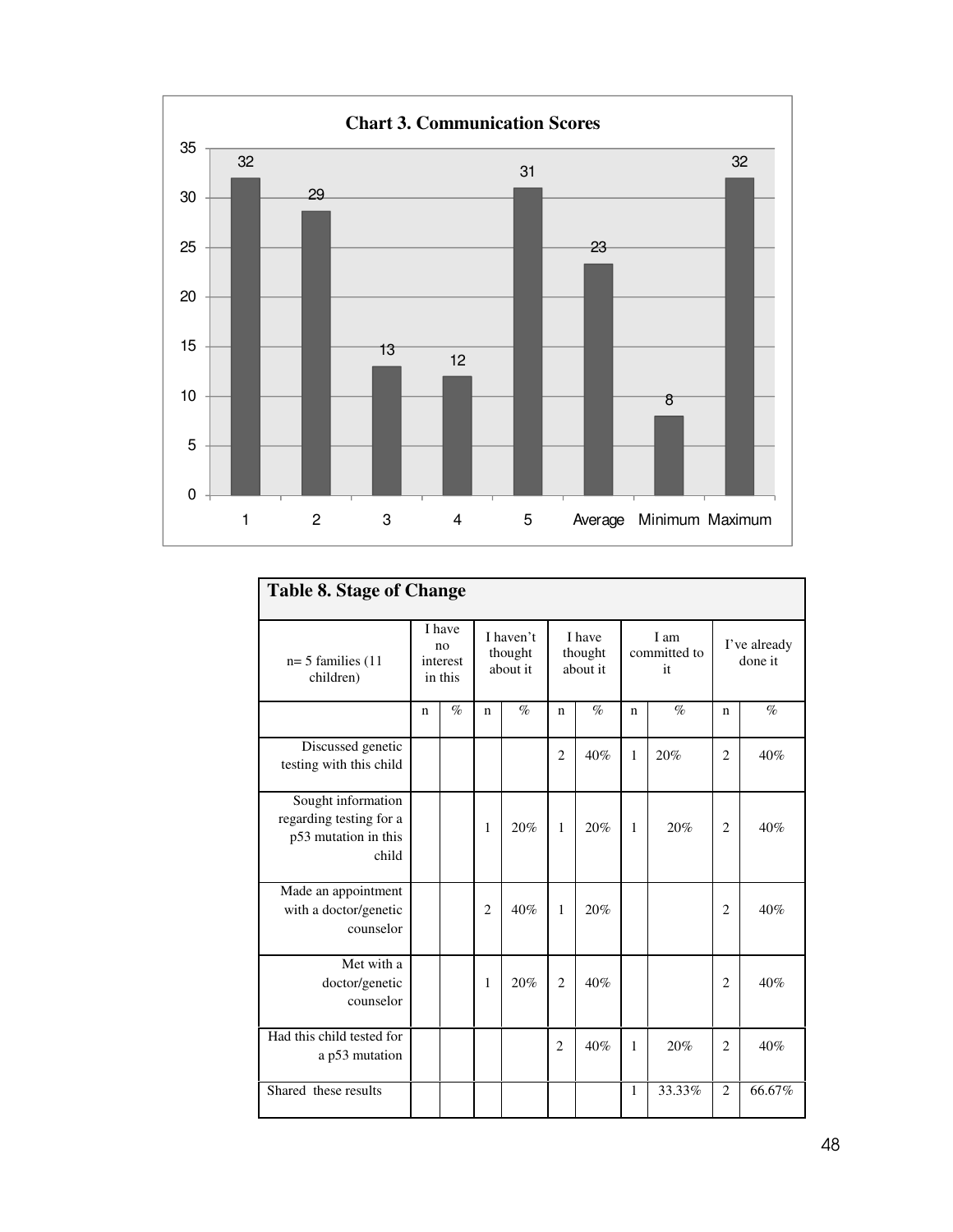### *Testing concerns*

Five families with a total of eleven children completed the "testing concerns" section of the questionnaire. Participants were asked to rank the importance each factor was/is when considering pediatric genetic testing (Table 11). Most individuals (n=4) stated that the concern that they or their family would get too upset about test results was "not important", while one individual ranked it as "somewhat important". The concern that their child would get too upset was somewhat important to three individuals and slightly important to two individuals. The majority of participants (n=4) cited concern about insurance discrimination and test results affecting their child's future as "very important". Participants responses regarding the lack of management or prevention techniques for individuals who have  $p53$  mutations varied from "not important"  $(n=1)$ , "somewhat important" (n=1) and "very important" (n=2). Most of the participants' responses did not vary from child to child. One individual did vary their responses between children.

In addition to the quantitative results previously discussed, our questionnaire included several opportunities for respondents to provide additional comments. Table 11 consists of comments the respondents shared with us in open-ended opportunities.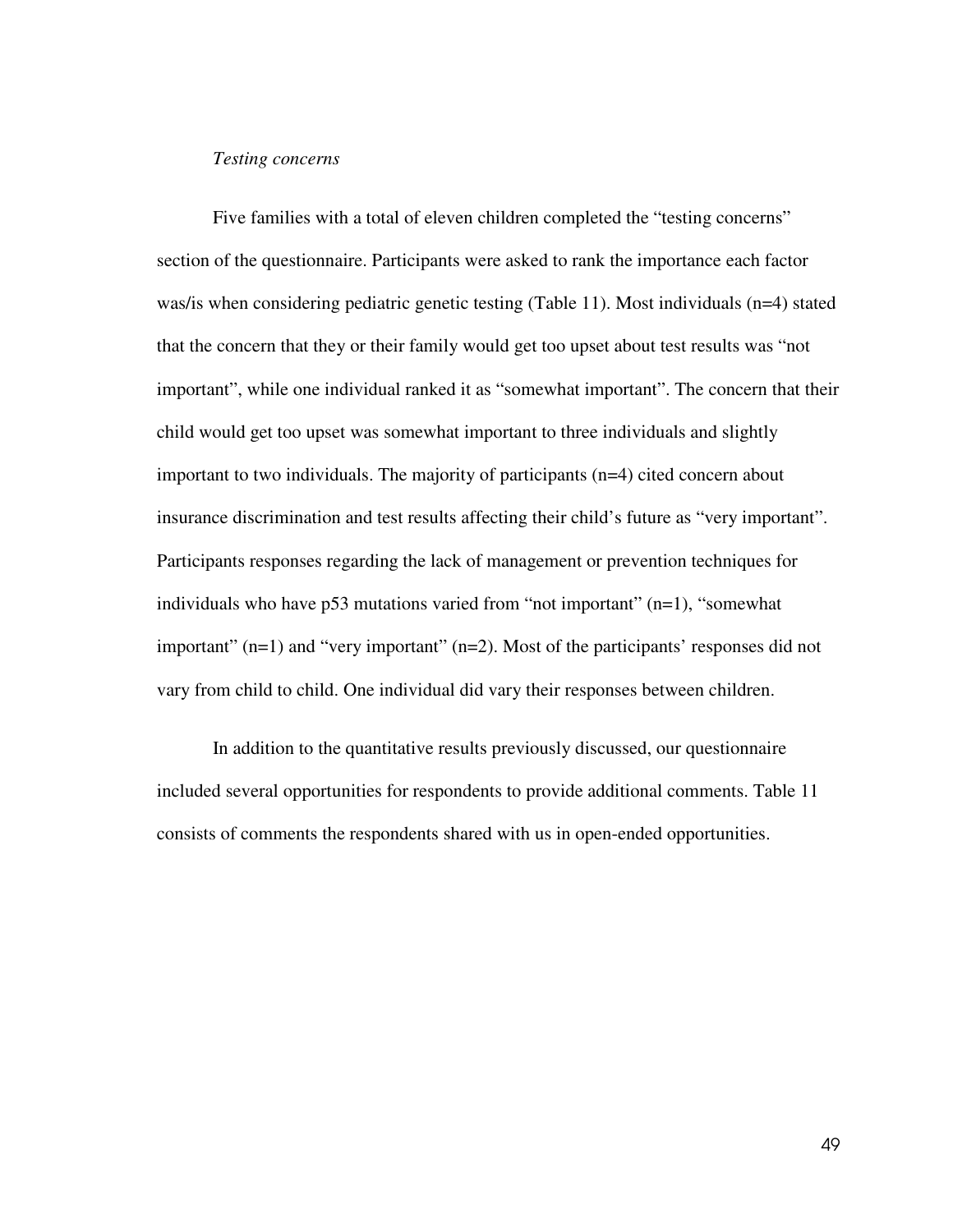| Table 9. Testing motivation (tested)                                                                      |           |                   |  |  |  |
|-----------------------------------------------------------------------------------------------------------|-----------|-------------------|--|--|--|
| $n=2$ families, 5 children                                                                                | Important | Very<br>Important |  |  |  |
| I would have been relieved to know<br>that my child did not have a p53<br>mutation                        | Fam. 1    | Fam.2             |  |  |  |
| My family's experience with cancer<br>made me more concerned about my<br>child's own risk for the disease |           | Fam. 1<br>Fam.2   |  |  |  |
| My child could do something to<br>lower his/her cancer risk                                               |           | Fam. 1<br>Fam.2   |  |  |  |
| I/My child could plan for the future                                                                      |           | Fam. 1<br>Fam.2   |  |  |  |

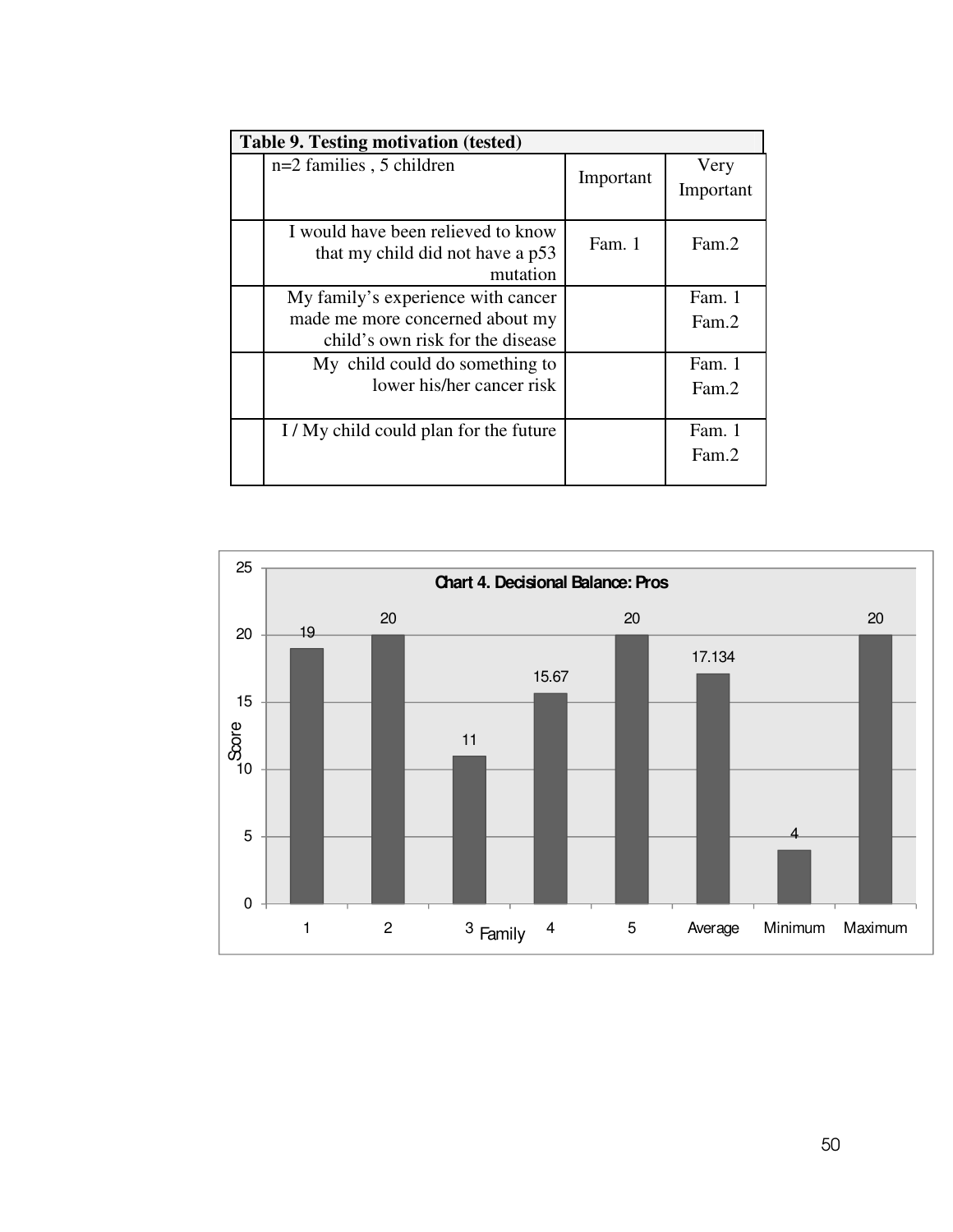| Table 10. Testing motivations (not tested)                                                                      |                       |        |   |                       |                |           |                   |        |  |
|-----------------------------------------------------------------------------------------------------------------|-----------------------|--------|---|-----------------------|----------------|-----------|-------------------|--------|--|
|                                                                                                                 | Slightly<br>Important |        |   | Somewhat<br>Important |                | Important | Very<br>Important |        |  |
| $n=6$ children from 3<br>families                                                                               | $\mathsf{n}$          | $\%$   | n | $\%$                  | $\mathbf n$    | $\%$      | n                 | $\%$   |  |
| I would have been<br>relieved to know that<br>my child did not have a<br>p53 mutation                           | 3                     | 33.33% |   |                       |                |           | 4,<br>5           | 66.67% |  |
| My family's experience<br>with cancer made me<br>more concerned about<br>my child's own risk for<br>the disease |                       |        | 3 | 33.33%                |                |           | 4,<br>5           | 66.67% |  |
| My child could do<br>something to lower<br>his/her cancer risk                                                  |                       |        | 3 | 33.33%                | $\overline{4}$ | 33.33%    | 5                 | 33.33% |  |
| I / My child could plan<br>for the future                                                                       | $\overline{4}$        | 33.33% | 3 | 33.33%                |                |           | 5                 | 33.33% |  |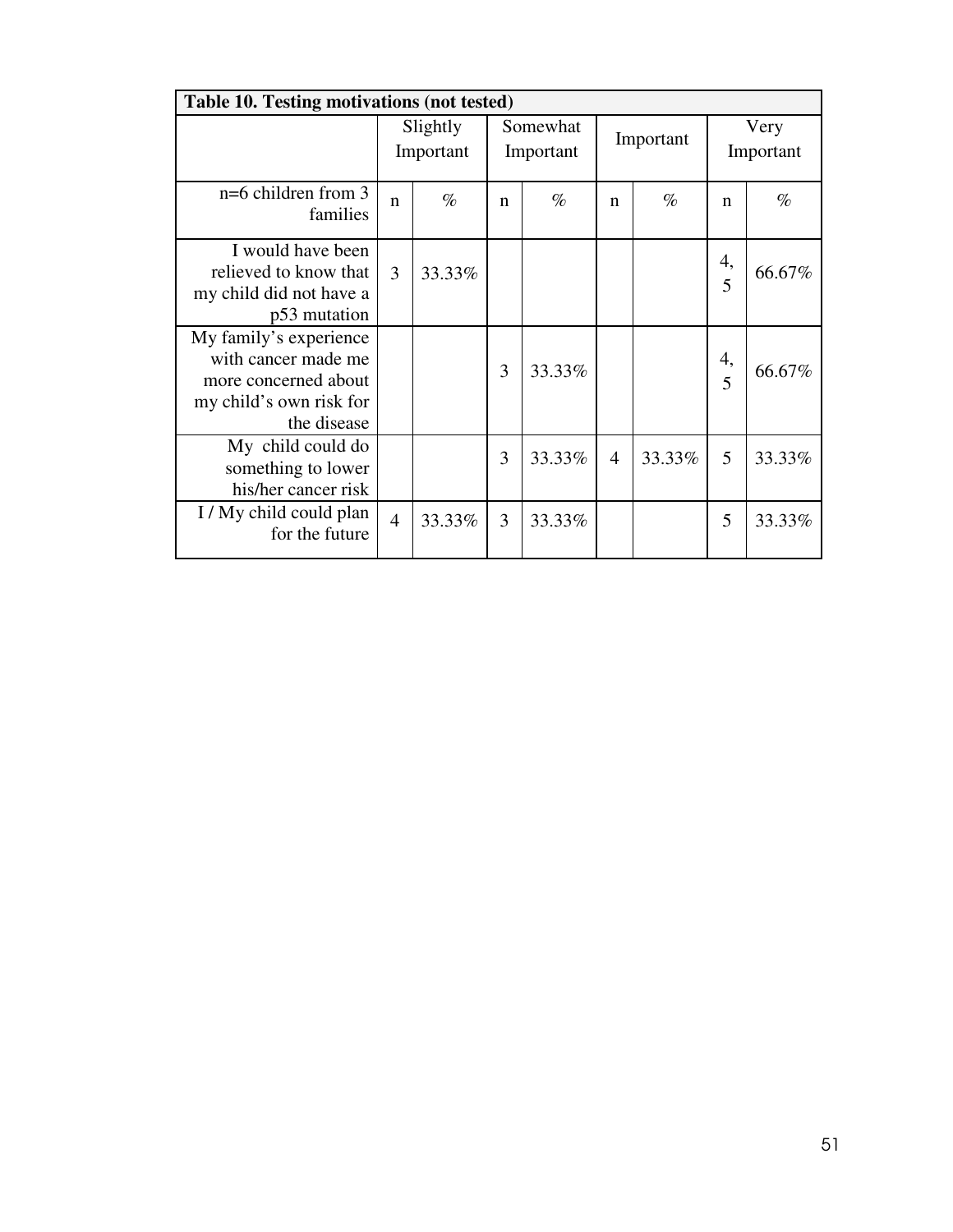| <b>Table 11. Testing concerns</b>                                                                          |               |     |                       |     |                       |        |           |     |                |     |
|------------------------------------------------------------------------------------------------------------|---------------|-----|-----------------------|-----|-----------------------|--------|-----------|-----|----------------|-----|
| $n=5$<br>families, 11<br>children                                                                          | Not Important |     | Slightly<br>Important |     | Somewhat<br>Important |        | Important |     | Very Important |     |
| I'm afraid I<br>would get<br>too upset                                                                     | 1,2,3,4       | 80% |                       |     | 5                     | 20%    |           |     |                |     |
| I'm afraid<br>my child<br>would get<br>too upset                                                           |               |     | 1,3                   | 40% | 2,4,5                 | 60%    |           |     |                |     |
| I am<br>concerned<br>that having<br>the test<br>might cause<br>problems<br>with my<br>child's<br>insurance |               |     |                       |     | $\mathbf{1}$          | 20%    |           |     | 2,3,4,5        | 80% |
| There is<br>nothing my<br>child can do<br>about<br>getting<br>cancer                                       | 1,4           | 40% |                       |     | 3                     | 20%    |           |     | 2,5            | 40% |
| I am<br>concerned<br>about my<br>family's<br>reaction                                                      | 1,3,4,5       | 80% | $\overline{2}$        | 20% |                       |        |           |     |                |     |
| I am<br>worried<br>about how<br>it could<br>affect my<br>child's<br>future                                 |               |     |                       |     | $3(1)^{*}$            | $10\%$ | $3(2)$ *  | 10% | 1,2,4,5        | 80% |

• Parenthesis indicate instances when individuals responded differently for each child. Numbers inside parenthesis represent which child each response was intended.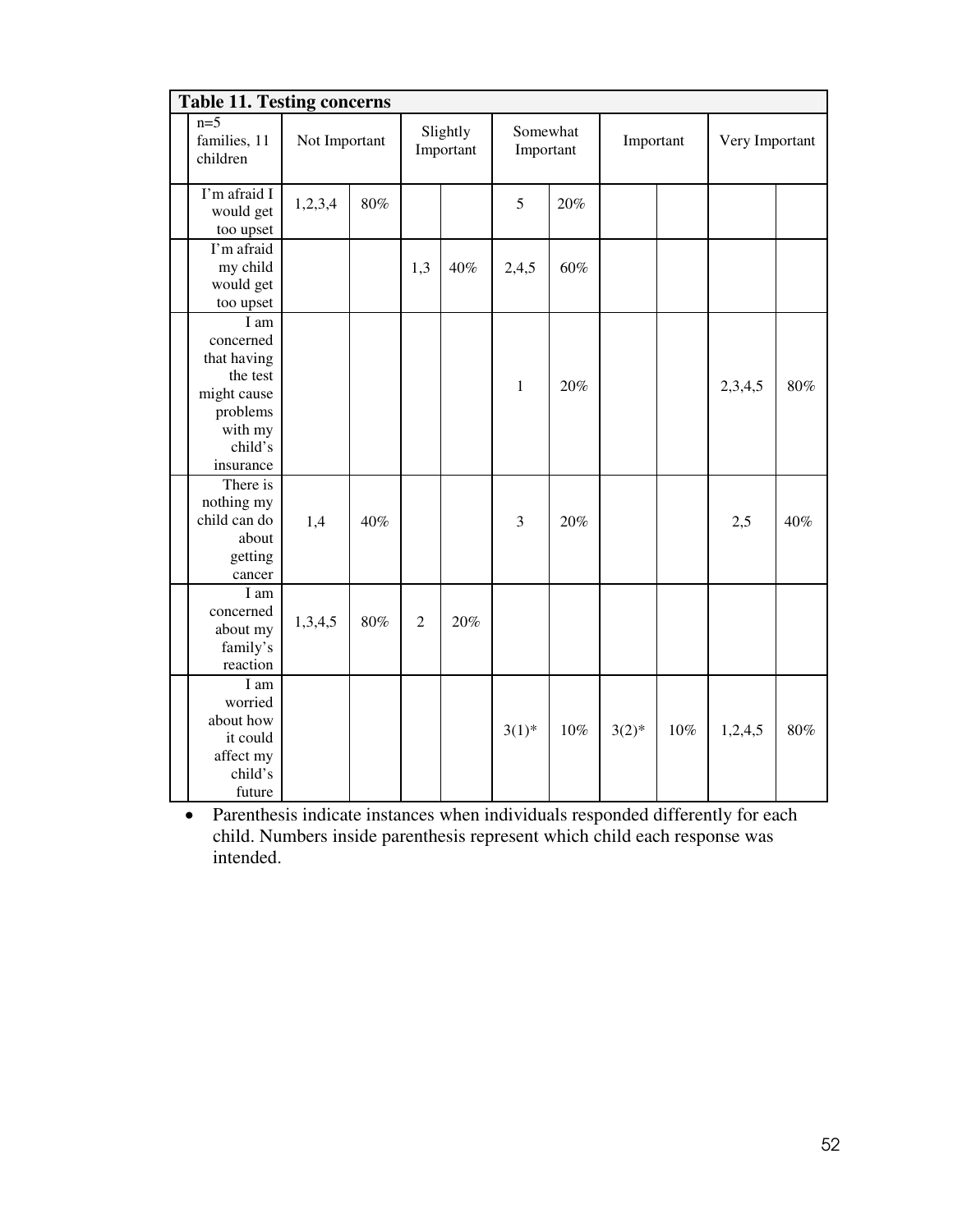

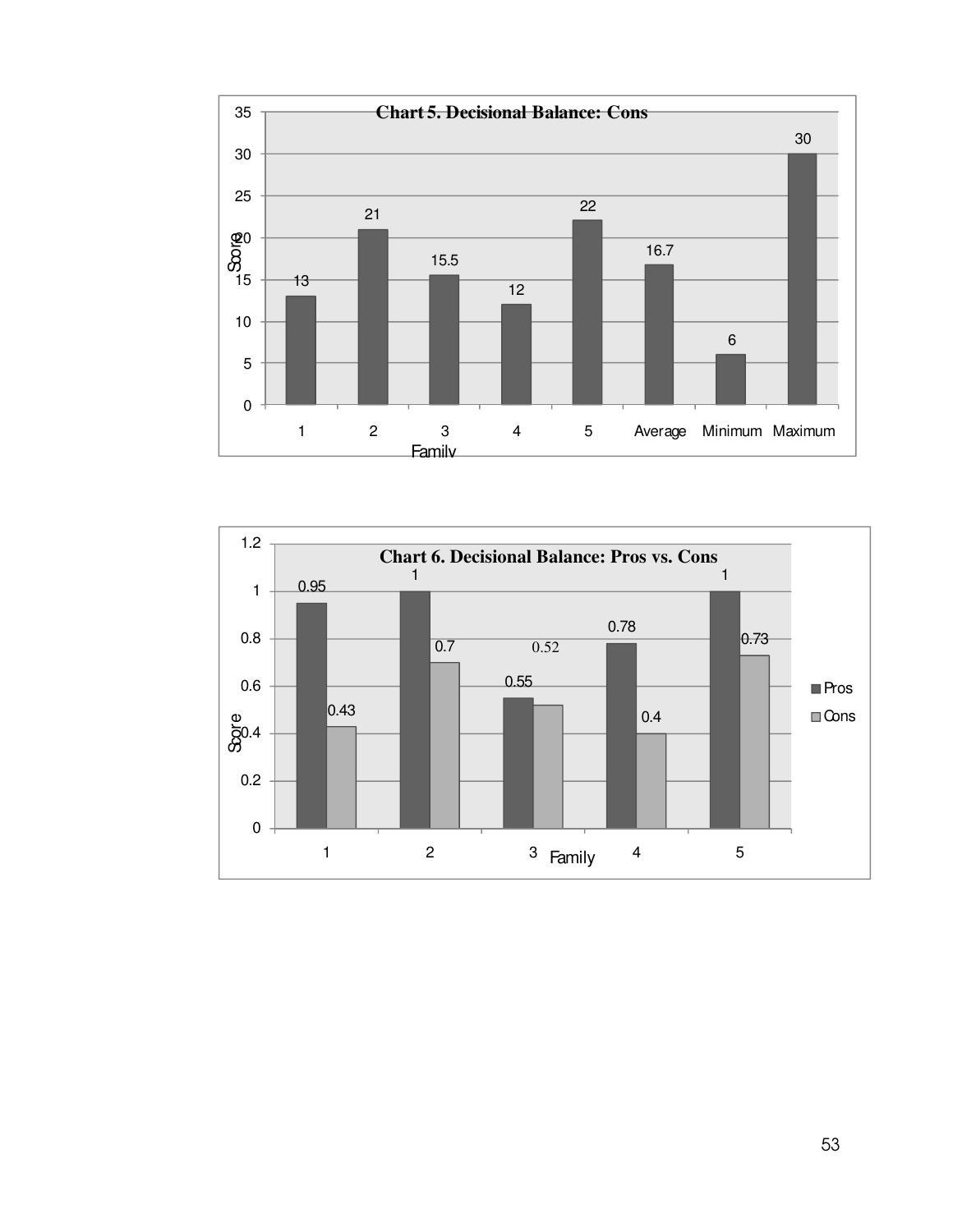| <b>Table 11. Additional Comments</b> |                                                                                                                                                                                                                                                                                                                                                                                                                                                                                                              |
|--------------------------------------|--------------------------------------------------------------------------------------------------------------------------------------------------------------------------------------------------------------------------------------------------------------------------------------------------------------------------------------------------------------------------------------------------------------------------------------------------------------------------------------------------------------|
| Family                               | Comment                                                                                                                                                                                                                                                                                                                                                                                                                                                                                                      |
| $\mathbf{1}$                         | Info is power                                                                                                                                                                                                                                                                                                                                                                                                                                                                                                |
| 3                                    | I have not had my children tested because their father's opinion/request<br>was not having them tested. He felt that being aware of the risks and<br>having regular checkups would be a better option. He feared if they were<br>tested positive, it could have adverse affects. I.E. ability to get health or<br>life insurance, psychological since their father lost his battle with cancer,<br>etc. As young adults I need to educate them with their options and allow<br>them the choice at some point |
| 4                                    | I want to know as a parent. My kids already know they are at a greater<br>risk because of being related to my wife's family. I do not want them to<br>know results until all 3 are ready as adults. I do want their doctors to<br>know.                                                                                                                                                                                                                                                                      |
|                                      | I do not want my kids to know results or even what the test is looking for<br>until all 3 are adults or if one develops cancer. If one finds out, the others<br>will worry.                                                                                                                                                                                                                                                                                                                                  |
|                                      | I don't want my kids to know results or even the real reason for the test<br>other than testing them is for research. Would prefer if draw made by<br>family doctor as "routine" blood work. I do want to know and I also want<br>my family doctor to know (verbally).                                                                                                                                                                                                                                       |
|                                      | It would justify testing that could give early detection, allowing better<br>odds on treatment.                                                                                                                                                                                                                                                                                                                                                                                                              |
| 5                                    | We have recently been discussing with (proband's)15 year old daughter<br>about getting her tested for (LFS).                                                                                                                                                                                                                                                                                                                                                                                                 |
|                                      | We are living with the effects that losing a mother and a brother because<br>of (LFS), has on a child. The worries and the fears that are created when<br>she is ill or just doesn't feel good. (Daughter) is constantly worried<br>about developing cancer and it has created a major impact on all of our<br>lives.                                                                                                                                                                                        |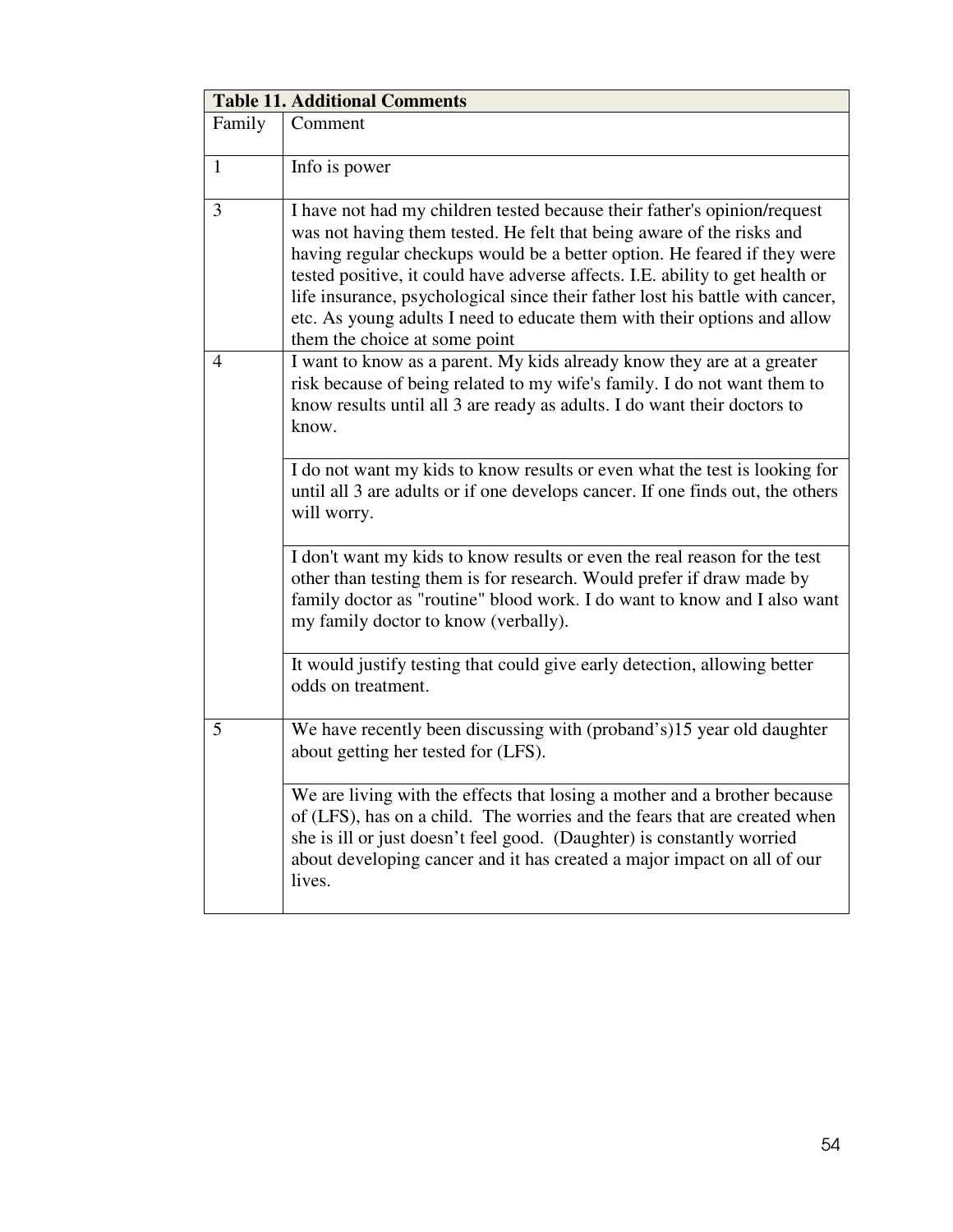#### *Discussion*

Pre-symptomatic testing for p53 mutations is clinically available and the choice to test a child for these mutations is typically left to the parents and physician of the child. The decision whether to have a minor-aged child tested for a cancer predisposition gene such as p53 is composed of several factors (Patenaude et al., 1996). This study looks at parental attitudes towards testing children for p53 mutations. We looked at factors such as basic attitudes towards genetic testing, communication with children and used the Transtheoretical model to assess decisional balance and stage of change. This is the first study to examine the attitudes of parents towards testing their children for p53 mutations.

# *Demographics and family characteristics*

 The demographic characteristics of our participants appear to be unremarkable. Among the six respondents, there is no clear pattern in terms of gender, marital status, education, employment our annual household income. Age of respondents also appeared to be insignificant. Of note, the survey was sent to households with children who are a variety of ages. All of the participants with living children who responded had children between 15 and 23 years of age. It is interesting that no individuals with younger children chose respond to the study. The average age of living children to individuals who did not respond to the survey was 17.4 years with ages ranging from 1 to 35 years.

## Questionnaire

Pediatric Testing Attitudes Scale (P-TAS)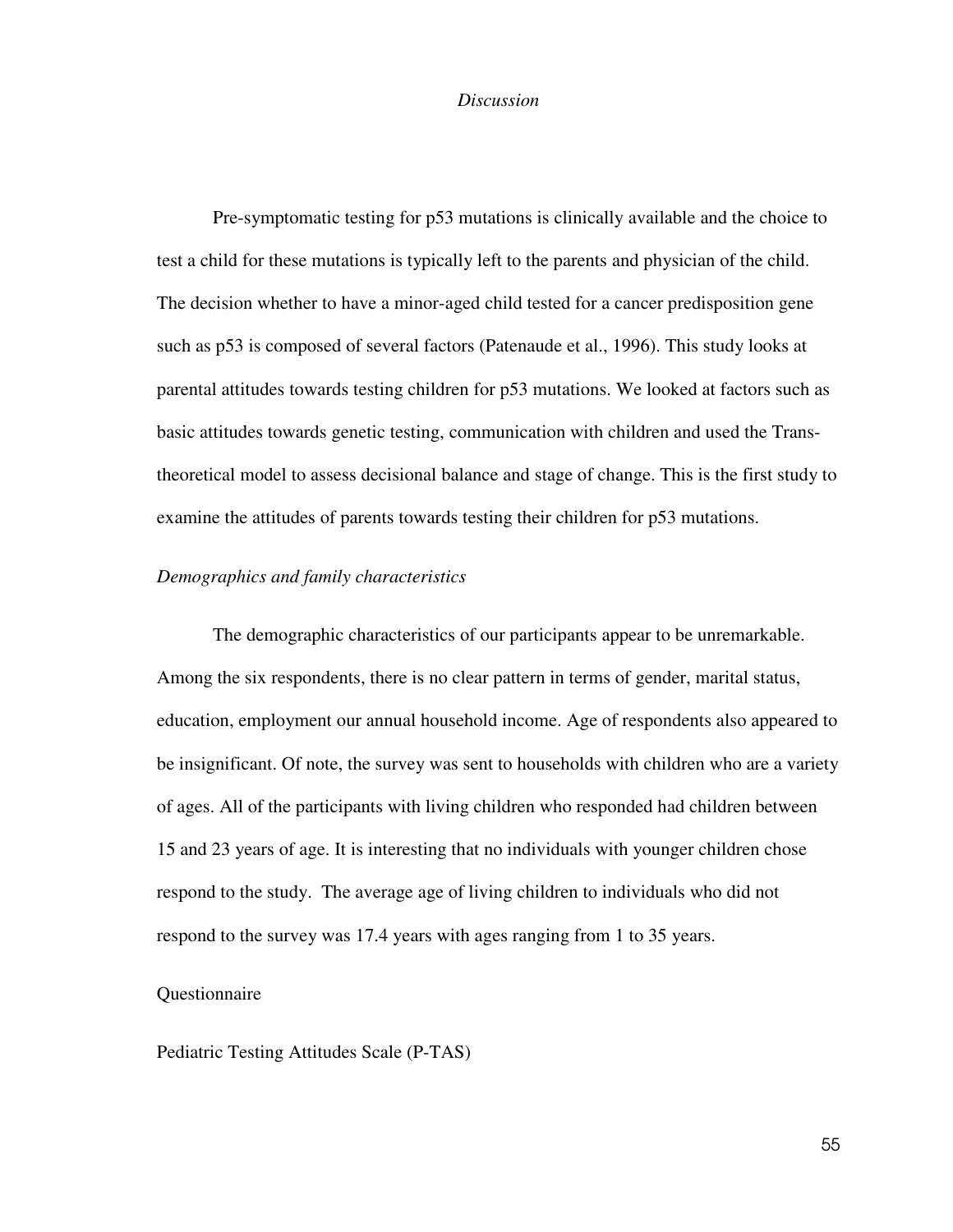The pediatric testing attitudes scale (P-TAS) is a measure developed my Peshkin et al. (2009) to ascertain parental attitudes towards testing minors for BRCA1/2 mutations. This eleven-item scale was divided by its creators using principal components extraction method with rotation of factors in two factors: 1) attitudes and beliefs (six items), and 2) decision making and communication (five items). Scores from each factor were summed to give the total P-TAS score for each participant with a minimum of 11 and maximum of 55. Higher scores were indicative of parental attitudes more strongly in favor of pediatric p53 genetic testing, while lower scores indicated parents who were more opposed to testing their children for p53 mutations.

Scores from our six participants ranged from 38 to 55 with an average of 45.833. These scores indicate that parents were mostly in favor of obtaining p53 genetic testing for their children, although scores varied. When scores are divided into their two factors, an interesting observation can be made. Factor 1 is composed of 6 items regarding attitudes and beliefs about p53 genetic testing in minors, with a minimum and maximum score of 6 and 30, respectively. The average factor 1 score from our six participants is 26. Respondents seem to be consistently "in favor of", or "strongly in favor of" most items regarding minors having the opportunity to be tested for p53 mutations. Sample items from factor 1 include: "children under age 18 should be given the opportunity to be tested for the p53 mutation", and "even if there is no known prevention, treatment, or cure for the cancers associated with p53 mutations, children should be offered p53 testing". Only one individual reported that they did not want their children tested for p53 mutations before the age of eighteen, although they appeared to believe that children and parents should be given the opportunity to make that decision. In total, parents seemed to agree that all

56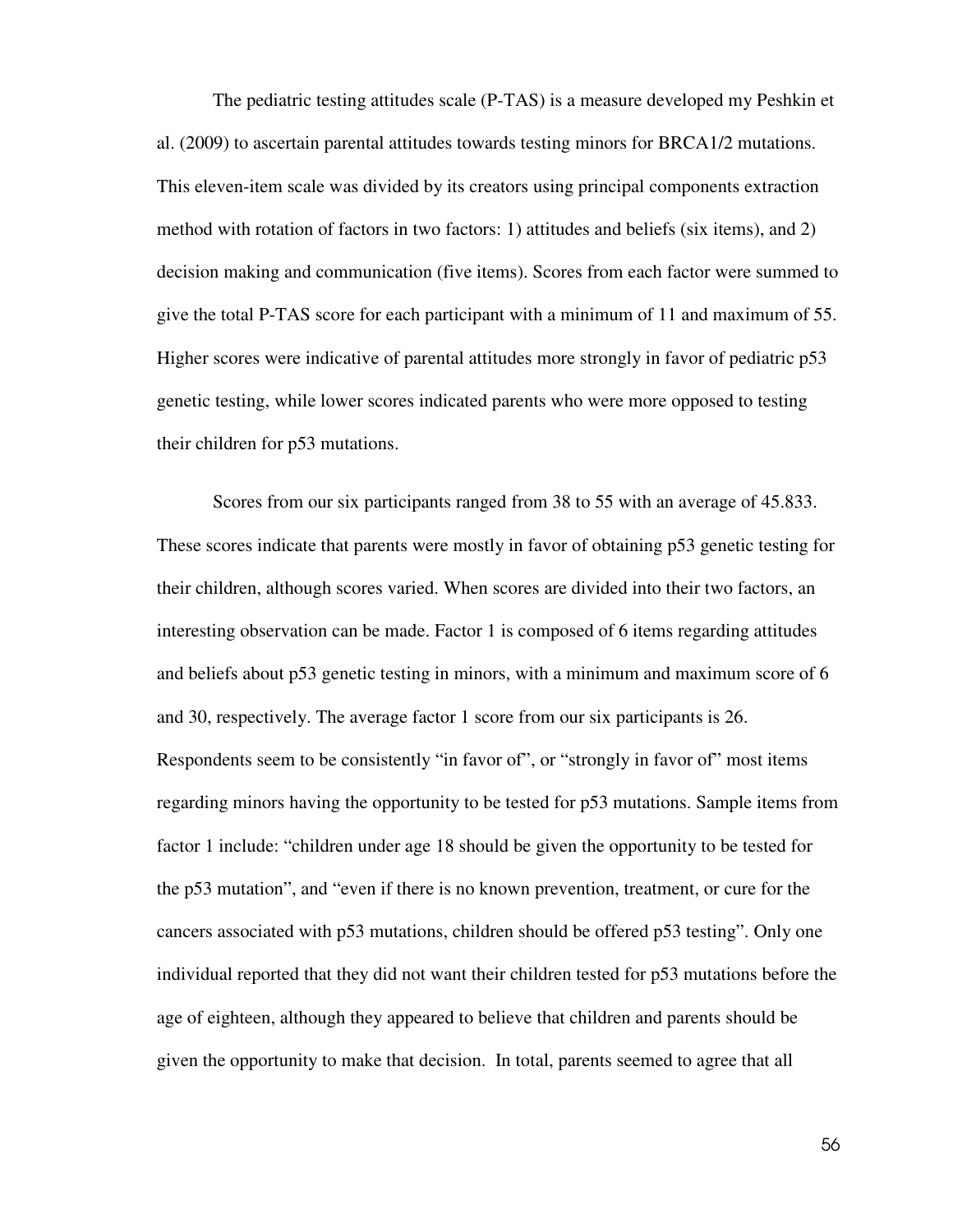children should have the right to be tested for p53 mutations, although not all would personally test their child or children.

Factor 2 pertains to decision making and communication (Peshkin et al., 2009). Sample items from factor 2 include statements such as: "Children should be involved in making the decision about whether or not they participate in p53 testing" and "If children are tested and they turn out to carry a p53 mutation, they should be told about their test result immediately. Factor 2 consisted of five items which were totaled to make a minimum and maximum score of 5 and 25, respectively. Respondents' factor 2 scores ranged from 12 and 25 with an average of 19.83. Individual responses to these items varied. While most people believed that parents should be able to make the decision to test their child for a p53 mutation, respondents did not agree whether children should be involved in the decision making process. One individual strongly disagreed that children should take a part in this decision, while others were either unsure or agreed. That same individual was strongly against sharing the child's genetic testing results with him/her regardless of if the testing identified a mutation. This respondent did, however agree that the information should be shared with the pediatrician. While some individuals would apparently readily involve their child in the testing decision, others would prefer to make a decision on behalf of their child.

## Testing Scenarios

All participants reported that they would test their child for a p53 mutation if that child had developed cancer, or if the child's sibling developed cancer. Other studies have demonstrated that parents would be more likely to test a child who has already developed cancer for a cancer susceptibility gene, than a healthy child (Patenaude et al., 1996). The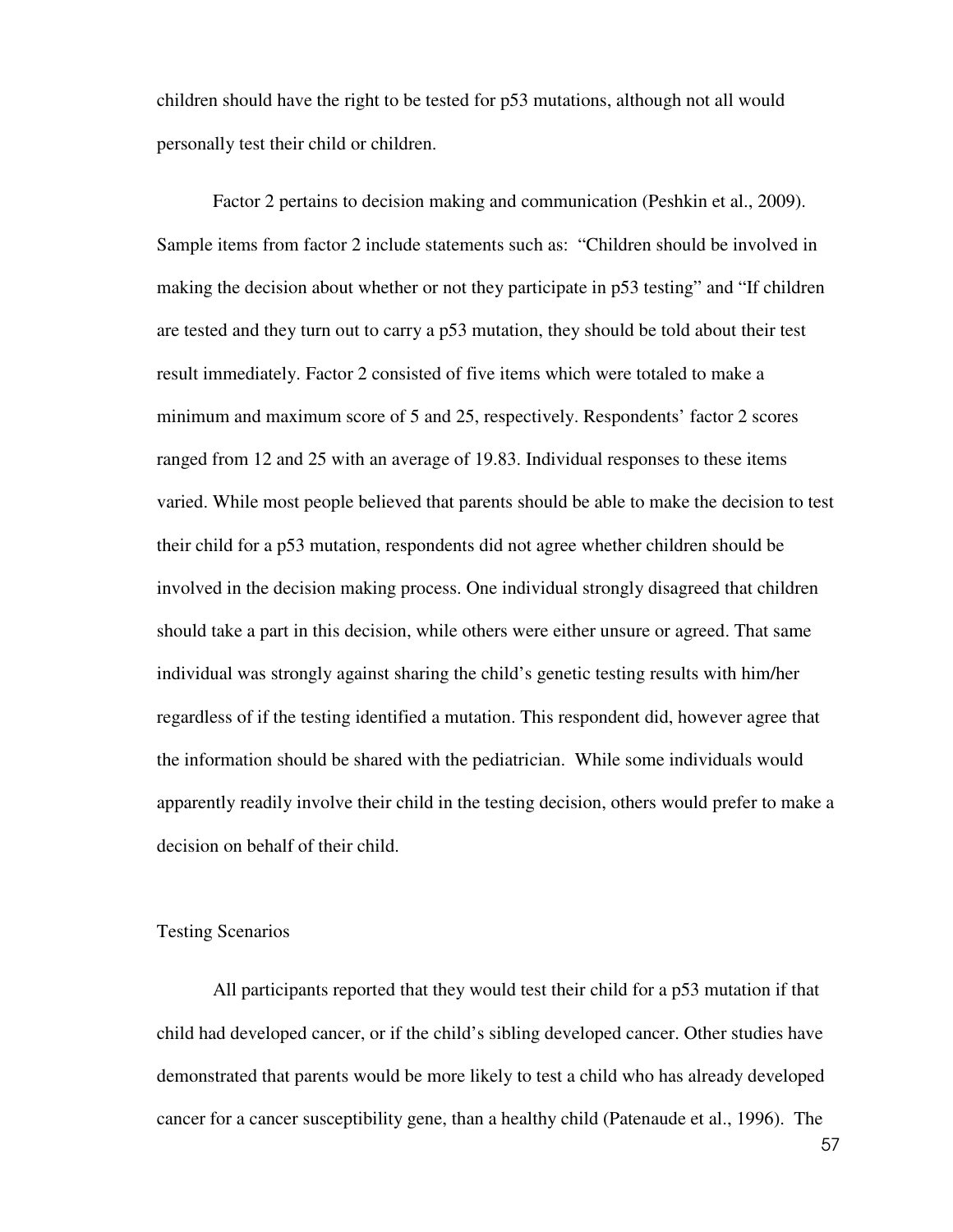question of pre-symptomatic testing in minors becomes more complex. Four individuals would test their child if the child consented to or even requested testing, while one was unsure. Three individuals would test their child if he/she was over the age of ten, while others were unsure. Finally, all individuals would test their child for a p53 mutation if results would help manage that child's health or help other relatives. Although the option of "no" was given, respondents never chose it for any of the seven scenarios. Parents most likely recognize that the decision to test their child for a p53 mutation is composed of several factors which must all be considered in light of each child/family's unique situation.

Age

Parents varied in their response regarding the appropriate age would be to test children for a p53 mutation. Family 1, who had two children die from cancer related issues reported that he thought children should be tested for p53 mutations as early as possible. Family 4 agreed that children should be tested as early as possible but added that the child should not know about the test or results. Family 4 is consistent throughout the survey in their attitude about not wanting their children to know the results of the test. Family number five believes children should be tested at age 13. At this age, minors are often thought to be able to make their own meaningful decisions, and it may therefore some may consider it reasonable to allow these children to participate more in their healthcare decisions. Family 3 reported that the age to test a child for p53 mutations "should be based on the individual child" and that there are "too many variables to establish one specific age". This statement may refer to the fact that children, regardless of age have varying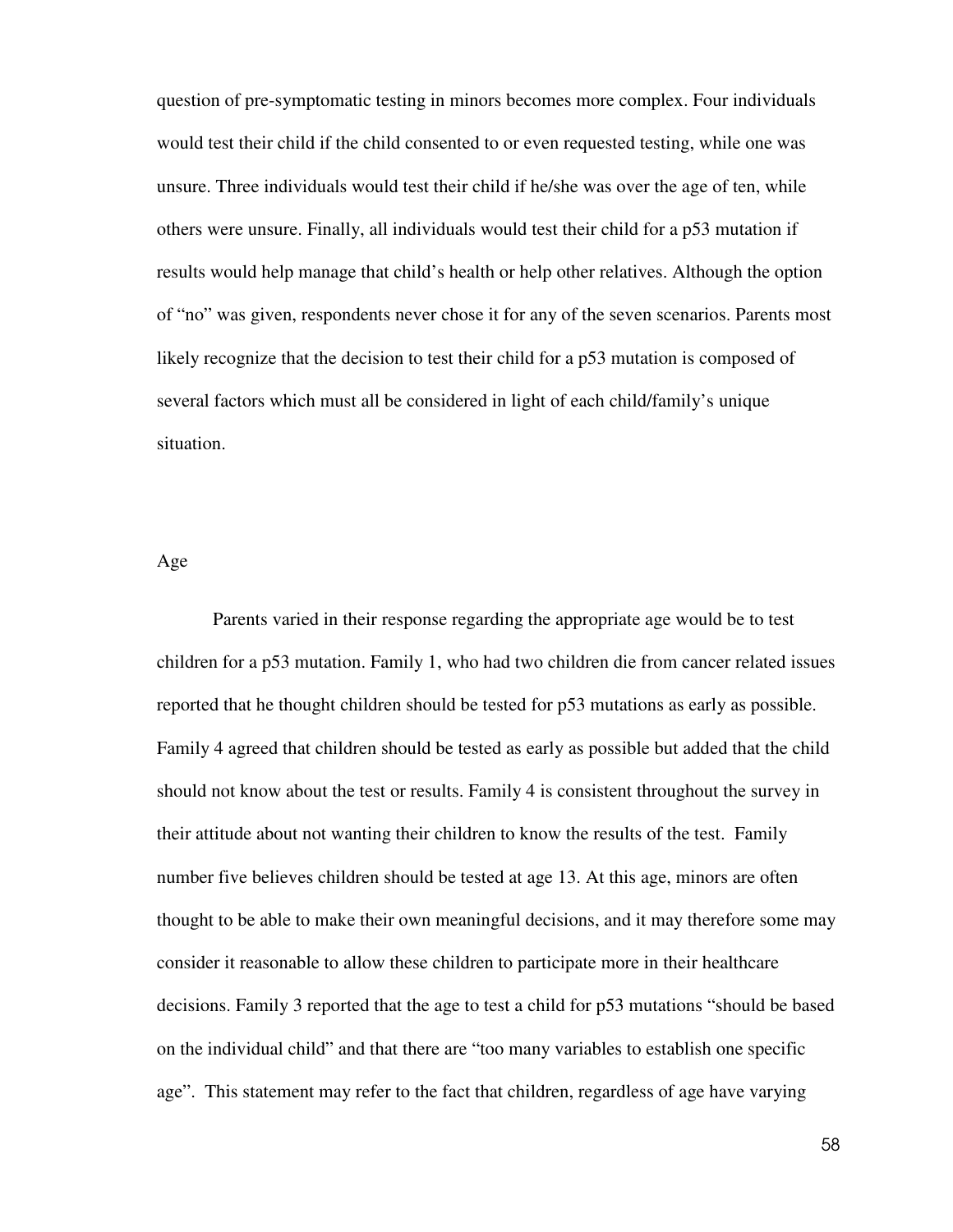cognitive abilities, maturity, and decision making capabilities. Some mature adolescents may have the same mental capacities that are associated with autonomous agents (Kon, 2006), while others may not. Other factors such as health of the child and their siblings, family history and other psychosocial characteristics that are unique to that child may also play a role in a parent's decision of when to test their child. Family 6 stated that individuals should be tested for p53 mutations at the age of 18, or 21, depending on the individual. This individual seems to be taking a more conservative stance on genetic testing and believes that it should be postponed until the child has reached the age of majority (18 in most states) or age of license (varies) . The age of majority refers to the age at which a child transitions to an adult and assumes responsibility of his or her own self, decisions and responsibilities. At this age, the child is no longer under jurisdiction of their parent or guardian. Age of license refers to the age at which an individual gains certain privileges. For instance, 21 is often the age of license for consumption of alcoholic beverages and participation in gambling activities. Family 6 appears to associate these ages with the ability of an individual to make reasonable and well thought decisions about their healthcare.

#### **Communication**

 Past studies indicate that the frequency of communications parents have with their children about family history of cancer, genetic testing and general child and parental health correlates with interest in genetic testing and disclosure of results (Terycak et al., 2002)(Tercyak et al., 2006). Overall, families varied in regard to how frequently they communicated with their children about these issues. Families 3 and 4 were consistent non-communicators. They do not appear to have open communication with their children with regard to genetic testing and parental/child health. Family 4 appears to be fairly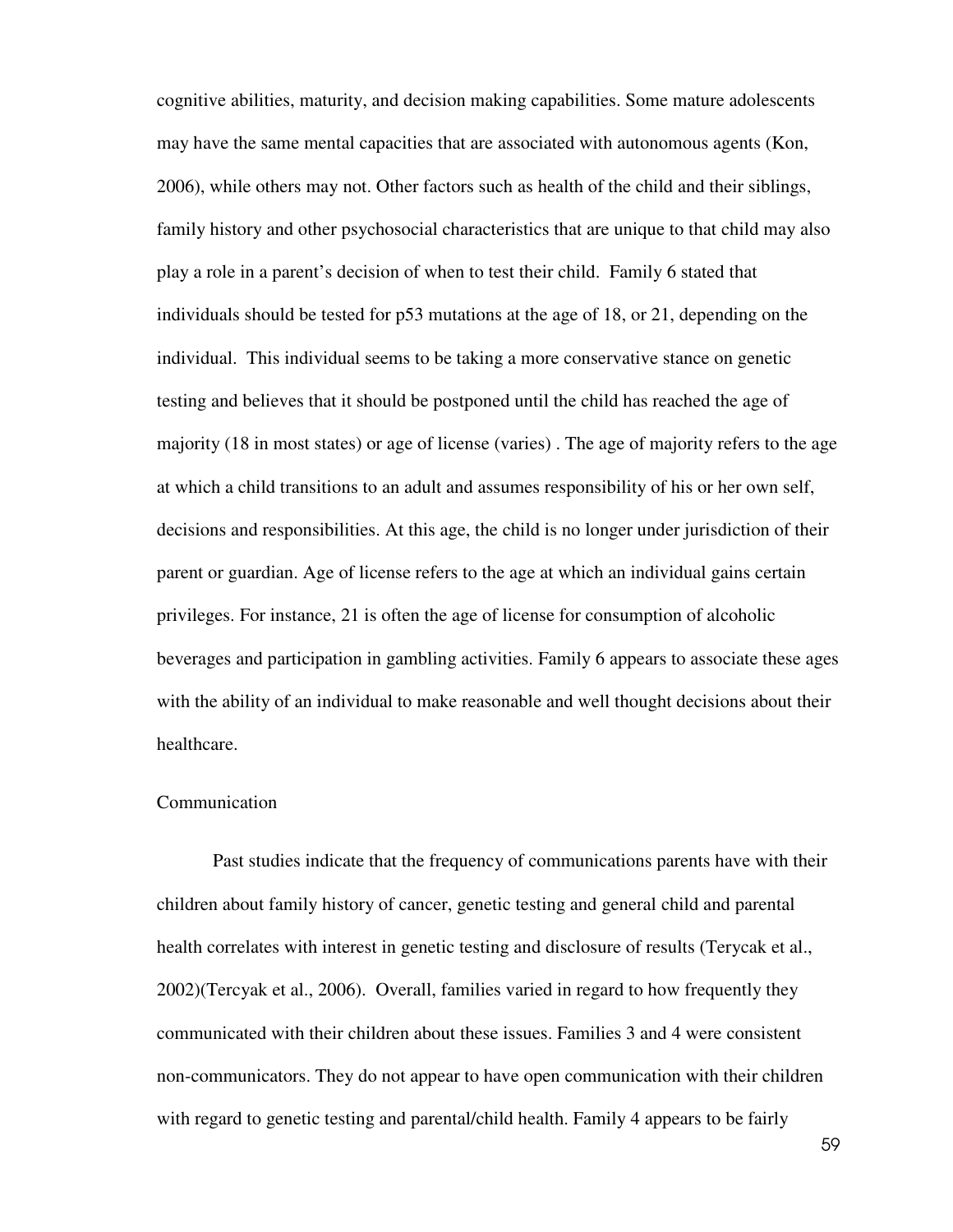consistent in their attitudes about not wanting to involve their children in any of the decision making processes of genetic testing. While family 3 did not make any other revealing comments about not wanting to involve their children in the decision to test, they do not appear to be having active discussions about the issue.

 Other families reported that they sometimes spoke with their children about genetic counseling and testing for p53 mutations and felt mostly or very comfortable with it. These individuals also sometimes or often asked their child how he/she felt about genetic testing and seemed comfortable with those discussions. These families seem to have open communication with their children about p53 genetic testing and most likely their child's input. Most individuals report frequently reassuring their child about their own health and that child's health. Those who have this discussion appear to be fairly comfortable with it. Although our sample size is small, the results are consistent with research done by Tercyak et al. (2002). The two families who have already had their child tested for p53 genetic mutations appeared to be very open with their children about p53 genetic testing. Others who reported less frequent communication with their children have not taken steps towards seeking testing in their children.

#### Trans-theoretical Model

The trans-theoretical model (TTM) has been used extensively in health-related studies looking at intentional behavior change (Prochaska & DiClimente, 1983) (Prochaska, DiClemente & Norcrow, 1992) (Prochaska & Velicer, 1997). The model is composed of five core constructs: 1) stages of change, 2) processes of change, 3) decisional balance, 4) self-efficacy and 5) temptation (Prochaska & Velicer, 1997). In our

60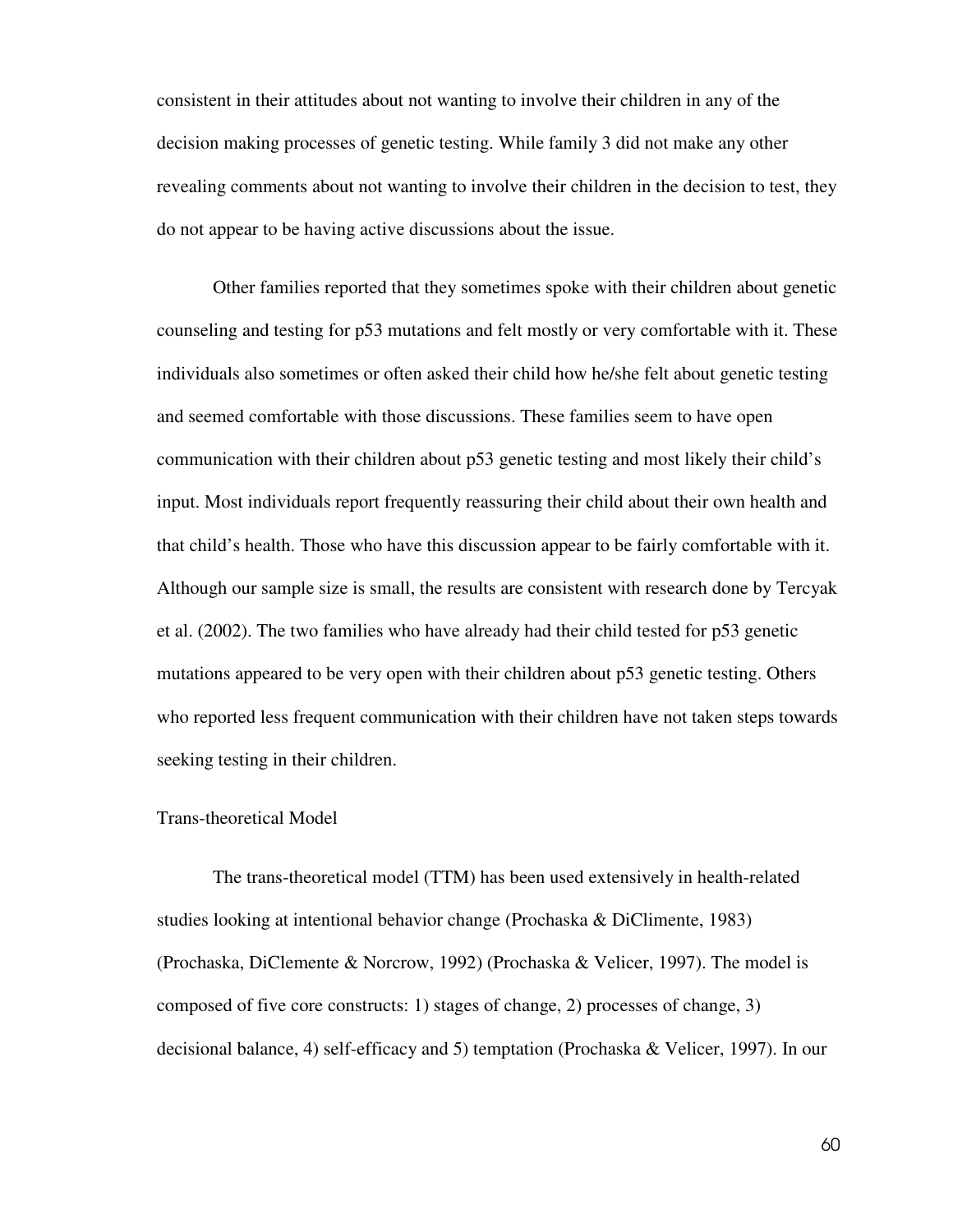study, we used the stage of change and decisional balance measures to explain attitudes towards p53 genetic testing.

## Stage of Change

The stage of change measure is composed of a series of five changes: 1) precontemplation, 2) contemplation, 3)preparation, 4) action and 5) maintenance (Prochaska & Velicer, 1997). Pre-contemplation refers to the stage when individuals do not intend to make an action in the next 6 months (Prochaska & Velicer, 1997). In our questionnaire, the pre-contemplation stage is represented by two items: have individuals discussed testing with their children and have they sought information regarding testing. All of the respondents have at least considered talking with their children about genetic testing. Some answers to this section were not consistent with respondents' answers to the communication measure. Only two individuals reported that they have already discussed genetic testing with their child, while three individuals reported that they have sometimes talked with their child about genetic testing in the communication measure. It is not clear why these responses are discrepant. Individuals who are in the contemplation stage are intending to change in the next six months (Prochaska & Velicer, 1997). In most cases, they have thought seriously about the decision to change, such as the pros and cons. Individuals who are in the contemplation stage in obtaining p53 genetic testing for their children have presumably sought information or made an appointment with a physician or genetic counselor. Most families have at least thought about seeking information and making a counseling appointment. Two families reported that they had not thought about seeking information about testing, while one has not thought about making a genetic counseling appointment. These individuals do not appear to be seriously considering genetic testing in their children, although in previous sections of their survey, they

61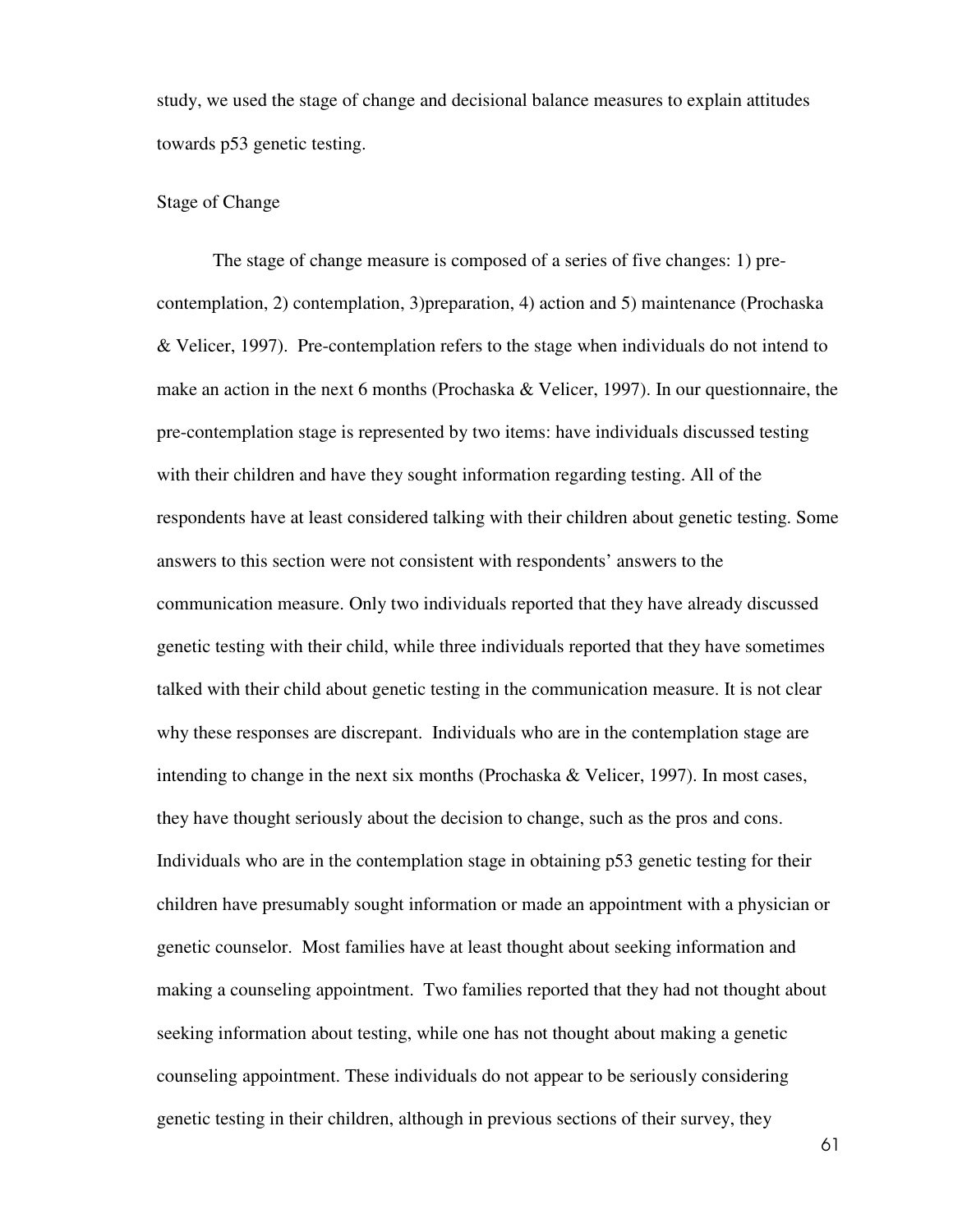appeared to be in favor of pediatric genetic testing in minors. The preparation stage refers to the stage when people plan on taking action in the immediate future (Prochaska  $\&$ Velicer, 1997). In our study, individuals who have met with a physician or genetic counselor were in the preparation stage. Only two individuals reported that they have met with a physician/genetic counselor, while the rest have either not thought about it, or have thought about it and not acted on it.

Only two individuals (families 1 and 2) have had their children tested for p53 mutations, thus completing that action stage (the stage in which people have implemented a change or action) (Prochaska & Velicer, 1997). One family is committed to this, while two have thought about it. Both individuals who tested their children have disclosed the results to those children. Another individual is committed to sharing genetic results with their child once that child gets tested. Overall, only two individuals have gone through all of the stages of change and even disclosed results to their children. Others appear to be still in the pre-contemplation stage. Among those in the pre-contemplation stage, some individuals seem to be more interested in genetic testing than others, by saying that they are committed to having their child tested for a p53 mutation and disclosing those results. Other families do not appear to have contemplated to subject.

## *Decisional Balance*

Decisional balance refers to the weighing of pros vs. cons of implementing a behavior or change (Prochaska & Velicer, 1997). How an individual weighs the pros and cons of a decision is thought to predict their stage of change. For instance, a person who is only in the contemplation stage might rate the pros and cons equally, while someone who is in the action stage might rate the pros higher than the cons. If this is true, individuals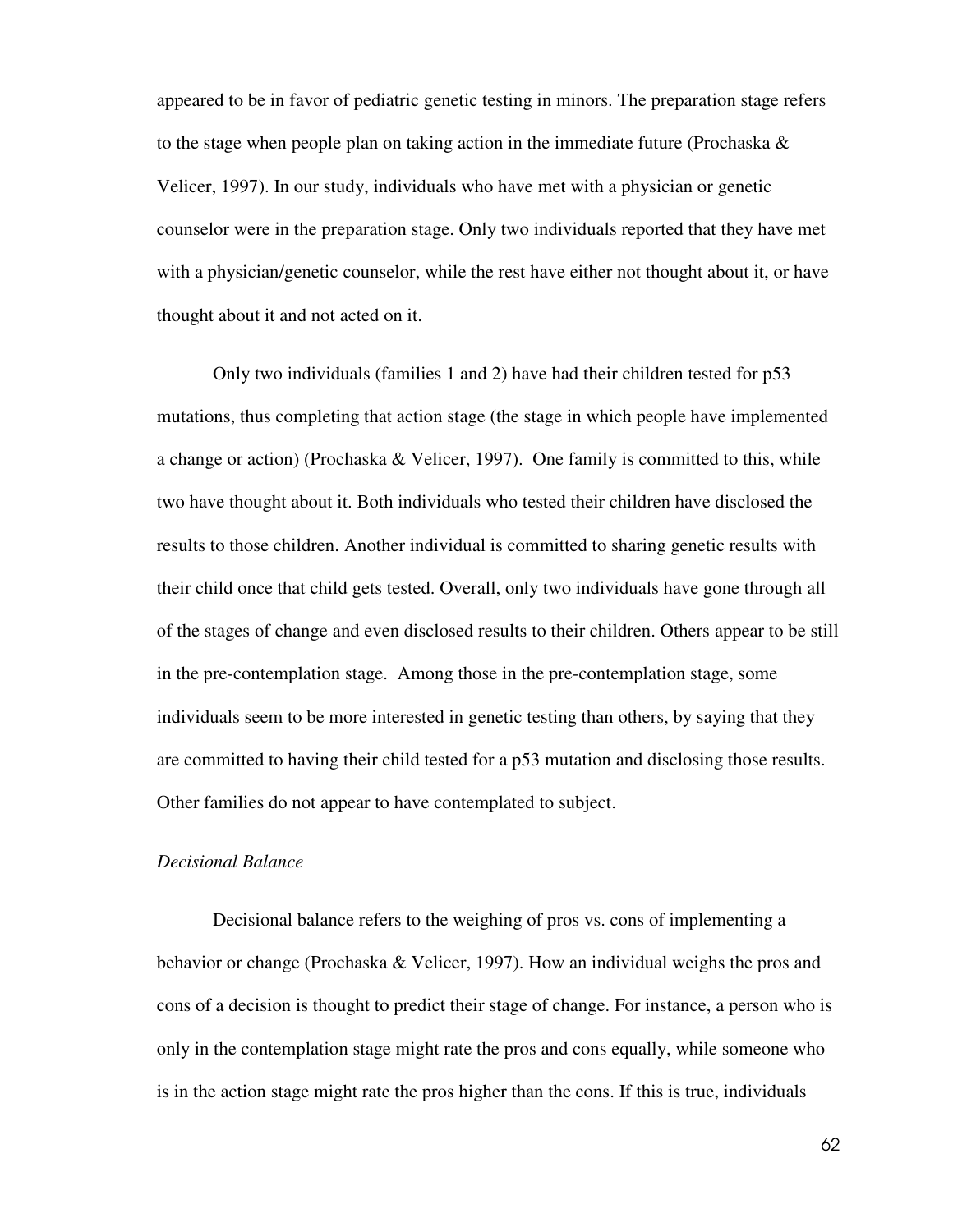who have tested their children for p53 mutations should have higher "pros" scores than "cons" scores. In fact, this is the case. The pros scores for families 1 and 2 are 0.95 and 1.0, respectively, while the cons are 0.52 and 0.84. Both families seemed to value the pros more than the cons. Likewise, individuals who are still considering p53 genetic testing should have a near balance of "pros" and "cons". Families 3,4 and 5 had "pros" scores of 0.55, 0.8, and 1.0, respectively and "cons" scores of 0.62, 0.64 and 0.84. With the exception of family 5, families 3 and 4 and lower "pros" scores than the two families who tested their children. It is possible that they have not pursued p53 genetic testing in their children because they do not see value in results. Family 5 has "pro" and "con" scores identical to family 2, but has not tested their child for p53 mutations. They did, however, indicate that they are committed to testing their child for p53 mutations and disclosing those results to that child. The decisional balance appears to be a predictable indicator of stage of change in this small sample.

Regardless of whether their children have undergone genetic testing, most individuals (n=4, 80%) ranked that their family's experience with cancer increasing their concern about their child's risk as "very important". Likewise, most (n=4,80%) ranked the relief they would feel if their child did not have a p53 mutation as "important" or "very important". It is interesting to note that those who tested their children for p53 mutations ranked the possibility that test results could manage their child's health or help plan for the child's future as "very important", while only one of the individuals who have not tested their children chose the same ranking. This is the same individual who is committed to testing their child. Other families ranked it as "somewhat important" and "important". It appears that individuals who have not had their children tested for p53 mutations see a lack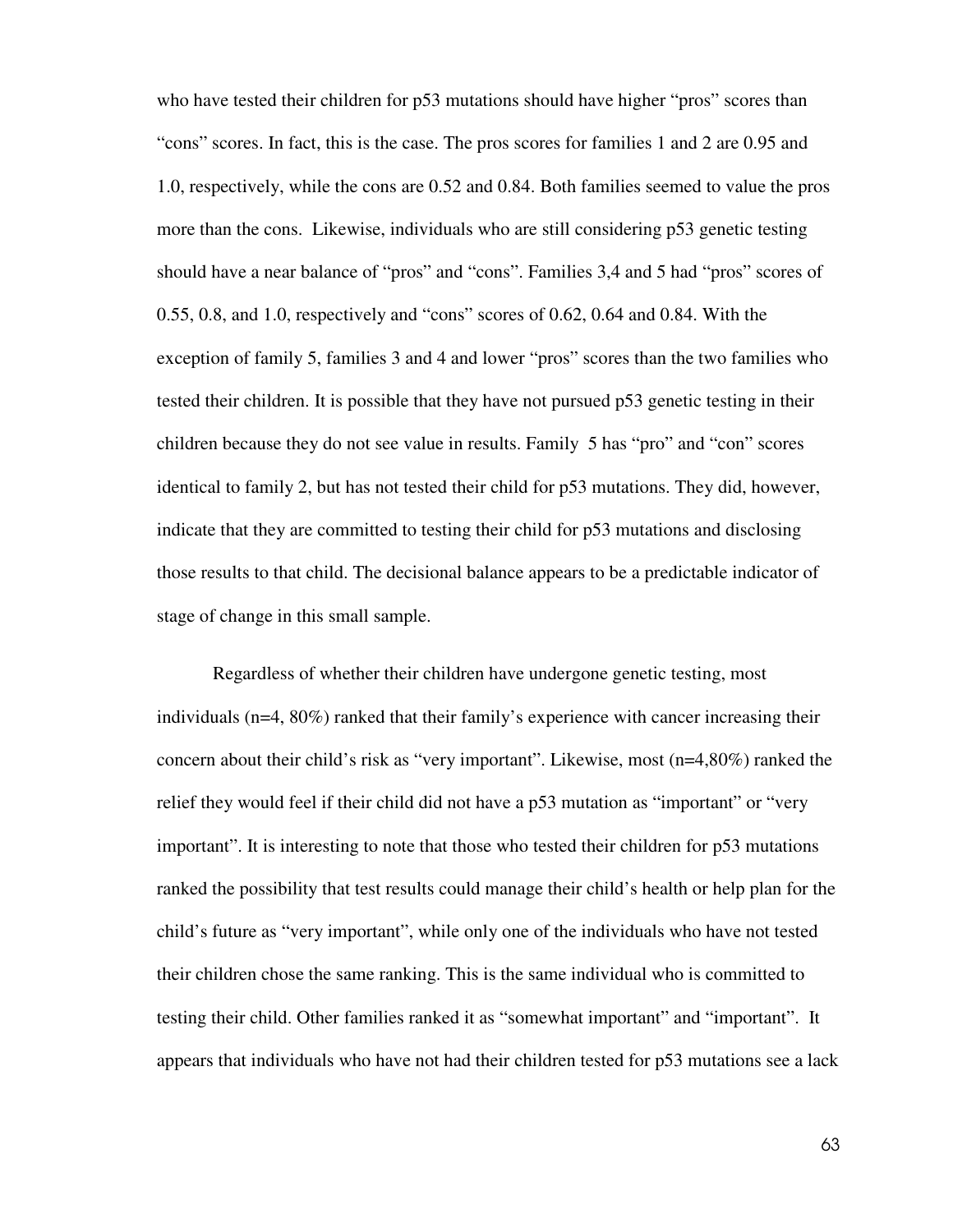of potential benefit for the child's health or planning for the future. How families perceive the utility of testing appears to influence how they weigh the "pros" and "cons".

Families uniformly ranked the possibility that they would have a negative reaction to test results as "not important" or "somewhat important". Likewise, individuals were not concerned about their family's reaction, indicating that it was either "not important" (n=4, 80%), or "slightly important" (n=1, 20%). Families seem more concerned about the reaction of the individual child being tested for a p53 mutation, ranking concern about the child's reaction as "slightly important" ( $n=2$ , 40%) and "somewhat important" ( $n=3$ , 60%). These families appear to be taking a protective role in being concerned about their child's reaction over their own.

Eighty percent (n=4) of respondents ranked concern about insurance discrimination as "very important". This is consistent with other studies which cite concerns about insurance discrimination as major deterrents to pre-symptomatic genetic testing. Individuals do not appear to feel protected by the Genetic Information Non-discrimination Act (GINA), which was implemented in the fall of 2009 (Erwin, 2009). GINA protects pre-symptomatic individuals from discrimination by health insurance companies and employers (Slaughter, 2008) (Erwin, 2009). GINA does not protect pre-symptomatic individuals from life or long term disability insurance (Slaughter, 2008). It remains to be seen whether the country's health care reform will change how individuals feel about insurance discrimination.

There were no clear patterns between the families who have tested their children and those who have not in how they ranked the "cons", with the exception of one item. One item (there is nothing my child can do about getting cancer) was particularly varied,

64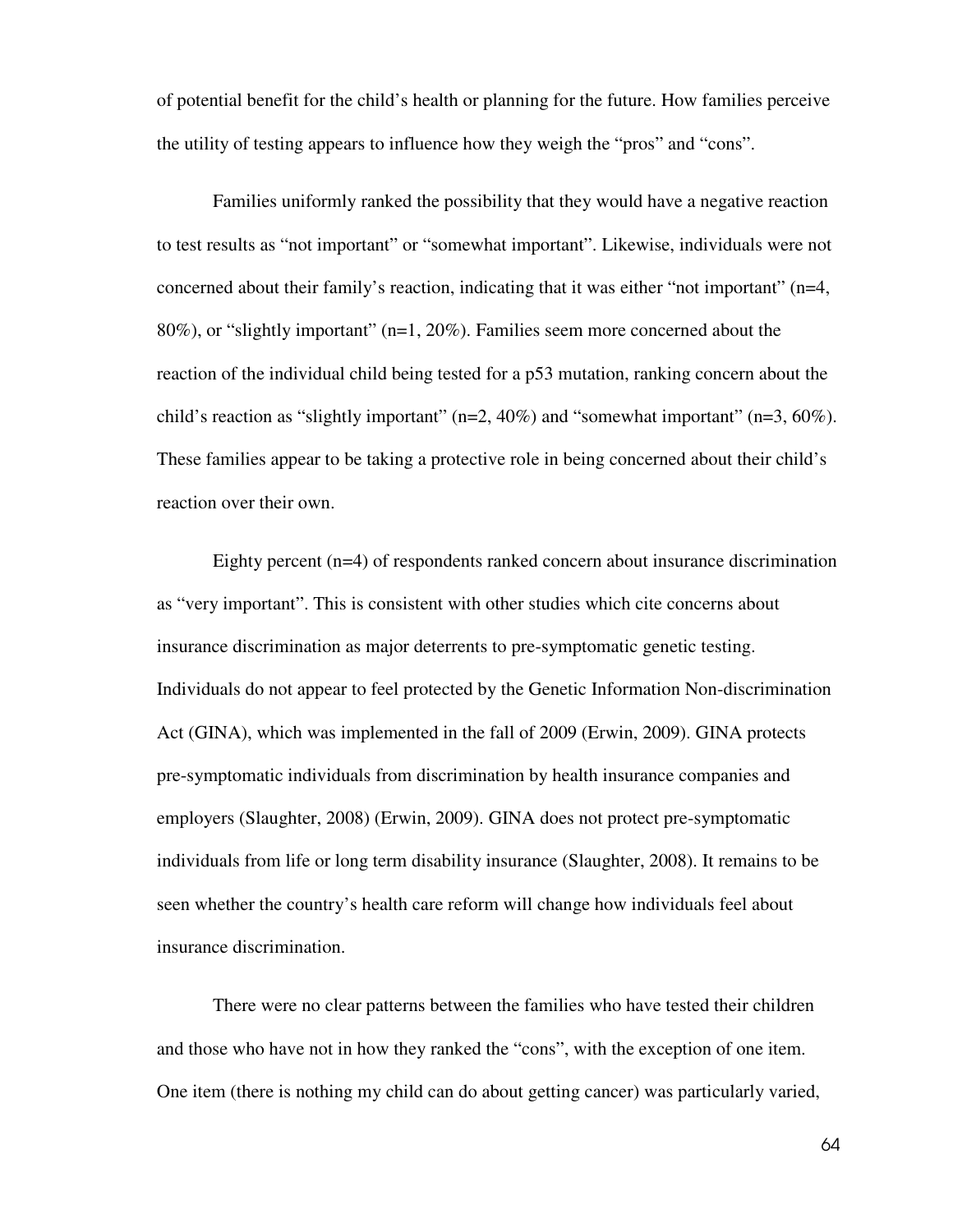with answers ranging from "not important" to "very important". Family 1, who tested their child, and family 4, who did not test their child ranked it as "not important". Families 2 and 5 ranked this item as "very important". Family 2 tested their child while family 5 is committed to it. Interestingly, these families ranked the "pro": my child could do something to lower his/her cancer risk as "very important". These responses appear to be contradictory.

## Other Comments

 Respondents were given several opportunities throughout the questionnaire to provide qualitative responses. These comments were especially revealing. While some responses reinforced the themes which have presented themselves in the quantitative data, others introduced new issues which would be interesting to address in future studies.

Family 1 indicated that "info is power". This family tested their children for p53 genetic mutations. The respondent had two daughters, who both passed away from cancerrelated issues. Additionally, the respondent has a diagnosis of a terminal cancer. This family has quite a significant history of cancer diagnoses and subsequent deaths. It is possible that this individual feels that knowing whether his children had the cancer susceptibility gave him some kind of control, although both his children presumably had p53 mutations. Power can be translated in a number of ways. While power can mean that knowing genetic results may benefit the child's health management, it may also mean that it can allow the family to plan for the future, make lifestyle choices, etc.

65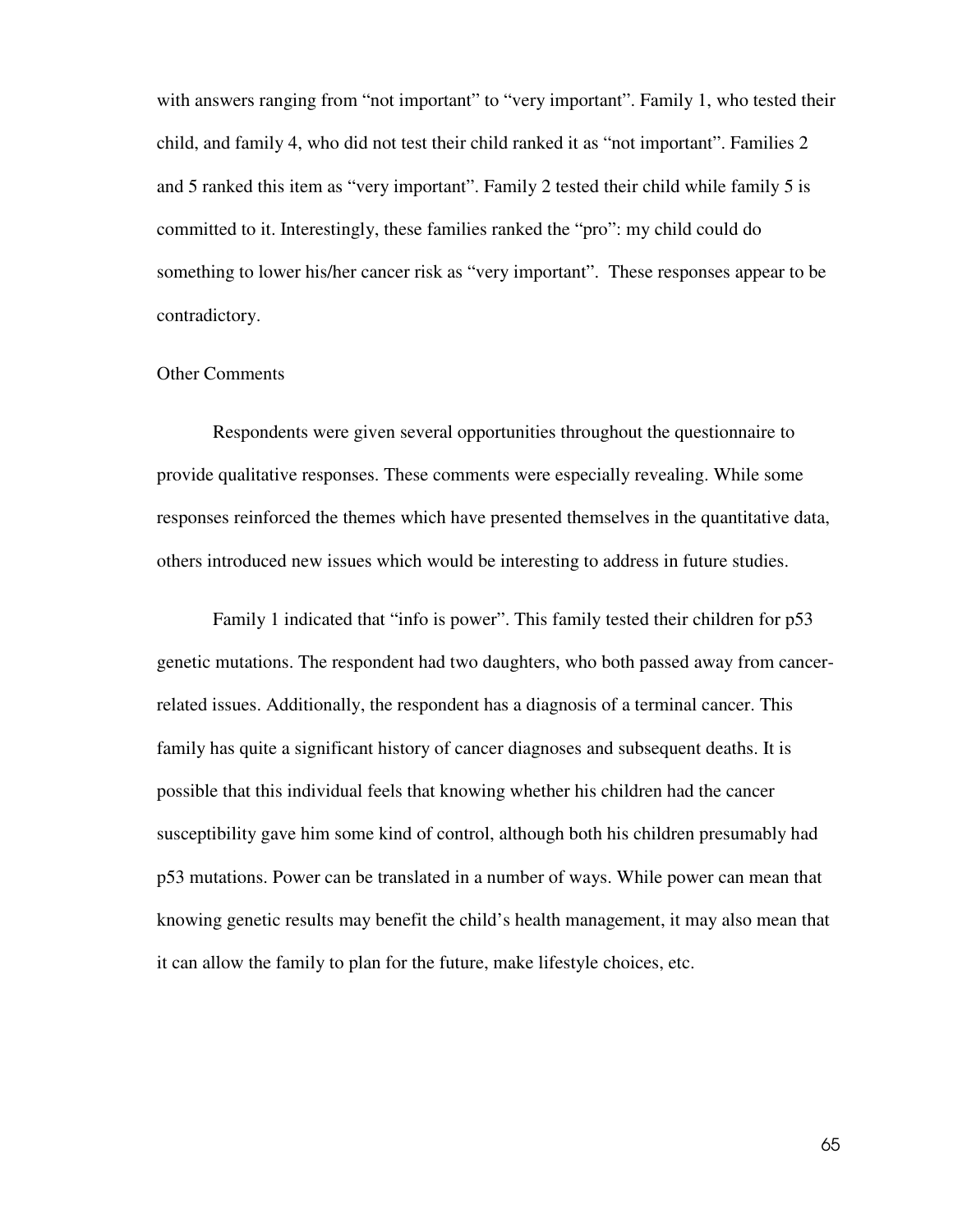Respondent 3 provided the following statement:

" I have not had my children tested because their father's opinion/request was not having them tested. He felt that being aware of the risks and having regular checkups would be a better option. He feared that if they were tested positive, it could have adverse affects. I.E. ability to get health or life insurance, psychological since their father lost his battle with cancer, etc. As young adults I need to educate them with their options and allow

This response highlighted several key issues. This is a co-parent whose spouse had passed away from cancer-related issues. First, this individual is respecting her partner's wishes. It is clear that the couple had put a lot of thought into this topic before the father passed away, and that they had made a choice together to defer testing until the children had reached adulthood. The couple appeared to be concerned about several issues. Insurance discrimination is a theme which continues to present itself both here and in other studies related to pre-symptomatic testing for cancer susceptibility (Patenaude et al., 1996). The couple also feared that watching a parent with LFS die from cancer would cause the children more anxiety when going through genetic testing themselves. It appears that this individual is very knowledgeable about LFS and associated risks. She is making it her responsibility to be vigilant about the health of her children and to share information and help facilitate decision making when the children get older.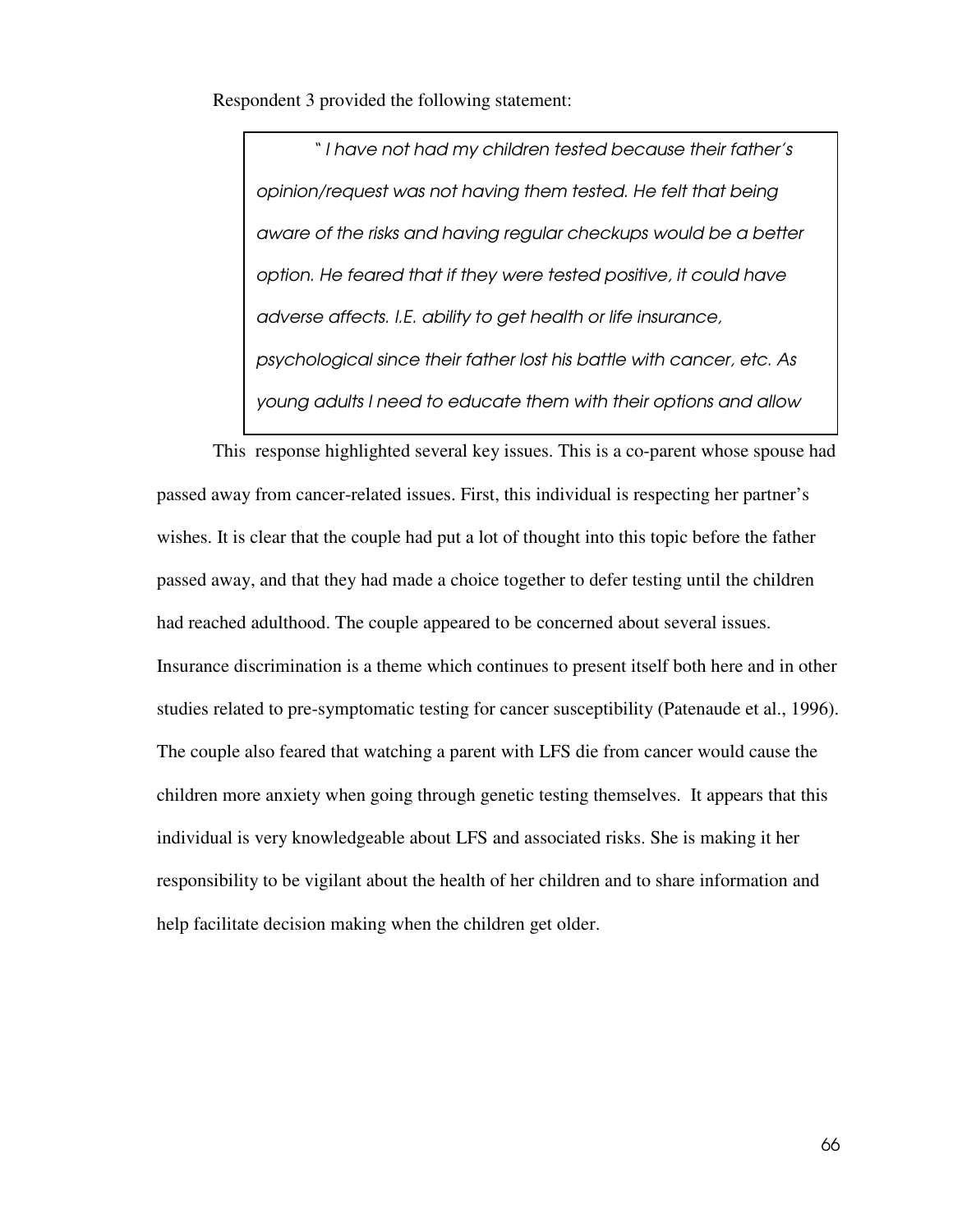Respondent 4 provided comments:

know (verbally). "The control of the control of the control of the control of the control of the control of th<br>"The control of the control of the control of the control of the control of the control of the control of the

"I want to know as a parent. My kids already know they are at a greater risk because of being related to my wife's family. I do not want them to know results until all 3 are ready as adults."

"I do not want my kids to know results or even what the test is looking for until all 3 are adults or if one develops cancer. If one finds out, the others will worry."

"I don't want my kids to know results or even the real reason for the test other than testing them is for research. Would prefer if draw is made by family doctor as "routine" blood work. I do want to know and I also want my family doctor to

In previous sections, this individual indicated that he was in favor of predictive p53 genetic testing in children. However, he was strongly against involving children in the decision making process and disclosing results to them. These qualitative comments are consistent with the quantitative responses. This individual appears to believe that testing would benefit the health of the child in some way but feels the need to play the role of gatekeeper with this information. The children of this individual are ages 15, 16 and 20. This individual's responses are especially interesting considering the ages of his children, one of which is considered to be past the age of majority, and is legally able to request his/her own testing without parental permission. The other children may be considered to be at the age of "assent". It would likely be difficult to find a physician or genetic counselor willing to test children of these ages without their assent.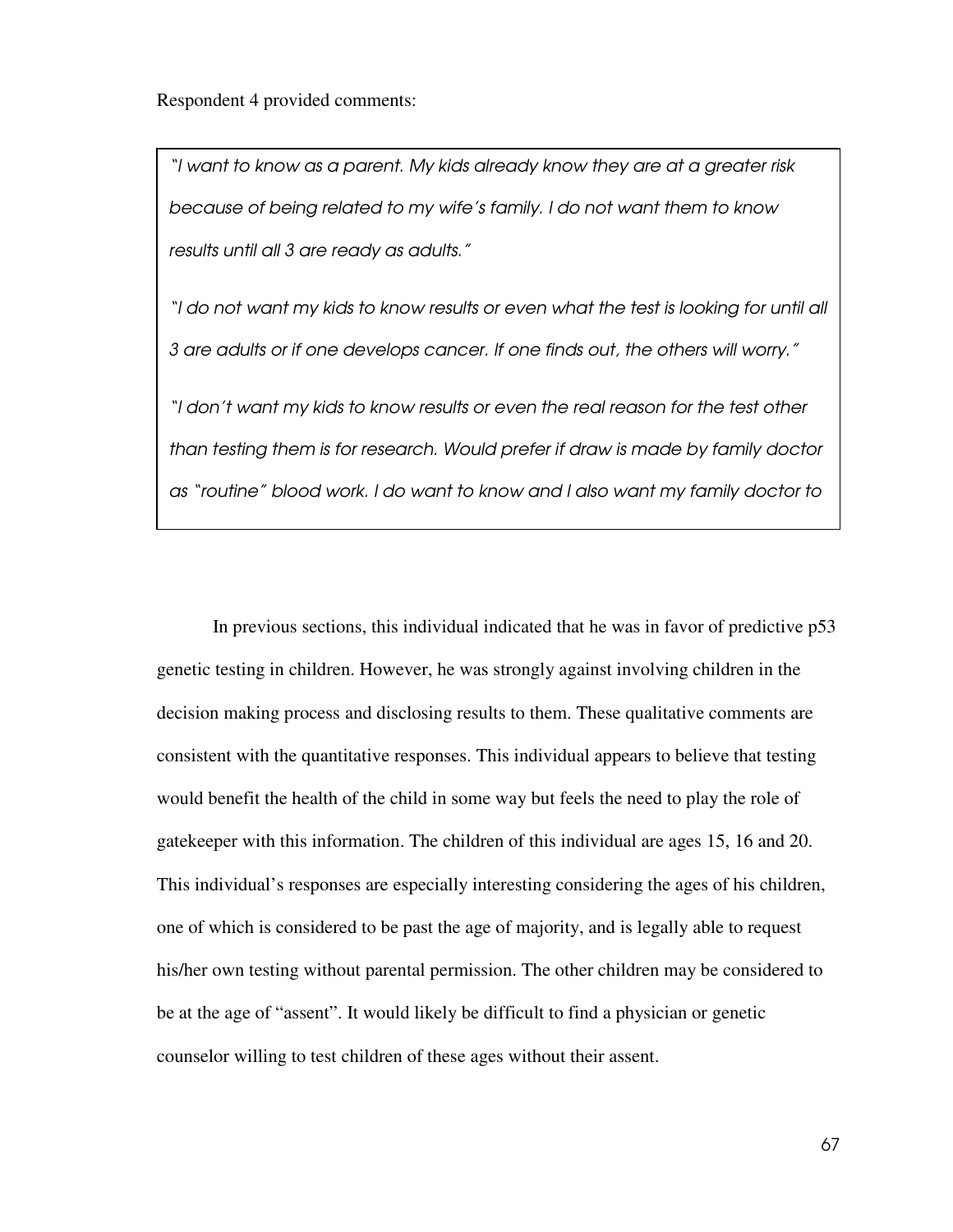The issue of genetic testing in minors is becoming increasingly prevalent. One key component is the concept of "assent". For minors in healthcare, assent refers to the minor understanding and agreeing to the proposed procedure or test (De Lourdes, Larcher & Kurz, 2003).

 In his comments, respondent 4 appears to have concerns about insurance discrimination. He reports that he would want his childrens' doctor to know test results "verbally". This individual presumably does not want genetic results to be documented in their child's medical record, which health insurance companies or other potentially discriminating persons could access. Once again, fear of insurance discrimination appears to color individuals' view of pre-symptomatic testing.

Respondent 5 was a co-parent to an individual who had recently passed away from cancer-related issues. The couple had one living daughter, age 15, and a son who died at age 6 from cancer related causes. In e-mail correspondence, respondent 5 included the following information:

"We have recently been discussing with (child) about getting her tested for (LFS)".

"We are living with the effects that losing a mother and a brother because of (LFS), has on a child. The worries and fears that are created when she is ill or just doesn't feel good. (Child) is constantly worried about developing

 Throughout the questionnaire, this respondent appeared to be strongly in favor of pediatric testing. His P-TAS score was 55, which is the maximum value. During the stage of change questionnaire, the individual was still in the pre-contemplation stage, but reported that he was committed to obtaining p53 genetic testing for his daughter and disclosing the results.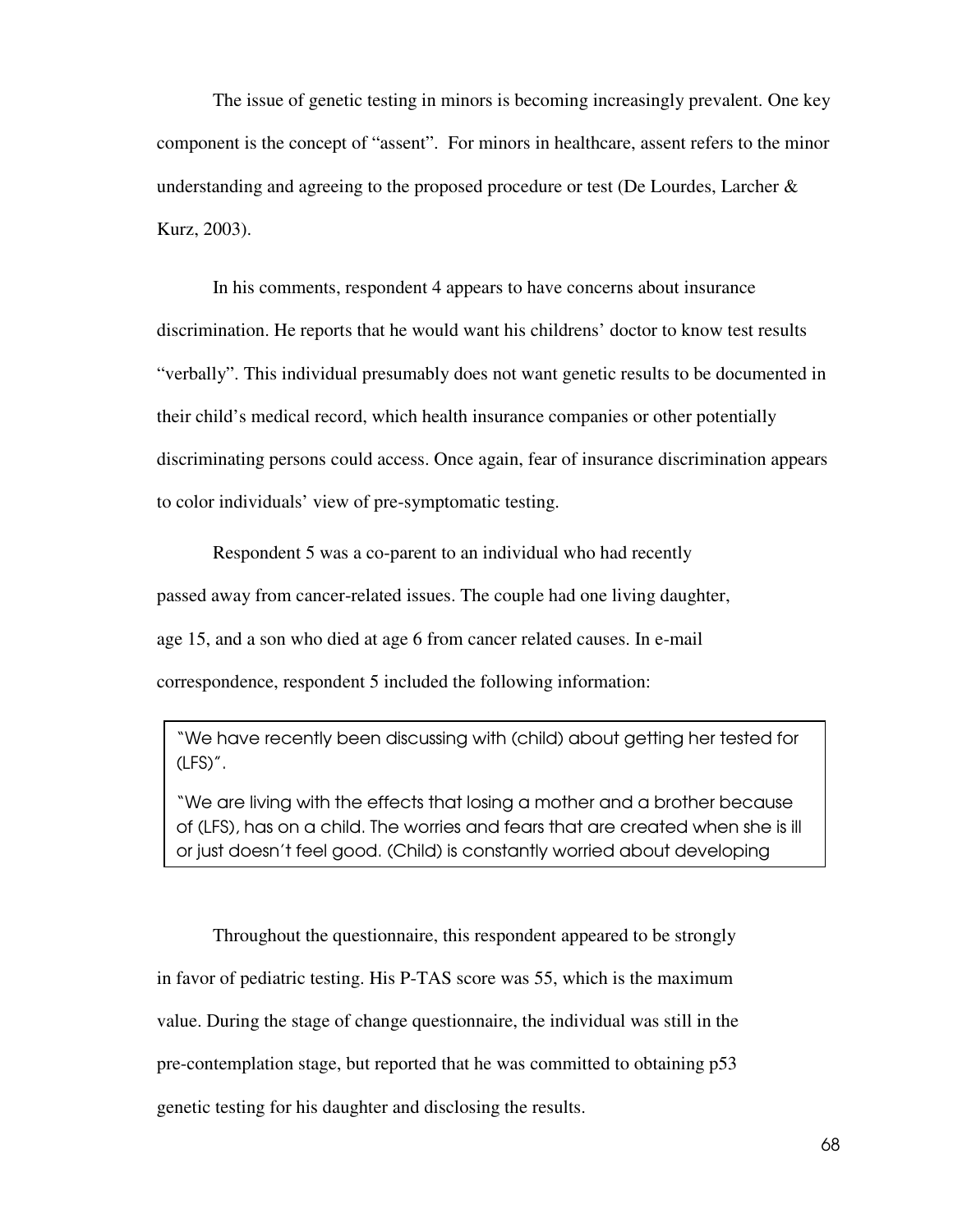This individual brought up an interesting point that many parents most likely consider. His 15-year old daughter could potentially have up to a 20% risk of cancer before she turns 18. She has seen her younger brother and mother suffer from their cancer diagnoses and eventually pass away. This child may be experiencing excessive cancer-related anxiety by not knowing whether she has the same cancer risks as her mother and brother. If she did not inherit the p53 mutation from her mother, then this child has the general population cancer risk. The estimated cancer for a female of the general population to develop cancer before the age of 20 is 0.32% (Ries, Kosary, Hankey, Miller, Clegg & Edwards, 1998). Alternatively, if she did inherit the p53 mutation, the complaints and health concerns of this child may be taken more seriously.

## Strengths of Study

 As no research has examined parental attitudes towards testing children for p53 mutations, this is a pilot study. Other studies have looked at parental feelings and beliefs regarding pre-symptomatically testing children for other cancer predisposition syndromes such as Familial Adenomatous Polyposis (FAP), Von-Hippel Lindau disease (VHL) and Hereditary Breast and Ovarian Cancer syndrome (HBOC) (Andrews et al.,2006) (Peshkin et al., 2009) (Rasmussen et al., 2010). Patenaude et al. (1996) questioned parents about their attitudes regarding testing children for a theoretical cancer predisposition gene. One of the largest strengths of this study is that it is the first to focus specifically on parents whose children are at risk of inheriting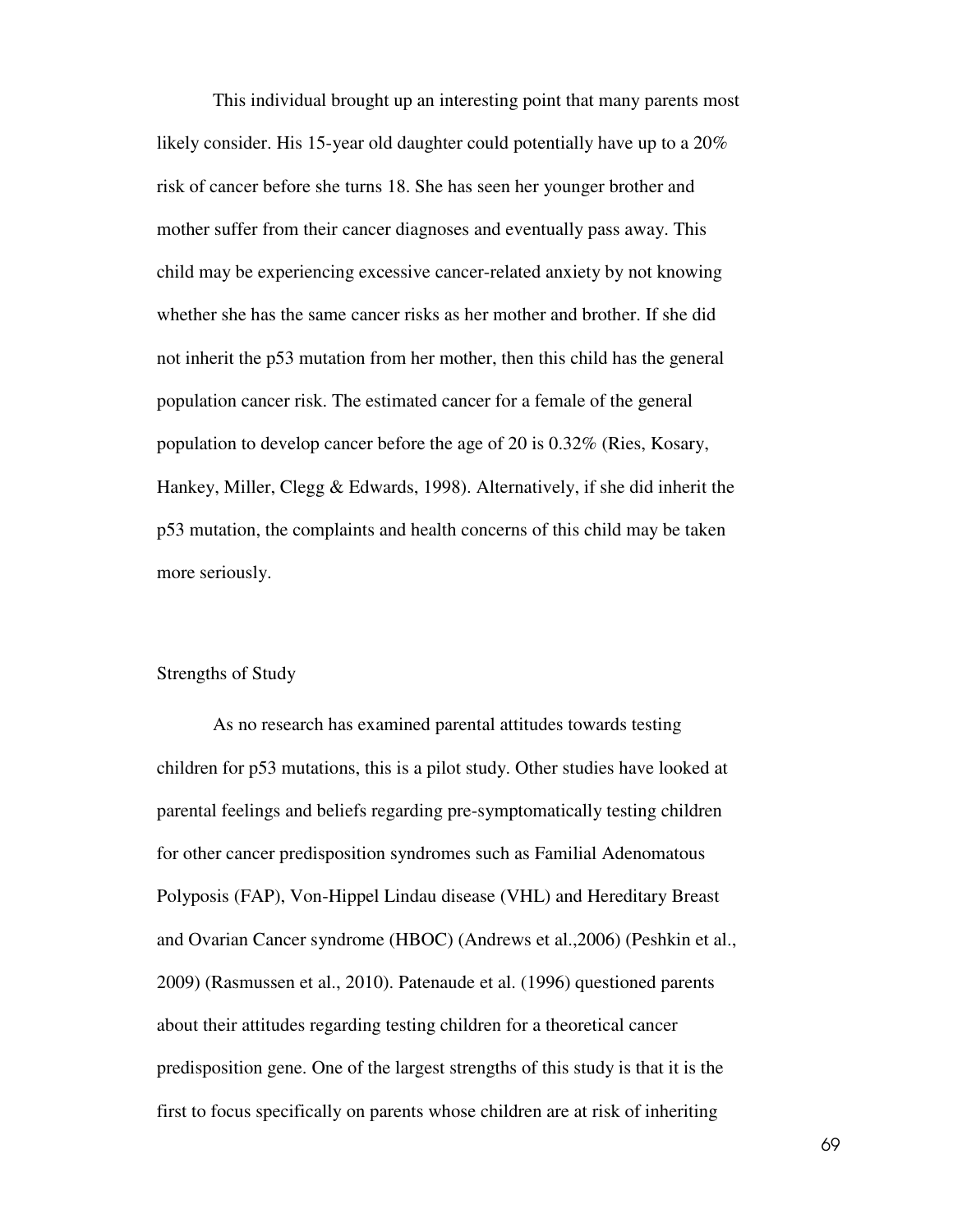p53 mutation and to ascertain parental attitudes toward testing children for p53 genetic mutations.

 Another strength of this study is its use of several validated measures in pediatric genetic testing and health-related behavior (Tercyak et al., 2002),(Andrews et al., 2006),(Peshkin et al., 2009), (Peterson et al.,2009). The pediatric testing attitudes scale (P-TAS) has recently been validated and is expected to play an integral role in future studies looking at parental attitudes towards testing minors for cancer susceptibility (Peshkin et al., 2009). The communication questionnaire has been used in several studies and is shown to be reliable (Terycak et al., 2002, Terycak et al., 2006). The transtheoretical model has also been extensively used in health related research and is a measure that is believed to accurately measure stage of change and decisional balance (Prochaska & Velicer, 1997). Additionally, individuals were given the opportunity to provide qualitative responses. We were therefore able to collect both qualitative and quantitative responses from most respondents. The tools used were appropriate for the study.

#### Limitations of Study

The major limitation to the study is our small sample size. Only 6 out of 25 potentially reachable participants returned the questionnaire, giving a response rate of 28.57%. We are unable to draw explicit conclusions about our population given this small response rate. In this study, non-response may be attributed to a number of factors. A previous study using the same population of participants showed a response rate of near 70% (Peterson et al., 2008). Surveys were conducted over the telephone, while ours were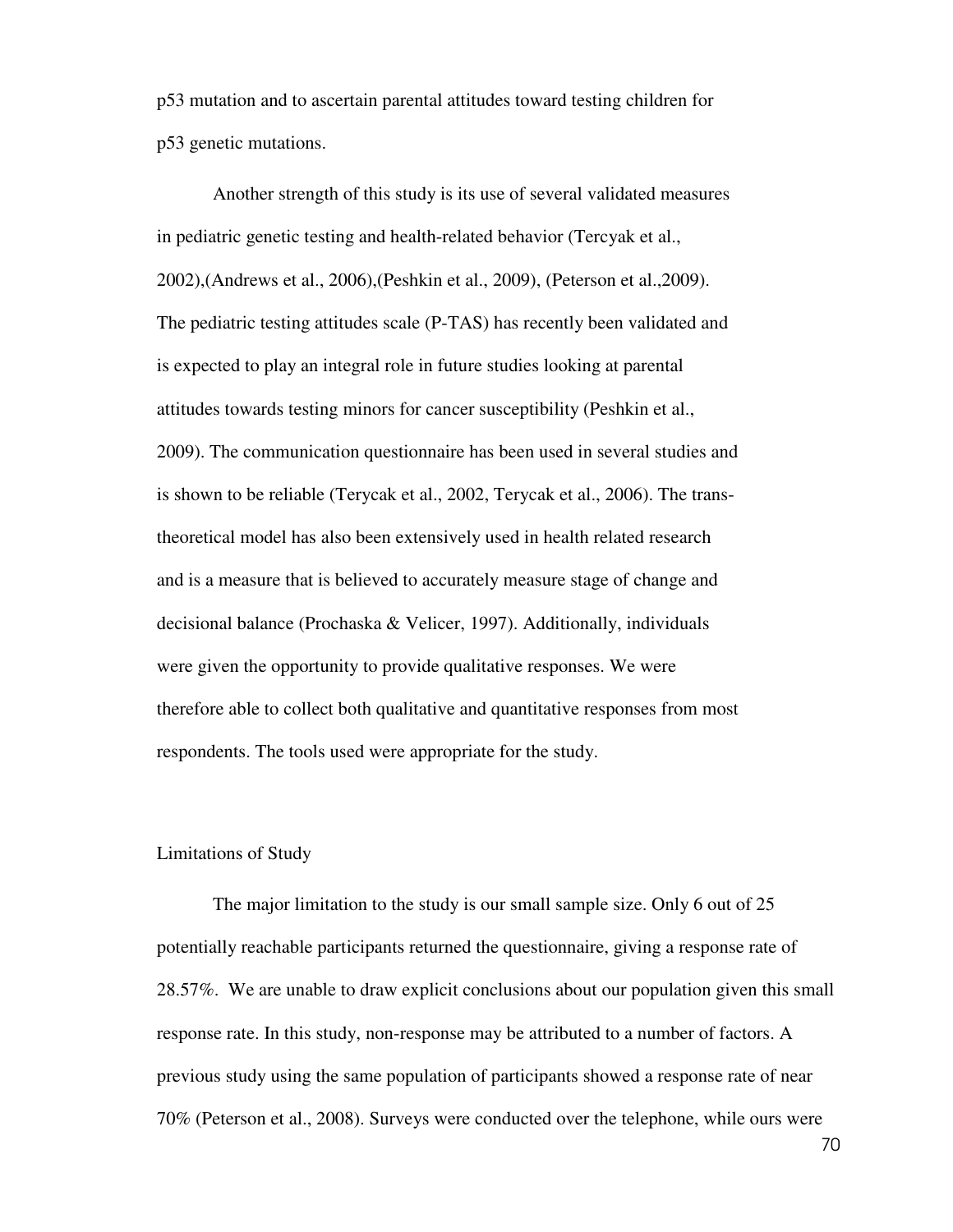mailed-out. Past studies have shown that mail-out surveys were more revealing than telephone, yet showed a lower response rate (Morrissey, 1995) (Erhart, Wetzel, Krugel & Ravens-Sieberer, 2009). Although telephone reminder calls are believed to strengthen response rate (Traina, MacLean, Park & Kahn, 2005), our attempt to do so did not appear to be successful. Due to time constraints, we were not able to conduct the survey over the telephone. If we had used the telephone to conduct the survey, it may have been possible to probe participants for more qualitative responses, as those appeared to be the most revealing in our study.

Low response rate may also be attributed to the timing of the initial survey distribution. Our survey was initially mailed in mid-December, near the winter holidays. Two reminder surveys were then mailed out. It is possible that the timing of initial survey distribution contributed to the poor response rate. We are therefore unable to generalize our results towards a greater population.

Another potential limitation of the study is that parental attitudes towards testing children for cancer predisposition likely have many more factors which we did not inquire about. Such factors may be child's current and past health, health of parent(s) and siblings, child's maturity level and cognitive ability of the child. These are all factors which could potentially play a large role in a parent's decision whether to test their child for a p53 mutation.

#### Conclusion

 Although clinical genetic testing has been available for Li-Fraumeni syndrome, little is known about parental attitudes towards testing children for p53 mutations. This is the first study to address this issue. In general, parents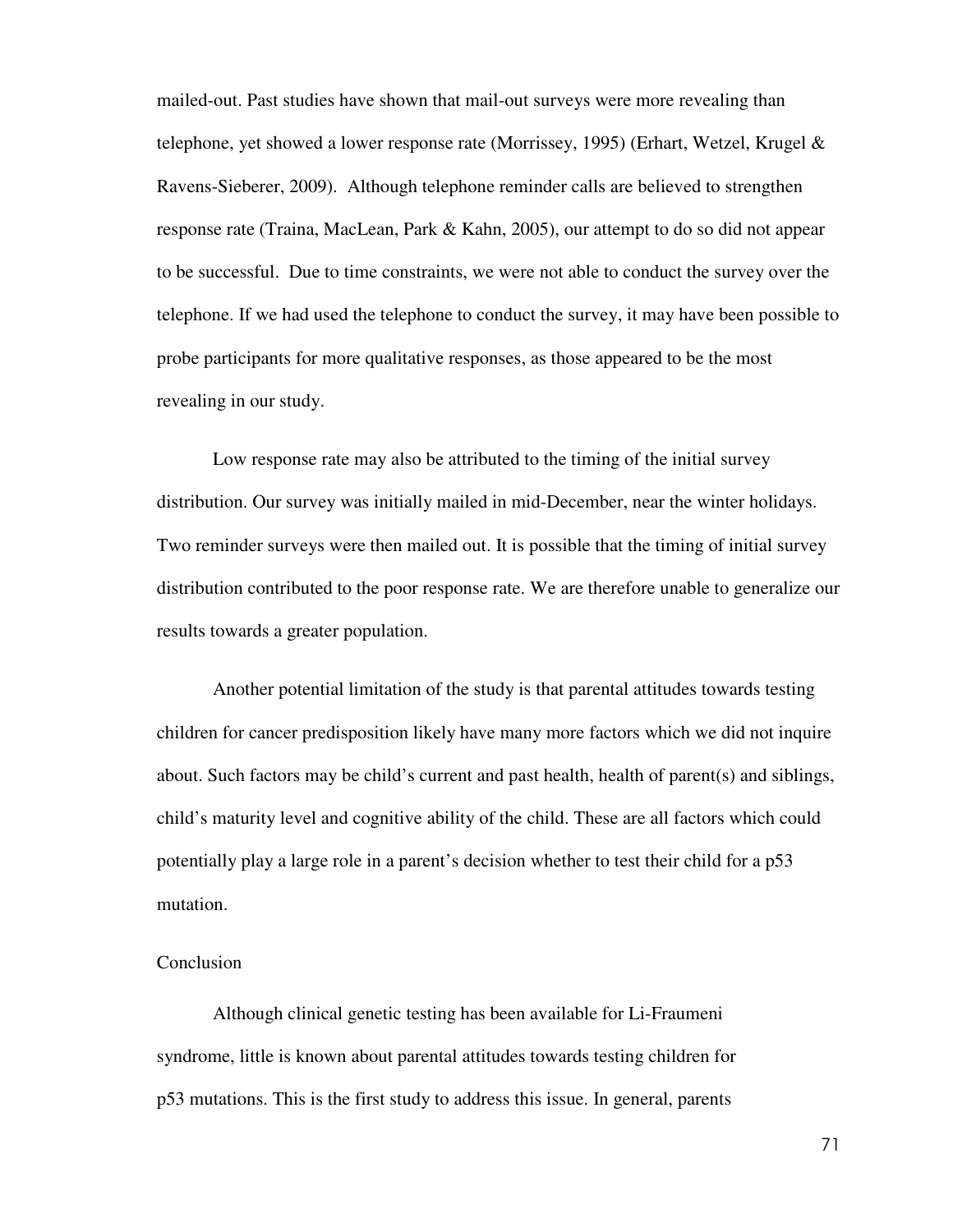seem to be in favor of childrens' rights to be tested for p53 mutations. Although most people appear to agree that children should have the opportunity to be tested, they vary in regard to their attitudes towards who should be involved in the decision making process and when it should occur. While some individuals believe that children should be tested as soon as possible, others reported that it should occur later in adolescence or when the child reaches the age of majority. Parents also varied in communication with their children. Some reported having open discussions about genetic testing and general health frequently, while others have reportedly never had these conversations.

 Using the health psychology trans-theoretical model, we ascertained the decisional balance and stage of change of each individual. Decisional balance appeared to be a reliable predictor of stage of change. Individuals who favored the "pros" in decisional balance are either committed to test their children for p53 genetic mutations or have already done it. Individuals who ranked the "pros" and "cons" more equally appear to be in pre-contemplation stage of testing their children.

 Perhaps most revealing were the qualitative comments that the participants provided us. These thoughtful responses highlighted several key issues in considerations for pediatric genetic testing including concerns about insurance discrimination and pediatric assent to genetic testing.

 Although our small sample size does not allow us to draw any conclusions about our population, individuals provided us with enlightening responses. Li-Fraumeni syndrome is clearly a life-altering diagnosis. Parents

72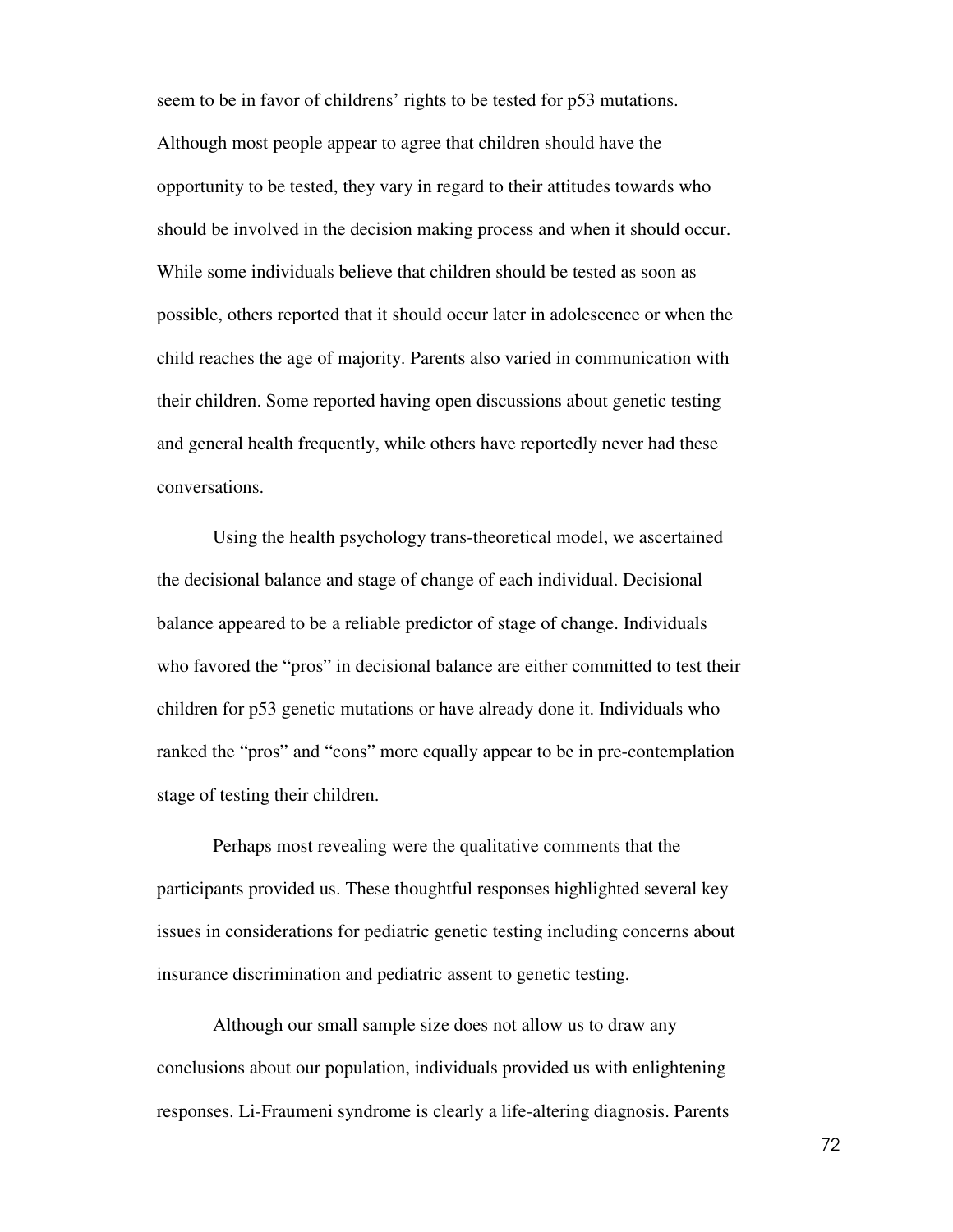considering whether to test their at-risk children for this devastating condition do not appear to be taking the decision lightly. There is no straightforward answer as to whether children should undergo p53 genetic testing. This and future studies addressing this issue may improve communication between health care providers and parents about pediatric genetic testing for cancer predisposition syndromes.

#### Future Studies

 As we limited our study to individuals who have children 27 years of age or younger, it may be beneficial to expand the study population to all individuals who have a diagnosis of or are at risk of inheriting Li-Fraumeni Syndrome. This would likely improve the sample size. Additionally, performing a telephone survey would most likely improve the survey response and sample size. A telephone survey would also allow us to ask probing questions and obtain more qualitative responses.

 It would be interesting to see how the recently enacted genetic information non-discrimination act (GINA) and health care reform will change the concerns individuals have regarding insurance discrimination. Literature often cites this to be a major deterrent to genetic testing (Patenaude et al., 1996), (Veach, Bartels & LeRoy, 2001), (Hall, McEwen & Barton, 2005). Responses from this study are consistent with those reports. With changing regulations on insurance discrimination and an evolving health care model, individuals may alter their ideas about this possibility.

73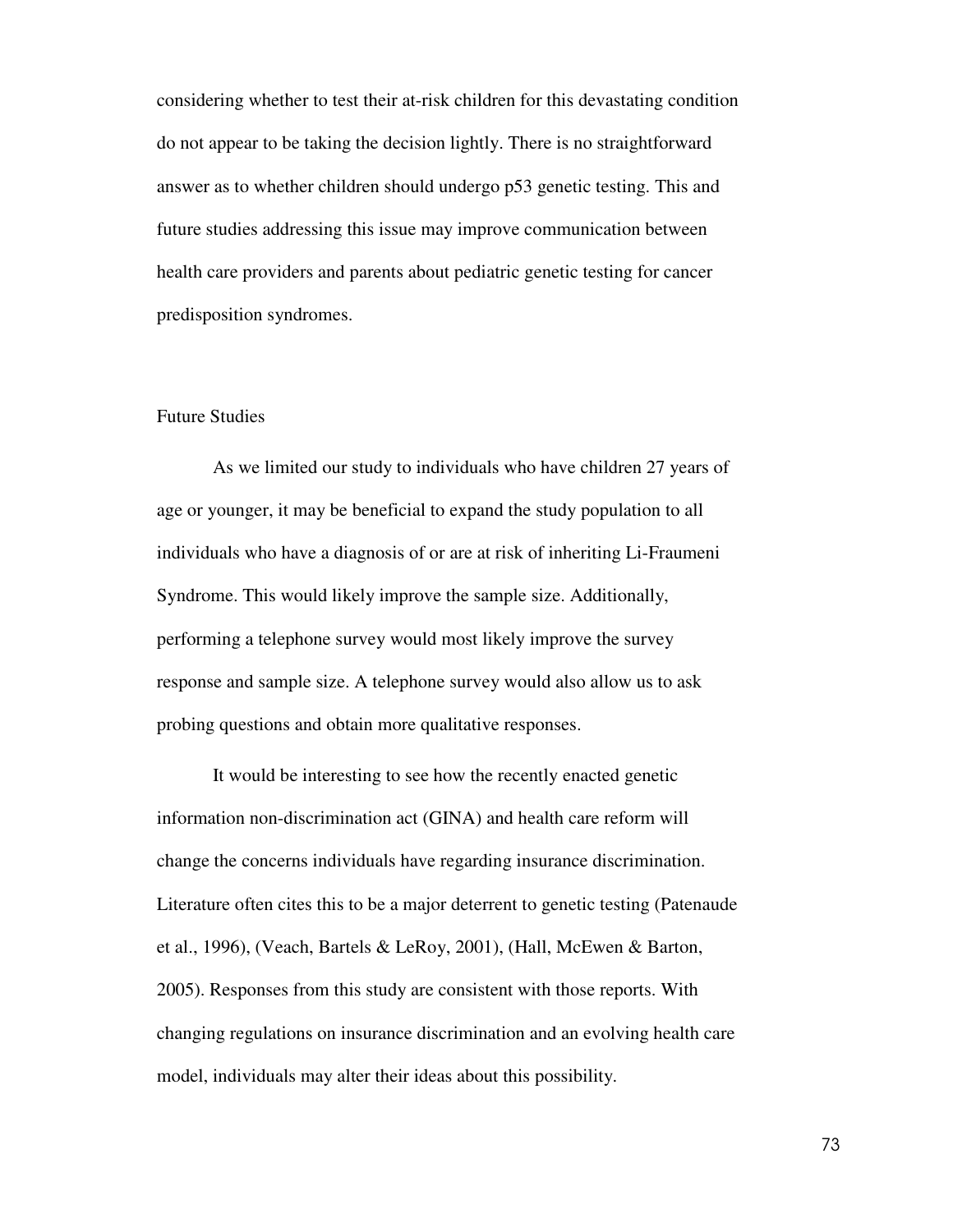Finally, it might be worthwhile to perform a similar study on providers who may encounter issues such as pre-symptomatic p53 genetic testing. This could be done by identifying providers who care for patients who have a family history of Li-Fraumeni syndrome and providing them with a similar survey as the one in our study. Comparisons could then be made between responses of parents and provider. Results from this study could provide insight on differing perceptions between parent and medical specialist.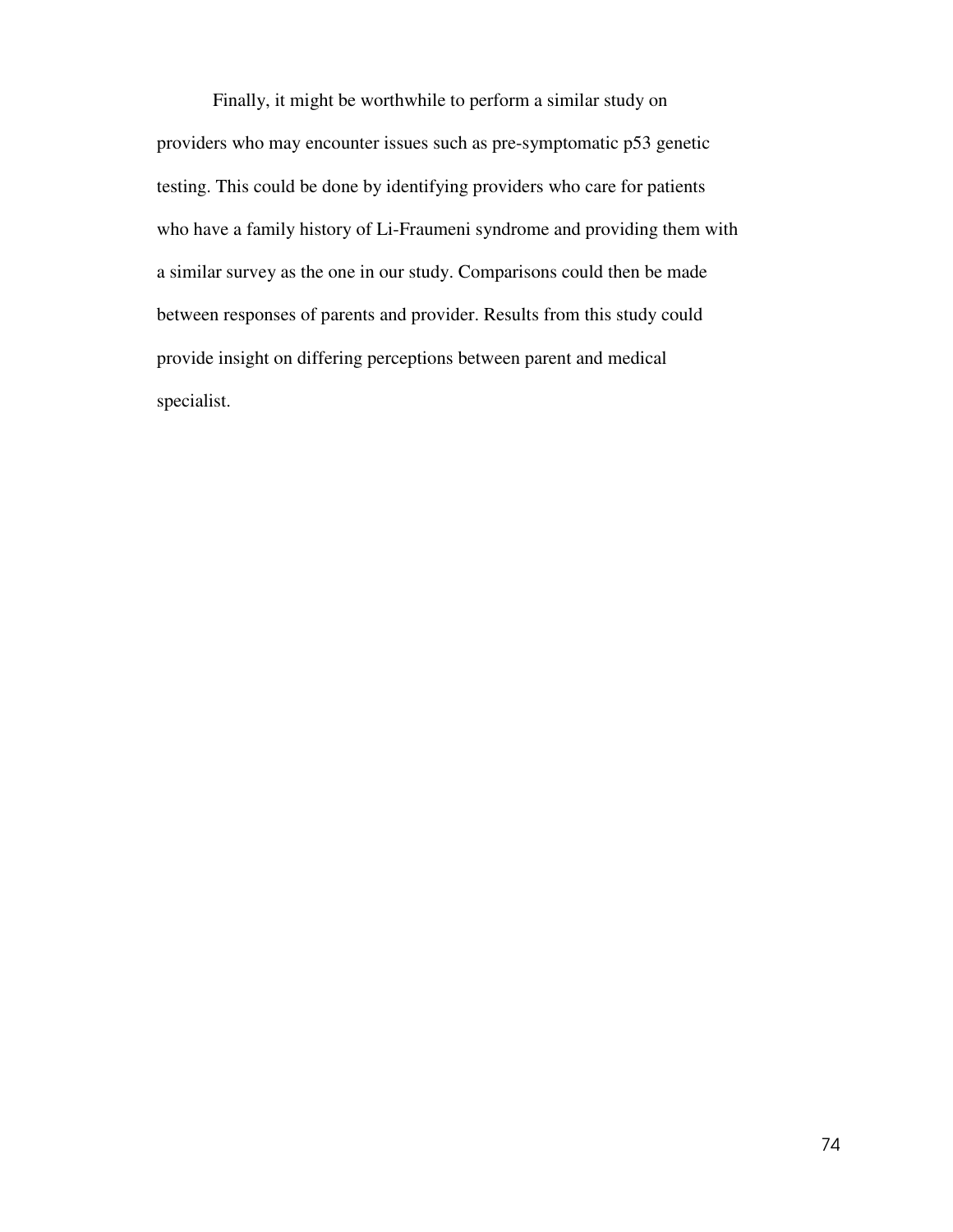### *Appendix A : Letter of Invitation*



Department of Genetics-Unit 209 Phone: (713) 792-7555 Fax: (713) 794-4421

<Date>

<Name> <Address Line 1>

<Address Line 2>

Dear Ms/Mr. <Name>:

I am writing to thank you for your continued participation in our research involving Li Fraumeni

Syndrome (LFS), and to let you know about a new research opportunity. I would like to invite you to take part in a research study entitled *Attitudes of families with Li-Fraumeni Syndrome, a rare hereditary cancer predisposition syndrome towards predictive testing in children.* We are interested in obtaining information about parental attitudes toward p53 genetic testing in their children.

We are inviting you because you have participated in our LFS research at M. D. Anderson Cancer Center (MDACC). The study will include individuals with a diagnosis or those who have family members with a diagnosis of Li-Fraumeni Syndrome. Your decision to join this research study is voluntary. You may decline to participate, or choose to discontinue participation at any time. Your decision about participation in this study or answering questions will not change the care or services that you receive from MDACC.

Participation in this research study involves completing the enclosed survey regarding your feelings toward p53 testing in your child. You or somebody in your family has been diagnosed with Li-Fraumeni Syndrome, a cancer predisposition condition. As you know, LFS is a rare hereditary condition that increases cancer risk, and is most often attributed to genetic changes in the p53 tumor suppressor gene. We have identified a mutation, or change in the p53 gene in you or a family member. As you may know, p53 testing is not routinely performed in minors for a variety of reasons. We are interested in learning how you feel about having your child tested for the p53 mutation. The questions that you will be answering will help the researchers and physicians to better understand the needs of families with children at risk for LFS and provide the appropriate services. We will ask you questions about how you feel about genetic testing in your children.

If you agree to participate in this study, please complete the questionnaire that is included in this packet and return to us in the pre-addressed envelope. By consenting to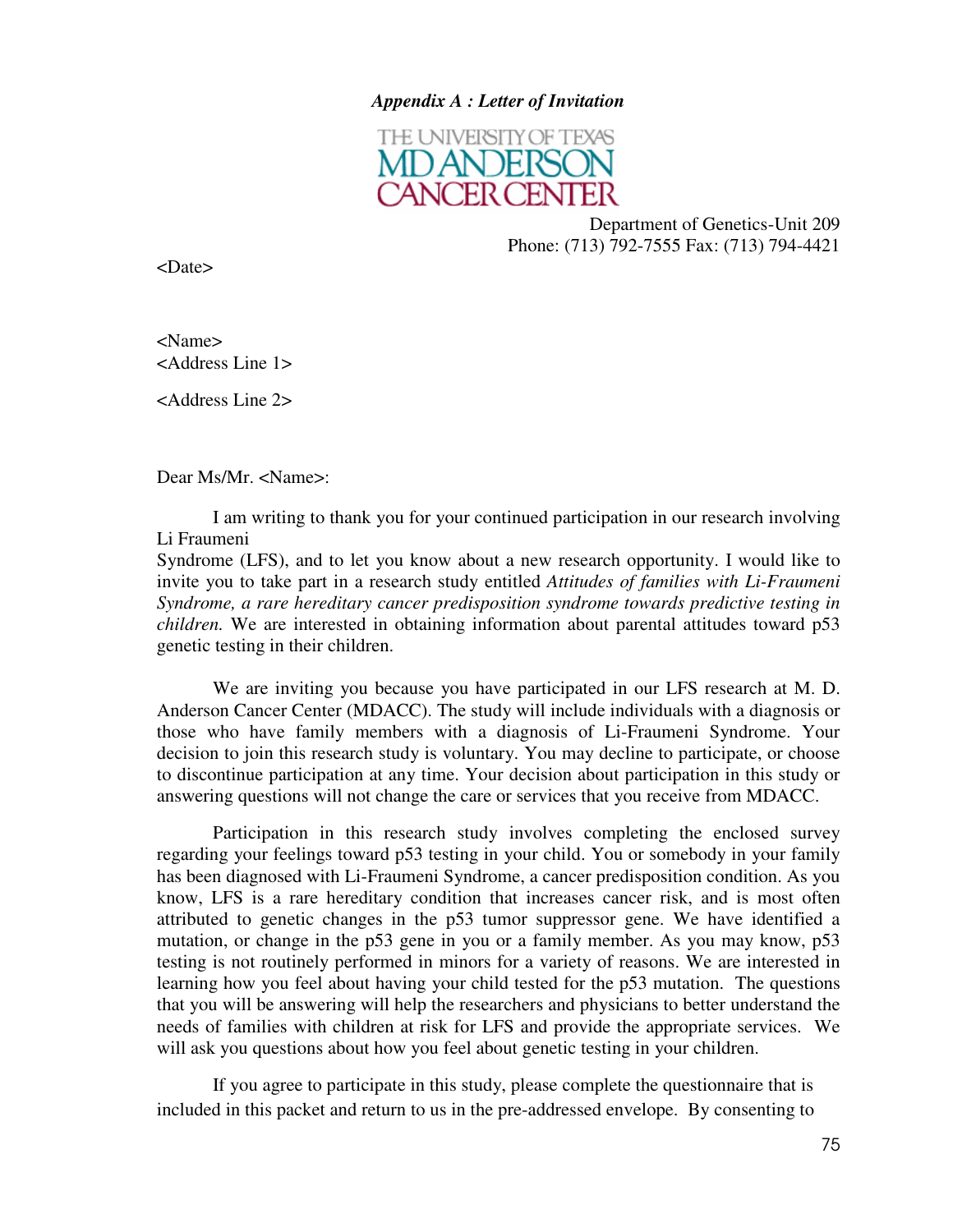this study, you will give us access to this questionnaire, as well as your MDACC medical records.

If you choose to participate in the study, you will be asked to give your identification number on the questionnaire. Your identification is: (Kindred number and Unique number). This number allows us to determine who has responded to the study.

This questionnaire is also available online. If you prefer to do online survey, please notify us at 713-745-3477 and we will send you the instructions. The online survey consists of the same questions as the one that is included in this packet and was created using a professional account on Survey Monkey, which is a confidential survey making tool. Your response will be maintained strictly confidential and will only be shared with study staff.

Although your participation in this project may not have direct benefit to you, it will provide useful information that may advance our understanding of genetic testing. Some of the questions on the survey may make you feel uncomfortable. You may decline to answer any questions or stop taking the survey at any time. If you decide to participate in the study, it is very important that you answer as honestly as you can to the questions that are asked. Please complete this survey alone.

If you have any questions or would like more information, please contact Leslie Newman at 713-745-3477 or Dr. Strong, MD at (713) 792-7555.

Thank you very much for considering this invitation to participate in our study.

Sincerely,

Graduate School of Biomedical Sciences Sue and Radcliffe Killam Chair Email: leslie.a.newman@uth.tmc.edu Professor of Cancer **Genetics** 

Leslie Newman, BS Louise C. Strong, M.D

CARING . INTEGRITY . DISCOVERY SARING \* INTEGRAL \* \* DISCUPER POLICIONAL TO A COMPRE BOULEVARD \* CONTRACT \* \* DISCUPER POST 13-792-2121 www.mdanderson.org<br>A Comprehensive Cancer Center designated by the National Cancer Institute<br>located in the Texas Med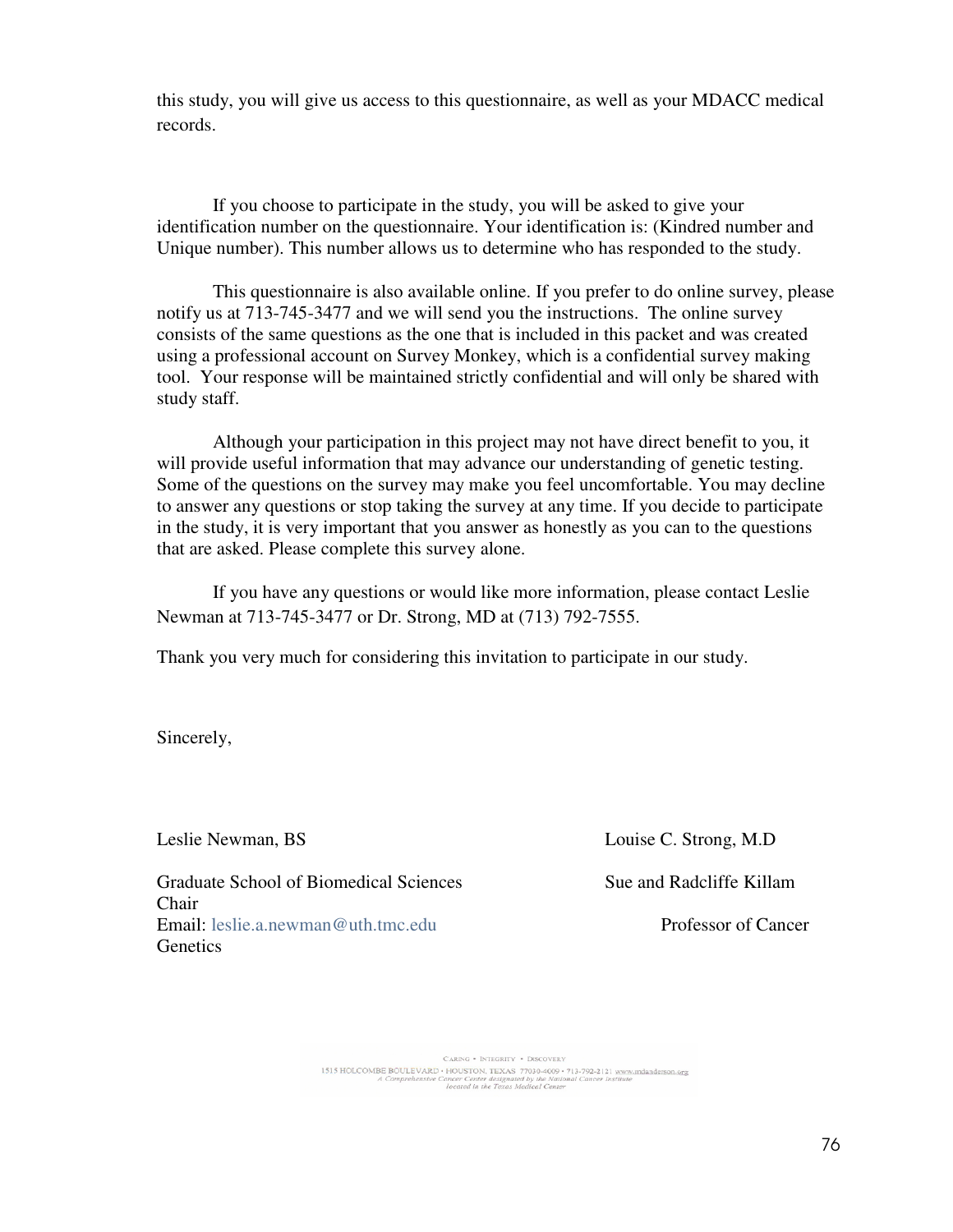# **APPENDIX B: Questionnaire**



**Instructions:** We are interested in learning about your attitudes toward p53 testing for healthy children under the age of 21. As you may know, p53 genetic testing for cancer susceptibility has not been routine in healthy minor age children due to several medical, social, and psychological reasons, however p53 alterations do affect cancer risk in children, and we wish to learn about your experience and attitudes toward such testing. **The following questions are directed toward your personal feelings about genetic testing in healthy minors.** 

| Please indicate your agreement with each of the following statements using the scale below.                                                                                   |                              |                |                                             |                |                       |  |
|-------------------------------------------------------------------------------------------------------------------------------------------------------------------------------|------------------------------|----------------|---------------------------------------------|----------------|-----------------------|--|
|                                                                                                                                                                               | Strongl<br>y<br>Disagr<br>ee | Disagr<br>ee   | Neithe<br>r<br>Agree<br>nor<br>Disagr<br>ee | Agree          | Strongl<br>y<br>Agree |  |
| 1. Children under age 18 should be given the opportunity to be tested<br>for the p53 mutation                                                                                 | $\mathbf{1}$                 | $\overline{c}$ | 3                                           | $\overline{4}$ | 5                     |  |
| 2. Parents should decide if their children are allowed to have a p53<br>test or not, even if a doctor disagrees                                                               | $\mathbf{1}$                 | $\overline{c}$ | 3                                           | $\overline{4}$ | 5                     |  |
| 3. Even though some of the cancers associated with p53 mutations do<br>not affect children until they reach adulthood, children should still be<br>offered p53 testing        | $\mathbf{1}$                 | $\overline{c}$ | 3                                           | $\overline{4}$ | 5                     |  |
| 4. Children should be involved in making the decision about whether<br>or not they participate in p53 testing                                                                 | $\mathbf{1}$                 | $\overline{2}$ | 3                                           | $\overline{4}$ | 5                     |  |
| 5. If children are tested and they carry a p53 mutation (that is, they<br>test positive), they should be told about their test result immediately                             | $\mathbf{1}$                 | $\overline{2}$ | 3                                           | $\overline{4}$ | 5                     |  |
| 6. Even if there is no known prevention, treatment, or cure for the<br>cancers associated with p53 mutations, children should be offered p53<br>testing                       | $\mathbf{1}$                 | $\overline{2}$ | 3                                           | $\overline{4}$ | 5                     |  |
| 7. If children are tested and they turn out to carry a p53 mutation (that<br>is, they test positive), then this information should be shared with the<br>child's pediatrician | $\mathbf{1}$                 | $\overline{2}$ | 3                                           | $\overline{4}$ | 5                     |  |
| 8. I want my child to be tested for a p53 mutation before age 18                                                                                                              | $\mathbf{1}$                 | $\overline{2}$ | 3                                           | $\overline{4}$ | 5                     |  |
| 9. If children are tested and they do not carry a p53 mutation (that is,<br>they test negative), they should be told about their test result<br>immediately                   | $\mathbf{1}$                 | $\overline{2}$ | 3                                           | $\overline{4}$ | 5                     |  |
| 10. The benefits of children participating in p53 genetic testing<br>outweigh the risks                                                                                       | $\mathbf{1}$                 | $\overline{c}$ | 3                                           | $\overline{4}$ | 5                     |  |
| 11. I am in favor of p53 gene testing for children                                                                                                                            | $\mathbf{1}$                 | $\overline{2}$ | 3                                           | $\overline{4}$ | 5                     |  |

**CONTINUED ON NEXT PAGE…**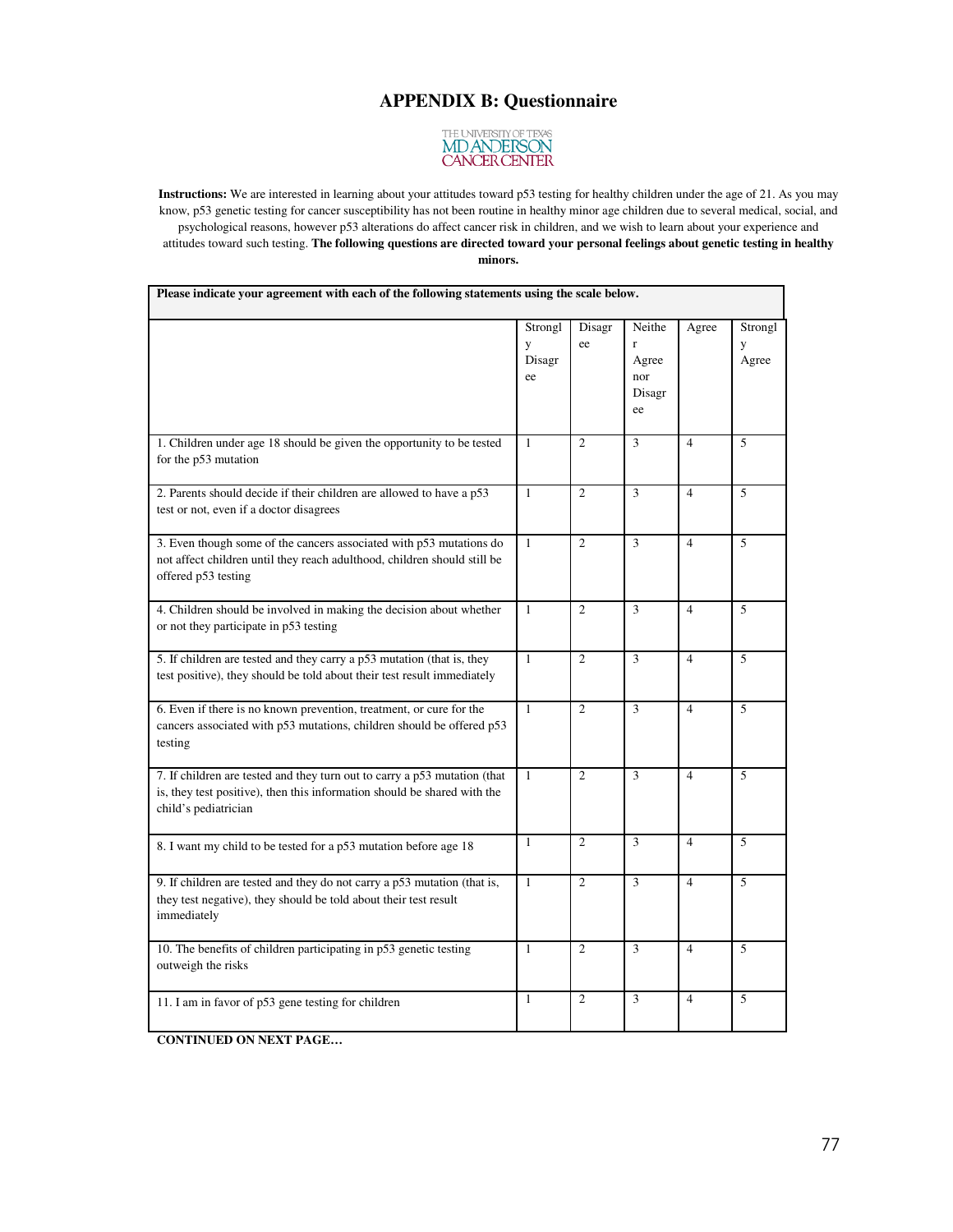|    | I am in favor of p53 gene testing for my child if: (Circle One)                              |                     |                |        |  |  |  |  |
|----|----------------------------------------------------------------------------------------------|---------------------|----------------|--------|--|--|--|--|
|    |                                                                                              | Yes                 | No             | Unsure |  |  |  |  |
| 12 | My child has developed cancer                                                                | 1                   | $\overline{2}$ | 3      |  |  |  |  |
| 11 | One of my other children has developed<br>cancer                                             | $\overline{2}$<br>1 |                | 3      |  |  |  |  |
| 12 | He/She agrees to have testing                                                                | 1                   | $\overline{2}$ | 3      |  |  |  |  |
| 13 | He/She requests testing                                                                      | 1                   | $\overline{2}$ | 3      |  |  |  |  |
| 14 | He/She is older than ten                                                                     | 1                   | $\overline{2}$ | 3      |  |  |  |  |
| 15 | If the results would help manage my child's<br>health                                        |                     | $\overline{2}$ | 3      |  |  |  |  |
|    | 17<br>At what age do you feel it is appropriate to test an individual<br>for a p53 mutation? |                     |                |        |  |  |  |  |
| 16 | If results would help other family members                                                   |                     | $\overline{2}$ | 3      |  |  |  |  |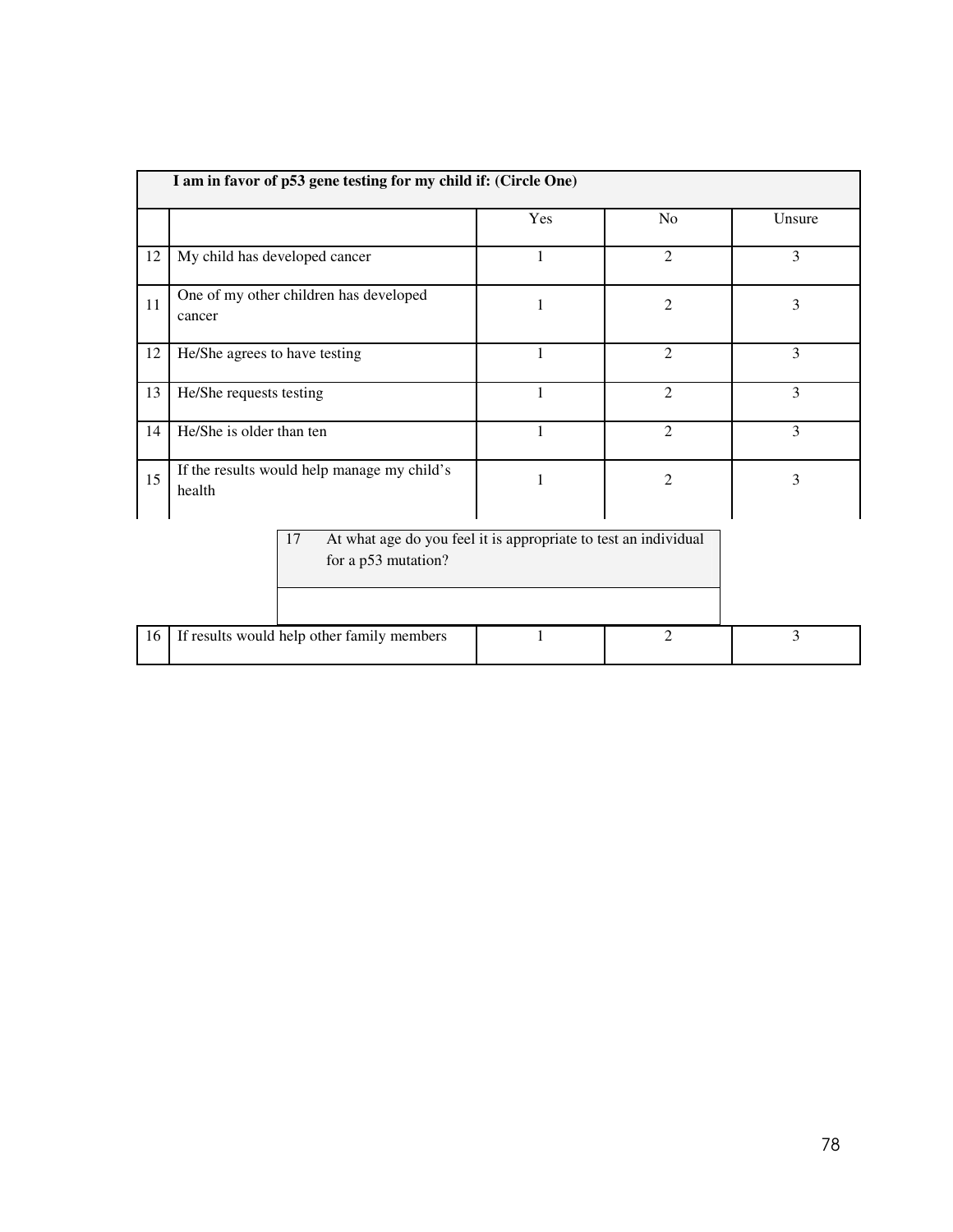Please complete the following for each of your biological children.

| Child's year of birth | Is this child<br>$\mathfrak{D}$<br>living? | 3<br>If No, at what age did the child pass away?                       |
|-----------------------|--------------------------------------------|------------------------------------------------------------------------|
|                       | Yes  <br>No                                | Age:<br>Cause of death:                                                |
| Gender                | 5                                          | Have you shared your family's genetic testing results with this child? |
| Female  <br>Male      |                                            | $No \Box Not Applicable \Box$<br>Yes                                   |

**The following questions pertain to conversations you may or may not have had with your child about their risk of inheriting an alteration in the cancer susceptibility gene, p53, and genetic counseling and testing.** 

|                | How often have you:                                                           |               |                |                |       |  |                      |                    | How comfortable were you with |                |
|----------------|-------------------------------------------------------------------------------|---------------|----------------|----------------|-------|--|----------------------|--------------------|-------------------------------|----------------|
|                |                                                                               | Not at<br>all | Rarely         | Some-<br>times | Often |  | <b>Not</b><br>at all | A<br>little<br>bit | Mostl<br>у                    | Very           |
| 6              | Talked with this child about<br>genetic counseling and testing<br>for $p53$ ? | $\mathbf 1$   | $\overline{2}$ | 3              | 4     |  | $\mathbf{1}$         | $\overline{2}$     | 3                             | 4              |
| $\overline{7}$ | Asked this child how he/she<br>felt about genetic testing?                    | 1             | $\overline{c}$ | 3              | 4     |  | 1                    | $\overline{2}$     | 3                             | $\overline{4}$ |
| 8              | Tried to reassure this child that<br>you would be OK?                         | $\mathbf{1}$  | $\overline{2}$ | 3              | 4     |  | 1                    | $\overline{2}$     | 3                             | $\overline{4}$ |
| $\mathbf Q$    | Tried to reassure this child that<br>he/she would be OK?                      | 1             | $\mathfrak{2}$ | 3              | 4     |  | 1                    | $\overline{2}$     | 3                             | $\overline{4}$ |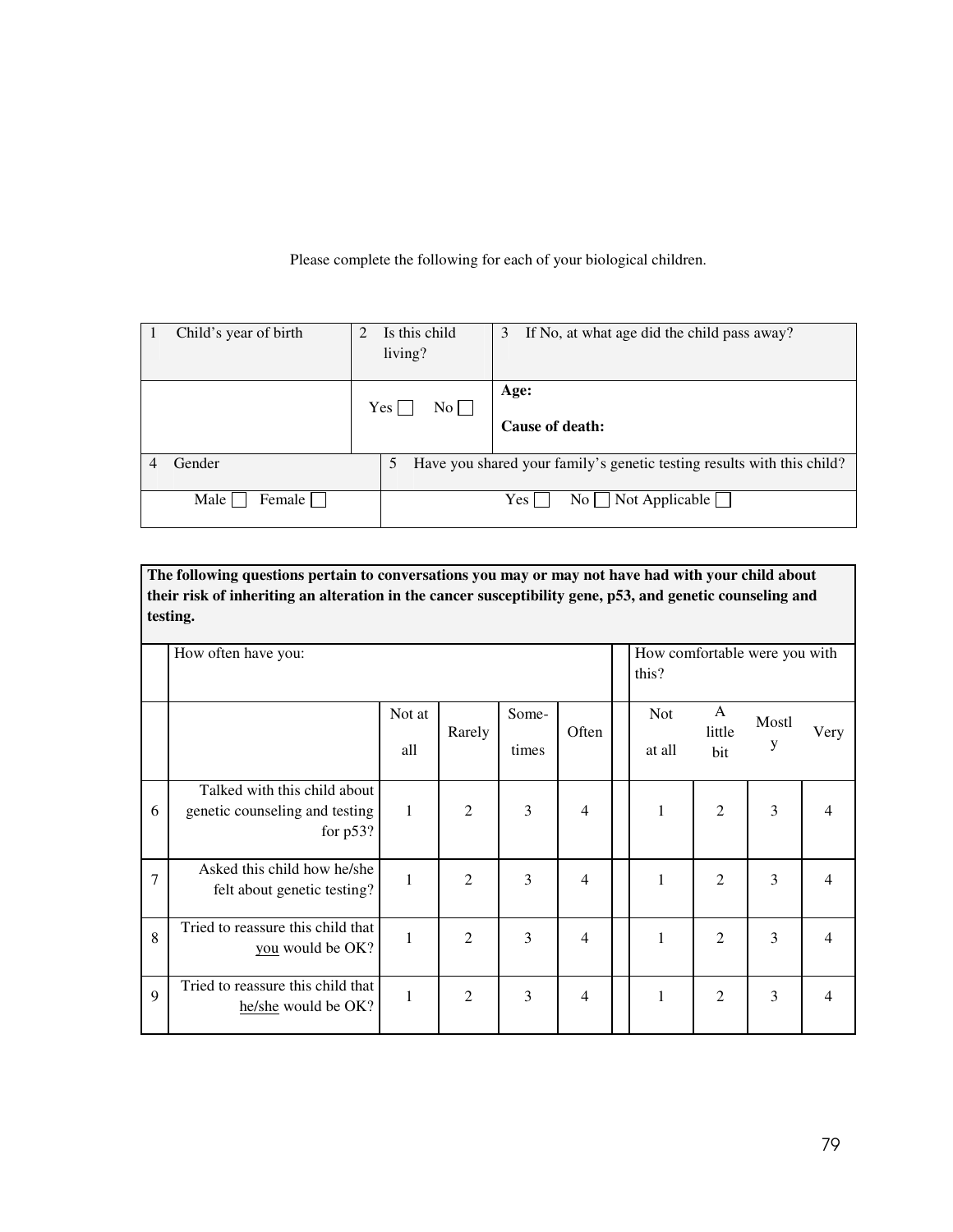## **CONTINUED ON NEXT PAGE…**

|    | Please indicate the steps you have (or have not) taken regarding seeking genetic testing<br>for your child. |                                     |                                     |                               |                            |                            |  |
|----|-------------------------------------------------------------------------------------------------------------|-------------------------------------|-------------------------------------|-------------------------------|----------------------------|----------------------------|--|
|    |                                                                                                             | I have<br>no<br>interest<br>in this | I<br>haven't<br>thought<br>about it | I have<br>thought<br>about it | I am<br>committed<br>to it | I've<br>already<br>done it |  |
| 10 | Discussed genetic testing with<br>this child                                                                | $\mathbf{1}$                        | $\overline{2}$                      | 3                             | $\overline{4}$             | 5                          |  |
| 11 | Sought information regarding<br>testing for a p53 mutation in<br>this child                                 | $\mathbf{1}$                        | $\overline{2}$                      | 3                             | $\overline{4}$             | 5                          |  |
| 12 | Made an appointment with a<br>doctor/genetic counselor                                                      | $\mathbf{1}$                        | $\overline{2}$                      | 3                             | $\overline{4}$             | 5                          |  |
| 13 | Met with a doctor/genetic<br>counselor                                                                      | $\mathbf{1}$                        | $\overline{2}$                      | $\overline{3}$                | $\overline{4}$             | 5                          |  |
| 14 | Had this child tested for a p53<br>mutation                                                                 | $\mathbf{1}$                        | $\overline{2}$                      | 3                             | $\overline{4}$             | 5                          |  |
| 15 | Shared this child's genetic<br>testing results with him or her                                              | $\mathbf{1}$                        | $\mathfrak{2}$                      | 3                             | $\overline{4}$             | 5                          |  |

### **CONTINUED ON NEXT PAGE…**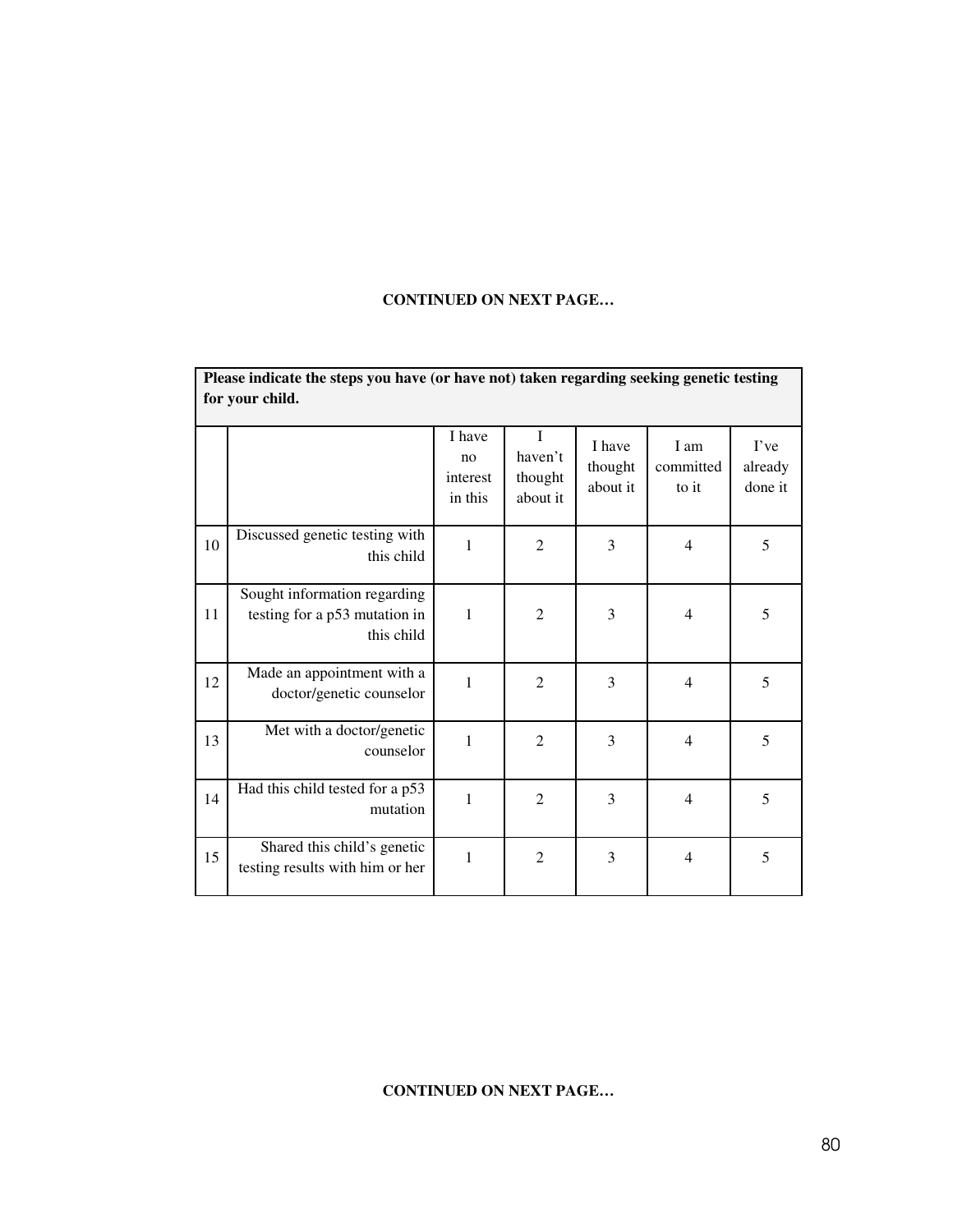### **THE FOLLOWING QUESTIONS (15-19) ARE FOR INDIVIDUALS WHOSE CHILD HAS HAD GENETIC TESTING.**

|    | Please indicate how important you feel each of the following was in your decision to pursue<br>genetic testing in this child using the 1-5 point scale. The following list includes reasons some<br>people give for wanting to have genetic testing. |                         |                       |                       |                |                   |  |  |
|----|------------------------------------------------------------------------------------------------------------------------------------------------------------------------------------------------------------------------------------------------------|-------------------------|-----------------------|-----------------------|----------------|-------------------|--|--|
|    |                                                                                                                                                                                                                                                      | <b>Not</b><br>Important | Slightly<br>Important | Somewhat<br>Important | Important      | Very<br>Important |  |  |
| 16 | I would have been relieved to<br>know that my child did not<br>have a p53 mutation                                                                                                                                                                   |                         | 2                     | 3                     | $\overline{4}$ | 5                 |  |  |
| 17 | My family's experience with<br>cancer made me more<br>concerned about my child's<br>own risk for the disease                                                                                                                                         |                         | $\overline{2}$        | 3                     | $\overline{4}$ | 5                 |  |  |
| 18 | My child could do something<br>to lower his/her cancer risk                                                                                                                                                                                          |                         | $\overline{2}$        | 3                     | $\overline{4}$ | 5                 |  |  |
| 19 | I / My child could plan for the<br>future                                                                                                                                                                                                            |                         | $\overline{2}$        | 3                     | $\overline{4}$ | 5                 |  |  |
| 20 | Other (please write)                                                                                                                                                                                                                                 |                         |                       |                       |                |                   |  |  |

*If this child has not had genetic testing, please SKIP TO # 20.* 

### **THE FOLLOWING QUESTIONS (20-24) ARE FOR INDIVIDUALS WHOSE CHILD HAS NOT HAD GENETIC TESTING.**

*If your child has had genetic testing, this portion of the survey is complete. If you have other children whom you have not completed the survey for, please do so in the provided forms. If you have completed the questionnaire for all of your children, please turn to the last page.* 

|    | Please indicate how important you feel each of the following would be to you using the 1-5 point<br>scale. The following list includes reasons some people give for wanting to have genetic testing. |                   |                       |                       |                |                   |  |  |
|----|------------------------------------------------------------------------------------------------------------------------------------------------------------------------------------------------------|-------------------|-----------------------|-----------------------|----------------|-------------------|--|--|
|    |                                                                                                                                                                                                      | Not.<br>Important | Slightly<br>Important | Somewhat<br>Important | Important      | Very<br>Important |  |  |
| 21 | I would be relieved to know<br>that my child did not have a<br>p53 mutation                                                                                                                          |                   |                       | 3                     |                |                   |  |  |
| 22 | My family's experience with<br>cancer makes me more<br>concerned about my child's<br>own risk for the disease                                                                                        |                   | $\mathfrak{D}$        | 3                     | $\overline{4}$ | 5                 |  |  |
| 23 | My child can do something<br>to lower his/her cancer risk                                                                                                                                            |                   | $\mathcal{D}$         | 3                     | $\overline{4}$ |                   |  |  |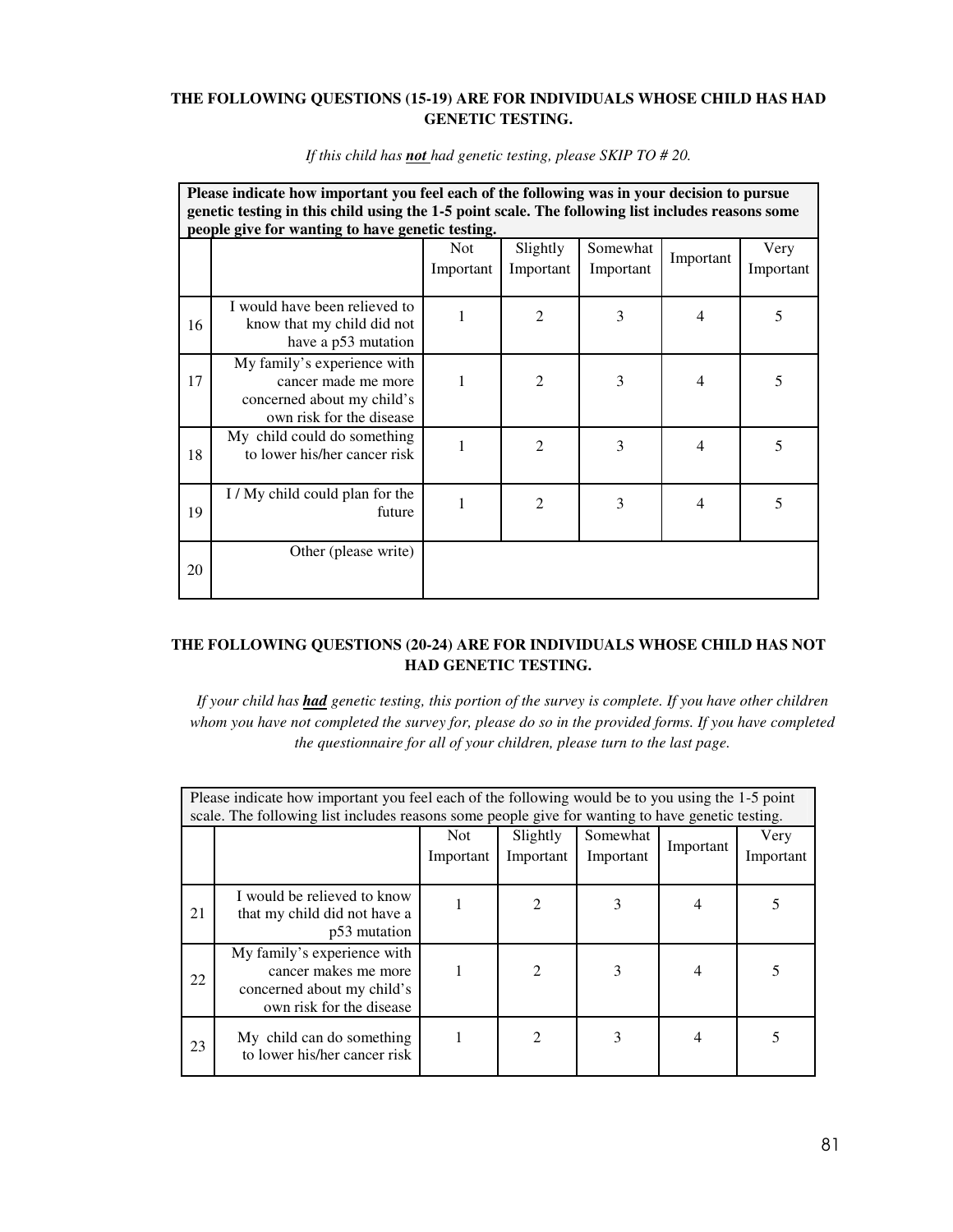| 24 | I / My child can plan for the<br>future |  |  |  |
|----|-----------------------------------------|--|--|--|
| 25 | Other (please write)                    |  |  |  |

|    | The following list includes reasons some people give for NOT wanting to have genetic testing.<br>Please indicate how important you feel each of the following would be for you using the same 1-<br>5 point scale. |                         |                       |                       |                |                   |  |  |
|----|--------------------------------------------------------------------------------------------------------------------------------------------------------------------------------------------------------------------|-------------------------|-----------------------|-----------------------|----------------|-------------------|--|--|
|    |                                                                                                                                                                                                                    | <b>Not</b><br>Important | Slightly<br>Important | Somewhat<br>Important | Important      | Very<br>Important |  |  |
| 26 | I'm afraid I would get too upset                                                                                                                                                                                   | 1                       | $\overline{2}$        | 3                     | $\overline{4}$ | 5                 |  |  |
| 27 | I'm afraid my child would get<br>too upset                                                                                                                                                                         | 1                       | $\overline{2}$        | 3                     | 4              | 5                 |  |  |
| 28 | I am concerned that having the<br>test might cause problems with<br>my child's insurance                                                                                                                           | 1                       | $\mathfrak{D}$        | 3                     | $\overline{4}$ | 5                 |  |  |
| 29 | There is nothing my child can do<br>about getting cancer                                                                                                                                                           | 1                       | $\overline{2}$        | 3                     | $\overline{4}$ | 5                 |  |  |
| 30 | I am concerned about my<br>family's reaction                                                                                                                                                                       | 1                       | $\mathfrak{D}$        | 3                     | $\overline{4}$ | 5                 |  |  |
| 31 | I am worried about how it would<br>affect my child's future                                                                                                                                                        | 1                       | $\mathfrak{D}$        | 3                     | 4              | 5                 |  |  |
| 32 | Other (please write)                                                                                                                                                                                               |                         |                       |                       |                |                   |  |  |

Thank you for completing this section of the survey. If you have other children whom you have not completed the survey for, please do so in the provided forms. If you have completed the questionnaire for all of your children, please turn to the last page.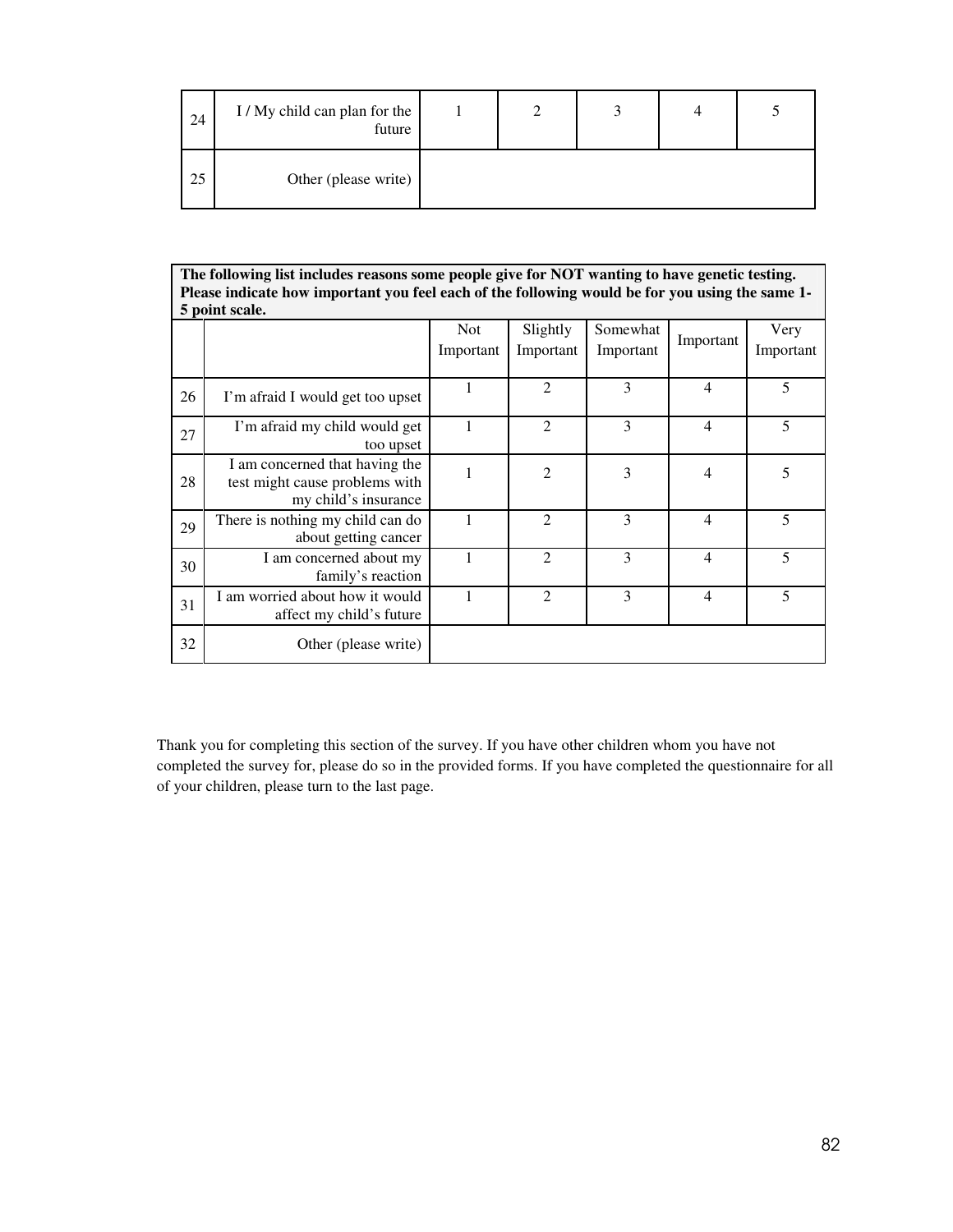# **The following are questions about YOU. Please complete the following sections.**

| Gender<br>1                            | $\overline{2}$ | What is your        | 3 | What is the highest grade or level of            |
|----------------------------------------|----------------|---------------------|---|--------------------------------------------------|
|                                        |                | marital             |   | schooling you completed?                         |
|                                        |                | status?             |   |                                                  |
|                                        |                |                     |   |                                                  |
| Male [<br>Female [                     |                |                     |   |                                                  |
|                                        |                | Single              |   | Some high school                                 |
|                                        |                | Married             |   | High school graduate                             |
|                                        |                | Separated           |   | Some college                                     |
|                                        |                | Divorced            |   | College graduate (4 Year Degree)                 |
|                                        |                | Widowed             |   | Associate's degree                               |
|                                        |                |                     |   | Upper-level degree (Masters, PhD, MD)            |
| What is your current<br>$\overline{4}$ |                | 5                   |   | What is your (combined) annual household income? |
| occupational status?                   |                |                     |   |                                                  |
|                                        |                |                     |   |                                                  |
|                                        |                |                     |   |                                                  |
| Employed (Full Time)                   |                |                     |   |                                                  |
| Employed (Part Time)                   |                |                     |   |                                                  |
|                                        |                | Less than \$25,000  |   |                                                  |
| Unemployed (Not<br>seeking a job)      |                | \$25,000 - \$50,000 |   |                                                  |
|                                        |                |                     |   |                                                  |
| Unemployed (Seeking a                  |                | \$50,000 - \$75,000 |   |                                                  |
| job)                                   |                | More than \$75,000  |   |                                                  |
| Homemaker                              |                |                     |   |                                                  |
| Student                                |                |                     |   |                                                  |
| Retired                                |                |                     |   |                                                  |

**Thank you** very much for completing this questionnaire. The information you have provided has been very helpful and we appreciate your thoughtful answers.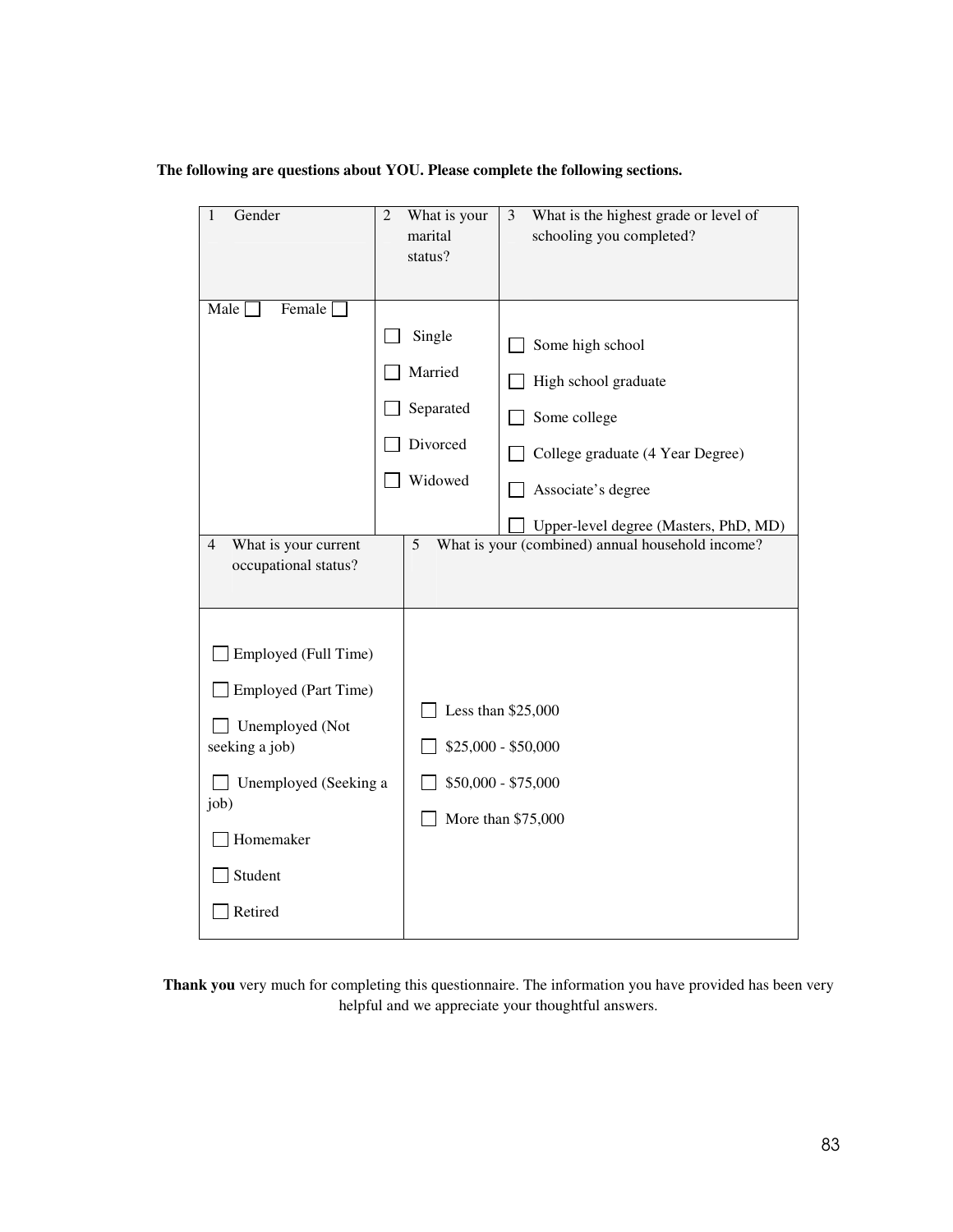# **Appendix C - Reminder Letter to Non-Responders**



Date

Name

**Address** 

Dear

Over the last several weeks we have tried to contact you at the above address about our study *Attitudes of families with Li-Fraumeni Syndrome, a rare hereditary cancer predisposition syndrome towards predictive testing in children.* As of <*the date shown at the top of this letter*, we have we have not received the questionnaire back from you nor have we received a refusal to take part in this study.

We are interested in obtaining information about parental attitudes toward p53 genetic testing in their children. The questions that you will be answering will help the researchers and physicians to better understand the needs of families with children at risk for LFS and provide the appropriate services. Participation in the study involves signing an informed consent and completing a questionnaire.

If you are interested in taking part in this study and have lost the informed consent and questionnaire, we have enclosed another copy for your convenience. If you do not wish to take part in this part of the study, please indicate this and also return the blank questionnaire to us in the pre-addressed envelope.

We appreciate your participation in the study. If you have any questions, please contact me at your earliest convenience at 713-745-3477 or Dr. Louise Strong at (713) 792-7555.

Sincerely,

Leslie Newman, BS U.T. M.D. Anderson Cancer Center 1515 Holcombe Blvd., Box 209 Houston, Texas 77030-4009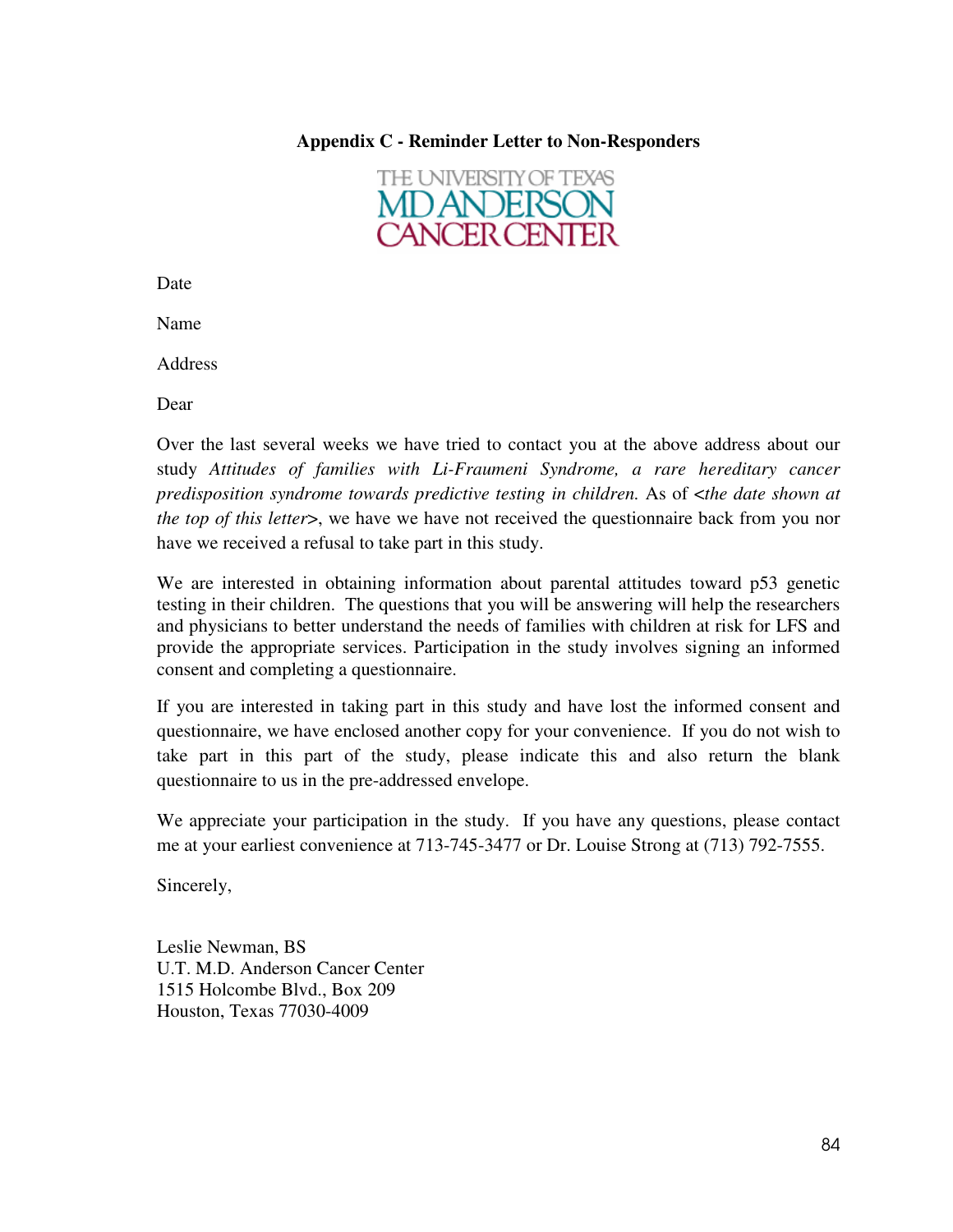#### REFERENCES

- 1. Andrews, L., Mireskandari, S., Jessen, J., Thewes, B., Solomon, M., Marcrae, F., Meiser, B. (2006). Impact of familial adenomatous polyposis on young adults: attitudes toward genetic testing, support and information needs. Genet Med. 8(11):697-703.
- 2. Birch. J.M., Alston, R.D., McNally, R.J., Evans, D.G., Kelsey, A.M., Harris, M., Eden, O.B., Varley, J.M. (2001). Relative frequency and morphology of cancer in carriers of germ line TP53 mutations. Oncogene. 20(34):4621-8.
- 3. Bougeard G, Sesbou R, Baert-Desurmnt S, Vasseur S, MaRTIN c, Tinat J, Brujieres L, Chompret A, Bressac-de Paillerets B, Stoppa-Lyonnet D, Bonaiti-Pellie C, Frebourg T, the French LFS working group. 2008. Moleculat basis of the Li-Fraumeni syndrome: an update from the French LFS families. J Med Genet.45:535-538.
- 4. Borry, P., Evers-Kiebooms G., Cornel, M.C., Clarke, A., Dierickx, K., Public and Professional Policy Committee (PPPC) of the European Society of Human Genetics (ESHG). (2009)., Genetic testing in asymptomatic minors: background considerations towards ESHG recommendations. Eur J Hum Genet. 17(6):711-9.
- 5. Bradbury, A., Patrick-Miller, L., Pawlowski, K. Ibe, C.N., Cummings, S.A., Olopade, O.I., Daugherty, C.K. (2008). Am J Med Genet Semin Med Genet. 148C(1):70-7.
- 6. American Medical Association. (1995). CEJA Report 4-A-95. Testing children for genetic status.
- 7. Chompret, A. (2002). The Li-Fraumeni Syndrome. Biochimie. 84(1) 75-82.
- 8. Clarke, A.J. (1994). The genetic testing of children. Working party of the clinical genetics society (UK). J Med Genet. 31(10): 785-97.
- 9. Clayton, E.W. (1997). Genetic testing in children. Journal of Medicine and Philosophy. 22(3):233-251.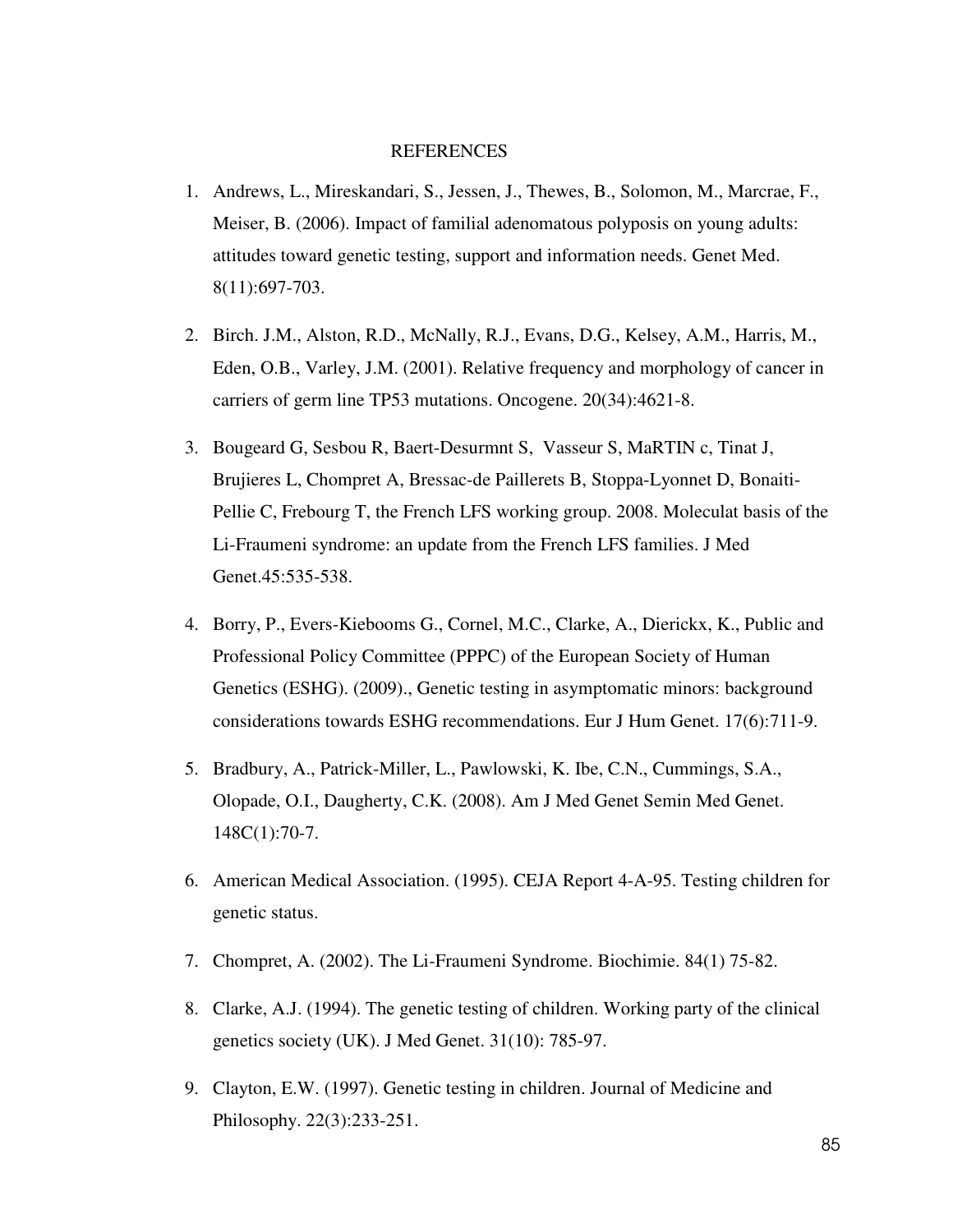- 10. De Lourdes, L.M., Larcher, V., Kurz, R., Ethics Working Group of the Confederation of European Specialists in Paediatrics.(2003). Informed consent/assent in children. Statement of the Ethics Working Group of the Confederation of European Specialists in Paediatrics (CESP). Eur J Pediatr. 162(9):629-33.
- 11. Duncan, R.E., Savulescu, J., Gillam, L., Williamson, R., Delatycki, M.B. (2005). An international survey of predictive genetic testing in children for adult onset conditions. Genet Med. 7(6):390-6.
- 12. Eng, C., Hampel, H., de la Chapelle, A. (2001). Genetic testing for cancer predisposition. Annu Rev Med. 52:371-400.
- 13. Erwin, C. (2009). Behind the Genetic Information Nondiscrimination Act of 2008. Am J Nurs. 109(12):46-8.
- 14. Evans, D., Lunt, P., Clancy, T., Eeles, R. (2009). Childhood predictive genetic testing for Li-Fraumeni syndrome. Fam Cancer.
- 15. Fannos, JH. (1997). Developmental tasks of childhood and adolescence: Implications for genetic testing. Am J Med Genet. 71: 22-28.
- 16. Fryer, A. (2000). Inappropriate genetic testing of children. Arch Dis Child. 83:283- 285.
- 17. Goyen M, Debatin J. 2006. Elective Full-Body Screening Examinations: A plea for MRI. International Hospital Federation Reference Book.
- 18. Green, M., Solnit, A. (1964). Reactions to the threatened loss of a child: A vulnerable child syndrome. Pediatrics. 34(1): 58-66.
- 19. Grosfeld, FJM., Lips, CJM., Beemer, FA., van Spijker, HG., Brouwers-Smalbraak, GJ., ten Kroode, HF. (1997). Psychological risks of genetically testing children for a hereditary cancer syndrome. Patient Educ Couns. 32:63-67.
- 20. Hartley, A.L., Birch, J.M., Kelsey, A.M., Marsden, H.B., Harris, M., Teare, M.D. (1989). Are germ cell tumors part of the Li-Fraumeni cancer family syndrome? Cancer Genet Cytogenet. 42(2):221-6.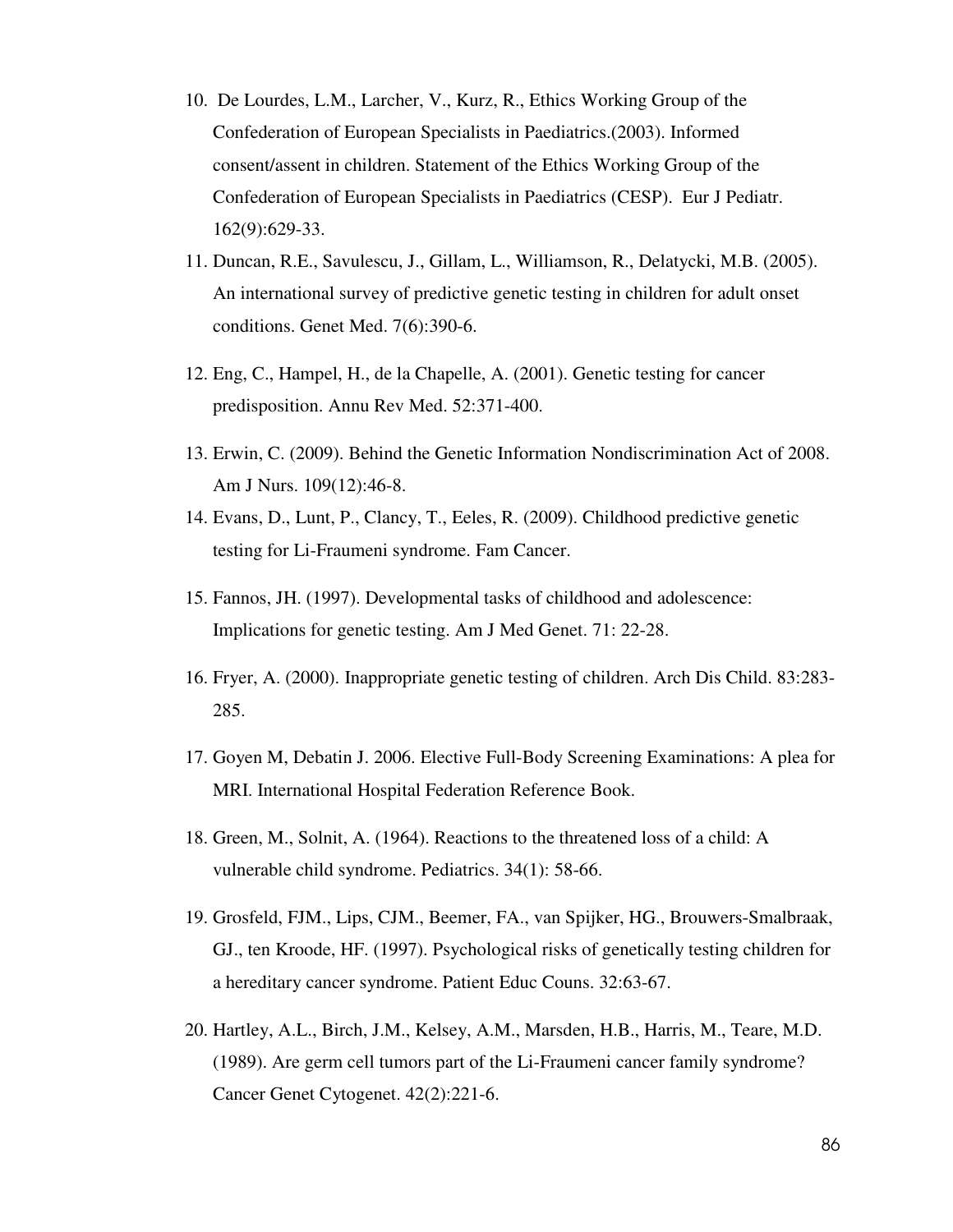- 21. Knudson, A.G. Jr. (1971). Mutation and cancer: statistical study of retinoblastoma. Proc Natl Acad USA. 68(4) 820-3.
- 22. Kon A. (2006). Assent in Pediatric Research. Pediatrics. 5:1806-1810.
- 23. Kuther TL, Posada M. (2004). Children and adolexcents' capacity to provide informed consent for participation in research. Adv Psychol Res. 32:163-173.
- 24. Lane, DP. (1992). Cancer.p53, guardian of the genome. Nature. 358:15-6.
- 25. Lee, S.V., Kim, S.H., Bell, D.W., Wahrer, D.C., Schiripo, T.A., Jorczak, M.M., Sgroi, D.C., Garber, J.E., Li, F.P., Nichols, K.E., Varley, J.M., Godwin, A.K., Shannon, K.M., Harlow, E., Haber, D.A. (2001). Destabilization of CHK2 by a missense mutation associated with Li-Fraumeni Syndrome. Cancer Res. 61(22):8062-7.
- 26. Levine, A.J., (1997). P53, the cellular gatekeeper for growth and division. Cell. 88(3):323-31.
- 27. Li F., Fraumeni J., Mulvihill J., Blattner W., Dreyfus M., Tucker M., Miller R. 1988. A cancer family syndrome in twenty-four kindreds. Cancer Research 48(18) 5358-5362.
- 28. Li, F.P., Garber, J.E., Friend, S.H., Strong, L.C., Patenaude, A.F., Juemgst, E.T., Reilly, P.R., Correa, P., Fraumeni, J.F. Jr. (1992). Recommendations on predictive testing for germ line p53 mutations among cancer prone individuals. J Natl Cancer Inst. 84(15\_:1156-60.
- 29. Li, FP., Fraumeni, JF Jr. (1969). Soft-tissue sarcomas, breast cancer, and other neoplasms. A familial syndrome? Ann Intern Med. 71(4):747-52.
- 30. Lustbader, ED. Williams, WR. Bondy, ML. Strom, S. Strong, LC. (1992). Segregation analysis of cancer in families of childhood soft-tissue-sarcoma patients. Am J Hum Genet. 51(2):344-56.
- 31. Lynch, HT. Mulcahy, GM. Harris, RE. Guirgis, HA. Lynch, JF. (1978). Genetic and pathologic findings in a kindred with hereditary sarcoma, breast cancer, brain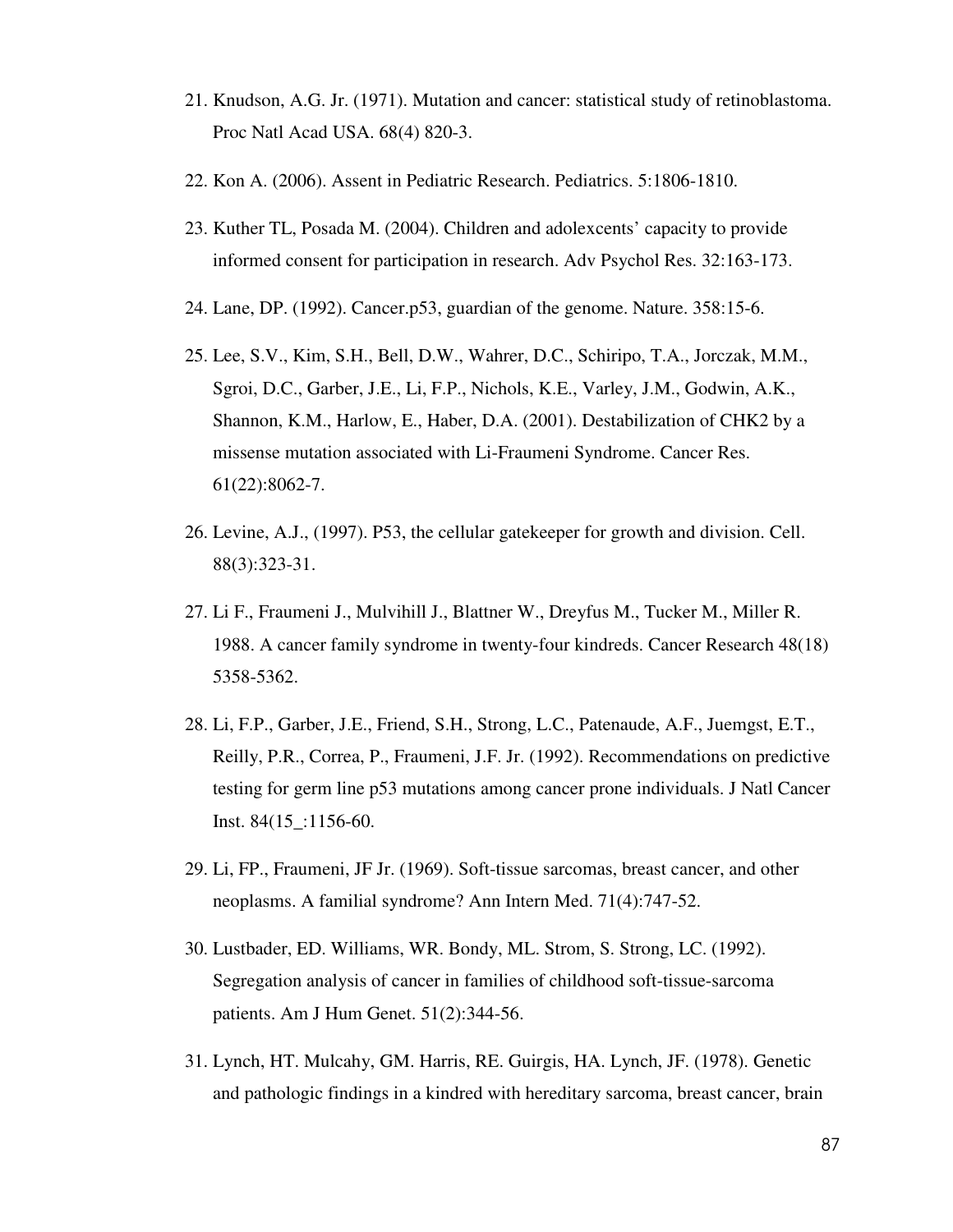tumors, leukemia, lung, laryngeal, and adrenal cortical carcinoma. Cancer. 41(5)2055-64.

- 32. Malkin, D. (1994). P53 and the Li-Fraumeni syndrome. Biochim Biophys Acta. 1198(2-3):197-213.
- 33. Malkin, D. Li, FP. Strong, LC. Fraumeni, JF. Nelson, CE. Kim, DH. Kassel, J. Gryka, MA. Bischoff, FZ. Tainsky, MA. (1990). Germ line p53 mutations in a familial syndrome of breast cancer, sarcomas, and other neoplasms. Science. 250(4985):1233-8.
- 34. Malpas, P.J. (2008). Predictive genetic testing of children for adult-onset diseases and psychological harm. J Med Ethics. 34:275-278.
- 35. McCabe, M.A.(1996). Involving children and adolescents in medical decision making: developmental and clinical considerations. J Pediatr Psychol. 21(4):505- 16.
- 36. McColl, E, Jacoby, A, Thomas, L, Soutter, J, Bamford, C, Steen, N, Thomas, R, Harvey, E, Garratt, A, Bond, J. 2001. Design and use of questionnaires: a review of best practice applicable to surveys of health service staff and patients. Health Technology Assessment: HTA/NHS R&D HTA Programme. 5(31).
- 37. Morrisey, J. 1995. Phone inquiries less revealing than mail-back surveys—study. Mod Healthc. 25(23):30.
- 38. Michie, S., Bobrow, M., Marteau, T.M. (2001). Predictive genetic testing in children and adults: a study of emotional impact. J Med Genet. 33(8):519-26.
- 39. National Comprehensive Cancer, Network. (1999). NCCN practice guidelines: genetics/familial high risk cancer. Oncology. 13:161-86.
- 40. Nichols, K.E., Malkin, D., Garber, J.E., Fraumeni, J.F. Jr., Li, F.P. (2001). Germline p53 mutations predispose to a wide spectrum of early-onset cancers. Cancer Epidemiol Biomarkers Prev. 2001. 10(2):83-7.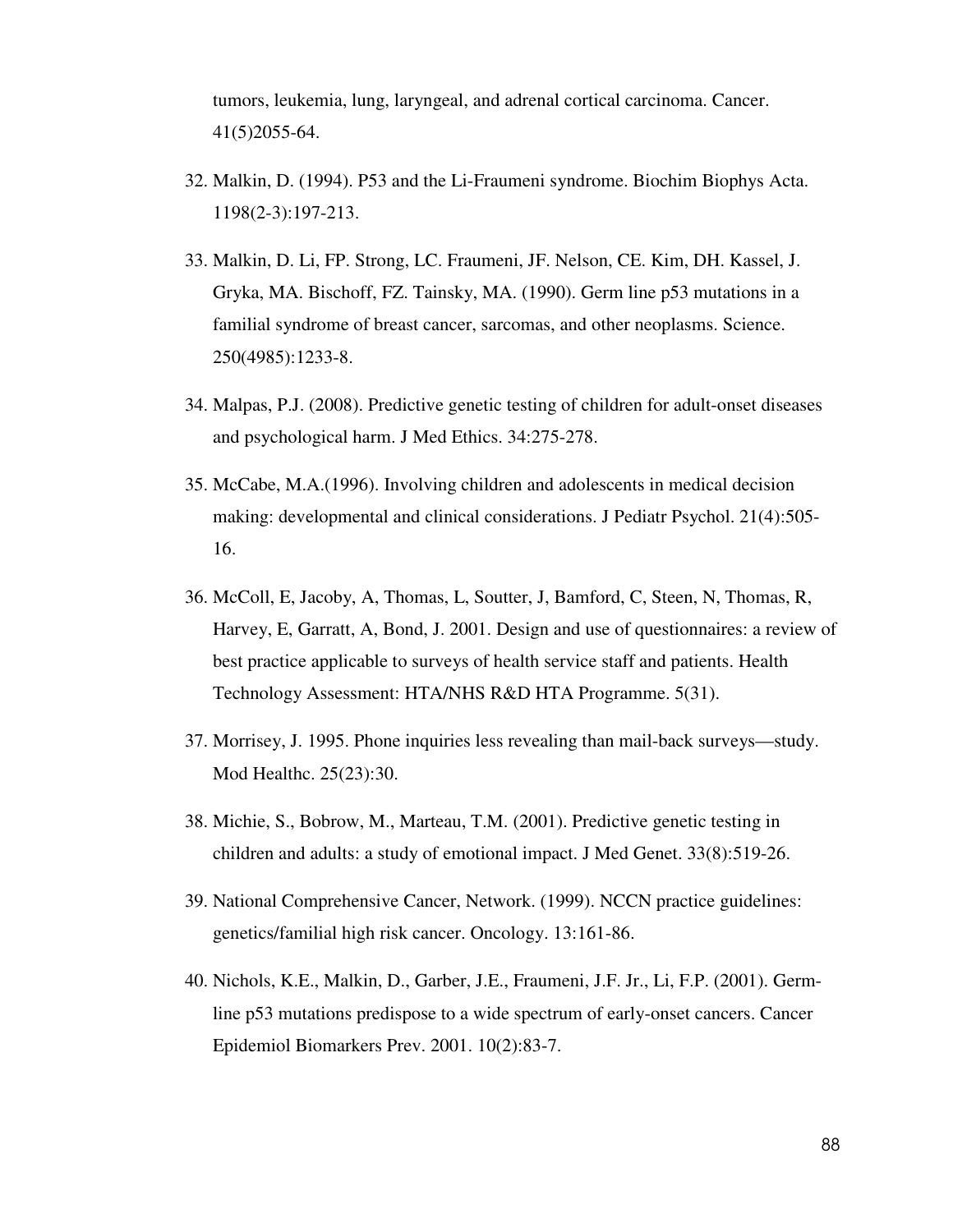- 41. Ngo-Metzger, Q, Kaplan, SH, Sorkin, DH, Clarridge, BR, Philips, RS. 2004. Surveying minorities with limited English proficiency: does data collection methid affect datas quality among Asian Americans? Medical Care. 42(8930900).
- 42. Patenaude, A.F., Basili, L., Fairclough, D.L., Li, F.P. (1996). Attitudes of 47 mothers of pediatric oncology patients toward genetic testing for cancer predisposition. J Clin Oncol. 14(2):415-421.
- 43. Peshkin BN, DeMarco TA, Garber JE, Valdimarsdottir HB, Patenaude AF, Schneider KA, Schwartz MD, Tercyak KP. (2009). Brief assessment of parent's attitudes toward testing minor children for hereditary breast/ovarian cancer genes: development and validation of the Pediatric BRCA1/2 Testing Attitudes Scale (P-TAS).
- 44. Peterson, S.K., Pentz, R.D., Marani, S.K, Ward, P., Blanco, A., LaRue, D., Vogel, K., Solomon, T., Strong, L.C. (2008). Psychological functioning in persons considering genetic counseling and testing for Li-Fraumeni syndrome. Psycho-Oncology. 17(8):783-9.
- 45. Rhee, KJ, Allen, RA, Bird, J. 1998. Telephone vs. mail response to an emergency department patient satisfaction survey. Academic Emergency Medicine. 5:1121- 1123.
- 46. Rozen, P., Macrae F. (2006). Familial adenomatous polyposis: The practical applications of clinical and molecular screening. Fam Cancer. 5:227-235.
- 47. Roberston, S., Savelescu, J. (2002). Is there a case in favour of predictive genetic testing in young childen? Bioethics. 15(1)26-49.
- 48. Schneider, K. (2002). *Counseling about cancer: strategies for genetic counseling*. New York, New York: Wiley-Liss Publishers.
- 49. Slaughter, L.M. (2008). The Genetic Information Nondiscrimination Act: why your personal genetics are still vulnerable to discrimination. Surg Clin North Am. 88(4):723-38.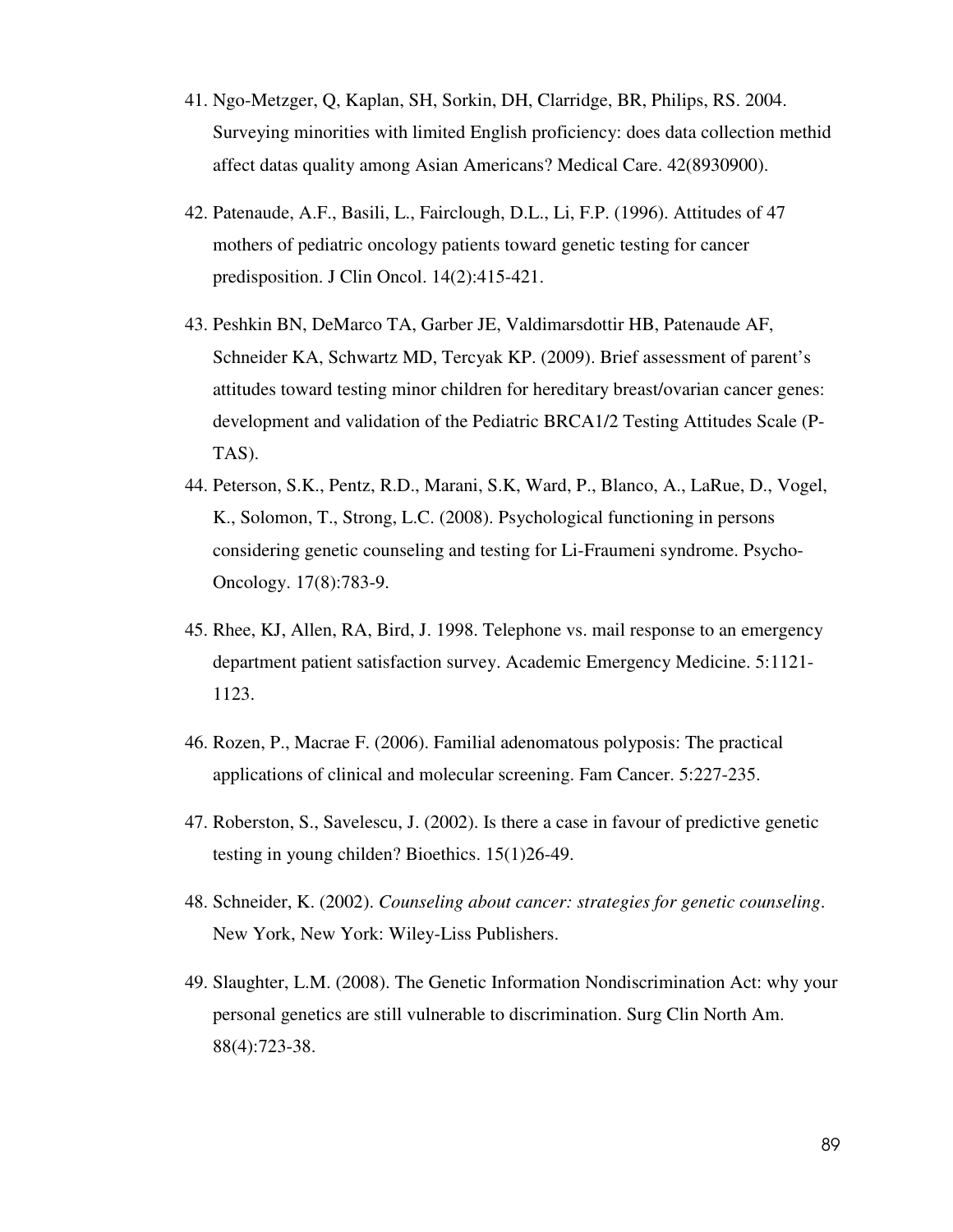- 50. Srivastava, S., Zou, ZQ., Pirollo, K., Blattner, W., Chang, E.H. (1990). Germ-line transmission of a mutated p53 gene in a cancer-prone family with Li-Fraumeni syndrome. Nature. 348(6303):747-9.
- 51. Tercyak K, Peshkin B, DeMarco TA, Brogan BM, Lerman C. (2002). Parent-child factors and their effect on communicating BRCA1/2 test results to children. Patient Educ Couns. 2002. 47(2): 145-53.
- 52. Thull, D.L., Vogel, V.G. (2004). Recognition and management of hereditary breast cancer syndromes. Oncologist. 9(1): 13-24.
- 53. Vahteristo, P., Bartkova, J., Syrakoski, K., Ojala, S., Kilpivaara, O., Tamminen, A., Kononen, J., Aittomaki, K. Heikkila, P., Holli, K., Blomqvist, C., Bartek, J., Kallioniemi, O.P., Nevanlinna, H. (2002). A CHEK2 genetic variant contributing to a substantial fraction of familial breast cancer. Am J Hum Genet. 71(2):432-8.
- 54. Varley, J.M. (2003). Germline TP53 mutations and Li-Fraumeni syndrome. Hum Mutat. 21(3):313-320.
- 55. Varley, J.M., Evans, D.G., Birch, J.M. (1997). Li-Fraumeni syndrome—a molecular and clinical review. Br J Cancer. 76(1):1-14.
- 56. Varley, J. (2003). Tp53, hChk2, and the Li-Fraumeni syndrome. Methods Mol Biol. 22:117-29.
- 57. Wertz, D.C., Fanos, J.H., Reilly, P.R. (1994). Genetic testing for children and adolescents. Who decides? JAMA. 217(11):875-81.